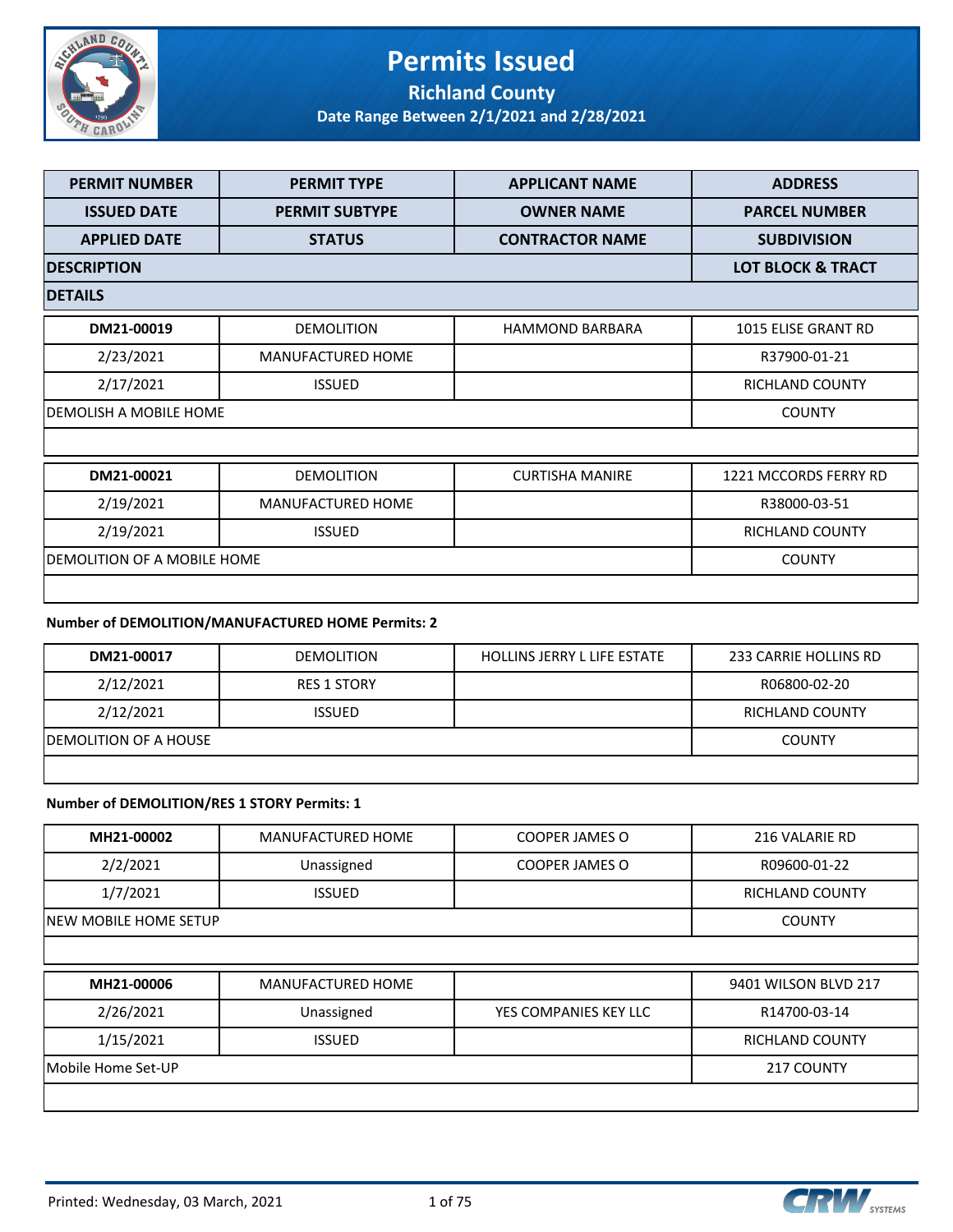

### **Permits Issued Richland County**

**Date Range Between 2/1/2021 and 2/28/2021**

| MH21-00008        | MANUFACTURED HOME | Craig McDaniel                | 5501 FAIRFIELD RD 37     |
|-------------------|-------------------|-------------------------------|--------------------------|
| 2/1/2021          | Unassigned        | <b>Willowridge Properties</b> | R11703-01-17             |
| 1/25/2021         | <b>ISSUED</b>     | Jim Sturkie                   | RICHLAND COUNTY          |
| New Mobile Home   |                   |                               | 37 COUNTY                |
| <b>Build Deck</b> |                   |                               |                          |
| MH21-00009        | MANUFACTURED HOME | Craig McDaniel                | 5501 FAIRFIELD RD 20     |
| 2/1/2021          | Unassigned        | Willowridge Properties LLC    | R11703-01-17             |
| 1/25/2021         | <b>FINALED</b>    | Jim Sturkie                   | RICHLAND COUNTY          |
| New Mobile Home   |                   |                               | 20 COUNTY                |
| <b>Build Deck</b> |                   |                               |                          |
| MH21-00010        | MANUFACTURED HOME | Major hillard                 | 8565 OLD PERCIVAL RD 151 |
| 2/17/2021         | Unassigned        | MH Estates LLC                | R22603-01-10             |
| 1/28/2021         | <b>ISSUED</b>     |                               | RICHLAND COUNTY          |
|                   |                   |                               | 151 COUNTY               |
|                   |                   |                               |                          |
| MH21-00011        | MANUFACTURED HOME | Major hillard                 | 8565 OLD PERCIVAL RD 113 |
| 2/17/2021         | Unassigned        | MH Estates LLC                | R22603-01-10             |
| 1/28/2021         | <b>ISSUED</b>     |                               | RICHLAND COUNTY          |
|                   |                   |                               | 113 COUNTY               |
|                   |                   |                               |                          |
| MH21-00013        | MANUFACTURED HOME | Major hillard                 | 8565 OLD PERCIVAL RD 157 |
| 2/17/2021         | Unassigned        | MH Estates LLC                | R22603-01-10             |
| 1/28/2021         | <b>ISSUED</b>     |                               | RICHLAND COUNTY          |
|                   |                   |                               | <b>157 COUNTY</b>        |
|                   |                   |                               |                          |
| MH21-00020        | MANUFACTURED HOME | wesley gray                   | 9539 GARNERS FERRY RD 6  |
| 2/17/2021         | Unassigned        | <b>Wesley Gray</b>            | R24700-08-45             |
| 2/12/2021         | <b>FINALED</b>    |                               | RICHLAND COUNTY          |
|                   |                   |                               | <b>6 COUNTY</b>          |
|                   |                   |                               |                          |
|                   |                   |                               |                          |

**Number of MANUFACTURED HOME/Unassigned Permits: 8**

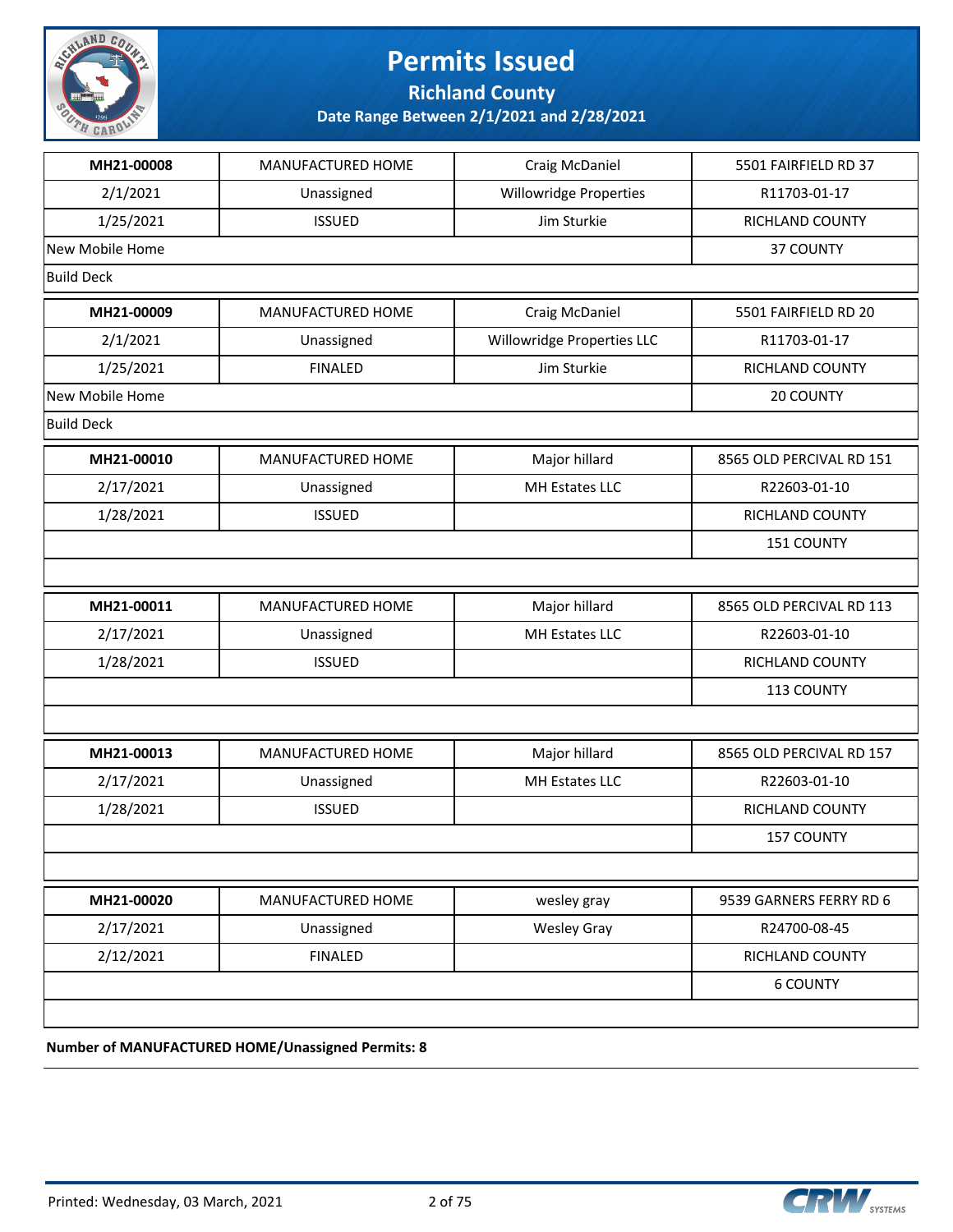

**Richland County**

**Date Range Between 2/1/2021 and 2/28/2021**

| MHRT21-00002                     | MANUFACTURED HOME<br>RETIREMENT OF TITLE | HALL SADIE M | 200 BOSWELL RD  |
|----------------------------------|------------------------------------------|--------------|-----------------|
| 2/4/2021                         | Unassigned                               |              | R12007-04-01    |
| 2/2/2021                         | CO ISSUED                                |              | RICHLAND COUNTY |
| <b>RETIREMENT OF MOBILE HOME</b> |                                          |              | <b>COUNTY</b>   |
|                                  |                                          |              |                 |

#### **Number of MANUFACTURED HOME RETIREMENT OF TITLE/Unassigned Permits: 1**

| REL20-00104                              | RES ELECTRICAL                                                      | JENKINS ELECTRIC SERVICE              | 2172 HEYWARD BROCKINGTON<br><b>RD</b> |  |
|------------------------------------------|---------------------------------------------------------------------|---------------------------------------|---------------------------------------|--|
| 2/12/2021                                | <b>RESIDENTIAL</b>                                                  | <b>SCOTT CHERREE &amp; LEVERN JR</b>  | R09700-02-38                          |  |
| 5/14/2020                                | <b>ISSUED</b>                                                       | JENKINS ELECTRIC SERVICE              | <b>RICHLAND COUNTY</b>                |  |
| Outlets and lights in shed               |                                                                     |                                       | <b>COUNTY</b>                         |  |
|                                          |                                                                     |                                       |                                       |  |
| REL21-00021                              | <b>RES ELECTRICAL</b>                                               | <b>ROBERT SIDNEY HAZLE III</b>        | <b>217 FOX GROVE CIR</b>              |  |
| 2/3/2021                                 | <b>RESIDENTIAL</b>                                                  | <b>RITTER JEAN D</b>                  | R23116-09-30                          |  |
| 1/22/2021                                | <b>FINALED</b>                                                      | ROBERT SIDNEY HAZLE III               | <b>RICHLAND COUNTY</b>                |  |
| Fire department pulled meter             |                                                                     |                                       | <b>COUNTY</b>                         |  |
|                                          | I inspected the home and was"hot" checked also. Need power back on. |                                       |                                       |  |
| REL21-00024                              | <b>RES ELECTRICAL</b>                                               | <b>BUCK THOMAS ELECTRICAL SERVICE</b> | 2900 WEYBOURNE WAY                    |  |
| 2/11/2021                                | <b>RESIDENTIAL</b>                                                  | <b>SMITH MARK A &amp; LAURA L</b>     | R19905-05-20                          |  |
| 1/25/2021                                | <b>FINALED</b>                                                      | <b>BUCK THOMAS ELECTRICAL SERVICE</b> | RICHLAND COUNTY                       |  |
| 200 Amp service on building in back yard |                                                                     |                                       | <b>COUNTY</b>                         |  |
|                                          |                                                                     |                                       |                                       |  |
| REL21-00026                              | <b>RES ELECTRICAL</b>                                               | ATHENA ELECTRICAL SYSTEMS             | 355 PORTIA RD                         |  |
| 2/2/2021                                 | <b>RESIDENTIAL</b>                                                  | <b>GRACEFIELD FARM LLC</b>            | R18000-03-02                          |  |
| 1/26/2021                                | <b>ISSUED</b>                                                       | ATHENA ELECTRICAL SYSTEMS             | RICHLAND COUNTY                       |  |
| Pole Barn Electrical                     |                                                                     |                                       | <b>COUNTY</b>                         |  |
|                                          |                                                                     |                                       |                                       |  |
| REL21-00028                              | RES ELECTRICAL                                                      | <b>GEORGE MOORE</b>                   | 224 BAYSDALE DR                       |  |
| 2/11/2021                                | RESIDENTIAL                                                         | TAYLOR KIMBERLY A & KEVIN D           | R23208-11-01                          |  |
| 1/29/2021                                | <b>FINALED</b>                                                      | <b>GEORGE MOORE</b>                   | RICHLAND COUNTY                       |  |
|                                          | generator install; hook gas to the meter; connecting elec           |                                       |                                       |  |
|                                          |                                                                     |                                       |                                       |  |

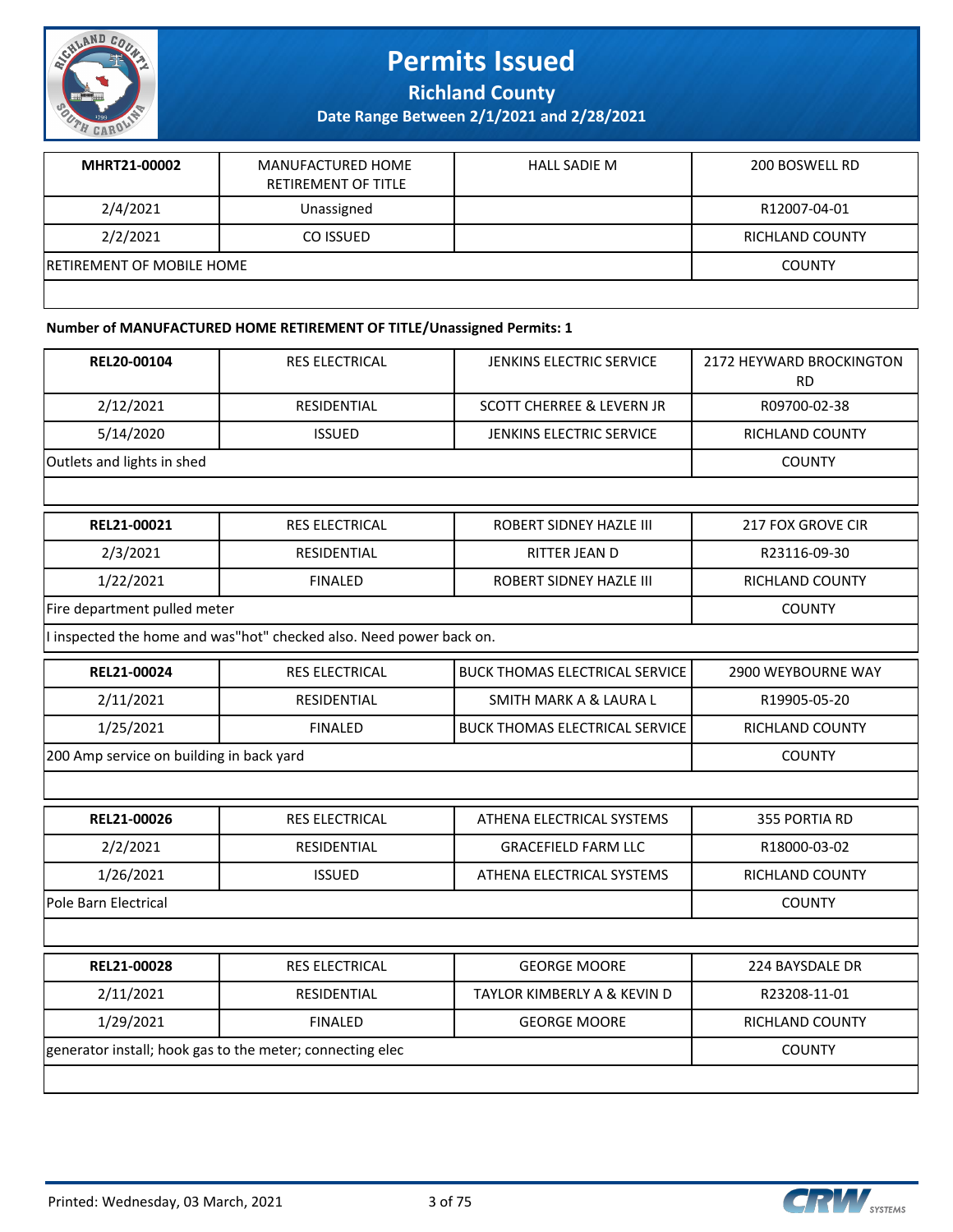

**Richland County**

| REL21-00029                                | RES ELECTRICAL                                               | <b>GEORGE MOORE</b>            | 116 WILLIAM DUFFIE RD  |
|--------------------------------------------|--------------------------------------------------------------|--------------------------------|------------------------|
| 2/4/2021                                   | <b>RESIDENTIAL</b>                                           | LYDIA COLEMAN TRUST            | R14600-01-27           |
| 2/1/2021                                   | <b>FINALED</b>                                               | <b>GEORGE MOORE</b>            | <b>RICHLAND COUNTY</b> |
|                                            | Generator Installation-connecting the electrica to the panel |                                | <b>COUNTY</b>          |
|                                            |                                                              |                                |                        |
| REL21-00031                                | RES ELECTRICAL                                               | JOHN C COVERT (COVERT HOMES)   | 677 LANGFORD RD        |
| 2/11/2021                                  | <b>RESIDENTIAL</b>                                           | <b>HOGUE MARCUS &amp; KERI</b> | R20600-01-03           |
| 2/1/2021                                   | <b>FINALED</b>                                               | JOHN C COVERT (COVERT HOMES)   | RICHLAND COUNTY        |
| inspect meter for outdoor lighting pole    |                                                              |                                | <b>COUNTY</b>          |
|                                            |                                                              |                                |                        |
| REL21-00032                                | RES ELECTRICAL                                               | ROYCE POWER & ELECTRIC LLC     | 9132 WILSON BLVD       |
| 2/11/2021                                  | <b>RESIDENTIAL</b>                                           | PADUANO ANNE                   | R14600-03-38           |
| 2/1/2021                                   | <b>FINALED</b>                                               | ROYCE POWER & ELECTRIC LLC     | <b>RICHLAND COUNTY</b> |
| Service/Panel Upgrade                      |                                                              |                                | <b>COUNTY</b>          |
| 200 Amp service upgrade with new panel     |                                                              |                                |                        |
| REL21-00036                                | RES ELECTRICAL                                               | <b>BUTLER LORRAINE W</b>       | 1800 ELM ABODE TER     |
| 2/4/2021                                   | RESIDENTIAL                                                  |                                | R07409-09-16           |
| 2/4/2021                                   | <b>ISSUED</b>                                                |                                | RICHLAND COUNTY        |
| ADDING POWER TO A SHED                     |                                                              |                                | <b>COUNTY</b>          |
|                                            |                                                              |                                |                        |
| REL21-00037                                | RES ELECTRICAL                                               | Cliff Wilson                   | <b>96 FOLKSTONE RD</b> |
| 2/9/2021                                   | RESIDENTIAL                                                  | WOODARD WILLIAM H & INEZ M     | R17213-08-12           |
| 2/5/2021                                   | <b>FINALED</b>                                               | Cliff Wilson                   | RICHLAND COUNTY        |
|                                            |                                                              |                                | <b>COUNTY</b>          |
|                                            |                                                              |                                |                        |
| REL21-00038                                | RES ELECTRICAL                                               | MIDLANDS ELECTRIC INC          | 6269 OLD LEESBURG RD   |
| 2/24/2021                                  | RESIDENTIAL                                                  | <b>SCIBEK RICHARD J</b>        | R30900-04-26           |
| 2/8/2021                                   | <b>ISSUED</b>                                                | MIDLANDS ELECTRIC INC          | RICHLAND COUNTY        |
| repair service entrance replace Pole& wire |                                                              |                                | <b>COUNTY</b>          |
|                                            |                                                              |                                |                        |

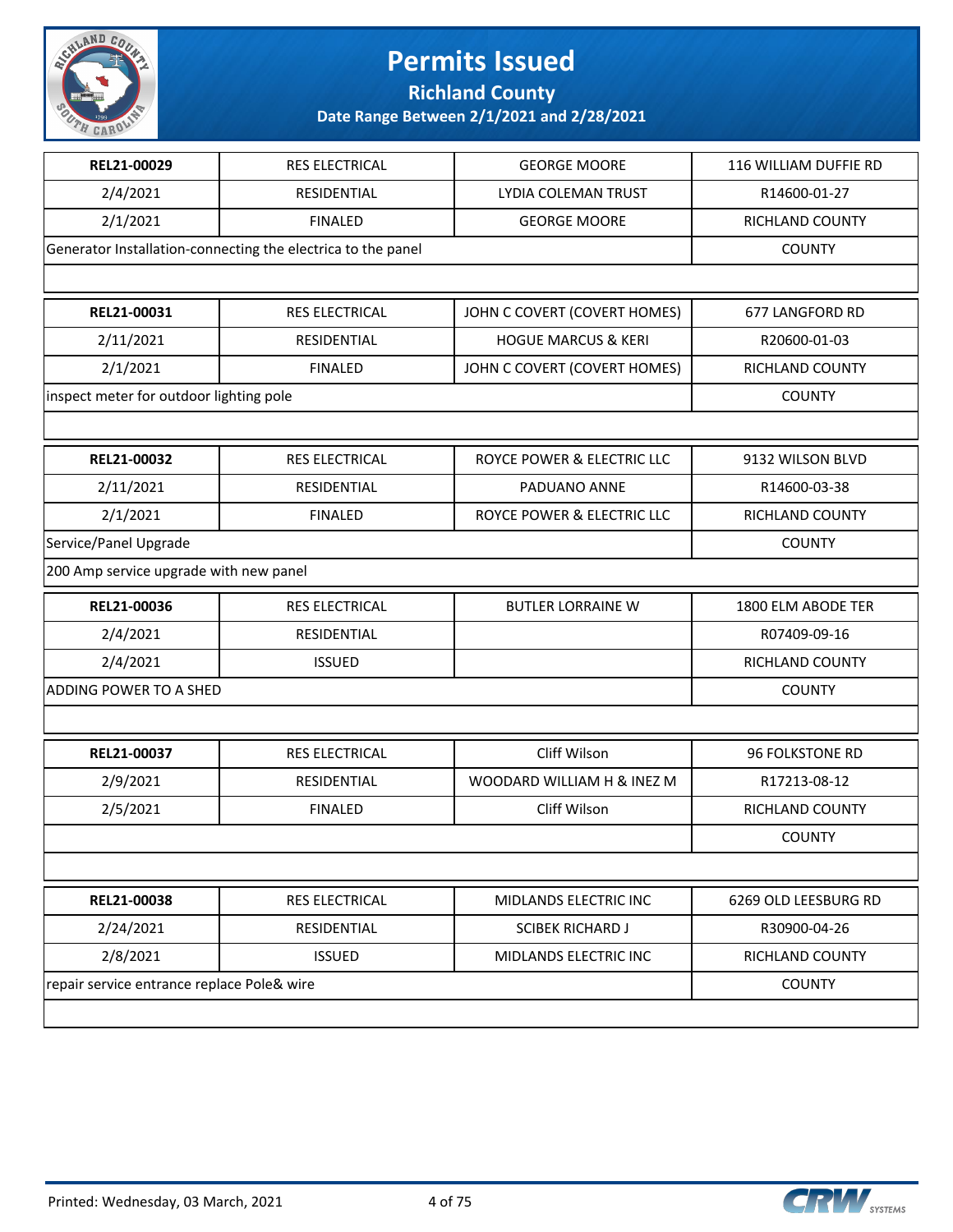

**Richland County**

| REL21-00039                                | RES ELECTRICAL                                              | NICHOLAS PAUL PARKER                                          | 1920 ELM ABODE TER       |
|--------------------------------------------|-------------------------------------------------------------|---------------------------------------------------------------|--------------------------|
| 2/12/2021                                  | RESIDENTIAL                                                 | <b>HINTON HEYWARD B</b>                                       | R07308-02-04             |
| 2/8/2021                                   | <b>ISSUED</b>                                               | NICHOLAS PAUL PARKER                                          | <b>RICHLAND COUNTY</b>   |
|                                            | Upgrade main panel to 200 Amp panel with additional space E |                                                               | <b>COUNTY</b>            |
|                                            |                                                             |                                                               |                          |
| REL21-00043                                | <b>RES ELECTRICAL</b>                                       | INFINITY ELECTRICAL SERVICES LLC                              | <b>137 GREEN TREE DR</b> |
| 2/9/2021                                   | <b>RESIDENTIAL</b>                                          |                                                               | R11909-01-11             |
| 2/9/2021                                   | <b>FINALED</b>                                              | INFINITY ELECTRICAL SERVICES LLC                              | <b>RICHLAND COUNTY</b>   |
| <b>REPLACE METER</b>                       |                                                             |                                                               | <b>COUNTY</b>            |
|                                            |                                                             |                                                               |                          |
| REL21-00044                                | RES ELECTRICAL                                              | ELECTRIC SERVICES INC OF<br><b>COLUMBIA</b>                   | 1937 MARTIN RD           |
| 2/16/2021                                  | RESIDENTIAL                                                 | EADIE CAROLYN J                                               | R00800-04-11             |
| 2/9/2021                                   | <b>FINALED</b>                                              | ELECTRIC SERVICES INC OF<br><b>COLUMBIA</b>                   | <b>RICHLAND COUNTY</b>   |
| Install power pole for gate opener         |                                                             |                                                               | <b>COUNTY</b>            |
|                                            |                                                             |                                                               |                          |
| REL21-00045                                | <b>RES ELECTRICAL</b>                                       | ECLECTIC ELECTRIC SERVICE LLC DBA<br>MR. ELECTRIC OF COLUMBIA | 410 HOPESTONE CRSG       |
| 2/11/2021                                  | RESIDENTIAL                                                 | SEMKIW ROMAN I & HELEN L                                      | R03311-02-06             |
| 2/11/2021                                  | <b>FINALED</b>                                              | ECLECTIC ELECTRIC SERVICE LLC DBA<br>MR. ELECTRIC OF COLUMBIA | RICHLAND COUNTY          |
| Hot Tub Circuit                            | <b>COUNTY</b>                                               |                                                               |                          |
|                                            |                                                             |                                                               |                          |
| REL21-00046                                | RES ELECTRICAL                                              | <b>BRUNSON COLEMAN ELECTRIC</b>                               | 108 STOCKLAND RD         |
| 2/22/2021                                  | RESIDENTIAL                                                 | MONROE ERIC L & LEIGH ANN                                     | R05103-02-16             |
| 2/15/2021                                  | <b>ISSUED</b>                                               | BRUNSON COLEMAN ELECTRIC                                      | RICHLAND COUNTY          |
| 2nd floor fire / rewire                    |                                                             |                                                               | <b>COUNTY</b>            |
|                                            |                                                             |                                                               |                          |
| REL21-00049                                | RES ELECTRICAL                                              | CIPA ELECTRICAL LLC                                           | 1213 CONGRESS RD         |
| 2/26/2021                                  | RESIDENTIAL                                                 | ROBERTSON TAMMY                                               | R33300-02-18             |
| 2/19/2021                                  | <b>FINALED</b>                                              | CIPA ELECTRICAL LLC                                           | RICHLAND COUNTY          |
| inspect electrical for power reconnection. |                                                             |                                                               | <b>COUNTY</b>            |
| the power has been off for approx 2 years  |                                                             |                                                               |                          |

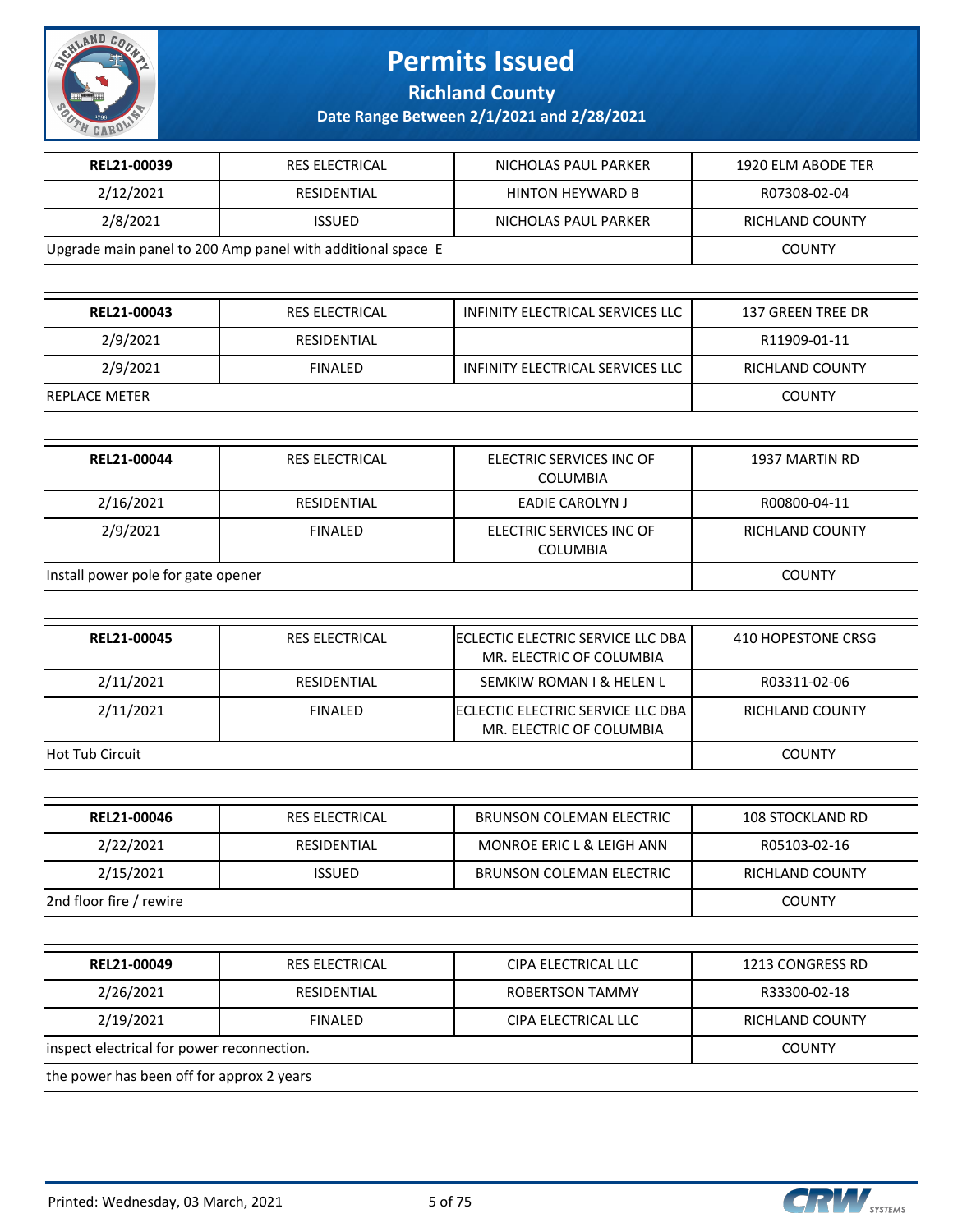

**Richland County**

**Date Range Between 2/1/2021 and 2/28/2021**

| REL21-00050                     | <b>RES ELECTRICAL</b> | <b>JONES ELIZABETH</b>       | 2105 CHAIN GANG RD     |
|---------------------------------|-----------------------|------------------------------|------------------------|
| 2/19/2021                       | <b>RESIDENTIAL</b>    |                              | R36900-02-16           |
| 2/19/2021                       | <b>ISSUED</b>         |                              | <b>RICHLAND COUNTY</b> |
| INEED POWER RELEASE TO CARPORT  |                       |                              | <b>COUNTY</b>          |
|                                 |                       |                              |                        |
|                                 |                       |                              |                        |
| REL21-00051                     | <b>RES ELECTRICAL</b> | <b>BOWMAN ELECTRICAL LLC</b> | 105 WILLIAM HARDIN RD  |
| 2/25/2021                       | <b>RESIDENTIAL</b>    | <b>WILLIAMS KUTINA</b>       | R17212-06-02           |
| 2/23/2021                       | <b>ISSUED</b>         | <b>BOWMAN ELECTRICAL LLC</b> | <b>RICHLAND COUNTY</b> |
| Repair wiring for power release |                       |                              | <b>COUNTY</b>          |

#### **Number of RES ELECTRICAL/RESIDENTIAL Permits: 19**

| RMG20-00973                     | RES MECHANICAL/GAS            | AMERICAN RESIDENTIAL SERVICES                               | 111 BRANCHVIEW DR      |
|---------------------------------|-------------------------------|-------------------------------------------------------------|------------------------|
| 2/1/2021                        | Unassigned                    | <b>USMANI ABDUL B</b>                                       | R23106-04-20           |
| 11/27/2020                      | <b>ISSUED</b>                 | AMERICAN RESIDENTIAL SERVICES                               | <b>RICHLAND COUNTY</b> |
| <b>HVAC Change out</b>          |                               |                                                             | <b>COUNTY</b>          |
|                                 |                               |                                                             |                        |
| RMG20-00975                     | RES MECHANICAL/GAS            | AMERICAN RESIDENTIAL SERVICES                               | 935 GOODWIN WAY        |
| 2/1/2021                        | Unassigned                    | <b>JONES LEROY</b>                                          | R30100-04-98           |
| 11/27/2020                      | <b>ISSUED</b>                 | AMERICAN RESIDENTIAL SERVICES                               | RICHLAND COUNTY        |
| <b>HVAC Change out</b>          |                               |                                                             | <b>COUNTY</b>          |
|                                 |                               |                                                             |                        |
| RMG20-01023                     | RES MECHANICAL/GAS            | 2ND WIND HEATING & AIR<br><b>CONDITIONING INC</b>           | 201 S SPRINGS RD       |
| 2/1/2021                        | Unassigned                    | <b>BABCOCK MAX WILLIAM</b>                                  | R22901-08-13           |
| 12/29/2020                      | <b>ISSUED</b>                 | 2ND WIND HEATING & AIR<br><b>CONDITIONING INC</b>           | <b>RICHLAND COUNTY</b> |
| <b>Install Class A Ductwork</b> | <b>COUNTY</b>                 |                                                             |                        |
|                                 |                               |                                                             |                        |
| RMG20-01025                     | RES MECHANICAL/GAS            | <b>CASSELL BROTHERS HEATING &amp;</b><br><b>COOLING LLC</b> | 220 SILVER FOX LN      |
| 2/1/2021                        | Unassigned                    | <b>DAVIS KENNETH L III</b>                                  | R05182-01-74           |
| 12/30/2020                      | <b>ISSUED</b>                 | <b>CASSELL BROTHERS HEATING &amp;</b><br><b>COOLING LLC</b> | RICHLAND COUNTY        |
|                                 | INSTALL 2 TON SPLIT HEAT PUMP |                                                             |                        |
| 220 SILVER FOX LANE             |                               |                                                             |                        |
|                                 |                               |                                                             |                        |

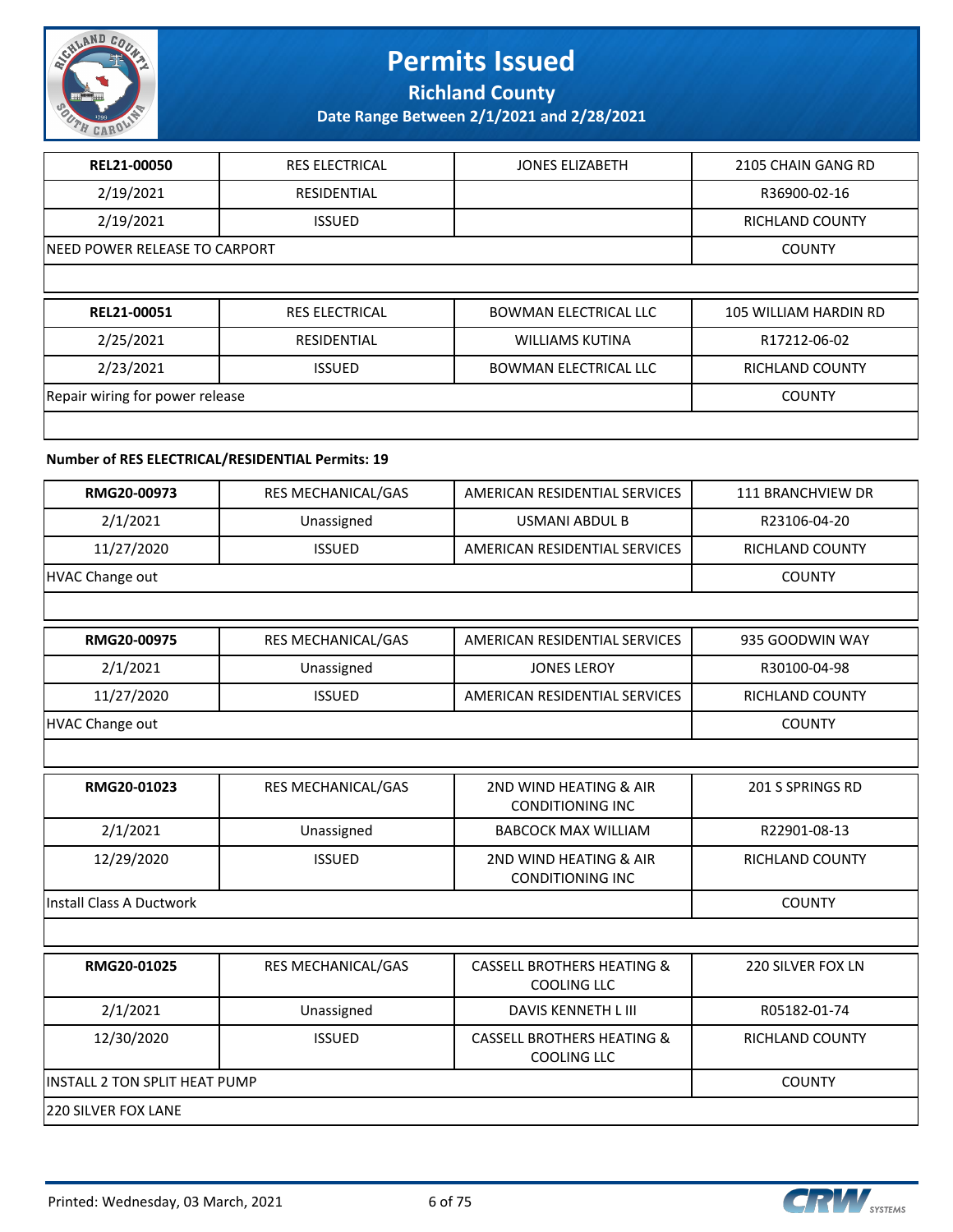

**Richland County**

**Date Range Between 2/1/2021 and 2/28/2021**

| RMG20-01026                                     | <b>RES MECHANICAL/GAS</b> | <b>CASSELL BROTHERS HEATING &amp;</b><br>COOLING LLC | 11828 BROAD RIVER RD |
|-------------------------------------------------|---------------------------|------------------------------------------------------|----------------------|
| 2/1/2021                                        | Unassigned                | MYERS GLENN S & BEVERLY G                            | R01700-03-04         |
| 12/30/2020                                      | <b>ISSUED</b>             | CASSELL BROTHERS HEATING &<br>COOLING LLC            | RICHLAND COUNTY      |
| INSTALL 12,000 BTU MINI SPLIT & DUCT CHANGE OUT |                           |                                                      | <b>COUNTY</b>        |
| 11828 BROAD RIVER RD                            |                           |                                                      |                      |

| RMG20-01028                   | <b>RES MECHANICAL/GAS</b> | <b>CASSELL BROTHERS HEATING &amp;</b><br>COOLING LLC | 1130 KOON RD           |
|-------------------------------|---------------------------|------------------------------------------------------|------------------------|
| 2/1/2021                      | Unassigned                | SHEALY JAMES M & LAVERNE A                           | R04200-06-54           |
| 12/30/2020                    | <b>ISSUED</b>             | <b>CASSELL BROTHERS HEATING &amp;</b><br>COOLING LLC | <b>RICHLAND COUNTY</b> |
| INSTALL 2 TON SPLIT HEAT PUMP |                           |                                                      | <b>COUNTY</b>          |

1130 KOON RD

| RMG20-01029 | <b>RES MECHANICAL/GAS</b>                            | <b>CASSELL BROTHERS HEATING &amp;</b><br><b>COOLING LLC</b> | 2520 LINDA ST |  |
|-------------|------------------------------------------------------|-------------------------------------------------------------|---------------|--|
| 2/1/2021    | R07403-02-33                                         |                                                             |               |  |
| 12/30/2020  | <b>RICHLAND COUNTY</b>                               |                                                             |               |  |
|             | <b>COOLING LLC</b><br>IINSTALL 2 TON SPLIT HEAT PUMP |                                                             |               |  |

2520 LINDA ST

| RMG20-01030                     | <b>RES MECHANICAL/GAS</b> | <b>CASSELL BROTHERS HEATING &amp;</b><br>COOLING LLC | 271 GAY RD    |
|---------------------------------|---------------------------|------------------------------------------------------|---------------|
| 2/2/2021                        | R29900-02-26              |                                                      |               |
| 12/30/2020                      | RICHLAND COUNTY           |                                                      |               |
| <b>IINSTALL 22 KW GENERATOR</b> |                           |                                                      | <b>COUNTY</b> |

271 GAY RD

| RMG21-00001                      | <b>RES MECHANICAL/GAS</b> | <b>CASSELL BROTHERS HEATING &amp;</b><br>COOLING LLC | 13 CASHEL CT    |
|----------------------------------|---------------------------|------------------------------------------------------|-----------------|
| 2/2/2021                         | Unassigned                | WERTZ MISCHELE H                                     | R03513-02-15    |
| 1/5/2021                         | <b>ISSUED</b>             | <b>CASSELL BROTHERS HEATING &amp;</b><br>COOLING LLC | RICHLAND COUNTY |
| IINSTALL 3.5 TON SPLIT HEAT PUMP | <b>COUNTY</b>             |                                                      |                 |
| 13 CASHEL CT                     |                           |                                                      |                 |

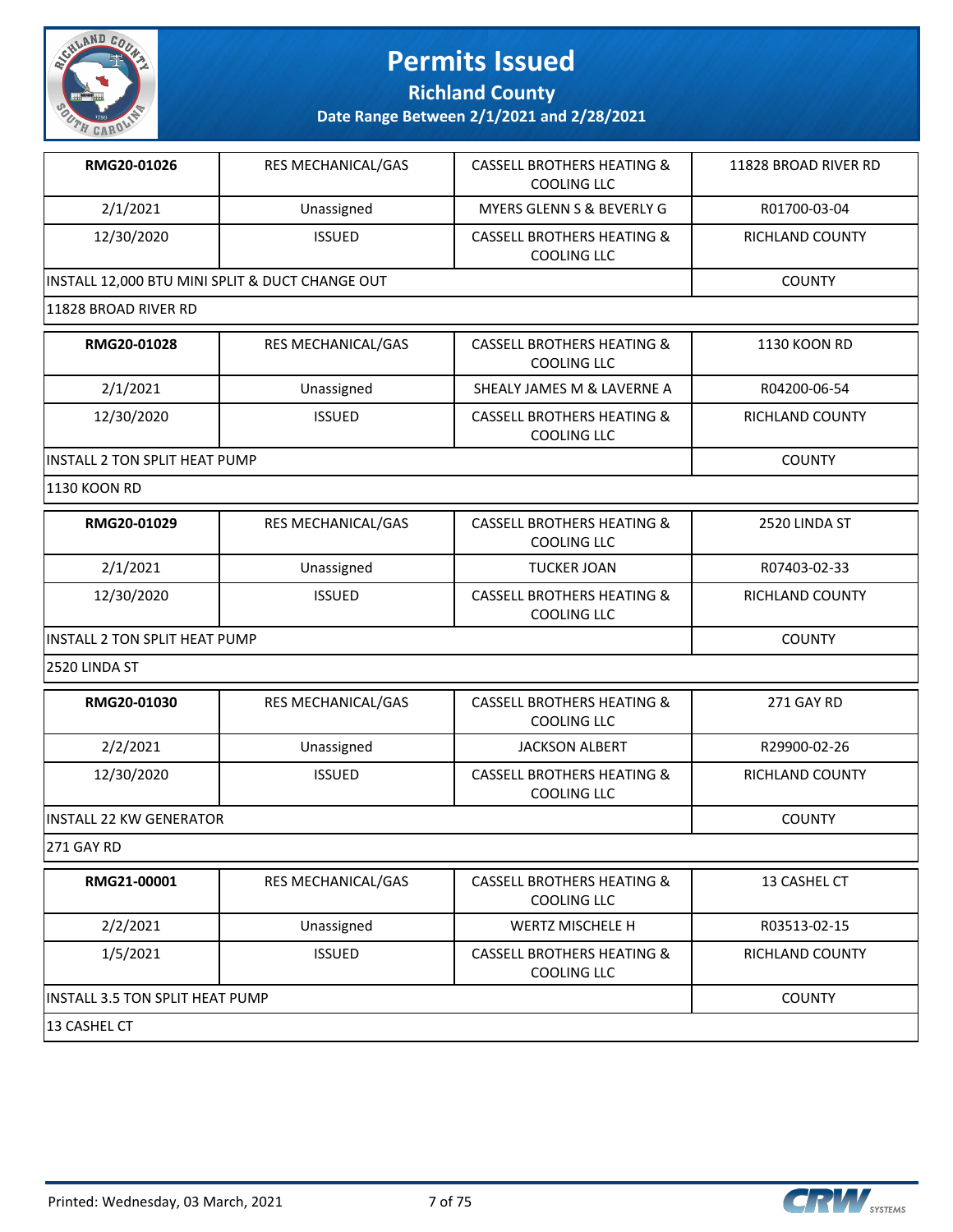

**Richland County**

**Date Range Between 2/1/2021 and 2/28/2021**

| RMG21-00002                                | 13 BAYING HOUND WAY |  |               |
|--------------------------------------------|---------------------|--|---------------|
| 2/2/2021                                   | R20506-01-11        |  |               |
| 1/5/2021                                   | RICHLAND COUNTY     |  |               |
| IINSTALL 4 TON SPLIT HEAT PUMP & DUCT WORK |                     |  | <b>COUNTY</b> |

| RMG21-00006                            | <b>RES MECHANICAL/GAS</b> | <b>CASSELL BROTHERS HEATING &amp;</b><br>COOLING LLC | 116 WELLS POINT DR |
|----------------------------------------|---------------------------|------------------------------------------------------|--------------------|
| 2/3/2021                               | R02316-01-16              |                                                      |                    |
| 1/6/2021                               | <b>RICHLAND COUNTY</b>    |                                                      |                    |
| IINSTALL COMPLETE DUCT SYSTEM UPSTAIRS |                           |                                                      | <b>COUNTY</b>      |

116 WELLS POINT DR

| RMG21-00010     | <b>RES MECHANICAL/GAS</b> | AMERICAN RESIDENTIAL SERVICES<br>LLC | 1700 SAPLING DR        |
|-----------------|---------------------------|--------------------------------------|------------------------|
| 2/2/2021        | Unassigned                | YOUNG DEQUATA                        | R07408-08-07           |
| 1/7/2021        | <b>ISSUED</b>             | AMERICAN RESIDENTIAL SERVICES<br>LLC | <b>RICHLAND COUNTY</b> |
| HVAC Change out | <b>COUNTY</b>             |                                      |                        |

| RMG21-00012     | <b>RES MECHANICAL/GAS</b> | AMERICAN RESIDENTIAL SERVICES<br>LLC. | 541 PARK PLACE DR      |
|-----------------|---------------------------|---------------------------------------|------------------------|
| 2/2/2021        | Unassigned                | <b>WILKERSON JAMES A JR</b>           | R25901-02-13           |
| 1/7/2021        | <b>ISSUED</b>             | AMERICAN RESIDENTIAL SERVICES<br>LLC  | <b>RICHLAND COUNTY</b> |
| HVAC Change out |                           |                                       | <b>COUNTY</b>          |

| 2/2/2021<br>Unassigned<br><b>HORTON DARYL EUGENE</b><br>R25906-09-20<br>1/7/2021<br>AMERICAN RESIDENTIAL SERVICES<br><b>ISSUED</b><br>LLC | RMG21-00013 | <b>RES MECHANICAL/GAS</b> | AMERICAN RESIDENTIAL SERVICES<br><b>LLC</b> | 568 SILVER SPOON LN    |
|-------------------------------------------------------------------------------------------------------------------------------------------|-------------|---------------------------|---------------------------------------------|------------------------|
|                                                                                                                                           |             |                           |                                             |                        |
|                                                                                                                                           |             |                           |                                             | <b>RICHLAND COUNTY</b> |
| HVAC Change out<br><b>COUNTY</b>                                                                                                          |             |                           |                                             |                        |

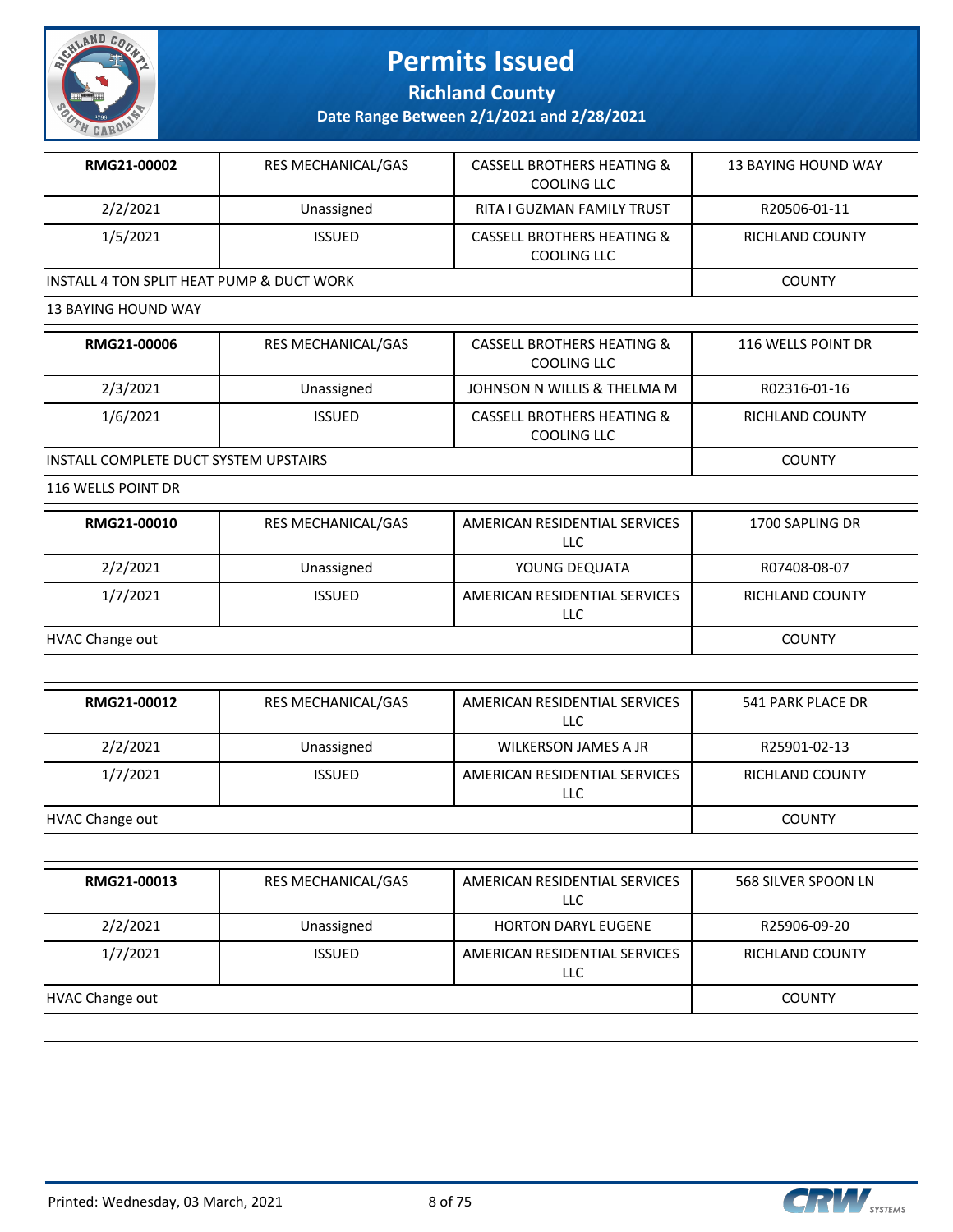

**Richland County**

**Date Range Between 2/1/2021 and 2/28/2021**

| RMG21-00014     | <b>RES MECHANICAL/GAS</b> | AMERICAN RESIDENTIAL SERVICES<br>LLC | 232 FOUNDERS RIDGE RD |
|-----------------|---------------------------|--------------------------------------|-----------------------|
| 2/3/2021        | Unassigned                | SHERRY DOUGLAS & VICTORIA S          | R23108-02-61          |
| 1/7/2021        | <b>RICHLAND COUNTY</b>    |                                      |                       |
| HVAC Change out |                           |                                      | <b>COUNTY</b>         |

| RMG21-00016                 | <b>RES MECHANICAL/GAS</b> | <b>CASSELL BROTHERS HEATING &amp;</b><br>COOLING LLC | 112 BELLE OAKS DR      |
|-----------------------------|---------------------------|------------------------------------------------------|------------------------|
| 2/2/2021                    | Unassigned                | MILLER VEENA &                                       | R25908-03-18           |
| 1/7/2021                    | <b>ISSUED</b>             | <b>CASSELL BROTHERS HEATING &amp;</b><br>COOLING LLC | <b>RICHLAND COUNTY</b> |
| <b>IINSTALL DUCT SYSTEM</b> | <b>COUNTY</b>             |                                                      |                        |

112 BELLE OAK DR

| RMG21-00018     | <b>RES MECHANICAL/GAS</b> | AMERICAN RESIDENTIAL SERVICES<br>LLC | 125 LIONSGATE DR       |
|-----------------|---------------------------|--------------------------------------|------------------------|
| 2/2/2021        | Unassigned                | <b>HEMINGWAY EVELYN ALSTON</b>       | R19919-01-07           |
| 1/8/2021        | <b>ISSUED</b>             | AMERICAN RESIDENTIAL SERVICES<br>LLC | <b>RICHLAND COUNTY</b> |
| HVAC Change out |                           |                                      |                        |

| RMG21-00019                   | <b>RES MECHANICAL/GAS</b> | CASSELL BROTHERS HEATING &<br>COOLING LLC            | 208 WHITE ROCK DR |
|-------------------------------|---------------------------|------------------------------------------------------|-------------------|
| 2/2/2021                      | Unassigned                | AARON WALTER C & JENNIFER L                          | R01600-11-02      |
| 1/8/2021                      | <b>ISSUED</b>             | <b>CASSELL BROTHERS HEATING &amp;</b><br>COOLING LLC | RICHLAND COUNTY   |
| IINSTALL COMPLETE DUCT SYSTEM |                           |                                                      | <b>COUNTY</b>     |

208 WHITE ROCK DR

| RMG21-00020     | <b>RES MECHANICAL/GAS</b> | AMERICAN RESIDENTIAL SERVICES<br>LLC      | <b>14 THORN BUSH CT</b> |
|-----------------|---------------------------|-------------------------------------------|-------------------------|
| 2/2/2021        | Unassigned                | <b>HARRIS POYTHRESS D &amp; SCOTTIE J</b> | R23002-03-04            |
| 1/8/2021        | <b>ISSUED</b>             | AMERICAN RESIDENTIAL SERVICES<br>LLC.     | RICHLAND COUNTY         |
| HVAC Change out |                           |                                           | <b>COUNTY</b>           |
|                 |                           |                                           |                         |



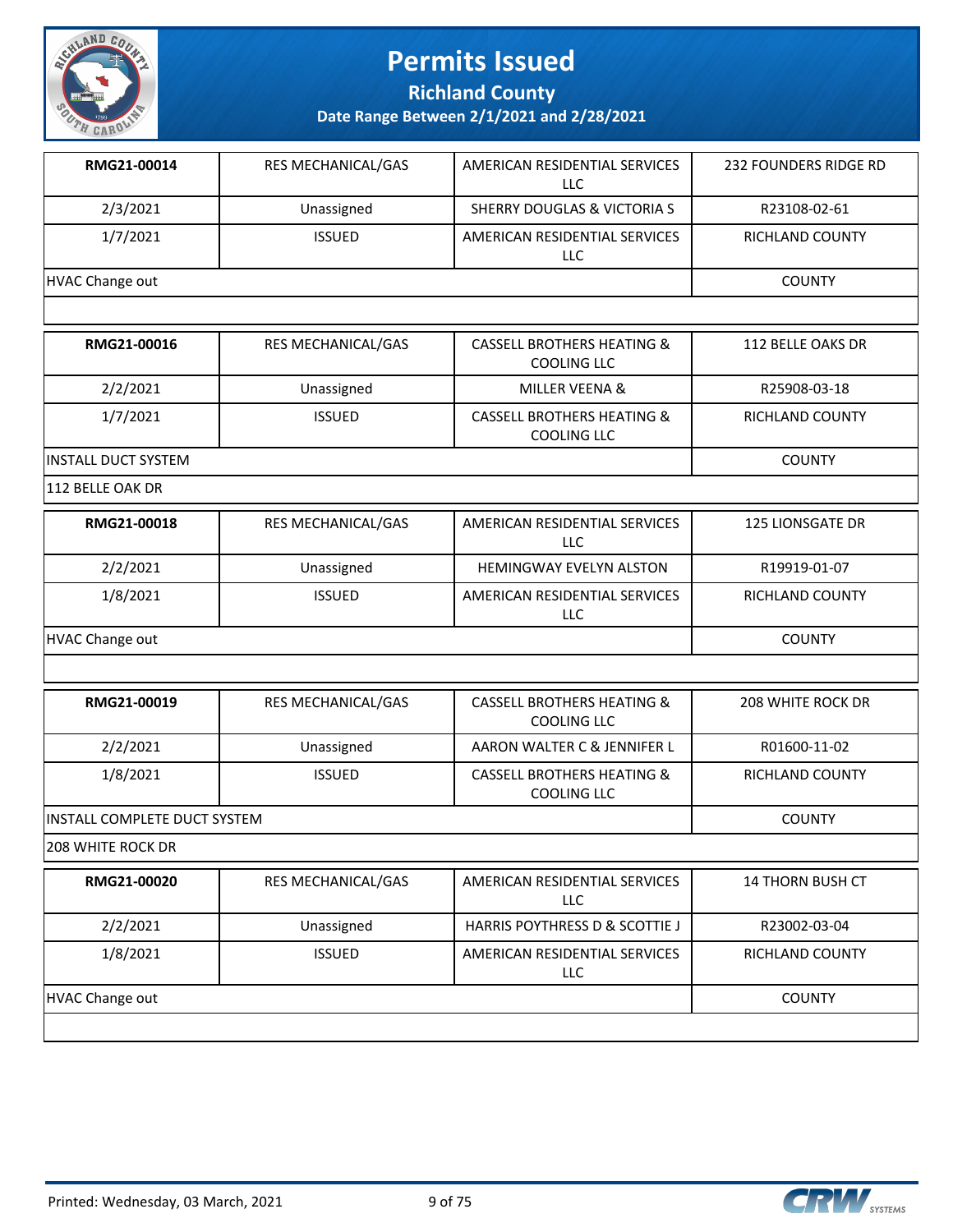

**Richland County**

**Date Range Between 2/1/2021 and 2/28/2021**

| RMG21-00021            | <b>RES MECHANICAL/GAS</b> | AMERICAN RESIDENTIAL SERVICES<br>LLC.       | 1212 ASHLAND DR           |
|------------------------|---------------------------|---------------------------------------------|---------------------------|
| 2/2/2021               | Unassigned                | <b>RAO MUNUKALA R &amp;</b>                 | R20515-05-14              |
| 1/8/2021               | <b>ISSUED</b>             | AMERICAN RESIDENTIAL SERVICES<br><b>LLC</b> | <b>RICHLAND COUNTY</b>    |
| <b>HVAC Change out</b> |                           |                                             | <b>COUNTY</b>             |
|                        |                           |                                             |                           |
| RMG21-00022            | RES MECHANICAL/GAS        | AMERICAN RESIDENTIAL SERVICES<br><b>LLC</b> | <b>125 COTONEASTER DR</b> |
| 2/2/2021               | Unassigned                | <b>WESLEY FELICIA B</b>                     | R23115-01-76              |
| 1/8/2021               | <b>ISSUED</b>             | AMERICAN RESIDENTIAL SERVICES<br><b>LLC</b> | <b>RICHLAND COUNTY</b>    |
| <b>HVAC Change out</b> |                           |                                             | <b>COUNTY</b>             |
|                        |                           |                                             |                           |
| RMG21-00023            | <b>RES MECHANICAL/GAS</b> | AMERICAN RESIDENTIAL SERVICES<br>LLC.       | 300 CHALK ST              |
| 2/2/2021               | Unassigned                | <b>MCLAUGHLIN ROSEVELT ESTATE</b>           | R36802-08-08              |
| 1/11/2021              | <b>ISSUED</b>             | AMERICAN RESIDENTIAL SERVICES<br><b>LLC</b> | RICHLAND COUNTY           |
| HVAC Change out        | <b>EASTOVER</b>           |                                             |                           |
|                        |                           |                                             |                           |
| RMG21-00024            | RES MECHANICAL/GAS        | AMERICAN RESIDENTIAL SERVICES<br><b>LLC</b> | 1126 CALVIN MAYS RD       |
| 2/2/2021               | Unassigned                | <b>DAVIS DERRICK</b>                        | R21614-01-20              |
| 1/11/2021              | <b>ISSUED</b>             | AMERICAN RESIDENTIAL SERVICES<br><b>LLC</b> | RICHLAND COUNTY           |
| HVAC Change out        |                           |                                             | <b>COUNTY</b>             |
|                        |                           |                                             |                           |
| RMG21-00025            | RES MECHANICAL/GAS        | AMERICAN RESIDENTIAL SERVICES<br><b>LLC</b> | 5 PEMBURY CT              |
| 2/2/2021               | Unassigned                | <b>REKER CARYN</b>                          | R17313-07-10              |

HVAC Change out COUNTY

LLC

1/11/2021 | ISSUED | AMERICAN RESIDENTIAL SERVICES



RICHLAND COUNTY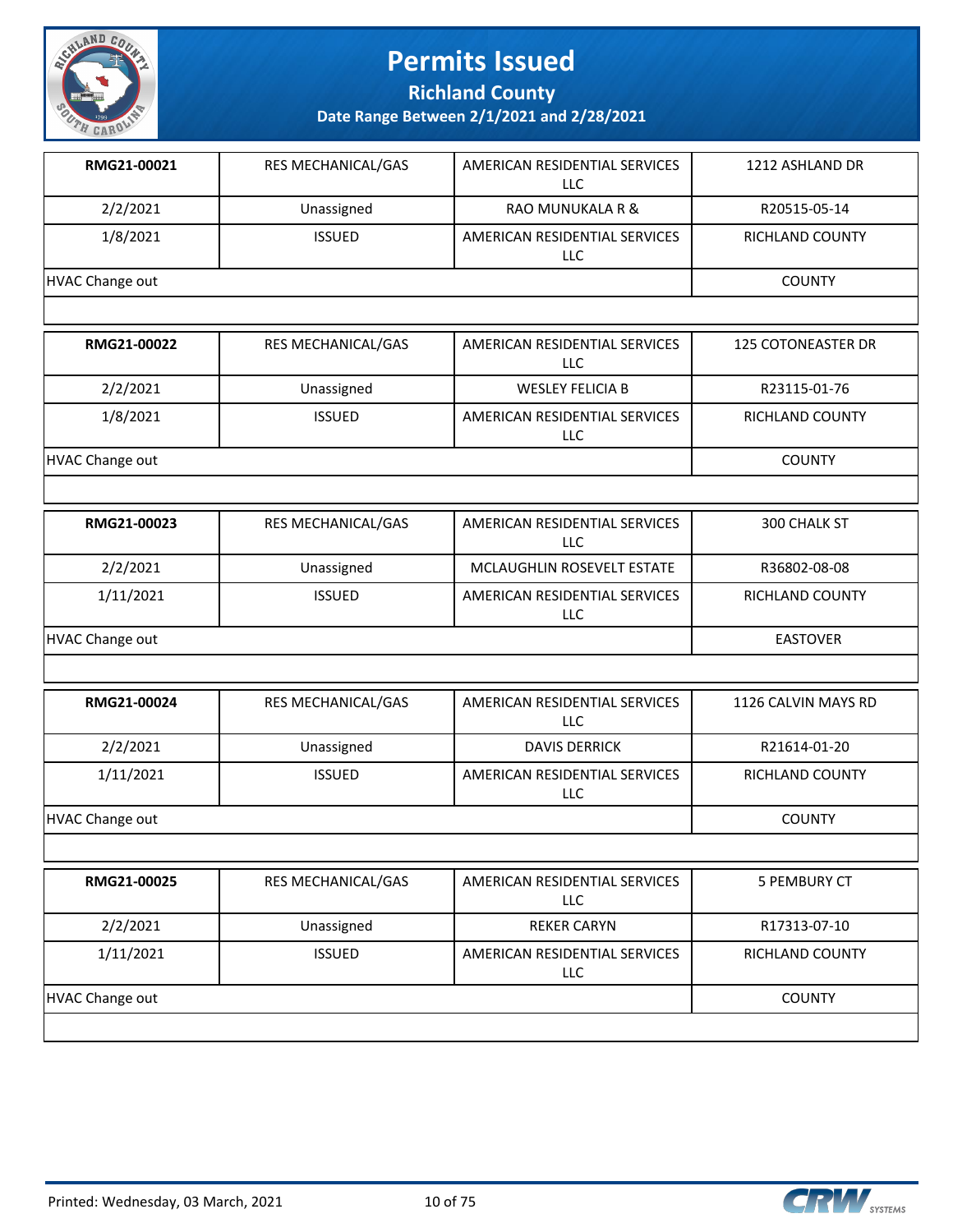

**Richland County**

| RMG21-00026            | RES MECHANICAL/GAS        | AMERICAN RESIDENTIAL SERVICES<br><b>LLC</b> | 212 AMBERWOOD CIR         |
|------------------------|---------------------------|---------------------------------------------|---------------------------|
| 2/2/2021               | Unassigned                | <b>SWANN PERRY E</b>                        | R04108-02-12              |
| 1/11/2021              | <b>ISSUED</b>             | AMERICAN RESIDENTIAL SERVICES<br>LLC        | RICHLAND COUNTY           |
| <b>HVAC Change out</b> |                           |                                             | <b>COUNTY</b>             |
|                        |                           |                                             |                           |
| RMG21-00027            | RES MECHANICAL/GAS        | AMERICAN RESIDENTIAL SERVICES<br><b>LLC</b> | <b>513 PORTCHESTER DR</b> |
| 2/2/2021               | Unassigned                | DILLARD RALPH JR                            | R11815-04-06              |
| 1/11/2021              | <b>ISSUED</b>             | AMERICAN RESIDENTIAL SERVICES<br>LLC        | <b>RICHLAND COUNTY</b>    |
| <b>HVAC Change out</b> |                           |                                             | <b>COUNTY</b>             |
|                        |                           |                                             |                           |
| RMG21-00028            | <b>RES MECHANICAL/GAS</b> | AMERICAN RESIDENTIAL SERVICES<br><b>LLC</b> | 3 HOLLYHILL CT            |
| 2/2/2021               | Unassigned                | <b>BRYANT GEORGE STANLEY JR &amp;</b>       | R02611-04-11              |
| 1/11/2021              | <b>ISSUED</b>             | AMERICAN RESIDENTIAL SERVICES<br>LLC        | <b>RICHLAND COUNTY</b>    |
| <b>HVAC Change out</b> |                           |                                             | <b>COUNTY</b>             |
|                        |                           |                                             |                           |
| RMG21-00029            | RES MECHANICAL/GAS        | AMERICAN RESIDENTIAL SERVICES<br><b>LLC</b> | 4308 CAMINO CT            |
| 2/2/2021               | Unassigned                | WALDO WILLIE C                              | R13416-03-03              |
| 1/11/2021              | <b>ISSUED</b>             | AMERICAN RESIDENTIAL SERVICES<br>LLC        | RICHLAND COUNTY           |
| <b>HVAC Change out</b> |                           |                                             | <b>COUNTY</b>             |
|                        |                           |                                             |                           |
| RMG21-00030            | RES MECHANICAL/GAS        | AMERICAN RESIDENTIAL SERVICES<br><b>LLC</b> | 120 MOUNT ELON CHURCH RD  |
| 2/18/2021              | Unassigned                | WILSON HERBERT B & CYNTHIA D                | R27981-01-07              |
| 1/11/2021              | <b>ISSUED</b>             | AMERICAN RESIDENTIAL SERVICES<br>LLC        | RICHLAND COUNTY           |
| <b>HVAC Change out</b> |                           |                                             | <b>COUNTY</b>             |

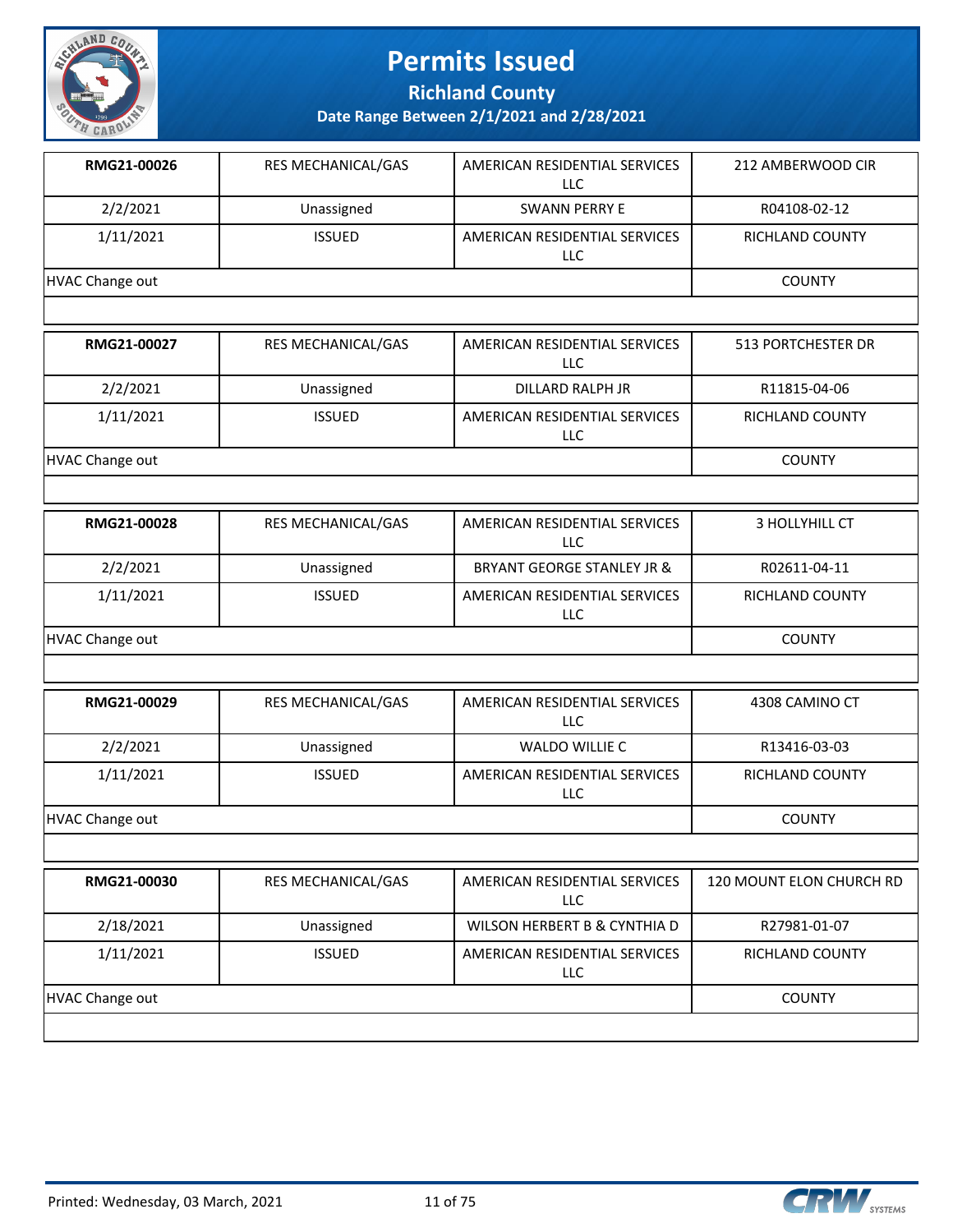

**Richland County**

| RMG21-00031                   | RES MECHANICAL/GAS | AMERICAN RESIDENTIAL SERVICES<br><b>LLC</b>                 | <b>1923 AUDUBON AVE</b> |
|-------------------------------|--------------------|-------------------------------------------------------------|-------------------------|
| 2/2/2021                      | Unassigned         | <b>JOHNSON MARILYN L</b>                                    | R16913-14-10            |
| 1/11/2021                     | <b>ISSUED</b>      | AMERICAN RESIDENTIAL SERVICES<br><b>LLC</b>                 | <b>RICHLAND COUNTY</b>  |
| <b>HVAC Change out</b>        |                    |                                                             | <b>COUNTY</b>           |
|                               |                    |                                                             |                         |
| RMG21-00032                   | RES MECHANICAL/GAS | AMERICAN RESIDENTIAL SERVICES<br><b>LLC</b>                 | 1803 CERMACK ST         |
| 2/2/2021                      | Unassigned         | WILLIAMS HARRY L                                            | R16816-10-23            |
| 1/11/2021                     | <b>ISSUED</b>      | AMERICAN RESIDENTIAL SERVICES<br>LLC                        | RICHLAND COUNTY         |
| <b>HVAC Change out</b>        |                    |                                                             | <b>COUNTY</b>           |
|                               |                    |                                                             |                         |
| RMG21-00033                   | RES MECHANICAL/GAS | <b>CASSELL BROTHERS HEATING &amp;</b><br><b>COOLING LLC</b> | <b>225 TREYBURN CIR</b> |
| 2/2/2021                      | Unassigned         | <b>HOLDER HARRY LANE JR &amp;</b>                           | R04213-02-18            |
| 1/11/2021                     | <b>ISSUED</b>      | <b>CASSELL BROTHERS HEATING &amp;</b><br><b>COOLING LLC</b> | RICHLAND COUNTY         |
| INSTALL 2 TON SPLIT HEAT PUMP |                    | <b>COUNTY</b>                                               |                         |
| <b>225 TREYBURN CIRCLE</b>    |                    |                                                             |                         |
| RMG21-00035                   | RES MECHANICAL/GAS | AMERICAN RESIDENTIAL SERVICES<br><b>LLC</b>                 | 206 CREST HAVEN DR      |
| 2/2/2021                      | Unassigned         | LOVE LANITA K                                               | R23102-08-07            |
| 1/12/2021                     | <b>ISSUED</b>      | AMERICAN RESIDENTIAL SERVICES<br>LLC                        | <b>RICHLAND COUNTY</b>  |
| Duct work                     |                    |                                                             | <b>COUNTY</b>           |
|                               |                    |                                                             |                         |
| RMG21-00036                   | RES MECHANICAL/GAS | AMERICAN RESIDENTIAL SERVICES<br><b>LLC</b>                 | 109 SOUTHERN PINE RD    |
| 2/2/2021                      | Unassigned         | <b>CARR RICHARD E</b>                                       | R23113-02-24            |
| 1/12/2021                     | <b>ISSUED</b>      | AMERICAN RESIDENTIAL SERVICES<br>LLC                        | <b>RICHLAND COUNTY</b>  |
| <b>HVAC Change out</b>        |                    |                                                             | <b>COUNTY</b>           |
|                               |                    |                                                             |                         |

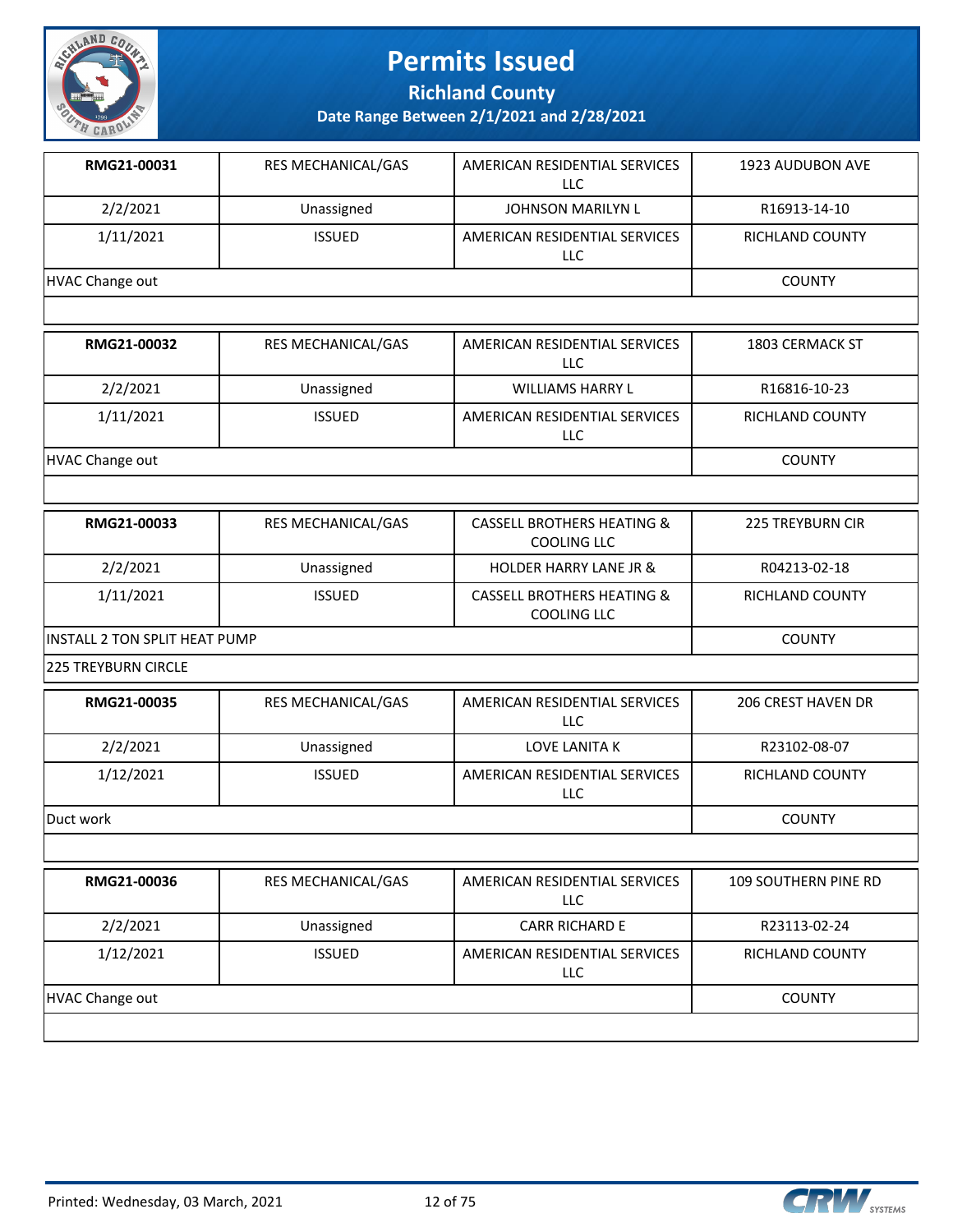

**Richland County**

| RMG21-00038            | RES MECHANICAL/GAS | AMERICAN RESIDENTIAL SERVICES<br>LLC        | 501 LINCOLNSHIRE NORTH DR    |
|------------------------|--------------------|---------------------------------------------|------------------------------|
| 2/2/2021               | Unassigned         | <b>BURTON CURTIS</b>                        | R09515-02-10                 |
| 1/13/2021              | <b>ISSUED</b>      | AMERICAN RESIDENTIAL SERVICES<br><b>LLC</b> | RICHLAND COUNTY              |
| <b>HVAC Change out</b> |                    |                                             | <b>COUNTY</b>                |
|                        |                    |                                             |                              |
| RMG21-00042            | RES MECHANICAL/GAS | AMERICAN RESIDENTIAL SERVICES<br><b>LLC</b> | <b>219 TARPON SPRINGS RD</b> |
| 2/2/2021               | Unassigned         | <b>MACK BYRON RANARD</b>                    | R19801-03-17                 |
| 1/14/2021              | <b>ISSUED</b>      | AMERICAN RESIDENTIAL SERVICES<br>LLC        | RICHLAND COUNTY              |
| <b>HVAC Change out</b> |                    |                                             | <b>COUNTY</b>                |
|                        |                    |                                             |                              |
| RMG21-00044            | RES MECHANICAL/GAS | AMERICAN RESIDENTIAL SERVICES<br>LLC        | 325 STIMSON LN               |
| 2/2/2021               | Unassigned         | PILAPIL LUZVIMINDA S &                      | R17610-06-08                 |
| 1/14/2021              | <b>ISSUED</b>      | AMERICAN RESIDENTIAL SERVICES<br>LLC        | RICHLAND COUNTY              |
| <b>HVAC Change out</b> | <b>COUNTY</b>      |                                             |                              |
|                        |                    |                                             |                              |
| RMG21-00045            | RES MECHANICAL/GAS | AMERICAN RESIDENTIAL SERVICES<br><b>LLC</b> | 403 DAHOON DR                |
| 2/2/2021               | Unassigned         | <b>EDWARDS AISHA Y</b>                      | R23112-11-54                 |
| 1/14/2021              | <b>ISSUED</b>      | AMERICAN RESIDENTIAL SERVICES<br>LLC        | RICHLAND COUNTY              |
| <b>HVAC Change out</b> |                    |                                             | <b>COUNTY</b>                |
|                        |                    |                                             |                              |
| RMG21-00046            | RES MECHANICAL/GAS | AMERICAN RESIDENTIAL SERVICES<br><b>LLC</b> | 109 WAGES RD                 |
| 2/3/2021               | Unassigned         | <b>HOLSTON JESSIE MAE</b>                   | R09403-03-09                 |
| 1/14/2021              | <b>ISSUED</b>      | AMERICAN RESIDENTIAL SERVICES<br>LLC        | <b>RICHLAND COUNTY</b>       |
| <b>HVAC Change out</b> |                    |                                             | <b>COUNTY</b>                |
|                        |                    |                                             |                              |

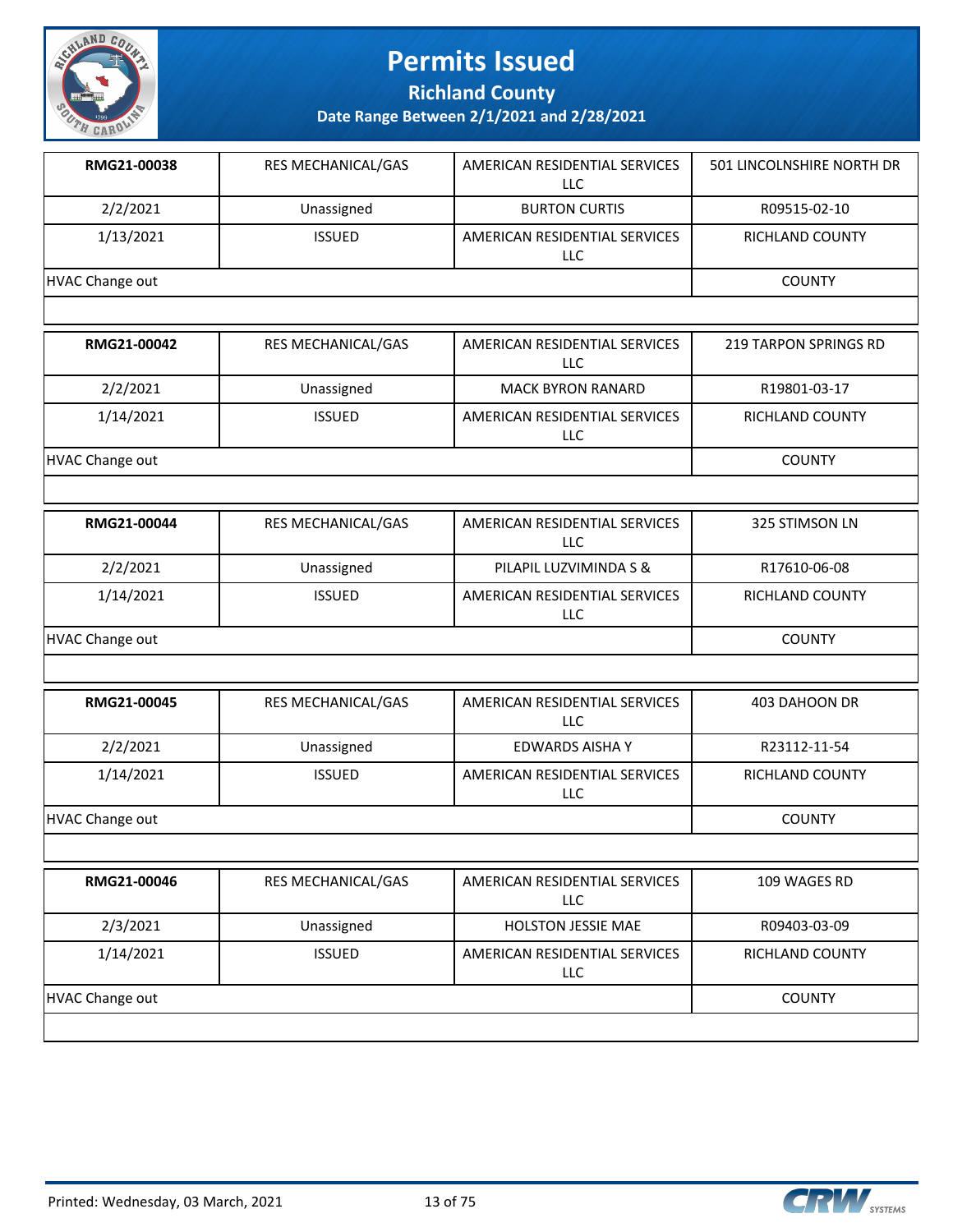

**Richland County**

| RMG21-00047                         | RES MECHANICAL/GAS | AMERICAN RESIDENTIAL SERVICES<br>LLC        | 2524 PLEASANT RIDGE DR      |
|-------------------------------------|--------------------|---------------------------------------------|-----------------------------|
| 2/2/2021                            | Unassigned         | MAURO JAMES PAUL &                          | R19211-05-11                |
| 1/14/2021                           | <b>ISSUED</b>      | AMERICAN RESIDENTIAL SERVICES<br>LLC        | <b>RICHLAND COUNTY</b>      |
| <b>HVAC Change out</b>              |                    |                                             | <b>COUNTY</b>               |
|                                     |                    |                                             |                             |
| RMG21-00048                         | RES MECHANICAL/GAS | AMERICAN RESIDENTIAL SERVICES<br><b>LLC</b> | 261 WESTLAKE FARMS DR       |
| 2/3/2021                            | Unassigned         | SPAULDING WINDELL R & ROCHELLE              | R17707-02-05                |
| 1/15/2021                           | <b>ISSUED</b>      | AMERICAN RESIDENTIAL SERVICES<br>LLC        | RICHLAND COUNTY             |
| <b>HVAC Change out</b>              |                    |                                             | <b>COUNTY</b>               |
|                                     |                    |                                             |                             |
| RMG21-00049                         | RES MECHANICAL/GAS | AMERICAN RESIDENTIAL SERVICES<br><b>LLC</b> | 225 LONGCREEK PLANTATION DR |
| 2/3/2021                            | Unassigned         | EVANS WILLIE M & RENEE M                    | R17612-04-01                |
| 1/15/2021                           | <b>ISSUED</b>      | AMERICAN RESIDENTIAL SERVICES<br><b>LLC</b> | RICHLAND COUNTY             |
| <b>HVAC Change out</b>              |                    |                                             | <b>COUNTY</b>               |
|                                     |                    |                                             |                             |
| RMG21-00050                         | RES MECHANICAL/GAS | <b>CAROLINA COMFORT INC</b>                 | 235 STONEMONT DR            |
| 2/10/2021                           | Unassigned         | O'CAIN JARED & JACKIE                       | R04201-01-15                |
| 1/15/2021                           | <b>ISSUED</b>      | CAROLINA COMFORT INC                        | <b>RICHLAND COUNTY</b>      |
| Remove and replace u/s and d/s unit |                    |                                             | <b>COUNTY</b>               |
|                                     |                    |                                             |                             |
| RMG21-00051                         | RES MECHANICAL/GAS | AMERICAN RESIDENTIAL SERVICES<br>LLC        | 6601 FROST AVE              |
| 2/11/2021                           | Unassigned         | <b>GREEN THOMAS E &amp; CARRIE M</b>        | R07613-02-35                |
| 1/15/2021                           | <b>ISSUED</b>      | AMERICAN RESIDENTIAL SERVICES<br>LLC        | RICHLAND COUNTY             |
| <b>HVAC Change out</b>              | <b>COUNTY</b>      |                                             |                             |
|                                     |                    |                                             |                             |

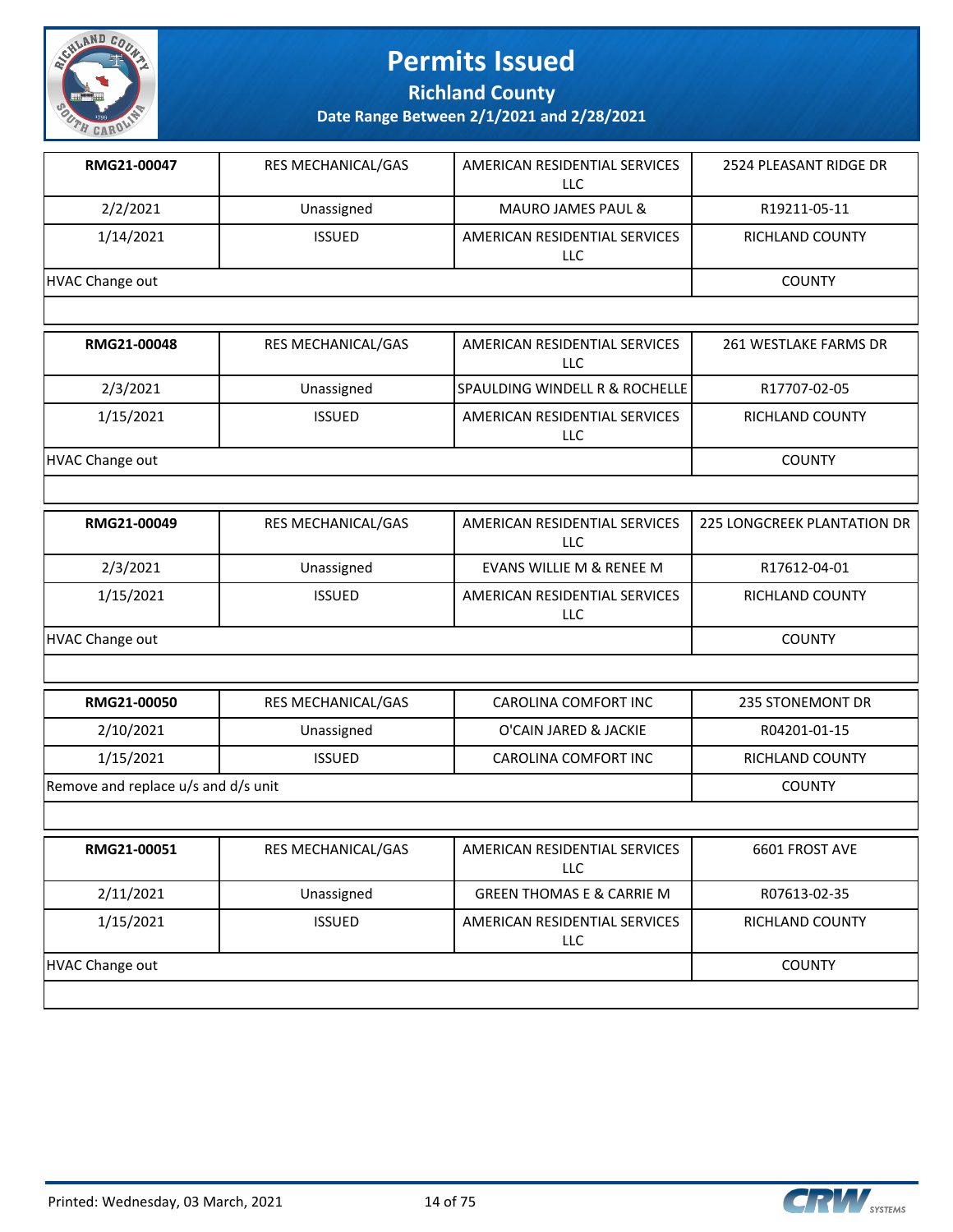

**Richland County**

**Date Range Between 2/1/2021 and 2/28/2021**

| RMG21-00052                            | RES MECHANICAL/GAS | <b>CASSELL BROTHERS HEATING &amp;</b><br><b>COOLING LLC</b> | 78 HALMA CT                  |
|----------------------------------------|--------------------|-------------------------------------------------------------|------------------------------|
| 2/11/2021                              | Unassigned         |                                                             |                              |
| 1/15/2021                              | <b>ISSUED</b>      | <b>CASSELL BROTHERS HEATING &amp;</b><br><b>COOLING LLC</b> | <b>RICHLAND COUNTY</b>       |
| <b>INSTALL 1.5 TON SPLIT HEAT PUMP</b> |                    |                                                             | <b>COUNTY</b>                |
| 78 HALMA CT                            |                    |                                                             |                              |
| RMG21-00054                            | RES MECHANICAL/GAS | <b>CASSELL BROTHERS HEATING &amp;</b><br><b>COOLING LLC</b> | <b>2 DUTCHFORK BRANCH CT</b> |
| 2/11/2021                              | Unassigned         | <b>CLAMP JAN B &amp;</b>                                    | R02611-04-28                 |
| 1/15/2021                              | <b>ISSUED</b>      | <b>CASSELL BROTHERS HEATING &amp;</b><br><b>COOLING LLC</b> | <b>RICHLAND COUNTY</b>       |
| INSTALL 2 TON SPLIT HEAT PUMP          |                    |                                                             | <b>COUNTY</b>                |
|                                        |                    |                                                             |                              |
| 2 DUTCHFORK BRANCH CT                  |                    |                                                             |                              |
| RMG21-00056                            | RES MECHANICAL/GAS | 2ND WIND HEATING & AIR<br><b>CONDITIONING INC</b>           | 825 COLD BRANCH DR           |
| 2/18/2021                              | Unassigned         | RAY TIMOTHY S & DIANNE E                                    | R23005-04-02                 |
| 1/18/2021                              | <b>ISSUED</b>      | 2ND WIND HEATING & AIR<br><b>CONDITIONING INC</b>           | RICHLAND COUNTY              |
| To install all Class A ductwork.       |                    |                                                             | <b>COUNTY</b>                |
|                                        |                    |                                                             |                              |
| RMG21-00057                            | RES MECHANICAL/GAS | 2ND WIND HEATING & AIR<br><b>CONDITIONING INC</b>           | <b>128 STONEMONT DR</b>      |

| Install Tempstar 4T, 15S AC/GF |  | COUNTY |
|--------------------------------|--|--------|
|                                |  |        |

| RMG21-00058     | <b>RES MECHANICAL/GAS</b> | AMERICAN RESIDENTIAL SERVICES<br>LLC | <b>225 POINTER DR</b>  |
|-----------------|---------------------------|--------------------------------------|------------------------|
| 2/11/2021       | Unassigned                | <b>TAFT WILLIE BELLE &amp;</b>       | R22014-04-16           |
| 1/19/2021       | <b>ISSUED</b>             | AMERICAN RESIDENTIAL SERVICES<br>LLC | <b>RICHLAND COUNTY</b> |
| HVAC Change out |                           |                                      | <b>COUNTY</b>          |

CONDITIONING INC

1/18/2021 | ISSUED | 2ND WIND HEATING & AIR



RICHLAND COUNTY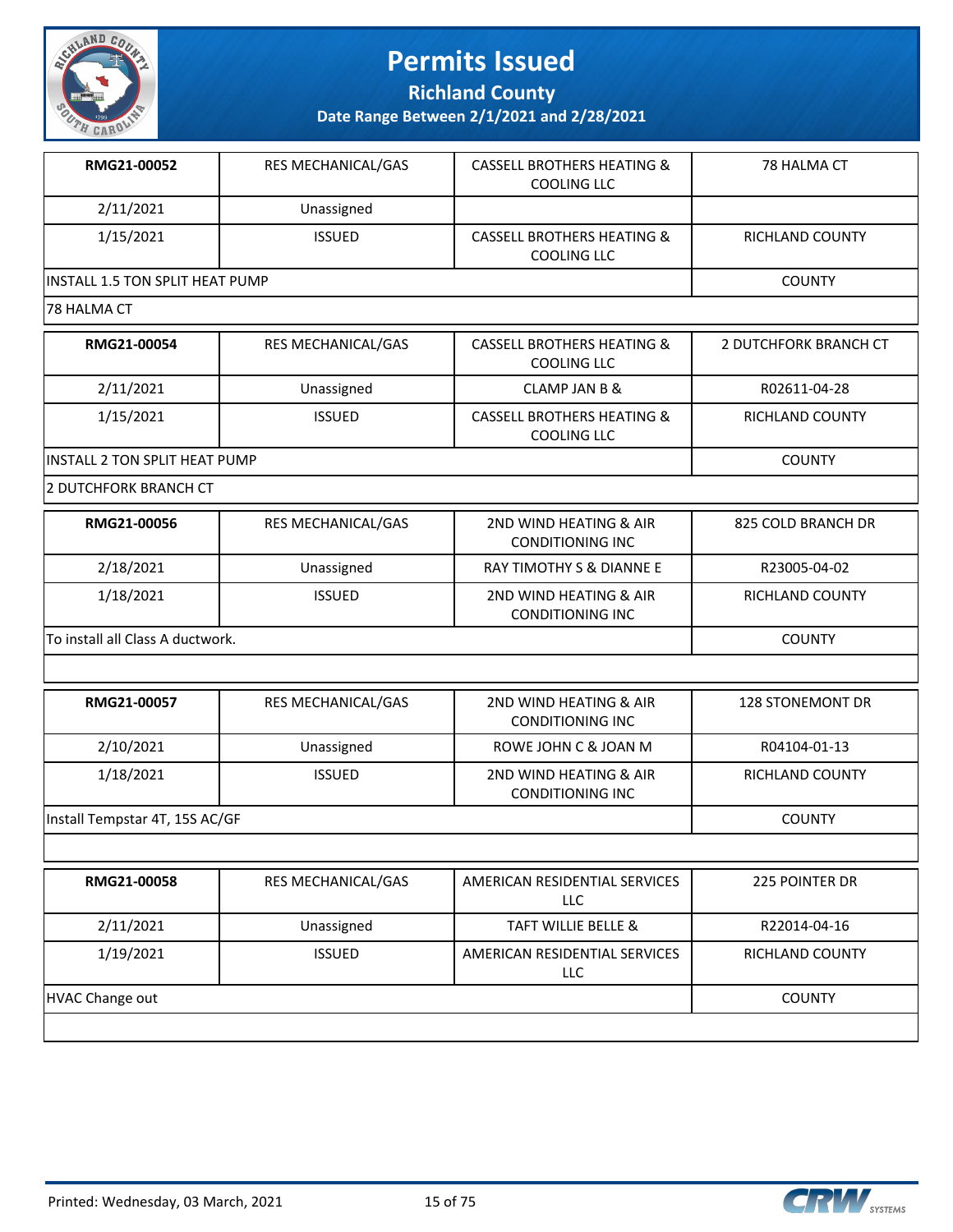

**Richland County**

**Date Range Between 2/1/2021 and 2/28/2021**

| RMG21-00059                 | RES MECHANICAL/GAS        | AMERICAN RESIDENTIAL SERVICES<br>LLC                        | 119 ROYAL CREST DR           |
|-----------------------------|---------------------------|-------------------------------------------------------------|------------------------------|
| 2/12/2021                   | Unassigned                | <b>FREDERICKS EGDIO D</b>                                   | R23107-01-27                 |
| 1/19/2021                   | <b>ISSUED</b>             | AMERICAN RESIDENTIAL SERVICES<br><b>LLC</b>                 | <b>RICHLAND COUNTY</b>       |
| <b>HVAC Change out</b>      |                           |                                                             | <b>COUNTY</b>                |
|                             |                           |                                                             |                              |
| RMG21-00060                 | <b>RES MECHANICAL/GAS</b> | 2ND WIND HEATING & AIR<br><b>CONDITIONING INC</b>           | <b>219 VALLEY SPRINGS RD</b> |
| 2/11/2021                   | Unassigned                | <b>FORTNER BRYANT R &amp; SANDRA Z</b>                      | R22804-06-07                 |
| 1/19/2021                   | <b>ISSUED</b>             | 2ND WIND HEATING & AIR<br><b>CONDITIONING INC</b>           | <b>RICHLAND COUNTY</b>       |
| Instal Tempstar 4T, 16S SHP |                           |                                                             | <b>COUNTY</b>                |
|                             |                           |                                                             |                              |
| RMG21-00061                 | RES MECHANICAL/GAS        | <b>CASSELL BROTHERS HEATING &amp;</b><br>COOLING LLC        | 6507 BISHOP AVE              |
| 2/11/2021                   | Unassigned                | MILLS RACHEL A                                              | R09401-07-08                 |
| 1/19/2021                   | <b>ISSUED</b>             | <b>CASSELL BROTHERS HEATING &amp;</b><br><b>COOLING LLC</b> | <b>RICHLAND COUNTY</b>       |

INSTALL 2 TON GAS PACK AND DUCT CHANGE OUT **COUNTY COUNTY** 

6507 BISHOP AVE

| RMG21-00062     | <b>RES MECHANICAL/GAS</b> | AMERICAN RESIDENTIAL SERVICES<br>LLC | 1818 CHANDLER AVE      |
|-----------------|---------------------------|--------------------------------------|------------------------|
| 2/11/2021       | Unassigned                | <b>FLEMING DONNELL &amp;</b>         | R07408-04-05           |
| 1/19/2021       | <b>ISSUED</b>             | AMERICAN RESIDENTIAL SERVICES<br>LLC | <b>RICHLAND COUNTY</b> |
| HVAC Change out |                           |                                      | <b>COUNTY</b>          |

| RMG21-00064     | <b>RES MECHANICAL/GAS</b> | AMERICAN RESIDENTIAL SERVICES<br>LLC.       | 237 NORTH CROSSING DR  |
|-----------------|---------------------------|---------------------------------------------|------------------------|
| 2/11/2021       | Unassigned                | <b>WASHINGTON LARRY &amp; SARAH L</b>       | R23010-09-13           |
| 1/20/2021       | <b>ISSUED</b>             | AMERICAN RESIDENTIAL SERVICES<br><b>LLC</b> | <b>RICHLAND COUNTY</b> |
| HVAC Change out |                           |                                             | <b>COUNTY</b>          |
|                 |                           |                                             |                        |



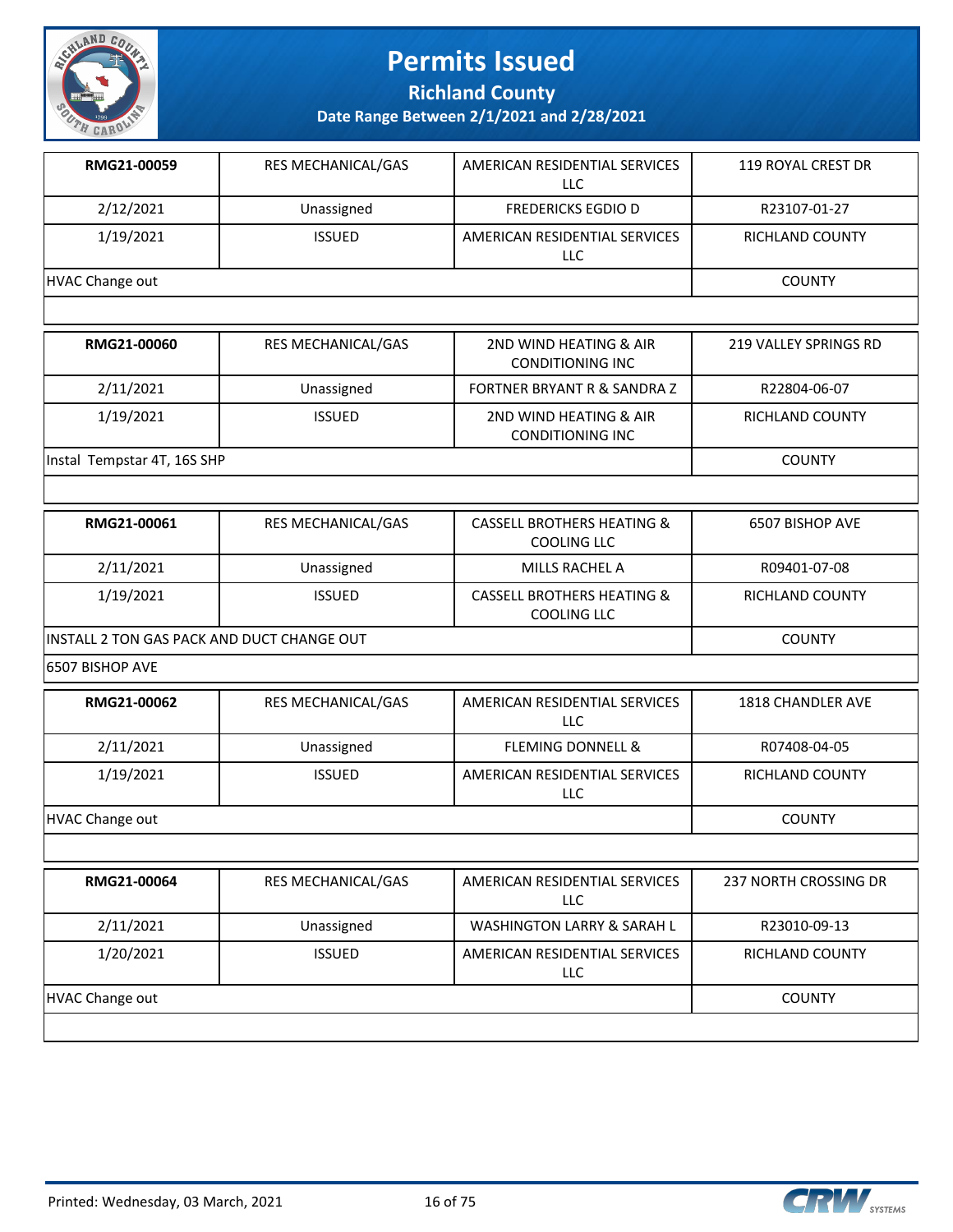

**Richland County**

| RMG21-00069            | RES MECHANICAL/GAS | AMERICAN RESIDENTIAL SERVICES<br>LLC | 2301 LOCUST RD         |
|------------------------|--------------------|--------------------------------------|------------------------|
| 2/11/2021              | Unassigned         | <b>GREENE MARGARET &amp;</b>         | R19703-06-10           |
| 1/21/2021              | <b>ISSUED</b>      | AMERICAN RESIDENTIAL SERVICES<br>LLC | RICHLAND COUNTY        |
| <b>HVAC Change out</b> |                    |                                      | <b>COUNTY</b>          |
|                        |                    |                                      |                        |
| RMG21-00070            | RES MECHANICAL/GAS | AMERICAN RESIDENTIAL SERVICES<br>LLC | 704 QUAIL HILLS DR     |
| 2/12/2021              | Unassigned         | <b>SOLOMON SHIRLENE</b>              | R22013-03-14           |
| 1/21/2021              | <b>ISSUED</b>      | AMERICAN RESIDENTIAL SERVICES<br>LLC | <b>RICHLAND COUNTY</b> |
| <b>HVAC Change out</b> |                    |                                      | <b>COUNTY</b>          |
|                        |                    |                                      |                        |
| RMG21-00071            | RES MECHANICAL/GAS | <b>WILLIAMS CONTRACTING</b>          | 135 BEAVER DAM RD      |
|                        |                    |                                      |                        |

| 2/1/2021                             | Unassigned    | ZUKERBERG JEFFREY & MARY M | R22708-04-37           |
|--------------------------------------|---------------|----------------------------|------------------------|
| 1/21/2021                            | <b>ISSUED</b> | WILLIAMS CONTRACTING       | <b>RICHLAND COUNTY</b> |
| Install new gas service and gas logs | <b>COUNTY</b> |                            |                        |

| RMG21-00072     | RES MECHANICAL/GAS | AMERICAN RESIDENTIAL SERVICES<br><b>LLC</b> | <b>120 COLCHESTER DR</b> |
|-----------------|--------------------|---------------------------------------------|--------------------------|
| 2/11/2021       | Unassigned         | <b>ASBURY MICHAEL</b>                       | R20213-04-16             |
| 1/22/2021       | <b>ISSUED</b>      | AMERICAN RESIDENTIAL SERVICES<br><b>LLC</b> | <b>RICHLAND COUNTY</b>   |
| HVAC Change out |                    |                                             | <b>COUNTY</b>            |
|                 |                    |                                             |                          |

| RMG21-00073     | <b>RES MECHANICAL/GAS</b> | AMERICAN RESIDENTIAL SERVICES<br>LLC.       | 109 ROUNDTREE RD |
|-----------------|---------------------------|---------------------------------------------|------------------|
| 2/11/2021       | Unassigned                | <b>MADISON ELIZABETH &amp; JAMES</b>        | R14805-01-03     |
| 1/22/2021       | <b>ISSUED</b>             | AMERICAN RESIDENTIAL SERVICES<br><b>LLC</b> | RICHLAND COUNTY  |
| HVAC Change out |                           |                                             | <b>COUNTY</b>    |
|                 |                           |                                             |                  |

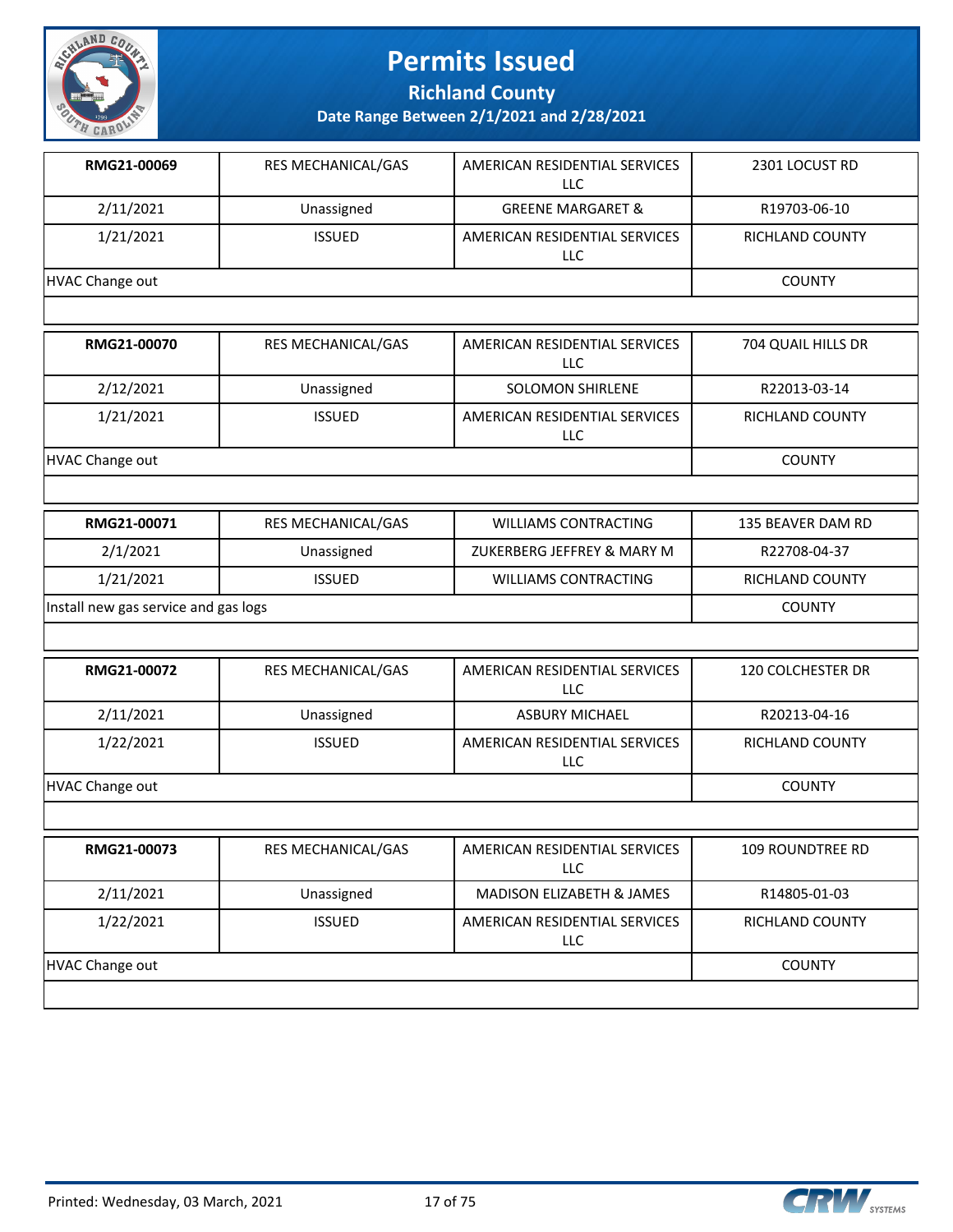

**Richland County**

| RMG21-00074                    | <b>RES MECHANICAL/GAS</b> | AMERICAN RESIDENTIAL SERVICES<br>LLC  | 1012 OLD SLOAN RD       |
|--------------------------------|---------------------------|---------------------------------------|-------------------------|
| 2/11/2021                      | Unassigned                | JONES VERNON O JR                     | R17300-04-02            |
| 1/22/2021                      | <b>ISSUED</b>             | AMERICAN RESIDENTIAL SERVICES<br>LLC. | <b>RICHLAND COUNTY</b>  |
| HVAC Change out                |                           |                                       | <b>COUNTY</b>           |
|                                |                           |                                       |                         |
| <b>DNAC<sub>21</sub></b> ANATE | DEC MECHANICAL CAC        | AMEDICAN DECIDENTIAL CEDVICES         | 100 $V$ EIIV $\Gamma$ T |

| <b>RMG21-00075</b> | <b>RES MECHANICAL/GAS</b> | AMERICAN RESIDENTIAL SERVICES<br>LLC | 108 KELLY CT    |
|--------------------|---------------------------|--------------------------------------|-----------------|
| 2/11/2021          | Unassigned                | PATTERSON LORETTA T                  | R14809-02-12    |
| 1/22/2021          | <b>ISSUED</b>             | AMERICAN RESIDENTIAL SERVICES<br>LLC | RICHLAND COUNTY |
| HVAC Change out    |                           |                                      | COUNTY          |

| RMG21-00078            | <b>RES MECHANICAL/GAS</b> | AMERICAN RESIDENTIAL SERVICES<br>LLC.       | 1224 ROUND TOP CHURCH RD |
|------------------------|---------------------------|---------------------------------------------|--------------------------|
| 2/11/2021              | Unassigned                | <b>HUGHES ROY DALE</b>                      | R20600-09-46             |
| 1/22/2021              | <b>ISSUED</b>             | AMERICAN RESIDENTIAL SERVICES<br><b>LLC</b> | RICHLAND COUNTY          |
| <b>HVAC Change out</b> |                           |                                             | <b>COUNTY</b>            |

| RMG21-00079 | RES MECHANICAL/GAS | AMERICAN RESIDENTIAL SERVICES<br>LLC | 508 SEDGEWOOD DR       |
|-------------|--------------------|--------------------------------------|------------------------|
| 2/11/2021   | Unassigned         | <b>HAYES LUCILLE M &amp;</b>         | R11815-05-32           |
| 1/22/2021   | <b>ISSUED</b>      | AMERICAN RESIDENTIAL SERVICES<br>LLC | <b>RICHLAND COUNTY</b> |
| Duct work   |                    |                                      | <b>COUNTY</b>          |

| RMG21-00080     | <b>RES MECHANICAL/GAS</b> | AMERICAN RESIDENTIAL SERVICES<br>LLC | <b>108 HUNTWOOD TRL</b> |
|-----------------|---------------------------|--------------------------------------|-------------------------|
| 2/12/2021       | Unassigned                | THELMA HODGE TRUST                   | R21915-06-12            |
| 1/22/2021       | <b>ISSUED</b>             | AMERICAN RESIDENTIAL SERVICES<br>LLC | <b>RICHLAND COUNTY</b>  |
| HVAC Change out |                           |                                      | <b>COUNTY</b>           |
|                 |                           |                                      |                         |

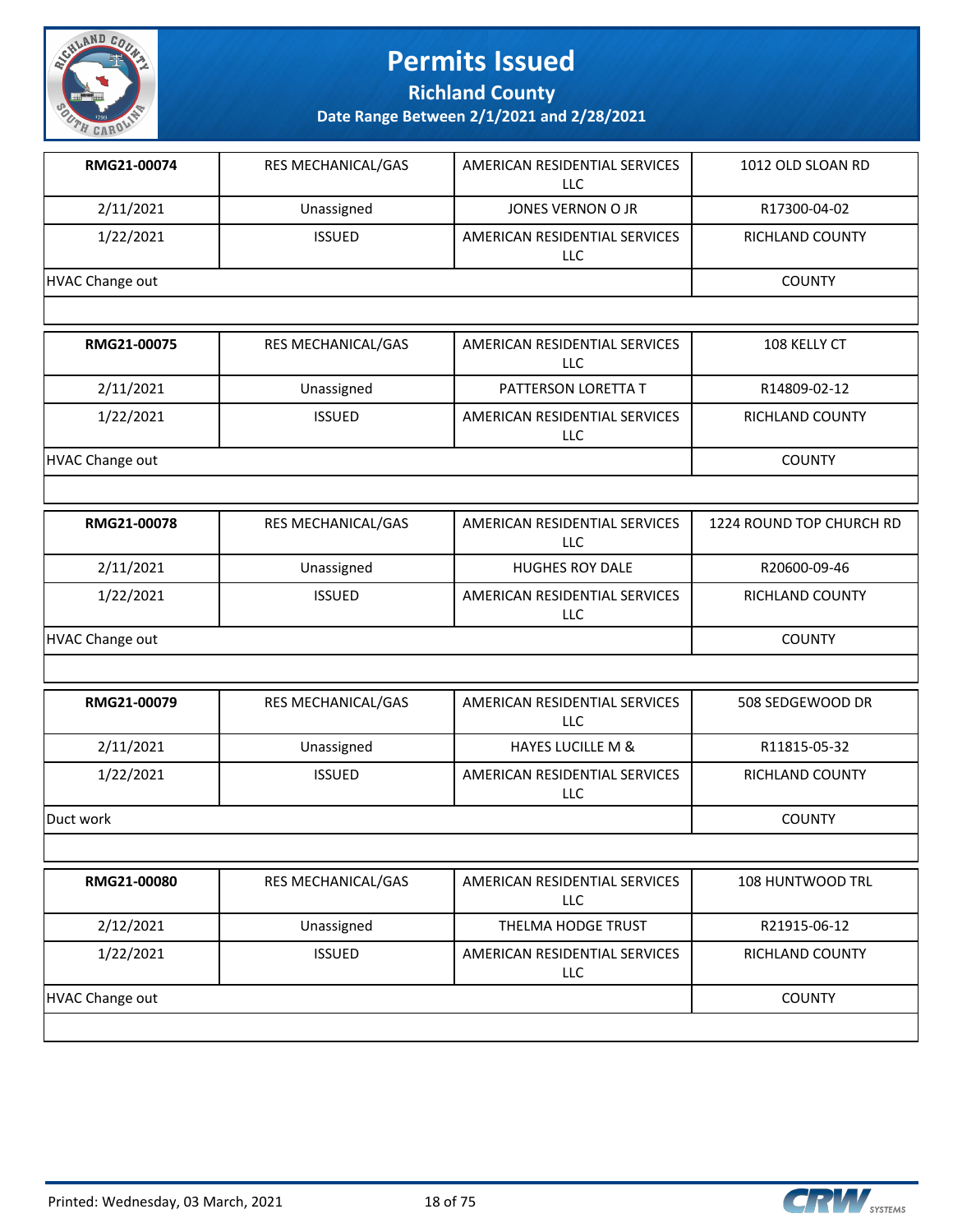

**Richland County**

**Date Range Between 2/1/2021 and 2/28/2021**

| RMG21-00087 | <b>RES MECHANICAL/GAS</b> | AMERICAN RESIDENTIAL SERVICES<br>LLC | 237 REDWOOD CT  |
|-------------|---------------------------|--------------------------------------|-----------------|
| 2/3/2021    | Unassigned                | <b>BARRY ROSADELLE W</b>             | R14211-06-11    |
| 1/25/2021   | <b>ISSUED</b>             | AMERICAN RESIDENTIAL SERVICES<br>LLC | RICHLAND COUNTY |
| Duct work   |                           |                                      | <b>COUNTY</b>   |
|             |                           |                                      |                 |

| RMG21-00088                      | <b>RES MECHANICAL/GAS</b> | <b>CASSELL BROTHERS HEATING &amp;</b><br>COOLING LLC | 1411 KENNERLY RD |
|----------------------------------|---------------------------|------------------------------------------------------|------------------|
| 2/11/2021                        | Unassigned                | <b>MORRIS BEVERLY I</b>                              | R04000-04-51     |
| 1/25/2021                        | <b>ISSUED</b>             | CASSELL BROTHERS HEATING &<br>COOLING LLC            | RICHLAND COUNTY  |
| lINSTALL 4 TON PACKAGE HEAT PUMP |                           |                                                      | <b>COUNTY</b>    |

1411 KENNERLY RD

| RMG21-00089 | <b>RES MECHANICAL/GAS</b>                          | CASSELL BROTHERS HEATING &<br>COOLING LLC            | 1 ARBORGATE CT         |
|-------------|----------------------------------------------------|------------------------------------------------------|------------------------|
| 2/11/2021   | Unassigned                                         | REEVES LACHANDA M                                    | R05013-03-36           |
| 1/25/2021   | <b>ISSUED</b>                                      | <b>CASSELL BROTHERS HEATING &amp;</b><br>COOLING LLC | <b>RICHLAND COUNTY</b> |
|             | lINSTALL 2 TON PACKAGE HEAT PUMP & DUCT CHANGE OUT |                                                      | COUNTY                 |

1 ARBORGATE CT

| RMG21-00090                             | <b>RES MECHANICAL/GAS</b> | <b>VOUCH PROFESSIONAL SERVICES</b><br>LLC. | 2018 1/2 BURTON ST |
|-----------------------------------------|---------------------------|--------------------------------------------|--------------------|
| 2/3/2021                                | Unassigned                | JACOBS RONALD B                            | R14104-01-09       |
| 1/25/2021                               | <b>ISSUED</b>             | <b>VOUCH PROFESSIONAL SERVICES</b><br>LLC  | RICHLAND COUNTY    |
| Run gas line from meter to heating unit |                           |                                            | <b>COUNTY</b>      |

| RMG21-00093                                 | <b>RES MECHANICAL/GAS</b> | <b>CASSELL BROTHERS HEATING &amp;</b>                | 325 HAY HILL CT |
|---------------------------------------------|---------------------------|------------------------------------------------------|-----------------|
|                                             |                           | COOLING LLC                                          |                 |
| 2/11/2021                                   | Unassigned                | SAWYER WILLIAM F III & DANA C                        | R25913-01-10    |
| 1/26/2021                                   | <b>ISSUED</b>             | <b>CASSELL BROTHERS HEATING &amp;</b><br>COOLING LLC | RICHLAND COUNTY |
| IINSTALL 1.5 TON HEAT PUMP CONDENSER & COIL |                           |                                                      | <b>COUNTY</b>   |
| 1321 HAY HILL CT                            |                           |                                                      |                 |

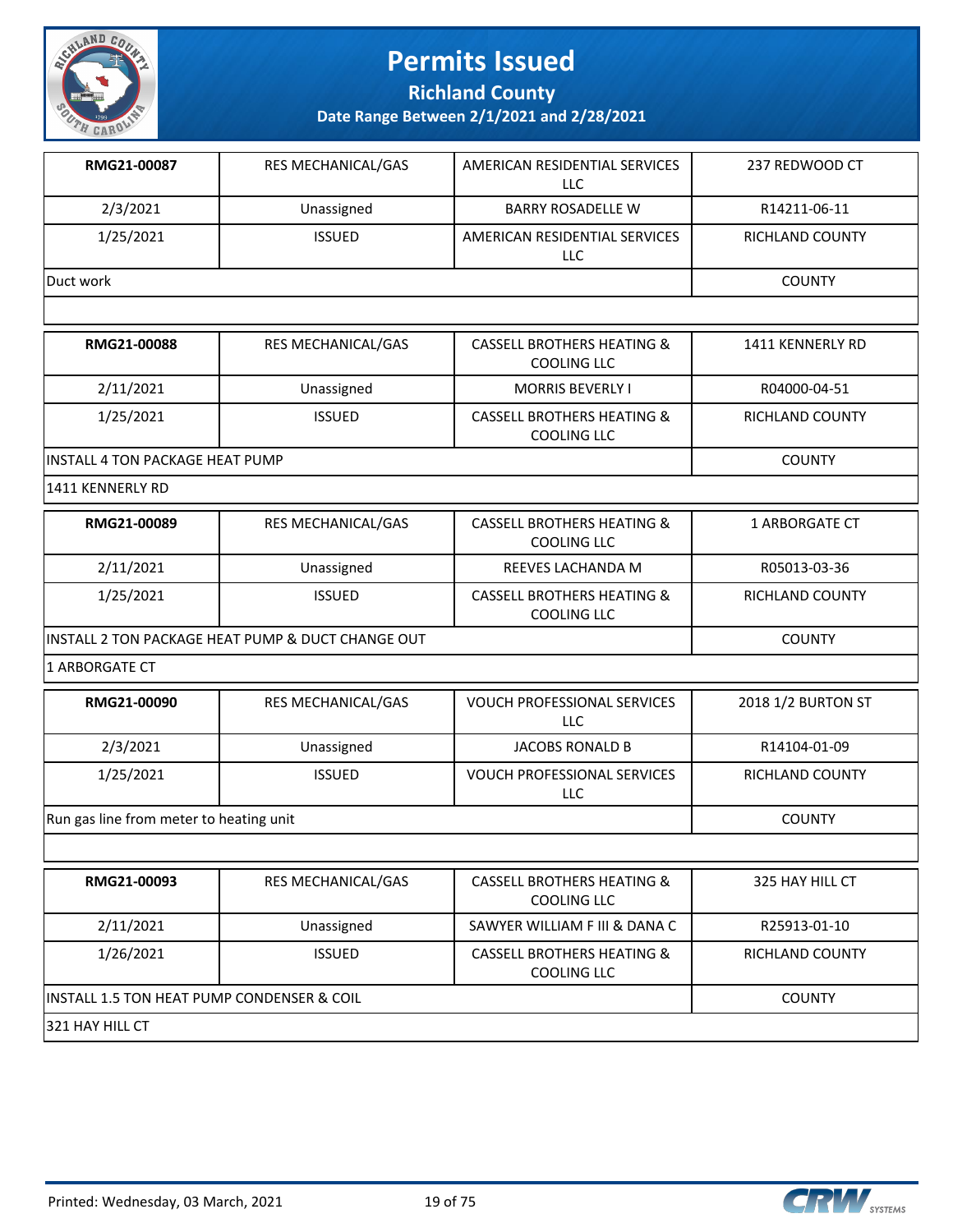

**Richland County**

| RMG21-00097                                  | RES MECHANICAL/GAS | <b>CASSELL BROTHERS HEATING &amp;</b><br><b>COOLING LLC</b> | <b>10 RIDGE CLIFF CT</b> |
|----------------------------------------------|--------------------|-------------------------------------------------------------|--------------------------|
| 2/11/2021                                    | Unassigned         | CORUM MICHAEL R & SANDRA D                                  | R05204-02-14             |
| 1/27/2021                                    | <b>ISSUED</b>      | <b>CASSELL BROTHERS HEATING &amp;</b><br><b>COOLING LLC</b> | RICHLAND COUNTY          |
| <b>INSTALL 3 TON DUCT SYSTEM</b>             | <b>COUNTY</b>      |                                                             |                          |
| 10 RIDGE CLIFF CT                            |                    |                                                             |                          |
| RMG21-00100                                  | RES MECHANICAL/GAS | AMERICAN RESIDENTIAL SERVICES<br><b>LLC</b>                 | 107 ALGRAVE WAY          |
| 2/12/2021                                    | Unassigned         | JACKSON DEBORAH D & SOLOMAN J                               | R20409-04-25             |
| 1/27/2021                                    | <b>ISSUED</b>      | AMERICAN RESIDENTIAL SERVICES<br>LLC                        | RICHLAND COUNTY          |
| HVAC Change out                              |                    |                                                             | <b>COUNTY</b>            |
|                                              |                    |                                                             |                          |
| RMG21-00119                                  | RES MECHANICAL/GAS | <b>CASSELL BROTHERS HEATING &amp;</b><br><b>COOLING LLC</b> | <b>201 BLACKSTONE DR</b> |
| 2/11/2021                                    | Unassigned         | MARKEVICZ WILLIAM & PAULA JO                                | R02608-03-23             |
| 1/28/2021                                    | <b>ISSUED</b>      | <b>CASSELL BROTHERS HEATING &amp;</b><br><b>COOLING LLC</b> | RICHLAND COUNTY          |
| INSTALL 2.5 TON AC CONDENSER, COIL & FURNACE | <b>COUNTY</b>      |                                                             |                          |
| <b>201 BLACKSTONE DR</b>                     |                    |                                                             |                          |
| RMG21-00120                                  | RES MECHANICAL/GAS | AMERICAN RESIDENTIAL SERVICES<br>LLC                        | 13 SHADOW GREY CT        |
| 2/12/2021                                    | Unassigned         | <b>COWART ARTHUR</b>                                        | R20107-02-33             |
| 1/28/2021                                    | <b>ISSUED</b>      | AMERICAN RESIDENTIAL SERVICES<br>LLC                        | RICHLAND COUNTY          |
|                                              |                    |                                                             |                          |
| <b>HVAC Change out</b>                       |                    |                                                             | <b>COUNTY</b>            |
|                                              |                    |                                                             |                          |
| RMG21-00122                                  | RES MECHANICAL/GAS | AMERICAN RESIDENTIAL SERVICES<br><b>LLC</b>                 | 509 S SUMMERS WAY        |
| 2/12/2021                                    | Unassigned         | HUNTER RALPH E & TONI I                                     | R21909-01-37             |
| 1/29/2021                                    | <b>ISSUED</b>      | AMERICAN RESIDENTIAL SERVICES<br><b>LLC</b>                 | RICHLAND COUNTY          |

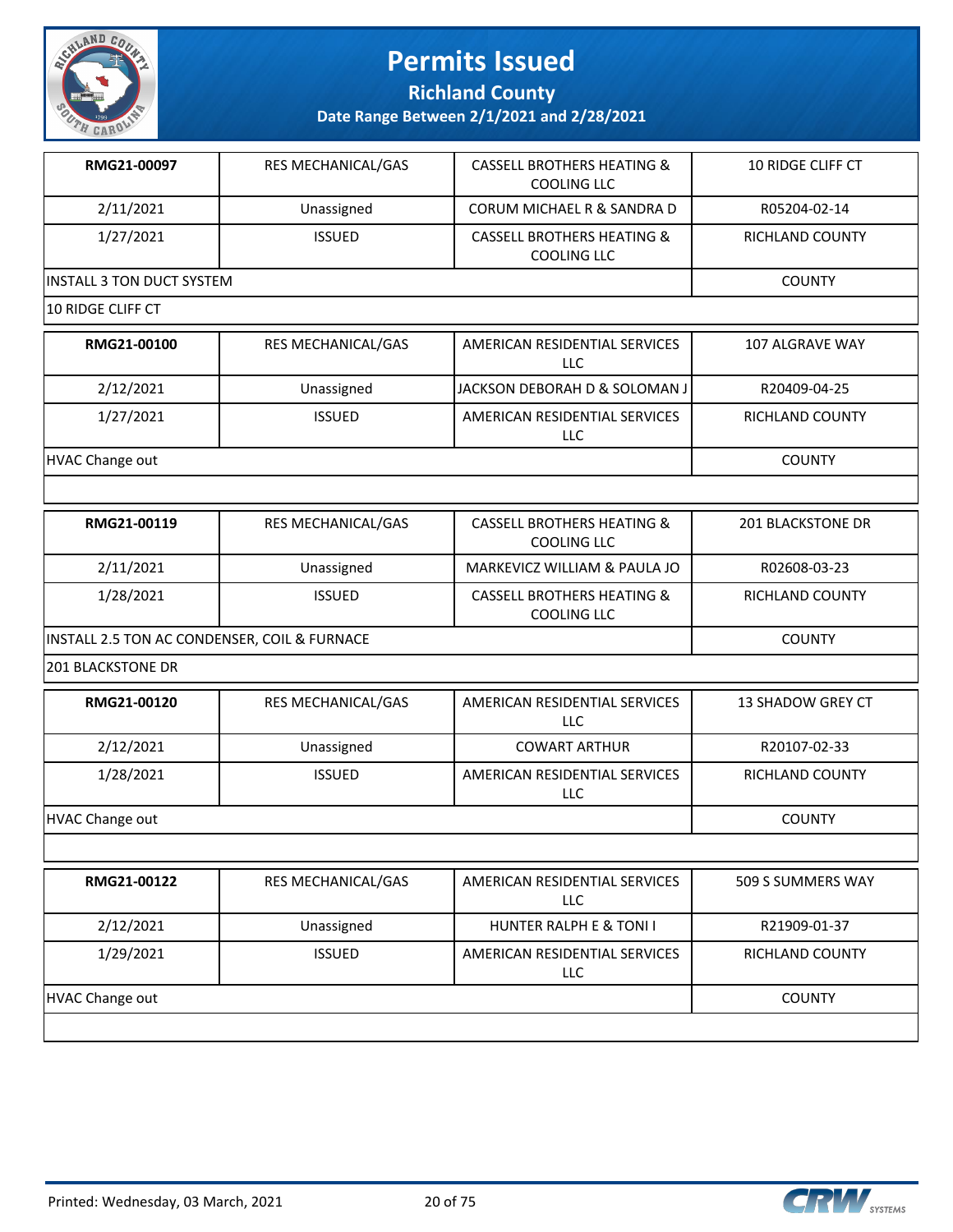

**Richland County**

**Date Range Between 2/1/2021 and 2/28/2021**

| RMG21-00123                             | RES MECHANICAL/GAS | AMERICAN RESIDENTIAL SERVICES<br><b>LLC</b>                 | <b>209 PINECLAVE CIR</b> |
|-----------------------------------------|--------------------|-------------------------------------------------------------|--------------------------|
| 2/11/2021                               | Unassigned         | <b>DOBSON SONYA</b>                                         | R23111-04-50             |
| 1/29/2021                               | <b>ISSUED</b>      | AMERICAN RESIDENTIAL SERVICES<br>LLC                        | RICHLAND COUNTY          |
| <b>HVAC Change out</b>                  |                    |                                                             | <b>COUNTY</b>            |
|                                         |                    |                                                             |                          |
| RMG21-00124                             | RES MECHANICAL/GAS | <b>CASSELL BROTHERS HEATING &amp;</b><br><b>COOLING LLC</b> | 300 KINGS CREEK RD       |
| 2/3/2021                                | Unassigned         | <b>BATAVIA SAGUNA M</b>                                     | R04012-05-04             |
| 1/29/2021                               | <b>ISSUED</b>      | <b>CASSELL BROTHERS HEATING &amp;</b><br><b>COOLING LLC</b> | RICHLAND COUNTY          |
| INSTALL 4 TON SPLIT HEAT PUMP           |                    |                                                             | <b>COUNTY</b>            |
| 300 KINGS CREEK RD                      |                    |                                                             |                          |
| RMG21-00125                             | RES MECHANICAL/GAS | <b>CASSELL BROTHERS HEATING &amp;</b><br><b>COOLING LLC</b> | 533 WATER GARDEN CT      |
| 2/11/2021                               | Unassigned         | MICHAEL D BLACKWELL &                                       | R02404-01-30             |
| 1/29/2021                               | <b>ISSUED</b>      | <b>CASSELL BROTHERS HEATING &amp;</b><br><b>COOLING LLC</b> | RICHLAND COUNTY          |
| <b>INSTALL 5 TON DUCT SYSTEM</b>        |                    |                                                             | <b>COUNTY</b>            |
| 553 WATER GARDEN CT                     |                    |                                                             |                          |
| RMG21-00126                             | RES MECHANICAL/GAS | 2ND WIND HEATING AND AIR<br><b>CONDITIONING INC</b>         | 331 CAMP GROUND RD       |
| 2/4/2021                                | Unassigned         | ROXBURGH ANDREW M                                           | R08100-01-17             |
| 1/29/2021                               | <b>ISSUED</b>      | 2ND WIND HEATING AND AIR<br><b>CONDITIONING INC</b>         | RICHLAND COUNTY          |
| Install 2) Tempstar 2.5T, 16S SHP w/5kw |                    |                                                             | <b>COUNTY</b>            |
|                                         |                    |                                                             |                          |
| RMG21-00127                             | RES MECHANICAL/GAS | 2ND WIND HEATING AND AIR<br><b>CONDITIONING INC</b>         | 324 GREAT NORTH RD       |
| 2/4/2021                                | Unassigned         | <b>BRADBERRY MARCIA B</b>                                   | R17215-04-26             |
| 1/29/2021                               | <b>ISSUED</b>      | 2ND WIND HEATING AND AIR                                    | RICHLAND COUNTY          |

and Ductwork.

To install Tempstar 3 Ton 15 Seer Package Heat Pump  $\Box$  COUNTY

CONDITIONING INC

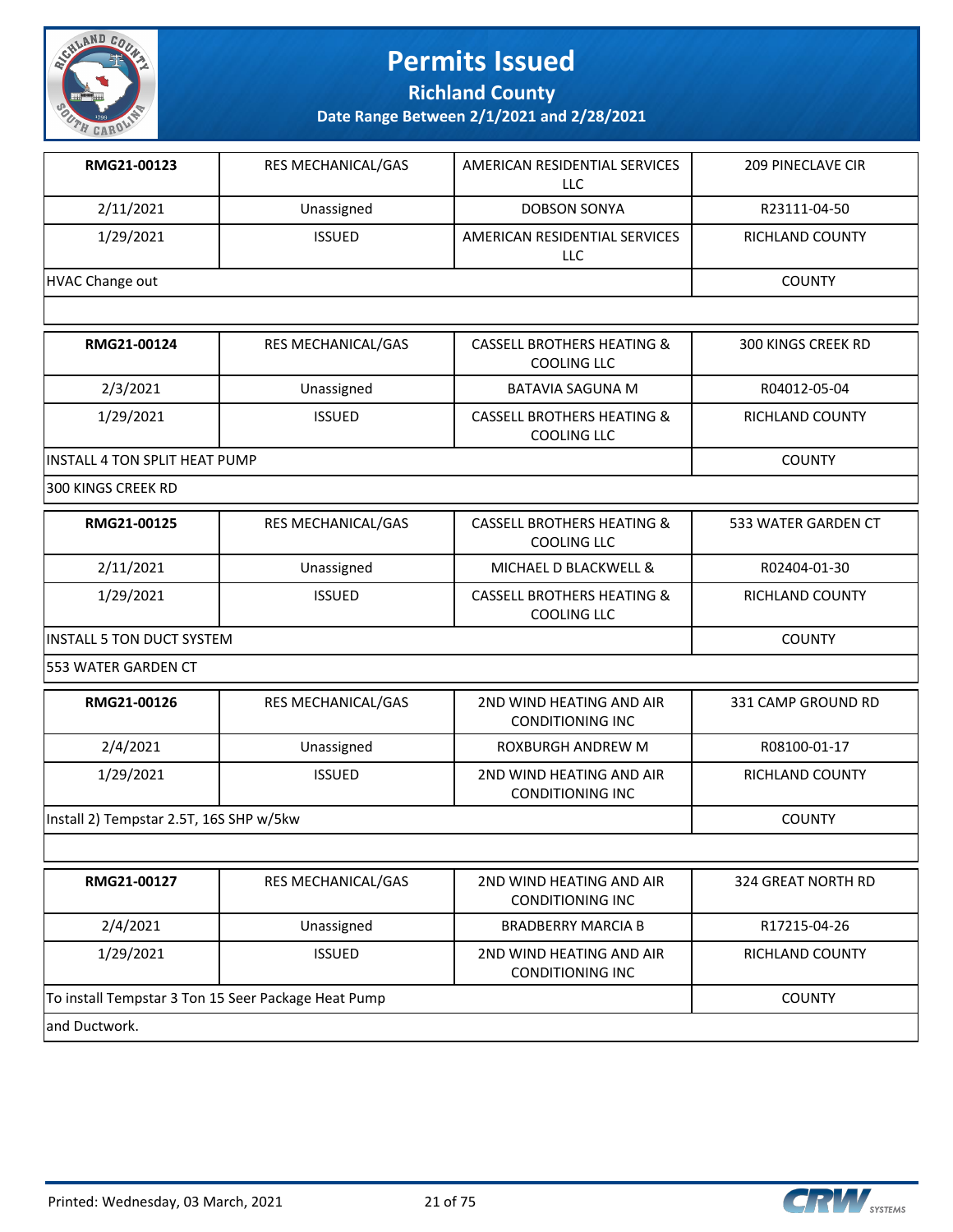

**Richland County**

| RMG21-00129                         | RES MECHANICAL/GAS | <b>CAROLINA CONDITIONS LLC</b>                   | <b>36 DUMONT ST</b>    |
|-------------------------------------|--------------------|--------------------------------------------------|------------------------|
| 2/22/2021                           | Unassigned         | <b>BOYD YOLANDA F</b>                            | R13603-05-22           |
| 2/1/2021                            | <b>ISSUED</b>      | <b>CAROLINA CONDITIONS LLC</b>                   | <b>RICHLAND COUNTY</b> |
| <b>HVAC replacement</b>             |                    |                                                  | <b>COUNTY</b>          |
|                                     |                    |                                                  |                        |
| RMG21-00133                         | RES MECHANICAL/GAS | AMERICAN RESIDENTIAL SERVICES<br><b>LLC</b>      | 221 BRIERCLIFF DR      |
| 2/11/2021                           | Unassigned         | <b>BREVARD CHARLES K SR</b>                      | R17208-03-02           |
| 2/1/2021                            | <b>ISSUED</b>      | AMERICAN RESIDENTIAL SERVICES<br><b>LLC</b>      | RICHLAND COUNTY        |
| Duct work                           |                    |                                                  | <b>COUNTY</b>          |
|                                     |                    |                                                  |                        |
| RMG21-00136                         | RES MECHANICAL/GAS | AMERICAN RESIDENTIAL SERVICES<br>LLC             | 124 FOX GROVE CIR      |
| 2/11/2021                           | Unassigned         | <b>JOHNSON JAMES F</b>                           | R23116-10-03           |
| 2/1/2021                            | <b>ISSUED</b>      | AMERICAN RESIDENTIAL SERVICES<br>LLC             | RICHLAND COUNTY        |
| <b>HVAC Change out</b>              |                    |                                                  | <b>COUNTY</b>          |
|                                     |                    |                                                  |                        |
| RMG21-00137                         | RES MECHANICAL/GAS | AMERICAN RESIDENTIAL SERVICES<br>LLC             | 3428 PARK ST           |
| 2/11/2021                           | Unassigned         | PAINTED PORCH INC                                | R09107-13-01           |
| 2/1/2021                            | <b>ISSUED</b>      | AMERICAN RESIDENTIAL SERVICES<br>LLC             | RICHLAND COUNTY        |
| <b>HVAC Change out</b>              |                    |                                                  | <b>COUNTY</b>          |
|                                     |                    |                                                  |                        |
| <b>RMG21-00138</b>                  | RES MECHANICAL/GAS | AIR ADVANCE HEATING & AIR<br><b>CONDITIONING</b> | 201 HASTINGS POINT DR  |
| 2/3/2021                            | Unassigned         | ADAMS GEORGE N & MONICA T                        | R14501-03-12           |
| 2/1/2021                            | <b>FINALED</b>     | AIR ADVANCE HEATING & AIR<br>CONDITIONING        | RICHLAND COUNTY        |
| installation 1.5 ton split gas unit |                    |                                                  | <b>COUNTY</b>          |
|                                     |                    |                                                  |                        |
| RMG21-00139                         | RES MECHANICAL/GAS | SMITH PATRICIA ANN                               | 146 HEISES POND WAY    |
| 2/1/2021                            | Unassigned         |                                                  | R23012-03-56           |
| 2/1/2021                            | <b>ISSUED</b>      | SMITH PATRICIA ANN                               | RICHLAND COUNTY        |
| REPLACE EXISTING FURNANCE           |                    |                                                  | <b>COUNTY</b>          |
|                                     |                    |                                                  |                        |

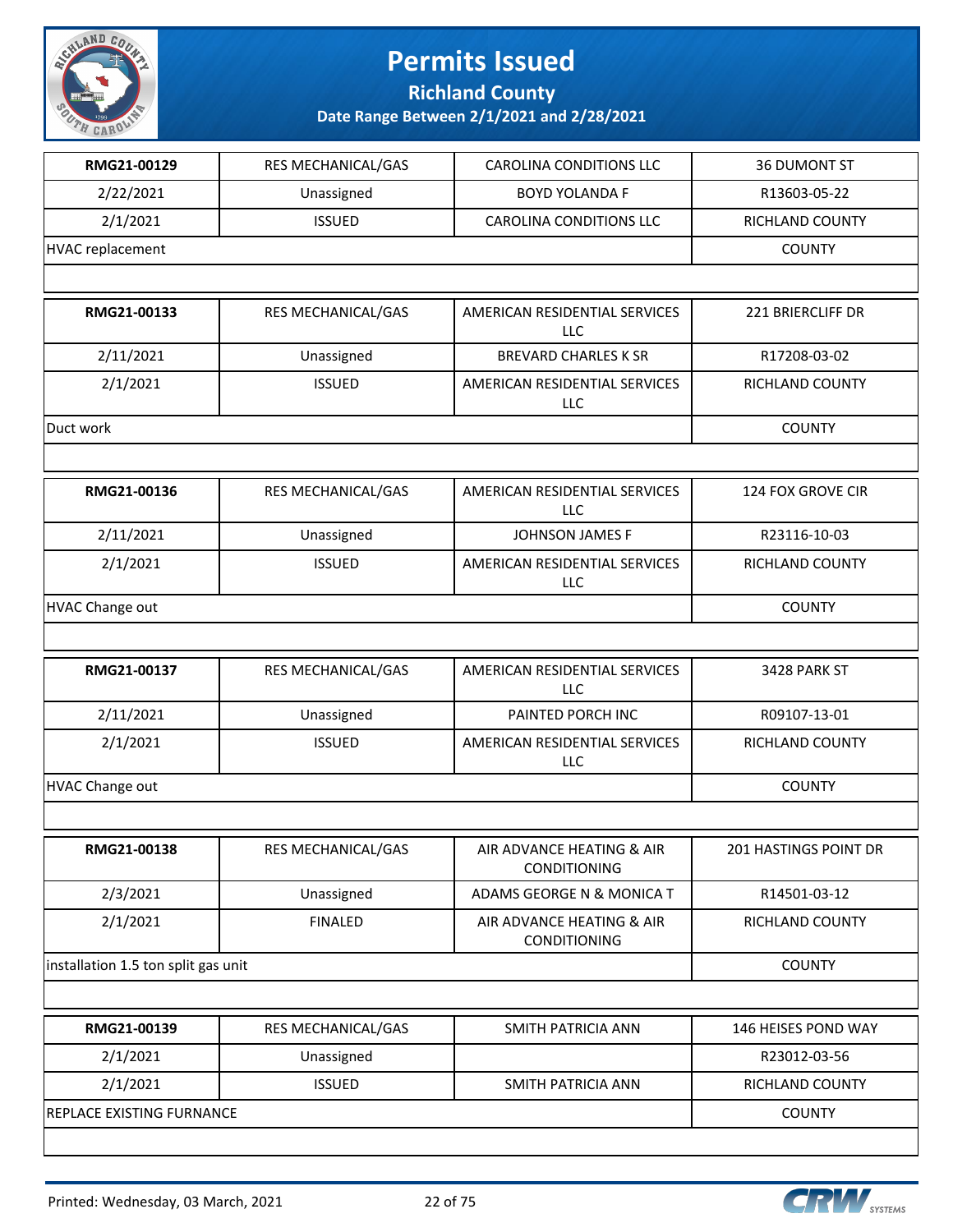

**Richland County**

| RMG21-00141            | RES MECHANICAL/GAS | AMERICAN RESIDENTIAL SERVICES<br>LLC.       | 201 SWANDALE DR       |  |  |
|------------------------|--------------------|---------------------------------------------|-----------------------|--|--|
| 2/11/2021              | Unassigned         | <b>ALEXANDER ERNEST S &amp;</b>             | R14304-01-05          |  |  |
| 2/2/2021               | <b>ISSUED</b>      | AMERICAN RESIDENTIAL SERVICES<br><b>LLC</b> | RICHLAND COUNTY       |  |  |
| <b>HVAC Change out</b> |                    |                                             |                       |  |  |
|                        |                    |                                             |                       |  |  |
| RMG21-00143            | RES MECHANICAL/GAS | AMERICAN RESIDENTIAL SERVICES<br>LLC        | 2159 LAKE CAROLINA DR |  |  |
| 2/11/2021              | Unassigned         | BENJAMIN STEVE A & JOANNE M                 | R26102-04-09          |  |  |
| 2/2/2021               | <b>ISSUED</b>      | AMERICAN RESIDENTIAL SERVICES<br><b>LLC</b> | RICHLAND COUNTY       |  |  |
| HVAC Change out        |                    |                                             | <b>COUNTY</b>         |  |  |
|                        |                    |                                             |                       |  |  |
| RMG21-00146            | RES MECHANICAL/GAS | AMERICAN RESIDENTIAL SERVICES<br><b>LLC</b> | 6903 FROST AVE        |  |  |
| 2/11/2021              | Unassigned         | <b>OAKLEY WILLIAM</b>                       | R07613-02-47          |  |  |
| 2/2/2021               | <b>ISSUED</b>      | AMERICAN RESIDENTIAL SERVICES<br><b>LLC</b> | RICHLAND COUNTY       |  |  |
| HVAC Change out        |                    |                                             | <b>COUNTY</b>         |  |  |
|                        |                    |                                             |                       |  |  |
| RMG21-00147            | RES MECHANICAL/GAS | AMERICAN RESIDENTIAL SERVICES<br><b>LLC</b> | 121 DURHAM CREEK CT   |  |  |
| 2/11/2021              | Unassigned         | ROBERTSON DIANNE L                          | R20203-01-36          |  |  |
| 2/3/2021               | <b>ISSUED</b>      | AMERICAN RESIDENTIAL SERVICES<br><b>LLC</b> | RICHLAND COUNTY       |  |  |
| HVAC Change out        |                    |                                             | <b>COUNTY</b>         |  |  |
|                        |                    |                                             |                       |  |  |

| RMG21-00149     | <b>RES MECHANICAL/GAS</b> | AMERICAN RESIDENTIAL SERVICES<br>LLC. | <b>124 LARKSPUR LN</b> |
|-----------------|---------------------------|---------------------------------------|------------------------|
| 2/11/2021       | Unassigned                | LINDSEY OLLIE                         | R20216-08-10           |
| 2/3/2021        | <b>ISSUED</b>             | AMERICAN RESIDENTIAL SERVICES<br>LLC  | <b>RICHLAND COUNTY</b> |
| HVAC Change out |                           |                                       | <b>COUNTY</b>          |
|                 |                           |                                       |                        |

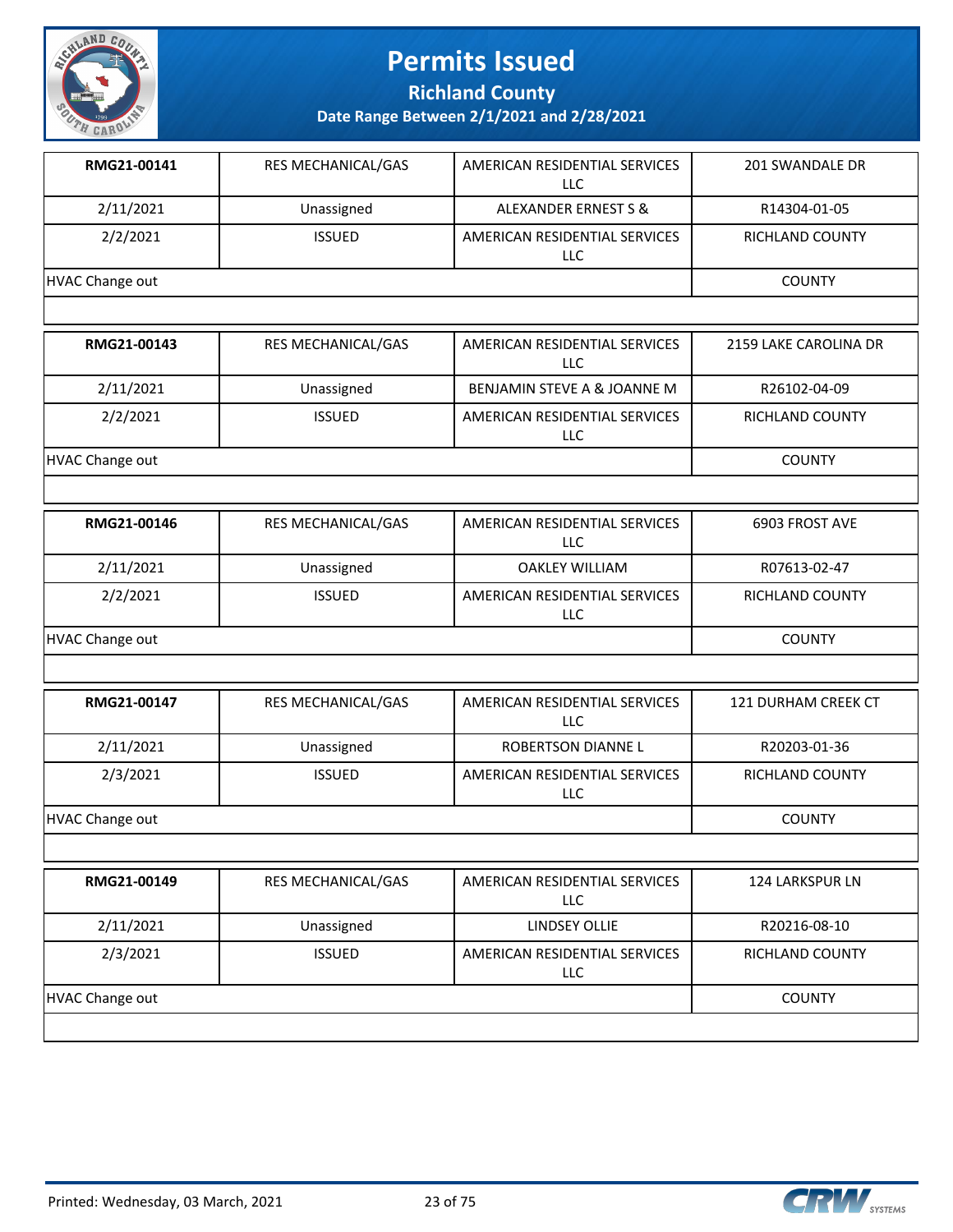

**Richland County**

**Date Range Between 2/1/2021 and 2/28/2021**

| RMG21-00150                                      | <b>RES MECHANICAL/GAS</b> | CASSELL BROTHERS HEATING &<br>COOLING LLC            | 107 DELAINE WOODS DR |
|--------------------------------------------------|---------------------------|------------------------------------------------------|----------------------|
| 2/11/2021                                        | Unassigned                | LOADHOLDT GARY A & NAN N                             | R05205-06-51         |
| 2/3/2021                                         | <b>ISSUED</b>             | <b>CASSELL BROTHERS HEATING &amp;</b><br>COOLING LLC | RICHLAND COUNTY      |
| IINSTALL 3 TON SPLIT HEAT PUMP & DUCT CHANGE OUT |                           |                                                      | <b>COUNTY</b>        |
|                                                  |                           |                                                      |                      |

| RMG21-00155                            | <b>RES MECHANICAL/GAS</b> | 2ND WIND HEATING AND AIR<br><b>CONDITIONING INC</b> | 221 RUNNING DEER DR    |
|----------------------------------------|---------------------------|-----------------------------------------------------|------------------------|
| 2/18/2021                              | Unassigned                | <b>HOULE JENNIFER L &amp; SHANE M</b>               | R27982-01-11           |
| 2/4/2021                               | <b>ISSUED</b>             | 2ND WIND HEATING AND AIR<br>CONDITIONING INC        | <b>RICHLAND COUNTY</b> |
| Install Tempstar 2.5T, 16S SHP w/7.5kw |                           |                                                     | <b>COUNTY</b>          |

| RMG21-00156     | <b>RES MECHANICAL/GAS</b> | AMERICAN RESIDENTIAL SERVICES<br><b>LLC</b>    | 154 COGBURN RD         |
|-----------------|---------------------------|------------------------------------------------|------------------------|
| 2/18/2021       | Unassigned                | <b>VANDERHORST-CAULEY HARRY</b><br><b>ETTA</b> | R17511-02-03           |
| 2/4/2021        | <b>ISSUED</b>             | AMERICAN RESIDENTIAL SERVICES<br>LLC           | <b>RICHLAND COUNTY</b> |
| HVAC Change out |                           |                                                | <b>COUNTY</b>          |

| RMG21-00158                    | <b>RES MECHANICAL/GAS</b> | <b>CASSELL BROTHERS HEATING &amp;</b><br>COOLING LLC | 100 BRIGHTON HILL CIR 12F |
|--------------------------------|---------------------------|------------------------------------------------------|---------------------------|
| 2/18/2021                      | Unassigned                | <b>HILLIARD CEPHUS J</b>                             | R17082-00-00              |
| 2/4/2021                       | <b>ISSUED</b>             | <b>CASSELL BROTHERS HEATING &amp;</b><br>COOLING LLC | <b>RICHLAND COUNTY</b>    |
| IINSTALL 2 TON SPLIT HEAT PUMP |                           |                                                      | <b>12F COUNTY</b>         |
| 100 BRIGHTON HILL #12-F        |                           |                                                      |                           |

PERMIT VOIDED-SHOULD BE COMMERCIAL

| RMG21-00159     | <b>RES MECHANICAL/GAS</b> | AMERICAN RESIDENTIAL SERVICES<br>LLC        | 220 BURMASTER DR       |
|-----------------|---------------------------|---------------------------------------------|------------------------|
| 2/18/2021       | Unassigned                | ALLNUTT H THOMAS                            | R25802-03-06           |
| 2/5/2021        | <b>ISSUED</b>             | AMERICAN RESIDENTIAL SERVICES<br><b>LLC</b> | <b>RICHLAND COUNTY</b> |
| HVAC Change out |                           |                                             | COUNTY                 |
|                 |                           |                                             |                        |

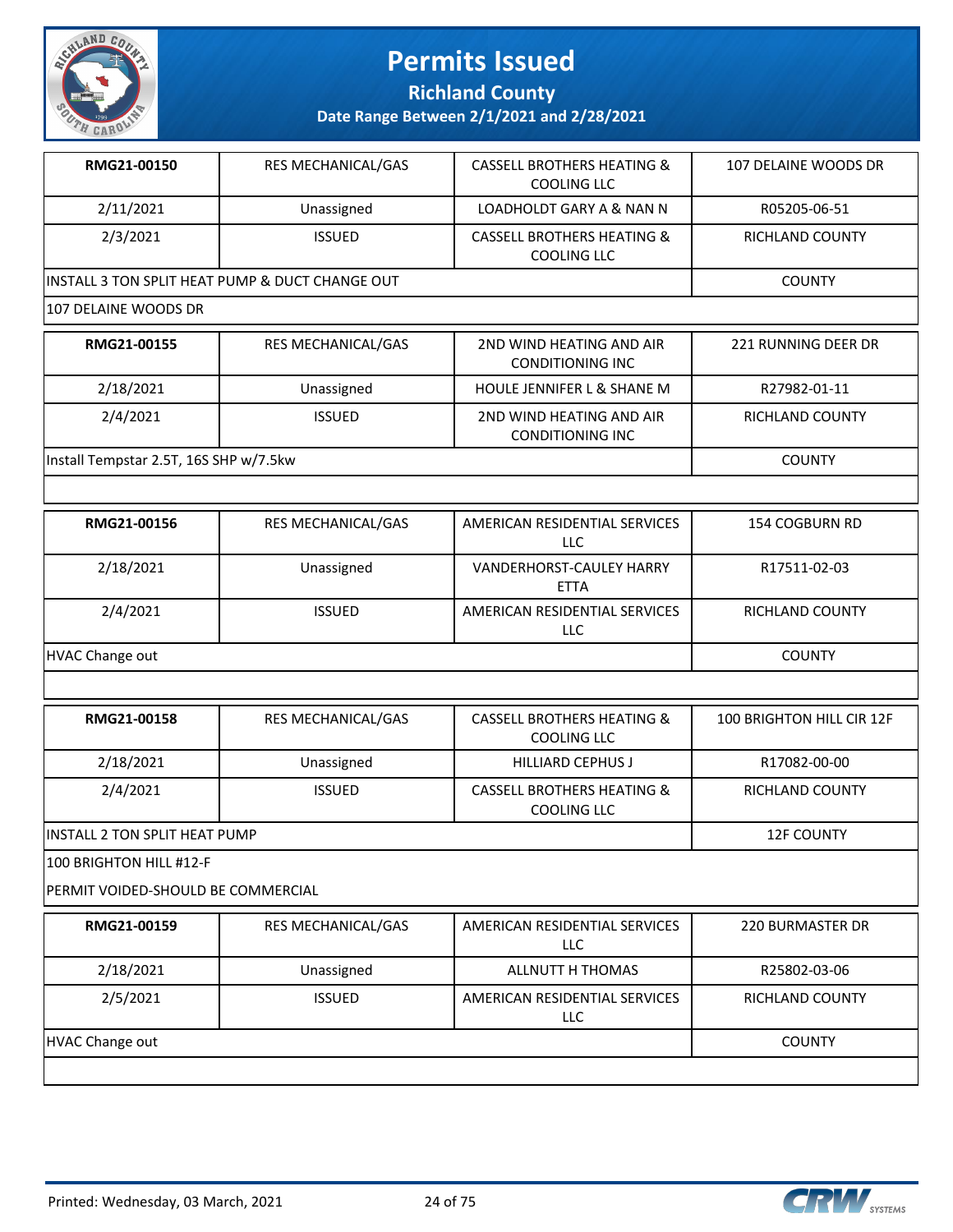

**Richland County**

| RMG21-00162                                  |                    |                                                     |                        |
|----------------------------------------------|--------------------|-----------------------------------------------------|------------------------|
|                                              | RES MECHANICAL/GAS | CARYL MECHANICALS II INC                            | 191 ESSO LN            |
| 2/9/2021                                     | Unassigned         | <b>JOHNSON RACHEL</b>                               | R31704-02-05           |
| 2/5/2021                                     | <b>FINALED</b>     | CARYL MECHANICALS II INC                            | RICHLAND COUNTY        |
| furnace change out                           |                    |                                                     | <b>COUNTY</b>          |
|                                              |                    |                                                     |                        |
| RMG21-00163                                  | RES MECHANICAL/GAS | AMERICAN RESIDENTIAL SERVICES<br><b>LLC</b>         | 209 WOODGATE DR        |
| 2/18/2021                                    | Unassigned         | ANDERSON GREGORY M                                  | R19904-05-06           |
| 2/8/2021                                     | <b>ISSUED</b>      | AMERICAN RESIDENTIAL SERVICES<br>LLC                | RICHLAND COUNTY        |
| HVAC Change out                              |                    |                                                     | <b>COUNTY</b>          |
|                                              |                    |                                                     |                        |
| RMG21-00165                                  | RES MECHANICAL/GAS | 2ND WIND HEATING AND AIR<br><b>CONDITIONING INC</b> | 116 PARK SHORE DR E    |
| 2/18/2021                                    | Unassigned         | <b>ISBELL LYN</b>                                   | R20008-02-02           |
| 2/8/2021                                     | <b>FINALED</b>     | 2ND WIND HEATING AND AIR<br><b>CONDITIONING INC</b> | <b>RICHLAND COUNTY</b> |
| To install Down Tempstar 80K 95% Gas Furnace |                    |                                                     | <b>COUNTY</b>          |
|                                              |                    |                                                     |                        |
|                                              |                    |                                                     |                        |
| RMG21-00169                                  | RES MECHANICAL/GAS | AMERICAN RESIDENTIAL SERVICES<br>LLC                | 1 TIGHT LIE CT         |
| 2/18/2021                                    | Unassigned         | <b>BROWN CURLEY &amp; DORIS J</b>                   | R03411-01-25           |
| 2/8/2021                                     | <b>ISSUED</b>      | AMERICAN RESIDENTIAL SERVICES<br>LLC                | RICHLAND COUNTY        |
| HVAC Change out                              |                    |                                                     | <b>COUNTY</b>          |
|                                              |                    |                                                     |                        |
| RMG21-00170                                  | RES MECHANICAL/GAS | AMERICAN RESIDENTIAL SERVICES<br><b>LLC</b>         | 1949 PONTIAC AVE       |
| 2/18/2021                                    | Unassigned         | ROBERTSON ERMA RUTH/ ETAL                           | R19712-02-19           |
| 2/8/2021                                     | <b>ISSUED</b>      | AMERICAN RESIDENTIAL SERVICES<br><b>LLC</b>         | RICHLAND COUNTY        |
| HVAC Change out                              |                    |                                                     | <b>COUNTY</b>          |
|                                              |                    |                                                     |                        |
| RMG21-00171                                  | RES MECHANICAL/GAS | SZABO STEPHEN JAMES & VICTORIA                      | 111 CLARK RIDGE RD     |
| 2/10/2021                                    | Unassigned         |                                                     | R22902-01-23           |
| 2/8/2021                                     | <b>ISSUED</b>      |                                                     | RICHLAND COUNTY        |

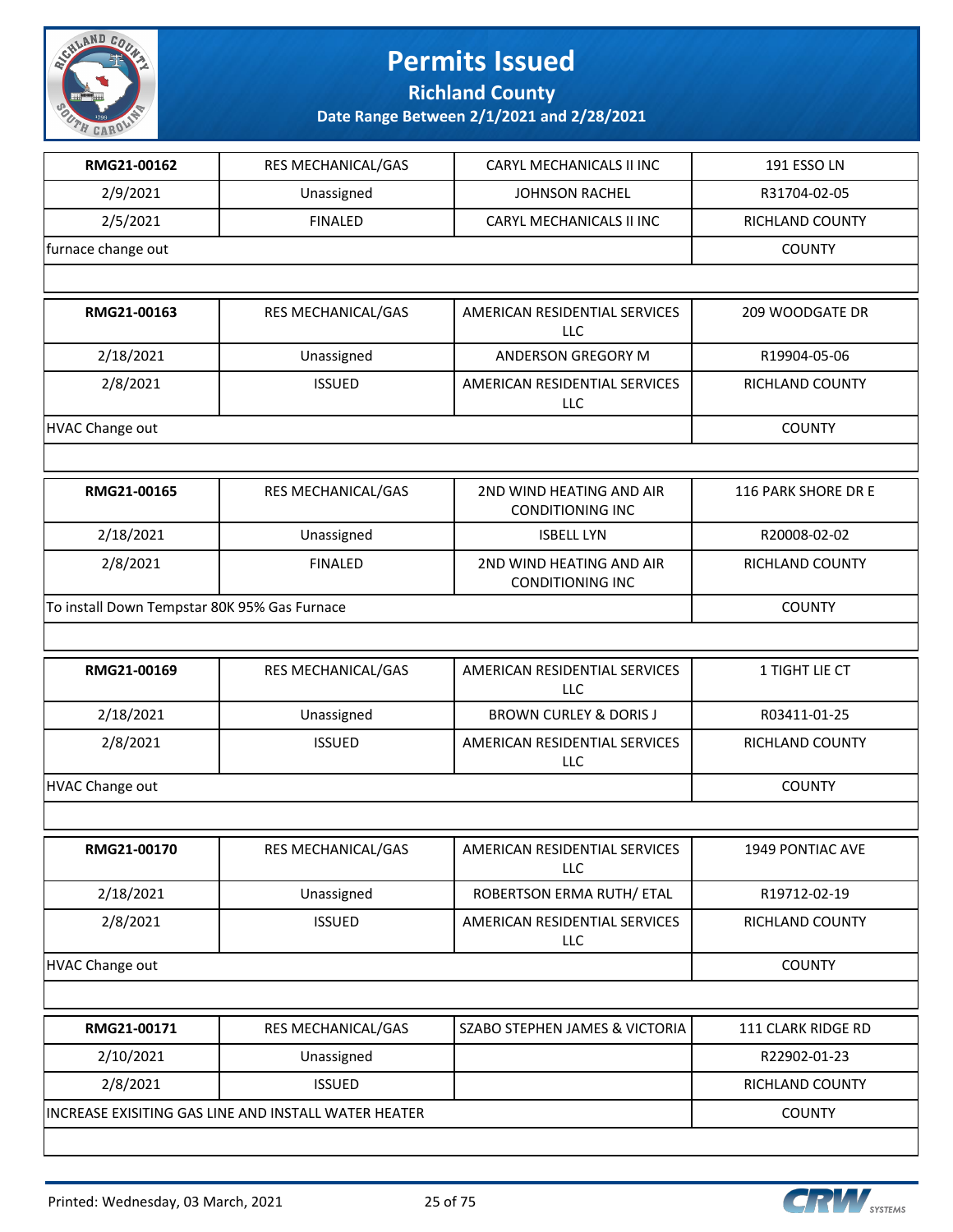

**Richland County**

**Date Range Between 2/1/2021 and 2/28/2021**

| RMG21-00172     | <b>RES MECHANICAL/GAS</b> | AMERICAN RESIDENTIAL SERVICES<br>LLC | 211 SHERIDAN DR |
|-----------------|---------------------------|--------------------------------------|-----------------|
| 2/18/2021       | Unassigned                | DAVIS DWIGHT E JR & ANTOINETTE       | R20114-04-51    |
| 2/9/2021        | <b>ISSUED</b>             | AMERICAN RESIDENTIAL SERVICES<br>LLC | RICHLAND COUNTY |
| HVAC Change out | <b>COUNTY</b>             |                                      |                 |
|                 |                           |                                      |                 |

| RMG21-00173 | <b>RES MECHANICAL/GAS</b>                         | <b>CASSELL BROTHERS HEATING &amp;</b><br>COOLING LLC | 2750 WASH LEVER RD |
|-------------|---------------------------------------------------|------------------------------------------------------|--------------------|
| 2/18/2021   | Unassigned                                        | <b>TUCKER JOHN</b>                                   | R02800-01-26       |
| 2/9/2021    | <b>ISSUED</b>                                     | <b>CASSELL BROTHERS HEATING &amp;</b><br>COOLING LLC | RICHLAND COUNTY    |
|             | INSTALL 3 TON HEAT PUMP CONDENSER, COIL & FURNACE |                                                      | <b>COUNTY</b>      |

2750 WASH LEVER RD

| RMG21-00175                     | <b>RES MECHANICAL/GAS</b> | CASSELL BROTHERS HEATING &<br>COOLING LLC | 250 CHARTWELL RD |
|---------------------------------|---------------------------|-------------------------------------------|------------------|
| 2/18/2021                       | Unassigned                | SHEALY DON C JR & SHIRLEY J               | R06012-05-05     |
| 2/9/2021                        | <b>ISSUED</b>             | CASSELL BROTHERS HEATING &<br>COOLING LLC | RICHLAND COUNTY  |
| <b>IINSTALL 22 KW GENERATOR</b> |                           |                                           | <b>COUNTY</b>    |

250 CHARTWELL RD

| RMG21-00176               | <b>RES MECHANICAL/GAS</b> | CAROLINA COMFORT INC                 | 209 WILD CHERRY RD |
|---------------------------|---------------------------|--------------------------------------|--------------------|
| 2/18/2021                 | Unassigned                | <b>REID LOUISE</b>                   | R20109-03-08       |
| 2/9/2021                  | <b>ISSUED</b>             | CAROLINA COMFORT INC                 | RICHLAND COUNTY    |
| Replace existing d/s unit |                           |                                      | <b>COUNTY</b>      |
|                           |                           |                                      |                    |
| RMG21-00177               | <b>RES MECHANICAL/GAS</b> | AMERICAN RESIDENTIAL SERVICES<br>LLC | 7 ASHLEY HALL CT   |

| 2/18/2021       | Unassigned    | YOUNG WILLIA M                       | R20309-01-20    |
|-----------------|---------------|--------------------------------------|-----------------|
| 2/10/2021       | <b>ISSUED</b> | AMERICAN RESIDENTIAL SERVICES<br>LLC | RICHLAND COUNTY |
|                 |               |                                      | <b>COUNTY</b>   |
| HVAC Change out |               |                                      |                 |

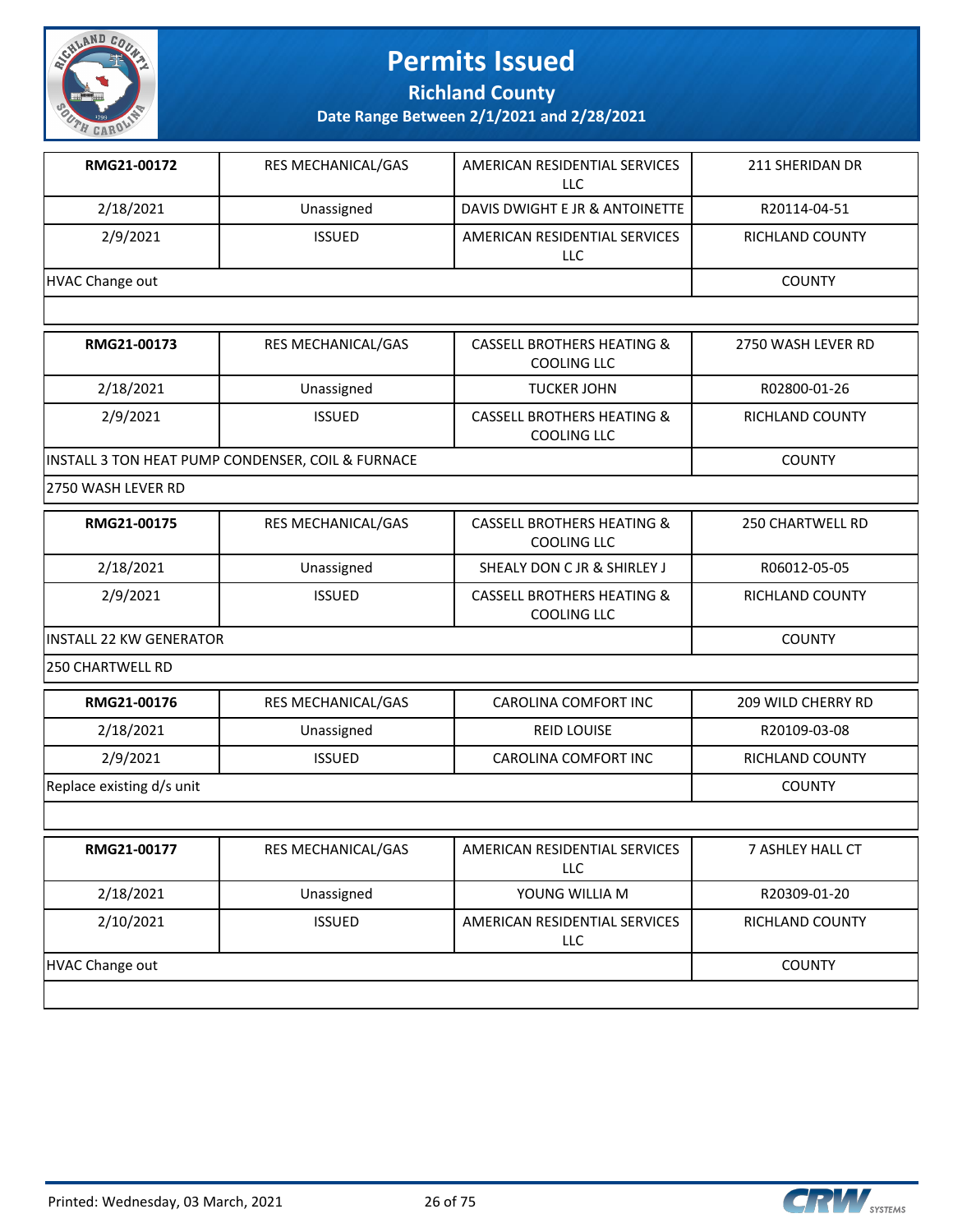

**Richland County**

| RMG21-00178                          | RES MECHANICAL/GAS        | AMERICAN RESIDENTIAL SERVICES<br><b>LLC</b>                 | 371 CORNFLOWER DR        |
|--------------------------------------|---------------------------|-------------------------------------------------------------|--------------------------|
| 2/18/2021                            | Unassigned                | HUNTER CHARLES R JR & CAROL B                               | R17515-02-37             |
| 2/10/2021                            | <b>ISSUED</b>             | AMERICAN RESIDENTIAL SERVICES<br>LLC                        | RICHLAND COUNTY          |
| <b>HVAC Change out</b>               |                           |                                                             | <b>COUNTY</b>            |
|                                      |                           |                                                             |                          |
| RMG21-00179                          | <b>RES MECHANICAL/GAS</b> | AMERICAN RESIDENTIAL SERVICES<br><b>LLC</b>                 | 3208 DOWNES GROVE RD     |
| 2/18/2021                            | Unassigned                | PRESSLEY ANTHONY BERNARD                                    | R19213-03-20             |
| 2/10/2021                            | <b>ISSUED</b>             | AMERICAN RESIDENTIAL SERVICES<br><b>LLC</b>                 | RICHLAND COUNTY          |
| <b>HVAC Change out</b>               |                           |                                                             | <b>COUNTY</b>            |
|                                      |                           |                                                             |                          |
| RMG21-00180                          | RES MECHANICAL/GAS        | <b>CASSELL BROTHERS HEATING &amp;</b><br><b>COOLING LLC</b> | 112 LAKE HILTON DR       |
| 2/18/2021                            | Unassigned                | <b>SEFFELS TAYLOR</b>                                       | R00416-01-35             |
| 2/10/2021                            | <b>ISSUED</b>             | <b>CASSELL BROTHERS HEATING &amp;</b><br><b>COOLING LLC</b> | RICHLAND COUNTY          |
| INSTALL 4 TON SPLIT HEAT PUMP        |                           |                                                             | <b>COUNTY</b>            |
| <b>112 LAKE HILTON DR</b>            |                           |                                                             |                          |
| RMG21-00181                          | RES MECHANICAL/GAS        | AMERICAN RESIDENTIAL SERVICES<br><b>LLC</b>                 | 1708 HOUSTON ST          |
| 2/18/2021                            | Unassigned                | <b>JOHNSON NAOMI J &amp;</b>                                | R09402-05-03             |
| 2/11/2021                            | <b>ISSUED</b>             | AMERICAN RESIDENTIAL SERVICES<br>LLC                        | RICHLAND COUNTY          |
| <b>HVAC Change out</b>               |                           |                                                             | <b>COUNTY</b>            |
|                                      |                           |                                                             |                          |
| RMG21-00183                          | RES MECHANICAL/GAS        | <b>WILLIAMS CONTRACTING</b>                                 | <b>5 BEACON POINT CT</b> |
| 2/22/2021                            | Unassigned                | <b>GETGOOD JOHN &amp; BETTY</b>                             | R02308-01-12             |
| 2/15/2021                            | <b>FINALED</b>            | <b>WILLIAMS CONTRACTING</b>                                 | RICHLAND COUNTY          |
| Install new gas service and gas logs |                           |                                                             | <b>COUNTY</b>            |
|                                      |                           |                                                             |                          |
| RMG21-00194                          | RES MECHANICAL/GAS        | JESSICA AND LANCE KINGERY                                   | 425 LONGTOWN RD W        |
| 2/19/2021                            | Unassigned                |                                                             | R17700-04-27             |
| 2/19/2021                            | <b>ISSUED</b>             |                                                             | RICHLAND COUNTY          |
| <b>INSTALL NEW GAS LINE</b>          |                           |                                                             | <b>COUNTY</b>            |
|                                      |                           |                                                             |                          |

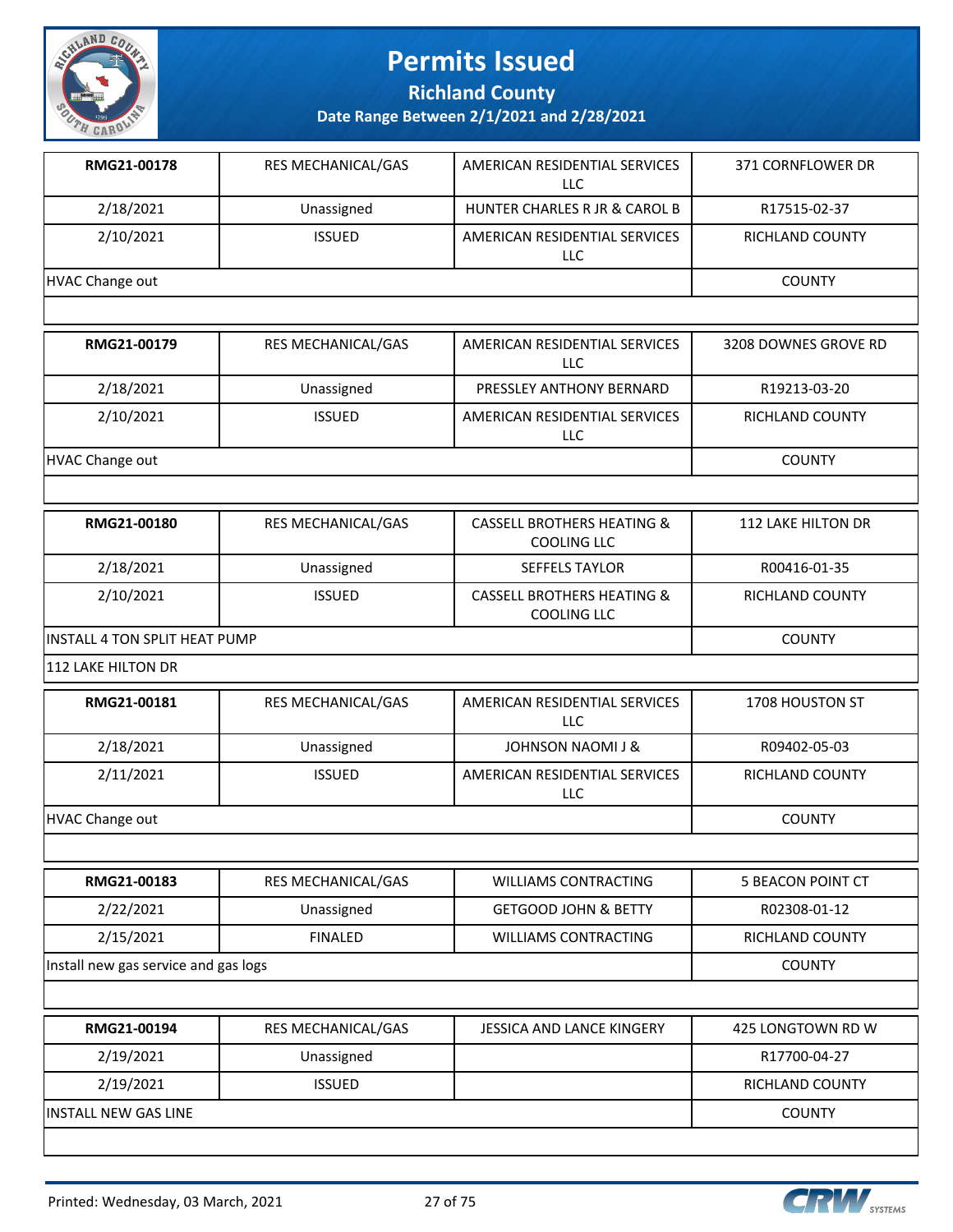

**Richland County**

**Date Range Between 2/1/2021 and 2/28/2021**

| RMG21-00201                  | <b>RES MECHANICAL/GAS</b> | YOUNG SHARON                   | 1504 HARD SCRABBLE RD  |
|------------------------------|---------------------------|--------------------------------|------------------------|
| 2/19/2021                    | Unassigned                |                                | R14512-05-42           |
| 2/19/2021                    | <b>ISSUED</b>             | YOUNG SHARON                   | <b>RICHLAND COUNTY</b> |
| INSTALL GAS FOR FIRE PLACE   | <b>COUNTY</b>             |                                |                        |
|                              |                           |                                |                        |
|                              |                           |                                |                        |
| RMG21-00207                  | <b>RES MECHANICAL/GAS</b> | <b>BARKER JAMES DALE &amp;</b> | 116 POND RIDGE RD      |
| 2/23/2021                    | Unassigned                | <b>BARKER JAMES DALE &amp;</b> | R22901-02-03           |
| 2/22/2021                    | <b>ISSUED</b>             |                                | <b>RICHLAND COUNTY</b> |
| INSTALL GAS TO LOG AND GRILL |                           |                                | <b>COUNTY</b>          |

#### **Number of RES MECHANICAL/GAS/Unassigned Permits: 114**

| RPV21-00047                          | RES PHOTOVOLTAIC SYSTEM | SUNRUN INSTALLATION SERVICES<br>INC (COA) | 113 ASHLEY CREST DR    |
|--------------------------------------|-------------------------|-------------------------------------------|------------------------|
| 2/24/2021                            | <b>GROUND MOUNT</b>     | <b>MCKNIGHT OSCAR &amp; VICTORIA</b>      | R20303-03-02           |
| 1/29/2021                            | <b>VOID</b>             | SUNRUN INSTALLATION SERVICES<br>INC (COA) | <b>RICHLAND COUNTY</b> |
| IINSTALL SOLAR ENERGY PANELS ROOFTOP | <b>COUNTY</b>           |                                           |                        |
|                                      |                         |                                           |                        |

#### **Number of RES PHOTOVOLTAIC SYSTEM/GROUND MOUNT Permits: 1**

| RPV21-00038                                                 | RES PHOTOVOLTAIC SYSTEM | POWER HOME SOLAR LLC (GC) | 524 VEGA DR     |
|-------------------------------------------------------------|-------------------------|---------------------------|-----------------|
| 2/3/2021                                                    | OTHER SOLAR             | Vivian Holts              | R22903-01-10    |
| 1/22/2021                                                   | <b>ISSUED</b>           | POWER HOME SOLAR LLC (GC) | RICHLAND COUNTY |
| 27 roof mounted modules, grid tied 8.64kw solar and battery |                         |                           | <b>COUNTY</b>   |
|                                                             |                         |                           |                 |

#### **Number of RES PHOTOVOLTAIC SYSTEM/OTHER SOLAR Permits: 1**

| RPV20-00291                           | <b>RES PHOTOVOLTAIC SYSTEM</b>                           | POWER HOME SOLAR LLC (GC) | 600 WINSLOW WAY  |
|---------------------------------------|----------------------------------------------------------|---------------------------|------------------|
| 2/12/2021                             | <b>ROOFTOP</b>                                           | <b>SUMPTER CLARENCE E</b> | R20208-03-01     |
| 12/16/2020                            | <b>ISSUED</b>                                            | POWER HOME SOLAR LLC (GC) | RICHLAND COUNTY  |
|                                       | Install of 23 roof mounted, grid tied solar panels 7.6kw |                           | <b>COUNTY</b>    |
| Dominion Power provides electricity   |                                                          |                           |                  |
| RPV20-00295                           | RES PHOTOVOLTAIC SYSTEM                                  | <b>3A ROOFING LLC</b>     | 430 OLD BLUFF RD |
| 2/3/2021                              | <b>ROOFTOP</b>                                           | <b>MYERS ROGERS</b>       | R24100-01-37     |
| 12/22/2020                            | <b>RICHLAND COUNTY</b>                                   |                           |                  |
| Solar Install of 30 Modules 315 Watts |                                                          |                           | <b>COUNTY</b>    |
|                                       |                                                          |                           |                  |

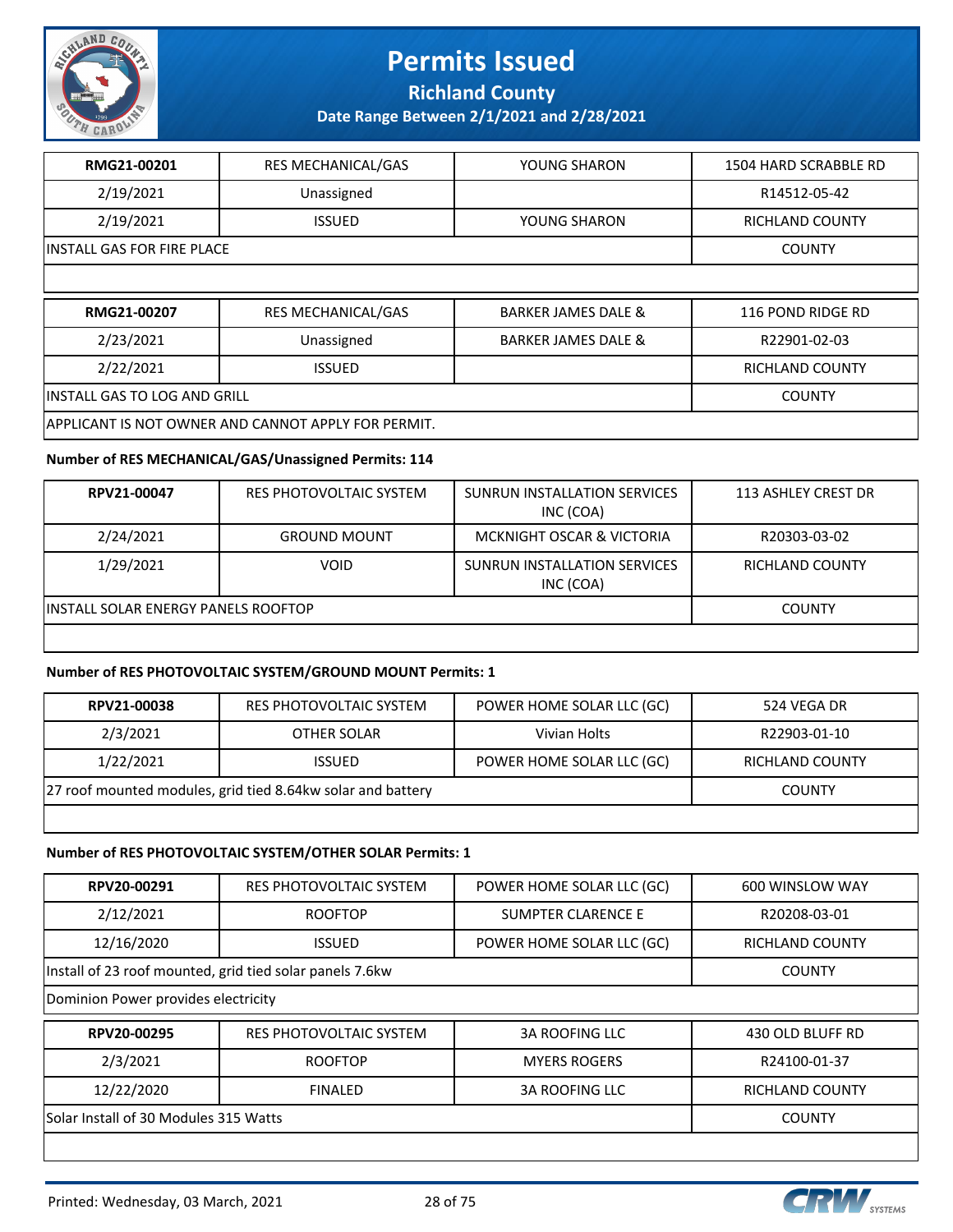

**Richland County**

| RPV21-00002                                        | RES PHOTOVOLTAIC SYSTEM        | Titan Solar Power SC Inc (GC)   | 2185 WILKINSON DR       |
|----------------------------------------------------|--------------------------------|---------------------------------|-------------------------|
| 2/3/2021                                           | <b>ROOFTOP</b>                 | <b>TUCKER MYKESHIA L</b>        | R17610-10-07            |
| 1/5/2021                                           | <b>ISSUED</b>                  | Titan Solar Power SC Inc (GC)   | RICHLAND COUNTY         |
| 22 roof-mounted solar panel installation, 7.15kW   |                                |                                 | <b>COUNTY</b>           |
|                                                    |                                |                                 |                         |
| RPV21-00003                                        | RES PHOTOVOLTAIC SYSTEM        | Titan Solar Power SC Inc (GC)   | 10 NORTH CROSSING CT    |
| 2/3/2021                                           | <b>ROOFTOP</b>                 | <b>TAYLOR TERRANCE</b>          | R23009-05-01            |
| 1/5/2021                                           | <b>ISSUED</b>                  | Titan Solar Power SC Inc (GC)   | RICHLAND COUNTY         |
| 25 roof-mounted solar panel installation, 8.125kW  |                                |                                 | <b>COUNTY</b>           |
|                                                    |                                |                                 |                         |
| RPV21-00004                                        | RES PHOTOVOLTAIC SYSTEM        | Titan Solar Power SC Inc (GC)   | 412 HUNTERS CROSSING DR |
| 2/3/2021                                           | <b>ROOFTOP</b>                 | <b>BROWN NATHANIEL JR &amp;</b> | R21909-01-03            |
| 1/5/2021                                           | <b>ISSUED</b>                  | Titan Solar Power SC Inc (GC)   | <b>RICHLAND COUNTY</b>  |
| 37 roof-mounted solar panel installation, 12.025kW |                                |                                 | <b>COUNTY</b>           |
|                                                    |                                |                                 |                         |
| RPV21-00005                                        | <b>RES PHOTOVOLTAIC SYSTEM</b> | Titan Solar Power SC Inc (GC)   | 1 NOTTINGHAM CT         |
| 2/3/2021                                           | <b>ROOFTOP</b>                 | <b>BURKS JASMINE CT</b>         | R19115-10-19            |
| 1/5/2021                                           | <b>ISSUED</b>                  | Titan Solar Power SC Inc (GC)   | RICHLAND COUNTY         |
| 37 roof-mounted solar panel installation, 11.84kW  |                                |                                 | <b>COUNTY</b>           |
|                                                    |                                |                                 |                         |
| RPV21-00006                                        | RES PHOTOVOLTAIC SYSTEM        | Titan Solar Power SC Inc (GC)   | 237 BERESFORD PL        |
| 2/3/2021                                           | <b>ROOFTOP</b>                 | WILLIAMS CHRISTINE ALEXANDRA    | R07485-05-10            |
| 1/5/2021                                           | <b>ISSUED</b>                  | Titan Solar Power SC Inc (GC)   | <b>RICHLAND COUNTY</b>  |
| 23 roof-mounted solar panel installation, 7.475kW  |                                |                                 | <b>COUNTY</b>           |
|                                                    |                                |                                 |                         |
| RPV21-00007                                        | RES PHOTOVOLTAIC SYSTEM        | Titan Solar Power SC Inc (GC)   | 449 LEGEND OAKS DR      |
| 2/3/2021                                           | <b>ROOFTOP</b>                 | REED CARLA R                    | R23116-04-34            |
| 1/5/2021                                           | <b>ISSUED</b>                  | Titan Solar Power SC Inc (GC)   | RICHLAND COUNTY         |
| 18 roof-mounted solar panel installation, 5.85kW   |                                |                                 | <b>COUNTY</b>           |
|                                                    |                                |                                 |                         |

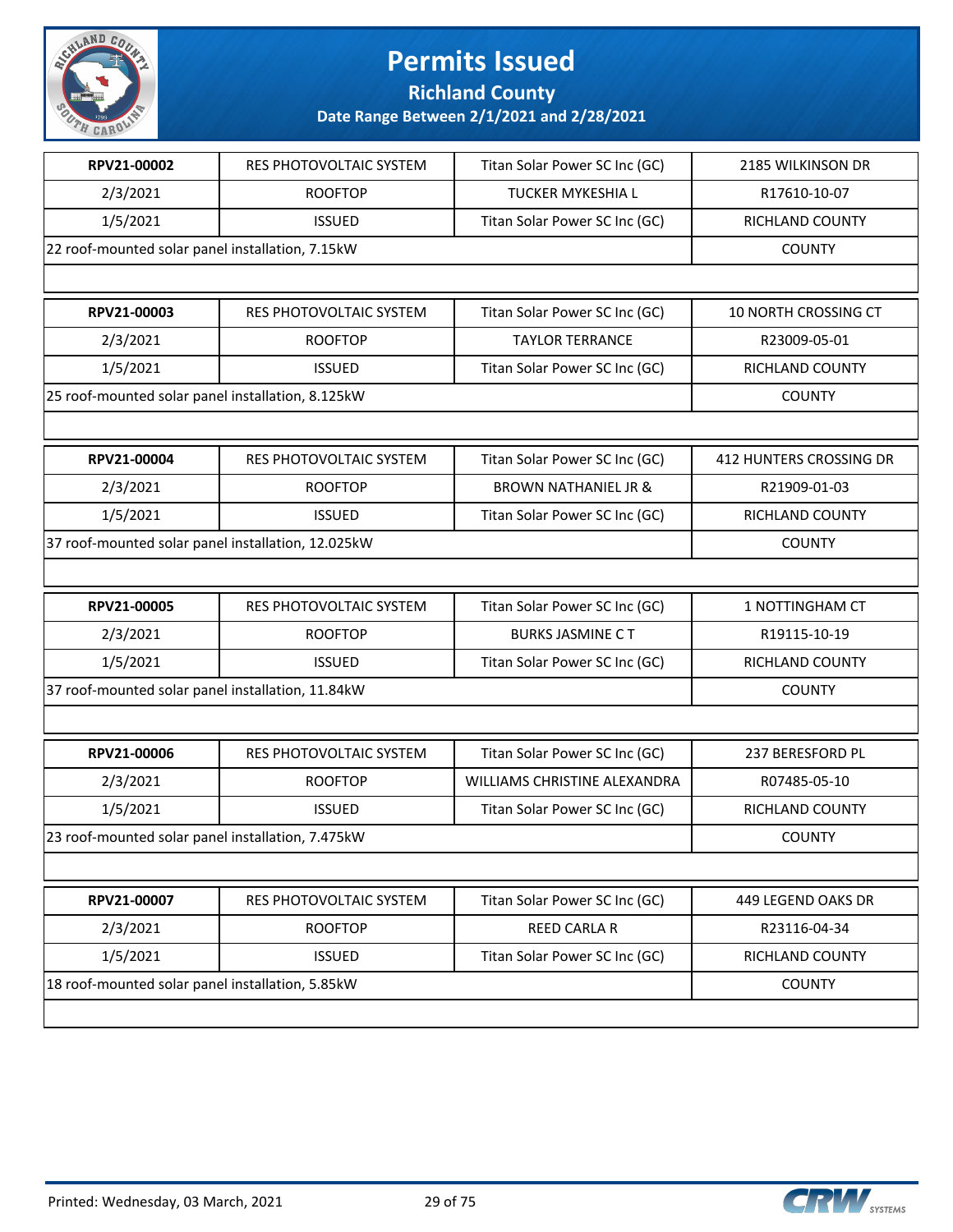

**Richland County**

**Date Range Between 2/1/2021 and 2/28/2021**

| RPV21-00009                                           | RES PHOTOVOLTAIC SYSTEM | SOLAR OF THE LOWCOUNTRY LLC<br>(GC) | <b>107 PERRY OAKS LN</b>        |
|-------------------------------------------------------|-------------------------|-------------------------------------|---------------------------------|
| 2/3/2021                                              | <b>ROOFTOP</b>          | <b>MCCRAY SUSIE A</b>               | R20313-03-28                    |
| 1/5/2021                                              | <b>FINALED</b>          | SOLAR OF THE LOWCOUNTRY LLC<br>(GC) | <b>RICHLAND COUNTY</b>          |
| <b>McCray Solar Installation</b>                      |                         |                                     | <b>COUNTY</b>                   |
|                                                       |                         |                                     |                                 |
| RPV21-00012                                           | RES PHOTOVOLTAIC SYSTEM | RENU ENERGY SOLUTIONS LLC(GC)       | 306 BARGER CIR                  |
| 2/2/2021                                              | <b>ROOFTOP</b>          | SIMPSON TRENT M & MELBA M           | R05102-02-09                    |
| 1/7/2021                                              | <b>APPROVED</b>         | RENU ENERGY SOLUTIONS LLC(GC)       | <b>RICHLAND COUNTY</b>          |
| installation of roof mounted solar panels (15) 5.02KW |                         |                                     | <b>COUNTY</b>                   |
|                                                       |                         |                                     |                                 |
| RPV21-00013                                           | RES PHOTOVOLTAIC SYSTEM | Titan Solar Power SC Inc (GC)       | <b>602 PLANTATION POINTE DR</b> |
| 2/3/2021                                              | <b>ROOFTOP</b>          | <b>WAY ROBERT ETAL</b>              | R25902-02-15                    |
| 1/7/2021                                              | <b>ISSUED</b>           | Titan Solar Power SC Inc (GC)       | <b>RICHLAND COUNTY</b>          |
| 25 roof-mounted solar panel installation, 8.25kW      |                         |                                     | <b>COUNTY</b>                   |

| RPV21-00014                            | RES PHOTOVOLTAIC SYSTEM | SUMMIT SOLAR SOLUTIONS LLC | 8200 BAY SPRINGS RD |
|----------------------------------------|-------------------------|----------------------------|---------------------|
| 2/3/2021                               | <b>ROOFTOP</b>          | SCHEPISI WARREN A          | R19801-06-01        |
| 1/8/2021                               | <b>FINALED</b>          | SUMMIT SOLAR SOLUTIONS LLC | RICHLAND COUNTY     |
| 8.505 kw rooftop pv solar installation |                         |                            | <b>COUNTY</b>       |

27- Enphase Energy IQ7-60-2-US inverters 27- Hanwha QCell 315 w modules

| RPV21-00015                                      | RES PHOTOVOLTAIC SYSTEM | Titan Solar Power SC Inc (GC) | 11 FOX MANOR CT        |
|--------------------------------------------------|-------------------------|-------------------------------|------------------------|
| 2/3/2021                                         | <b>ROOFTOP</b>          | MOORE TYLER C & JESSI D TEAL  | R23116-10-16           |
| 1/11/2021                                        | <b>ISSUED</b>           | Titan Solar Power SC Inc (GC) | <b>RICHLAND COUNTY</b> |
| 17 roof-mounted solar panel installation, 5.78kW |                         |                               | <b>COUNTY</b>          |
|                                                  |                         |                               |                        |

| 13 roof-mounted solar panel installation, 4.42kW |                         |                               | <b>COUNTY</b>              |
|--------------------------------------------------|-------------------------|-------------------------------|----------------------------|
| 1/11/2021                                        | <b>ISSUED</b>           | Titan Solar Power SC Inc (GC) | RICHLAND COUNTY            |
| 2/3/2021                                         | <b>ROOFTOP</b>          | ANRRICH ANN N                 | R23008-02-09               |
| RPV21-00016                                      | RES PHOTOVOLTAIC SYSTEM | Titan Solar Power SC Inc (GC) | <b>100 HUNTERS POND DR</b> |

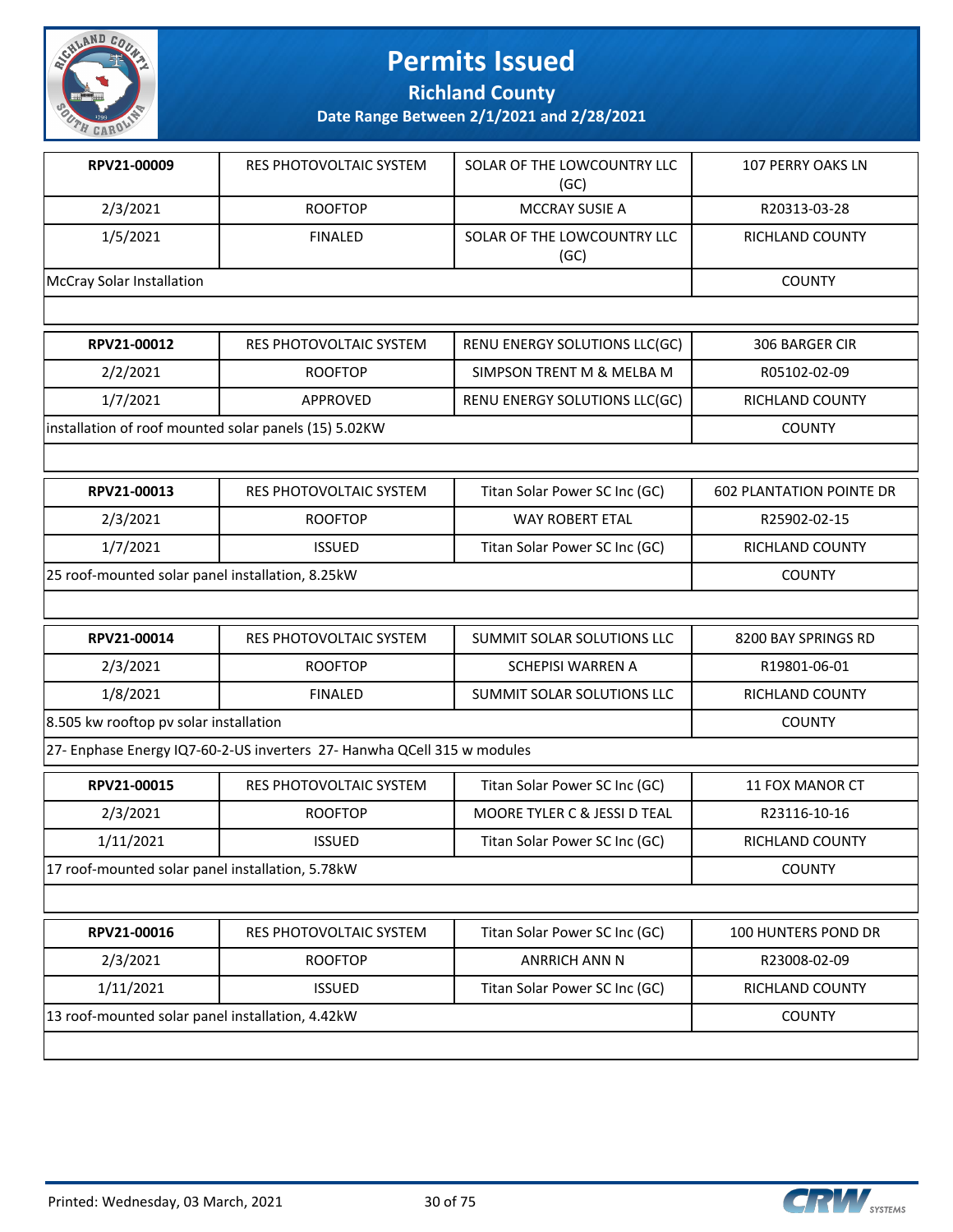

**Richland County**

| RPV21-00017                                      | RES PHOTOVOLTAIC SYSTEM                                   | Titan Solar Power SC Inc (GC)             | 9 BROOKMIST         |
|--------------------------------------------------|-----------------------------------------------------------|-------------------------------------------|---------------------|
| 2/3/2021                                         | <b>ROOFTOP</b>                                            | JULIOUS JONATHAN L & CARMEN D             | R23012-03-05        |
| 1/11/2021                                        | <b>ISSUED</b>                                             | Titan Solar Power SC Inc (GC)             | RICHLAND COUNTY     |
| 16 roof-mounted solar panel installation, 5.44kW |                                                           |                                           | <b>COUNTY</b>       |
|                                                  |                                                           |                                           |                     |
| RPV21-00018                                      | RES PHOTOVOLTAIC SYSTEM                                   | <b>RSRV POWER (GC)</b>                    | 340 KINGSBURY LN    |
| 2/3/2021                                         | <b>ROOFTOP</b>                                            | <b>BREE JARED MICHAEL &amp;</b>           | R17812-01-01        |
| 1/12/2021                                        | <b>FINALED</b>                                            | <b>RSRV POWER (GC)</b>                    | RICHLAND COUNTY     |
| <b>Bree Solar</b>                                |                                                           |                                           | <b>COUNTY</b>       |
|                                                  |                                                           |                                           |                     |
| RPV21-00020                                      | RES PHOTOVOLTAIC SYSTEM                                   | G3 SOLAR                                  | 217 COMPASS TRL     |
| 2/3/2021                                         | <b>ROOFTOP</b>                                            | Johnathon Theobald                        | R20506-07-03        |
| 1/12/2021                                        | <b>FINALED</b>                                            | G3 SOLAR                                  | RICHLAND COUNTY     |
|                                                  | Professional installation of black on black rooftop solar |                                           | <b>COUNTY</b>       |
|                                                  |                                                           |                                           |                     |
| RPV21-00021                                      | RES PHOTOVOLTAIC SYSTEM                                   | SUNRUN INSTALLATION SERVICES<br>INC (COA) | 115 LONG NEEDLE RD  |
| 2/3/2021                                         | <b>ROOFTOP</b>                                            | PRICE JERRIE & CATHRINE                   | R20303-02-09        |
| 1/13/2021                                        | <b>ISSUED</b>                                             | SUNRUN INSTALLATION SERVICES<br>INC (COA) | RICHLAND COUNTY     |
| INSTALL SOLAR ENERGY PANELS ROOFTOP              |                                                           |                                           | <b>COUNTY</b>       |
|                                                  |                                                           |                                           |                     |
| RPV21-00022                                      | RES PHOTOVOLTAIC SYSTEM                                   | Titan Solar Power SC Inc (GC)             | 100 PERRY OAKS LN   |
| 2/3/2021                                         | <b>ROOFTOP</b>                                            | <b>DENNIS VIRGINIA</b>                    | R20313-14-10        |
| 1/13/2021                                        | <b>FINALED</b>                                            | Titan Solar Power SC Inc (GC)             | RICHLAND COUNTY     |
|                                                  | 23 roof-mounted solar panel installation, 7.475kW         |                                           | <b>COUNTY</b>       |
|                                                  |                                                           |                                           |                     |
| RPV21-00023                                      | RES PHOTOVOLTAIC SYSTEM                                   | ECO RENOS LLC (RBS)                       | <b>8 KENMURE CT</b> |
|                                                  |                                                           | MCCRAW DAIVD W                            | R22913-04-05        |
| 2/3/2021                                         | <b>ROOFTOP</b>                                            |                                           |                     |
| 1/14/2021                                        | <b>FINALED</b>                                            | ECO RENOS LLC (RBS)                       | RICHLAND COUNTY     |

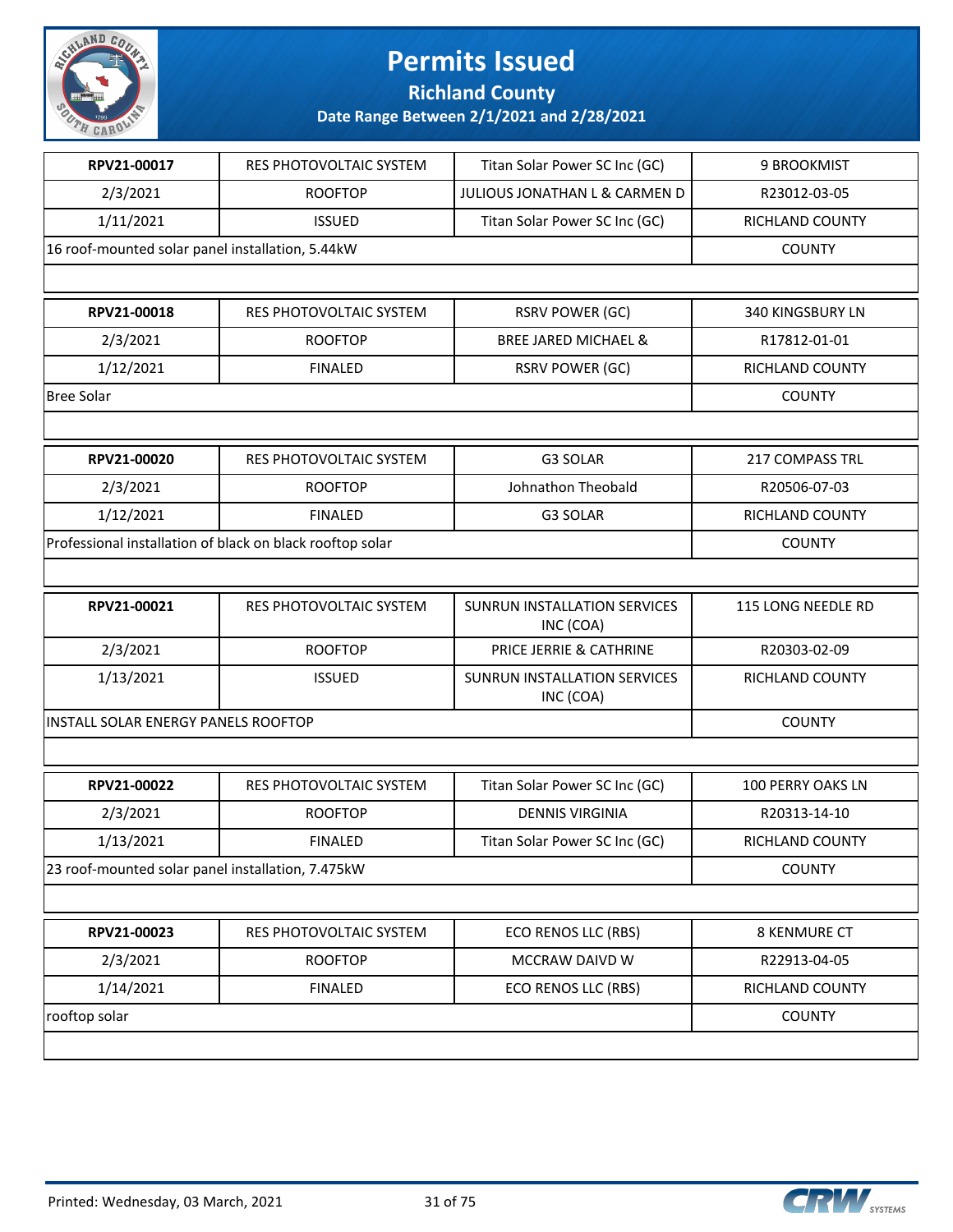

**Richland County**

**Date Range Between 2/1/2021 and 2/28/2021**

| RPV21-00025                     | RES PHOTOVOLTAIC SYSTEM        | SOLAR OF THE LOWCOUNTRY LLC<br>(GC)       | 21 CANADIAN CT           |
|---------------------------------|--------------------------------|-------------------------------------------|--------------------------|
| 2/12/2021                       | <b>ROOFTOP</b>                 | <b>BULLARD TREASURE J</b>                 | R21913-06-13             |
| 1/14/2021                       | <b>ISSUED</b>                  | SOLAR OF THE LOWCOUNTRY LLC<br>(GC)       | <b>RICHLAND COUNTY</b>   |
| <b>Bullard Solar Install</b>    |                                |                                           | <b>COUNTY</b>            |
|                                 |                                |                                           |                          |
| RPV21-00026                     | RES PHOTOVOLTAIC SYSTEM        | SOLAR OF THE LOWCOUNTRY LLC<br>(GC)       | 7901 DARTMORE LN         |
| 2/12/2021                       | <b>ROOFTOP</b>                 | <b>GREENE FRANK E JR</b>                  | R19703-02-01             |
| 1/14/2021                       | <b>ISSUED</b>                  | SOLAR OF THE LOWCOUNTRY LLC<br>(GC)       | RICHLAND COUNTY          |
| <b>Greene Solar Install</b>     |                                |                                           | <b>COUNTY</b>            |
|                                 |                                |                                           |                          |
| RPV21-00027                     | RES PHOTOVOLTAIC SYSTEM        | SOLAR OF THE LOWCOUNTRY LLC<br>(GC)       | <b>617 KOON STORE RD</b> |
| 2/12/2021                       | <b>ROOFTOP</b>                 | MCALLISTER JOHNNIE M &                    | R14600-01-19             |
| 1/14/2021                       | <b>ISSUED</b>                  | SOLAR OF THE LOWCOUNTRY LLC<br>(GC)       | RICHLAND COUNTY          |
| McAllister Solar Install        |                                |                                           | <b>COUNTY</b>            |
|                                 |                                |                                           |                          |
| RPV21-00028                     | <b>RES PHOTOVOLTAIC SYSTEM</b> | SOLAR OF THE LOWCOUNTRY LLC<br>(GC)       | 211 SUMMIT RIDGE CIR     |
| 2/12/2021                       | <b>ROOFTOP</b>                 | <b>WALKER LUKE JOHN &amp; ABBY NICOLE</b> | R23111-03-18             |
| 1/15/2021                       | <b>ISSUED</b>                  | SOLAR OF THE LOWCOUNTRY LLC<br>(GC)       | <b>RICHLAND COUNTY</b>   |
| <b>Walker Solar Install</b>     |                                |                                           | <b>COUNTY</b>            |
|                                 |                                |                                           |                          |
| RPV21-00029                     | RES PHOTOVOLTAIC SYSTEM        | VIABLE ENERGY SOLUTIONS LLC               | 7626 PINEDALE DR         |
| 2/25/2021                       | <b>ROOFTOP</b>                 | PORTERFIELD SAVION MARTIN &               | R17002-05-14             |
| 1/18/2021                       | <b>ISSUED</b>                  | VIABLE ENERGY SOLUTIONS LLC               | RICHLAND COUNTY          |
| Roof mount solar with 18 panels |                                |                                           | <b>COUNTY</b>            |
|                                 |                                |                                           |                          |
| RPV21-00031                     | RES PHOTOVOLTAIC SYSTEM        | <b>3A ROOFING LLC</b>                     | 1201 ADERLEY OAK DR      |
| 2/12/2021                       | <b>ROOFTOP</b>                 | READY DOUGLAS M & PATRICIA G              | R02510-01-08             |
| 1/20/2021                       | <b>FINALED</b>                 | <b>3A ROOFING LLC</b>                     | RICHLAND COUNTY          |

Solar Install of 32 Modules of 315 watts COUNTY

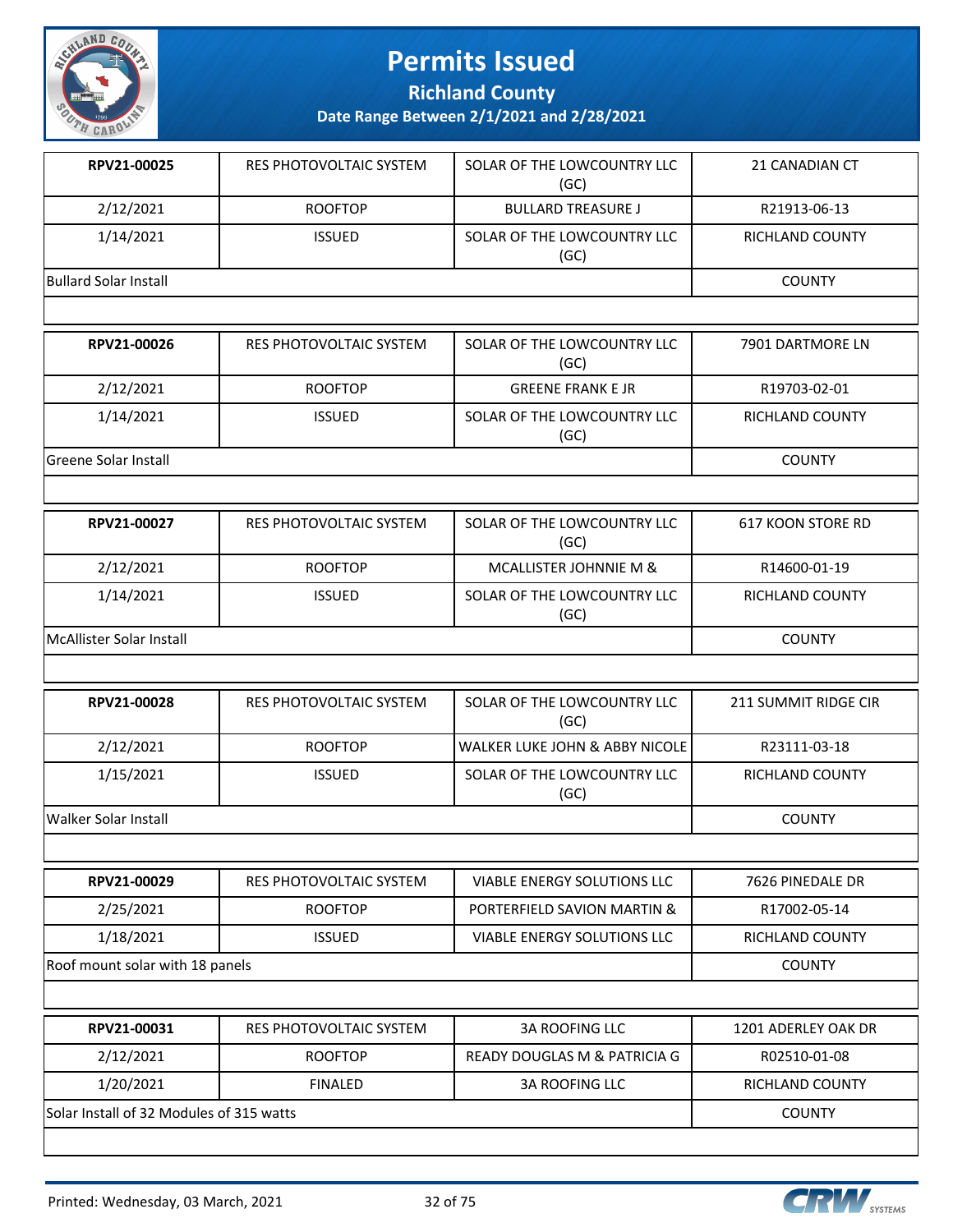

**Richland County**

**Date Range Between 2/1/2021 and 2/28/2021**

| RPV21-00032                                               | <b>RES PHOTOVOLTAIC SYSTEM</b> | SOLAR OF THE LOWCOUNTRY LLC<br>(GC) | 2021 BEDFORD WAY           |
|-----------------------------------------------------------|--------------------------------|-------------------------------------|----------------------------|
| 2/12/2021                                                 | <b>ROOFTOP</b>                 | MAY TOVAH MONIQUE                   | R19116-12-17               |
| 1/20/2021                                                 | <b>FINALED</b>                 | SOLAR OF THE LOWCOUNTRY LLC<br>(GC) | <b>RICHLAND COUNTY</b>     |
| Tovah May Solar Install                                   |                                |                                     | <b>COUNTY</b>              |
|                                                           |                                |                                     |                            |
| RPV21-00033                                               | RES PHOTOVOLTAIC SYSTEM        | Titan Solar Power SC Inc (GC)       | 438 FOX TROT DR            |
| 2/12/2021                                                 | <b>ROOFTOP</b>                 | REDDICK MARLENE & ANDREW SR         | R23111-07-48               |
| 1/20/2021                                                 | <b>ISSUED</b>                  | Titan Solar Power SC Inc (GC)       | <b>RICHLAND COUNTY</b>     |
| 18 roof-mounted solar panel installation, 6.12kW          |                                |                                     | <b>COUNTY</b>              |
|                                                           |                                |                                     |                            |
| RPV21-00034                                               | RES PHOTOVOLTAIC SYSTEM        | Titan Solar Power SC Inc (GC)       | <b>25 FOUNDERS LAKE CT</b> |
| 2/12/2021                                                 | <b>ROOFTOP</b>                 | <b>RUSH LAWRENCE H</b>              | R23111-04-25               |
| 1/21/2021                                                 | <b>ISSUED</b>                  | Titan Solar Power SC Inc (GC)       | RICHLAND COUNTY            |
| 26 roof-mounted solar panel installation, 8.58kW          |                                |                                     | <b>COUNTY</b>              |
|                                                           |                                |                                     |                            |
| RPV21-00036                                               | RES PHOTOVOLTAIC SYSTEM        | G3 SOLAR                            | <b>6 LEGACY CT</b>         |
| 2/12/2021                                                 | <b>ROOFTOP</b>                 | <b>RENKEN OTMAR &amp; FLORA E</b>   | R25902-03-16               |
| 1/21/2021                                                 | <b>FINALED</b>                 | G3 SOLAR                            | RICHLAND COUNTY            |
| Professional installation of black on black rooftop solar |                                |                                     | <b>COUNTY</b>              |
|                                                           |                                |                                     |                            |
| RPV21-00039                                               | <b>RES PHOTOVOLTAIC SYSTEM</b> | Titan Solar Power SC Inc (GC)       | 336 BIRCHFIELD DR          |

| IN VEL-UUUJJ                                     | 11 LJ 1 1 I 1 U 1 U 1 U 1 U L 1 A I L J I J I L I VI | <b>THE TUBE TOWER SETTLE (OCT</b> | <b>JJU DINGHI ILLU DIN</b> |
|--------------------------------------------------|------------------------------------------------------|-----------------------------------|----------------------------|
| 2/12/2021                                        | <b>ROOFTOP</b>                                       | KING RODRICK D                    | R17309-10-46               |
| 1/22/2021                                        | <b>ISSUED</b>                                        | Titan Solar Power SC Inc (GC)     | RICHLAND COUNTY            |
| 18 roof-mounted solar panel installation, 6.12kW | <b>COUNTY</b>                                        |                                   |                            |
|                                                  |                                                      |                                   |                            |
| RPV21-00042                                      | RES PHOTOVOLTAIC SYSTEM                              | PALMETTO SOLAR LLC (GC)           | 5 IRON SPOT CIR            |
| 2/10/2021                                        | <b>ROOFTOP</b>                                       | April Wilburn                     | R20107-02-27               |

1/26/2021 | ISSUED | PALMETTO SOLAR LLC (GC) | RICHLAND COUNTY

Residential install of solar panels roof 8.58 480.48 array COUNTY COUNTY roof mounted

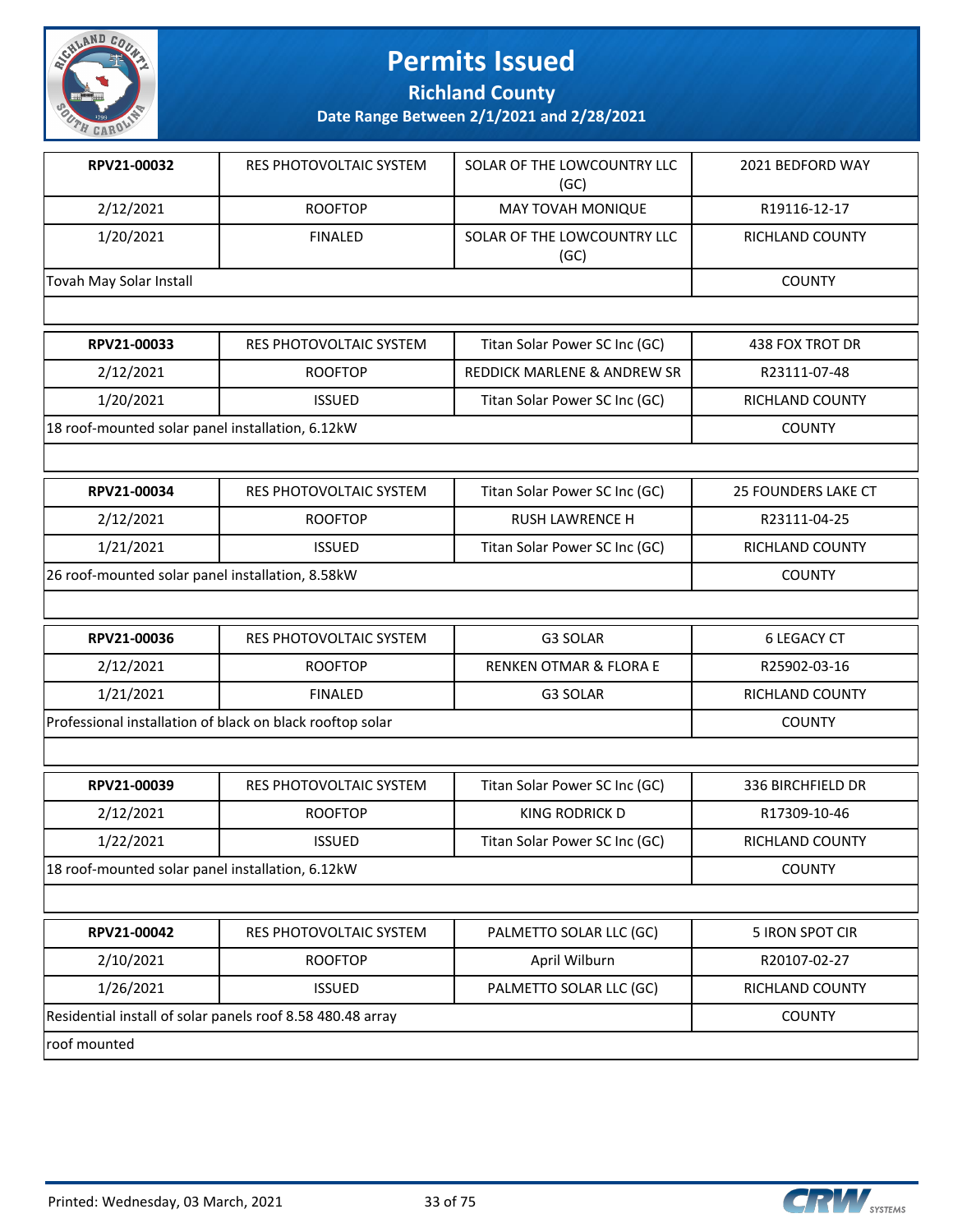

**Richland County**

**Date Range Between 2/1/2021 and 2/28/2021**

| RPV21-00043                                          | RES PHOTOVOLTAIC SYSTEM | PALMETTO SOLAR LLC (GC)                   | <b>304 ROLLING KNOLL DR</b> |
|------------------------------------------------------|-------------------------|-------------------------------------------|-----------------------------|
| 2/11/2021                                            | <b>ROOFTOP</b>          | <b>CHAMBERLAIN THOMAS &amp; SARAH A</b>   | R23102-09-30                |
| 1/27/2021                                            | <b>ISSUED</b>           | palmetto solar                            | RICHLAND COUNTY             |
| Residential install of solar panels roof             |                         |                                           | <b>COUNTY</b>               |
| 3.63 kwdc 203.28 array                               |                         |                                           |                             |
| RPV21-00044                                          | RES PHOTOVOLTAIC SYSTEM | PALMETTO SOLAR LLC (GC)                   | <b>75 RIVERSIDE CIR</b>     |
| 2/11/2021                                            | <b>ROOFTOP</b>          | <b>BELL ROBERT E &amp; MARTHA B</b>       | R07405-03-10                |
| 1/27/2021                                            | <b>ISSUED</b>           | PALMETTO SOLAR LLC (GC)                   | RICHLAND COUNTY             |
| Residential install of solar panels roof             |                         |                                           | <b>COUNTY</b>               |
| 13.200 kwdc 739.2 array                              |                         |                                           |                             |
| RPV21-00050                                          | RES PHOTOVOLTAIC SYSTEM | SUNRUN INSTALLATION SERVICES<br>INC (COA) | 818 WINSLOW WAY             |
| 2/24/2021                                            | <b>ROOFTOP</b>          | MOORE JOEL & BONNIE M                     | R20305-02-11                |
| 2/2/2021                                             | <b>ISSUED</b>           | SUNRUN INSTALLATION SERVICES<br>INC (COA) | RICHLAND COUNTY             |
| <b>INSTALL SOLAR ENERGY PANELS</b>                   | <b>COUNTY</b>           |                                           |                             |
|                                                      |                         |                                           |                             |
| RPV21-00051                                          | RES PHOTOVOLTAIC SYSTEM | ECO RENOS LLC (RBS)                       | <b>311 LAKE FRONT DR</b>    |
| 2/19/2021                                            | <b>ROOFTOP</b>          | CATALANO JOSEPH S JR &                    | R05182-05-08                |
| 2/3/2021                                             | <b>FINALED</b>          | <b>Bradford Martz</b>                     | RICHLAND COUNTY             |
| Rooftop solar panels                                 |                         |                                           | <b>COUNTY</b>               |
|                                                      |                         |                                           |                             |
| RPV21-00061                                          | RES PHOTOVOLTAIC SYSTEM | POWER HOME SOLAR LLC (GC)                 | 617 SUMMER CREST RD         |
| 2/25/2021                                            | <b>ROOFTOP</b>          | <b>GOODSON MARK P</b>                     | R17216-10-07                |
| 2/10/2021                                            | <b>ISSUED</b>           | POWER HOME SOLAR LLC (GC)                 | RICHLAND COUNTY             |
| Installation of 16 roof mounted solar modules 5.12kw |                         |                                           | <b>COUNTY</b>               |
| grid tied to an existing structure                   |                         |                                           |                             |
| RPV21-00084                                          | RES PHOTOVOLTAIC SYSTEM | SUNRUN INSTALLATION SERVICES<br>INC (COA) | 113 ASHLEY CREST DR         |
| 2/25/2021                                            | <b>ROOFTOP</b>          | MCKNIGHT OSCAR & VICTORIA                 | R20303-03-02                |
| 2/24/2021                                            | <b>FINALED</b>          | SUNRUN INSTALLATION SERVICES<br>INC (COA) | RICHLAND COUNTY             |
| INSTALL SOLAR ENERGY PANELS ROOFTOP                  |                         |                                           | <b>COUNTY</b>               |
|                                                      |                         |                                           |                             |

#### **Number of RES PHOTOVOLTAIC SYSTEM/ROOFTOP Permits: 38**

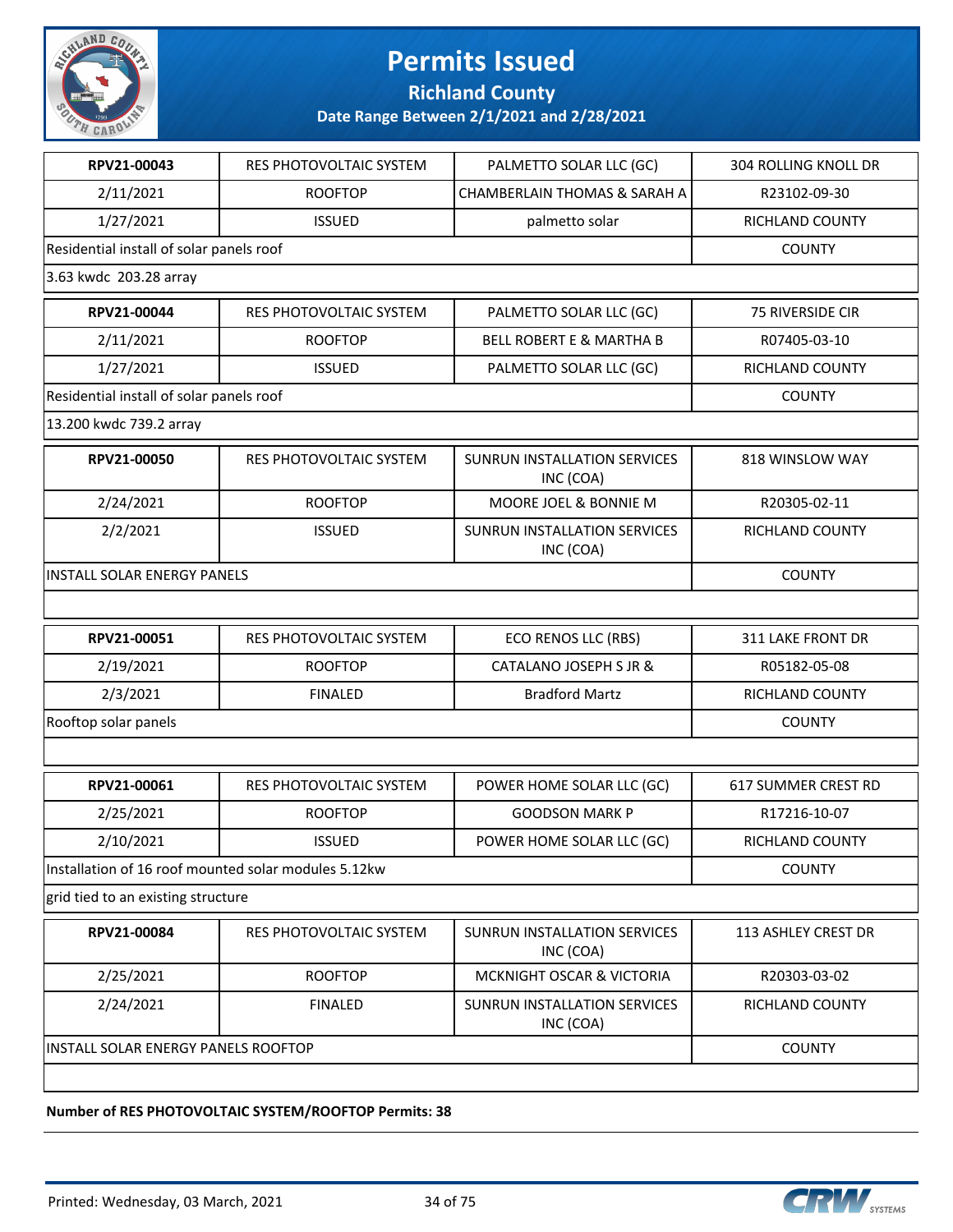

**Richland County**

**Date Range Between 2/1/2021 and 2/28/2021**

| RPL21-00009           | <b>RES PLUMBING</b> | <b>VOUCH PROFESSIONAL SERVICES</b><br>LLC | 222 POLO HILL RD |
|-----------------------|---------------------|-------------------------------------------|------------------|
| 2/4/2021              | Unassigned          | LIONESS LEGACY SC LLC                     | R20013-01-62     |
| 2/2/2021              | <b>ISSUED</b>       | <b>VOUCH PROFESSIONAL SERVICES</b><br>LLC | RICHLAND COUNTY  |
| Set plumbing fixtures |                     |                                           | <b>COUNTY</b>    |
|                       |                     |                                           |                  |

| RPL21-00011  | <b>RES PLUMBING</b> | <b>VOUCH PROFESSIONAL SERVICES</b><br>LLC | <b>245 HUNTCLIFF DR</b> |
|--------------|---------------------|-------------------------------------------|-------------------------|
| 2/10/2021    | Unassigned          | ABLE LATOYA RICHMOND                      | R22882-03-14            |
| 2/4/2021     | <b>ISSUED</b>       | <b>VOUCH PROFESSIONAL SERVICES</b><br>LLC | <b>RICHLAND COUNTY</b>  |
| Run gas line |                     |                                           | <b>COUNTY</b>           |

| RPL21-00012                                                                | <b>RES PLUMBING</b> | Jamie Christie                 | 100 OLD PARK RD |  |  |
|----------------------------------------------------------------------------|---------------------|--------------------------------|-----------------|--|--|
| 2/25/2021                                                                  | Unassigned          | <b>LOWRY KENTON E</b>          | R20216-01-41    |  |  |
| 2/4/2021                                                                   | <b>FINALED</b>      | LOVE PLUMBING AIR ELECTRIC INC | RICHLAND COUNTY |  |  |
| Install 40 gallon natural gas Water Heater                                 |                     |                                | <b>COUNTY</b>   |  |  |
| Replace 40 gallon water heater with new 40 gallon natural gas water heater |                     |                                |                 |  |  |

#### **Number of RES PLUMBING/Unassigned Permits: 3**

| RRF21-00014              | <b>RES ROOFING</b> | THE RED SHIRT GUYS ROOFING LLC | 2901 SAINT IVES RD     |
|--------------------------|--------------------|--------------------------------|------------------------|
| 2/1/2021                 | Unassigned         | KISTLER GUONG T                | R19907-03-25           |
| 1/12/2021                | <b>ISSUED</b>      | THE RED SHIRT GUYS ROOFING LLC | <b>RICHLAND COUNTY</b> |
| Tear off and Re-roof     | <b>COUNTY</b>      |                                |                        |
| Roofing                  |                    |                                |                        |
| RRF21-00017              | <b>RES ROOFING</b> | PREMIERE ROOFING LLC (GC)      | 1443 MARLEY DR         |
| 2/3/2021                 | Unassigned         | <b>RYE KENNETH C</b>           | R07403-03-27           |
| 1/12/2021                | <b>ISSUED</b>      | PREMIERE ROOFING LLC (GC)      | RICHLAND COUNTY        |
| res roofing replacement  | <b>COUNTY</b>      |                                |                        |
|                          |                    |                                |                        |
| RRF21-00027              | <b>RES ROOFING</b> | PREMIERE ROOFING LLC (GC)      | 106 JASMINE BAY LN     |
| 2/3/2021                 | Unassigned         | DAVID & BETTY MOXLEY TRUST     | R01410-03-23           |
| 1/14/2021                | <b>ISSUED</b>      | PREMIERE ROOFING LLC (GC)      | <b>RICHLAND COUNTY</b> |
| <b>Roof Installation</b> | <b>COUNTY</b>      |                                |                        |
|                          |                    |                                |                        |

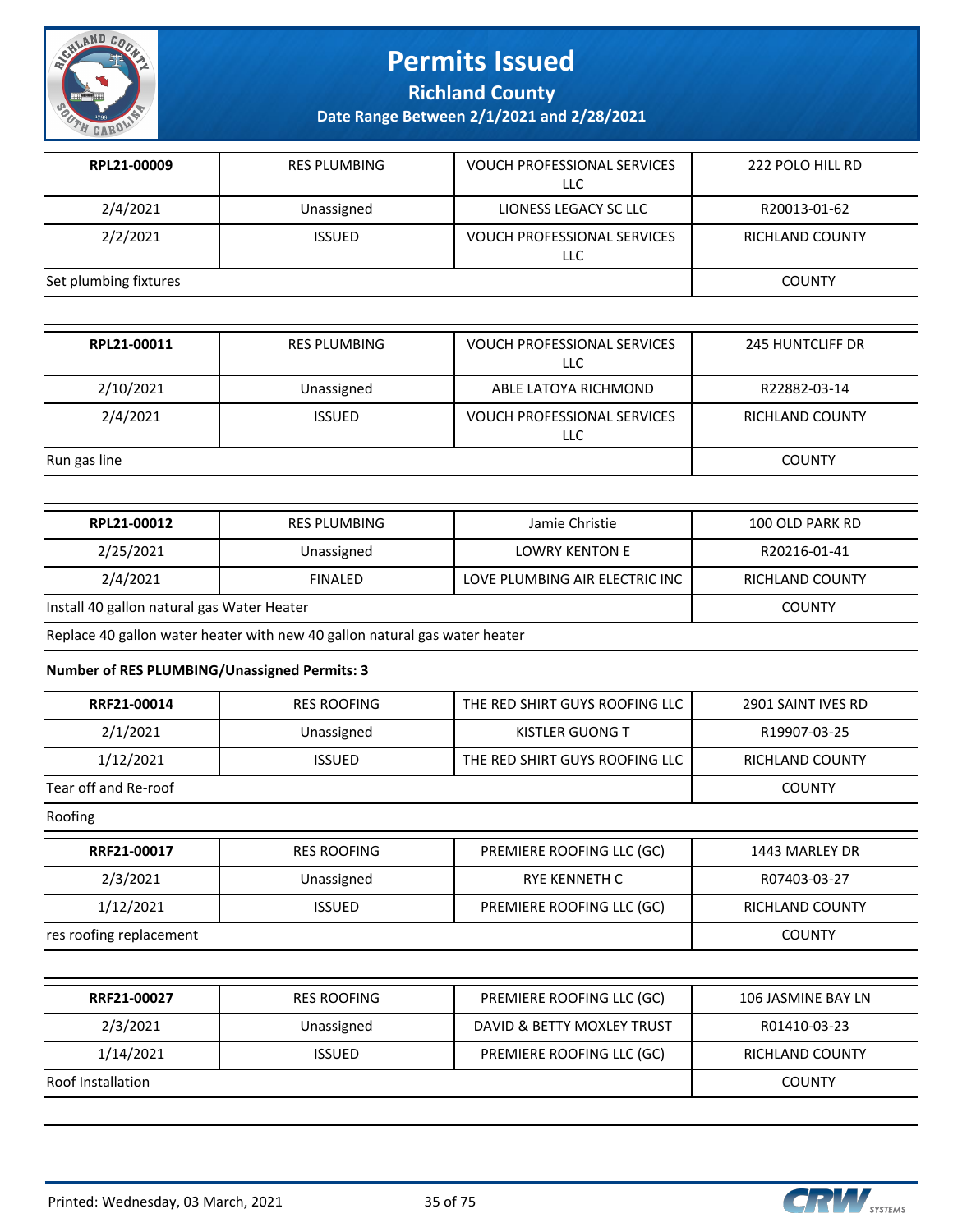

**Richland County**

| RRF21-00034       | <b>RES ROOFING</b> | PREMIERE ROOFING LLC (GC)                                     | <b>123 COOPERS HAWK CIR</b> |
|-------------------|--------------------|---------------------------------------------------------------|-----------------------------|
| 2/3/2021          | Unassigned         | CHENEY BENJAMIN L & MARY ANN                                  | R03404-03-10                |
| 1/21/2021         | <b>ISSUED</b>      | PREMIERE ROOFING LLC (GC)                                     | RICHLAND COUNTY             |
| Roof Installation |                    |                                                               | <b>COUNTY</b>               |
|                   |                    |                                                               |                             |
| RRF21-00035       | <b>RES ROOFING</b> | PREMIERE ROOFING LLC (GC)                                     | 105 BITHYNIA CIR            |
| 2/3/2021          | Unassigned         | <b>BRIGGS GEORGE &amp; NAN P</b>                              | R04116-08-04                |
| 1/22/2021         | <b>FINALED</b>     | PREMIERE ROOFING LLC (GC)                                     | RICHLAND COUNTY             |
| Roof Installation |                    |                                                               | <b>COUNTY</b>               |
|                   |                    |                                                               |                             |
| RRF21-00036       | <b>RES ROOFING</b> | PREMIERE ROOFING LLC (GC)                                     | 7001 DEVON RD               |
| 2/3/2021          | Unassigned         | BAER ADAM J & KATHRYN L /JTWRS                                | R16303-11-02                |
| 1/22/2021         | <b>FINALED</b>     | PREMIERE ROOFING LLC (GC)                                     | RICHLAND COUNTY             |
| Roof Installation |                    |                                                               | <b>COUNTY</b>               |
|                   |                    |                                                               |                             |
| RRF21-00037       | <b>RES ROOFING</b> | PREMIERE ROOFING LLC (GC)                                     | 1930 WASH LEVER RD          |
| 2/3/2021          | Unassigned         | <b>AMICK LESTER F</b>                                         | R01900-06-52                |
| 1/25/2021         | <b>ISSUED</b>      | PREMIERE ROOFING LLC (GC)                                     | RICHLAND COUNTY             |
| Roof Installation |                    |                                                               | <b>COUNTY</b>               |
|                   |                    |                                                               |                             |
| RRF21-00041       | <b>RES ROOFING</b> | <b>BURGIN RESIDENTIAL &amp;</b><br><b>COMMERCIAL SVCS INC</b> | 121 LAME HORSE RD           |
| 2/11/2021         | Unassigned         | FREEMAN THOMAS R SR & JOYCE D                                 | R22805-04-12                |
| 1/26/2021         | <b>ISSUED</b>      | <b>BURGIN RESIDENTIAL &amp;</b><br><b>COMMERCIAL SVCS INC</b> | RICHLAND COUNTY             |
| Roof Replacement  |                    |                                                               | <b>COUNTY</b>               |
|                   |                    |                                                               |                             |
| RRF21-00042       | <b>RES ROOFING</b> | <b>BURGIN RESIDENTIAL &amp;</b><br><b>COMMERCIAL SVCS INC</b> | 1725 MARLEY DR              |
| 2/25/2021         | Unassigned         | PEEPLES DEBORAH                                               | R07407-01-08                |
| 1/26/2021         | <b>ISSUED</b>      | <b>BURGIN RESIDENTIAL &amp;</b><br><b>COMMERCIAL SVCS INC</b> | RICHLAND COUNTY             |
| Roof Replacement  |                    |                                                               | <b>COUNTY</b>               |
|                   |                    |                                                               |                             |

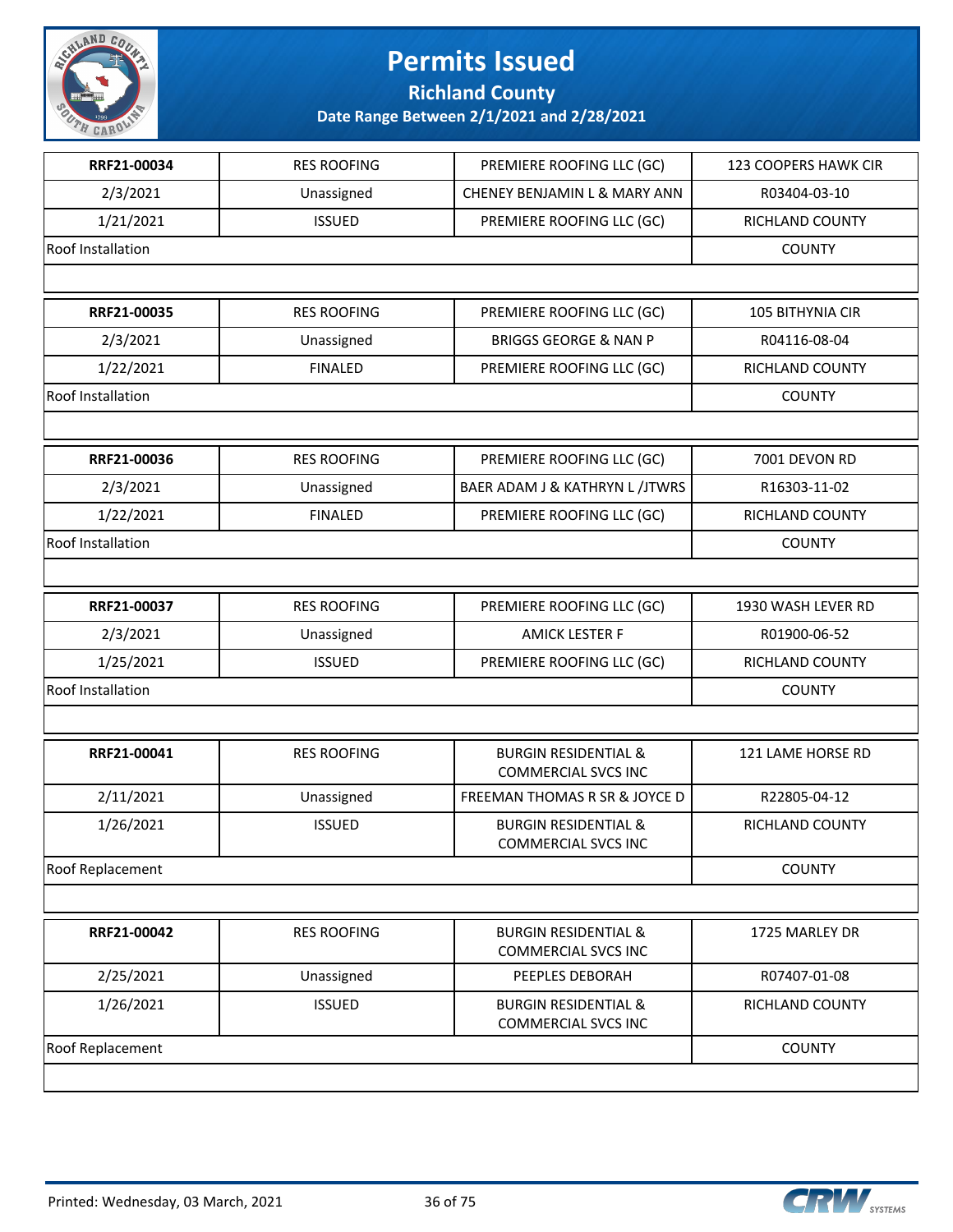

**Richland County**

| RRF21-00043                                   | <b>RES ROOFING</b> | <b>BURGIN RESIDENTIAL &amp;</b><br><b>COMMERCIAL SVCS INC</b> | 10 ASCOT GLEN CT       |
|-----------------------------------------------|--------------------|---------------------------------------------------------------|------------------------|
| 2/25/2021                                     | Unassigned         | WALMAN IRA M & MARILYNN R                                     | R04116-06-09           |
| 1/26/2021                                     | <b>ISSUED</b>      | <b>BURGIN RESIDENTIAL &amp;</b><br><b>COMMERCIAL SVCS INC</b> | RICHLAND COUNTY        |
| Roof Replacement                              |                    |                                                               | <b>COUNTY</b>          |
|                                               |                    |                                                               |                        |
| RRF21-00044                                   | <b>RES ROOFING</b> | <b>BURGIN RESIDENTIAL &amp;</b><br><b>COMMERCIAL SVCS INC</b> | 205 TWIN OAKS LN       |
| 2/25/2021                                     | Unassigned         | <b>FLOYD MICHELLE &amp; TANYA</b>                             | R21969-03-08           |
| 1/26/2021                                     | <b>ISSUED</b>      | <b>BURGIN RESIDENTIAL &amp;</b><br><b>COMMERCIAL SVCS INC</b> | RICHLAND COUNTY        |
| Roof Replacement                              |                    |                                                               | <b>COUNTY</b>          |
|                                               |                    |                                                               |                        |
| RRF21-00045                                   | <b>RES ROOFING</b> | DENNIS AND SON HOME<br><b>IMPROVEMENT</b>                     | 1817 E BOUNDARY RD     |
| 2/25/2021                                     | Unassigned         | Thomas Morana                                                 | R19705-03-01           |
| 1/26/2021                                     | <b>ISSUED</b>      | DENNIS AND SON HOME<br><b>IMPROVEMENT</b>                     | <b>RICHLAND COUNTY</b> |
| remove and re roof                            |                    |                                                               | <b>COUNTY</b>          |
|                                               |                    |                                                               |                        |
| RRF21-00046                                   | <b>RES ROOFING</b> | Joye Roofing                                                  | 3614 CARRIAGE HOUSE RD |
| 2/25/2021                                     | Unassigned         | STOUPENOS THERESA M                                           | R16812-12-11           |
| 1/27/2021                                     | <b>ISSUED</b>      | <b>DEREK JOYE</b>                                             | <b>RICHLAND COUNTY</b> |
| Re-Roof                                       |                    |                                                               | <b>COUNTY</b>          |
|                                               |                    |                                                               |                        |
| RRF21-00047                                   | <b>RES ROOFING</b> | DAVID MICHAEL STROTHER JR                                     | 1021 LONESOME PINE TRL |
| 2/2/2021                                      | Unassigned         | TANKERSLEY ELAINE ELIZABETH B                                 | R11912-01-02           |
| 1/27/2021                                     | <b>FINALED</b>     | DAVID MICHAEL STROTHER JR                                     | RICHLAND COUNTY        |
| Remove existing shingles and replace with new |                    |                                                               | <b>COUNTY</b>          |
|                                               |                    |                                                               |                        |
| RRF21-00048                                   | <b>RES ROOFING</b> | DAVID MICHAEL STROTHER JR                                     | 4300 LEEDS ST          |
| 2/2/2021                                      | Unassigned         | KELLY VANESSA A                                               | R06108-07-27           |
| 1/27/2021                                     | <b>FINALED</b>     | DAVID MICHAEL STROTHER JR                                     | RICHLAND COUNTY        |
| Remove existing shingles and replace with new |                    |                                                               | <b>COUNTY</b>          |
|                                               |                    |                                                               |                        |

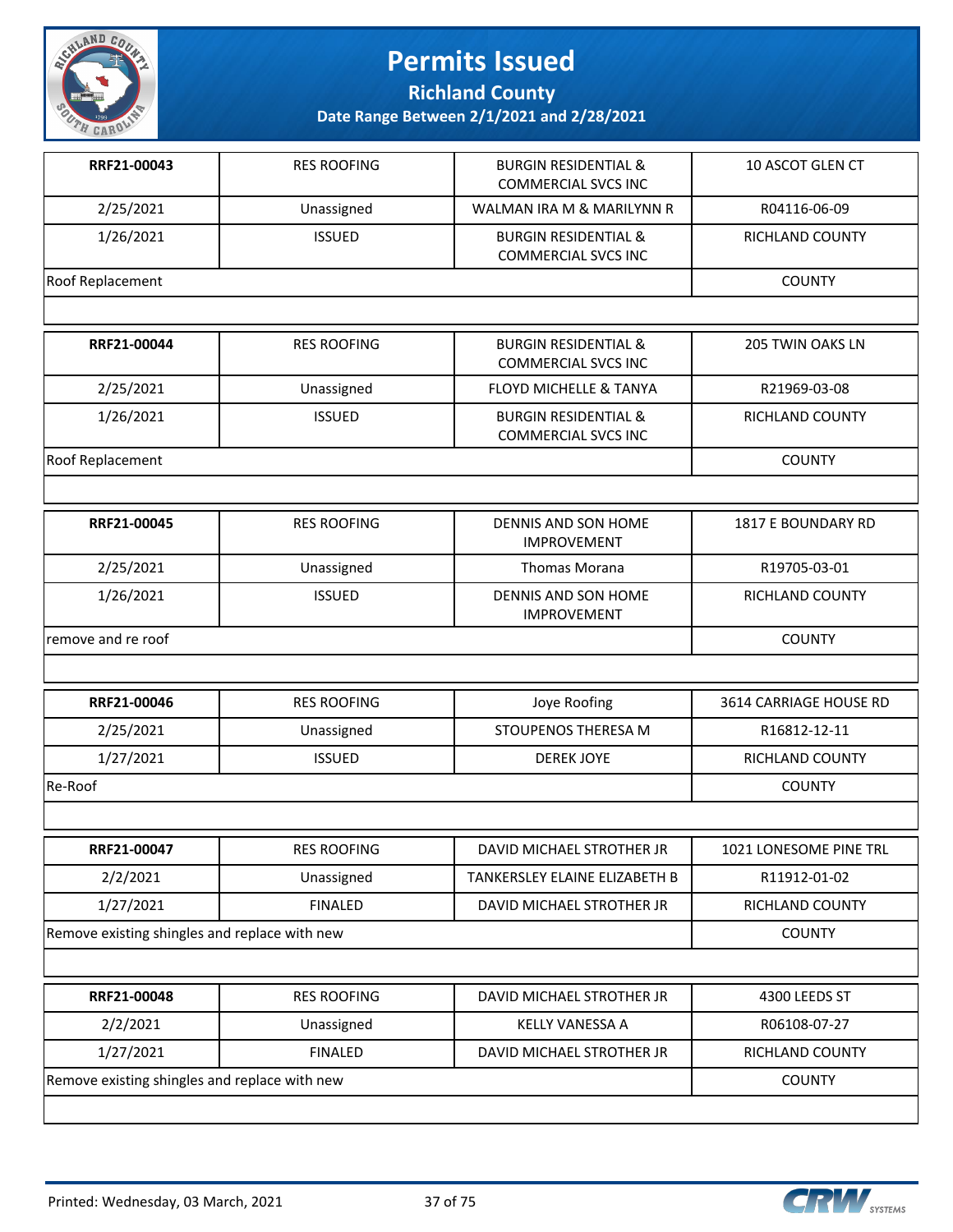

**Richland County**

| RRF21-00049                       | <b>RES ROOFING</b> | PREMIERE ROOFING LLC (GC)                       | 112 WALTERS RD           |
|-----------------------------------|--------------------|-------------------------------------------------|--------------------------|
| 2/10/2021                         | Unassigned         | <b>WALTERS DWANNA MARY MARIE</b><br><b>ETAL</b> | R05100-03-24             |
| 1/28/2021                         | <b>ISSUED</b>      | PREMIERE ROOFING LLC (GC)                       | RICHLAND COUNTY          |
| <b>Roof Installation</b>          |                    |                                                 | <b>COUNTY</b>            |
|                                   |                    |                                                 |                          |
| RRF21-00052                       | <b>RES ROOFING</b> | <b>DIANA ROBINSON</b>                           | <b>5 THIMBLEBERRY CT</b> |
| 2/2/2021                          | Unassigned         |                                                 | R04911-03-25             |
| 1/28/2021                         | <b>FINALED</b>     |                                                 | RICHLAND COUNTY          |
| <b>RE-ROOF HOUSE AND ADDITION</b> |                    |                                                 | <b>COUNTY</b>            |
|                                   |                    |                                                 |                          |
| RRF21-00054                       | <b>RES ROOFING</b> | THE RED SHIRT GUYS ROOFING LLC                  | 10 LEAFORTH CT           |
| 2/12/2021                         | Unassigned         |                                                 | R04116-06-21             |
| 1/29/2021                         | <b>FINALED</b>     | THE RED SHIRT GUYS ROOFING LLC                  | RICHLAND COUNTY          |
| REMOVE/ REPLACEMENT OF ROOF       |                    |                                                 | <b>COUNTY</b>            |
|                                   |                    |                                                 |                          |
| RRF21-00055                       | <b>RES ROOFING</b> | THE RED SHIRT GUYS ROOFING LLC                  | 14 OAK BROOK CT          |
| 2/10/2021                         | Unassigned         |                                                 | R22814-01-30             |
| 1/29/2021                         | <b>FINALED</b>     | THE RED SHIRT GUYS ROOFING LLC                  | RICHLAND COUNTY          |
| <b>REMOVE AND REPLACE ROOF</b>    |                    |                                                 | <b>COUNTY</b>            |
|                                   |                    |                                                 |                          |
| RRF21-00057                       | <b>RES ROOFING</b> | <b>RANDY R HARDEE</b>                           | 4 REGAL CT               |
| 2/9/2021                          | Unassigned         | MOFFAT DAVID H & SHARON L                       | R05111-01-13             |
| 2/1/2021                          | <b>ISSUED</b>      | <b>RANDY R HARDEE</b>                           | RICHLAND COUNTY          |
| <b>Residential Reroof</b>         |                    |                                                 | <b>COUNTY</b>            |
|                                   |                    |                                                 |                          |
| RRF21-00058                       | <b>RES ROOFING</b> | PREMIERE ROOFING LLC (GC)                       | 111 HICKORY CREEK TRL    |
| 2/19/2021                         | Unassigned         | <b>TURNER JACK EARL</b>                         | R23500-03-17             |
| 2/1/2021                          | <b>ISSUED</b>      | PREMIERE ROOFING LLC (GC)                       | RICHLAND COUNTY          |
| <b>Roof Installation</b>          |                    |                                                 | <b>COUNTY</b>            |
|                                   |                    |                                                 |                          |

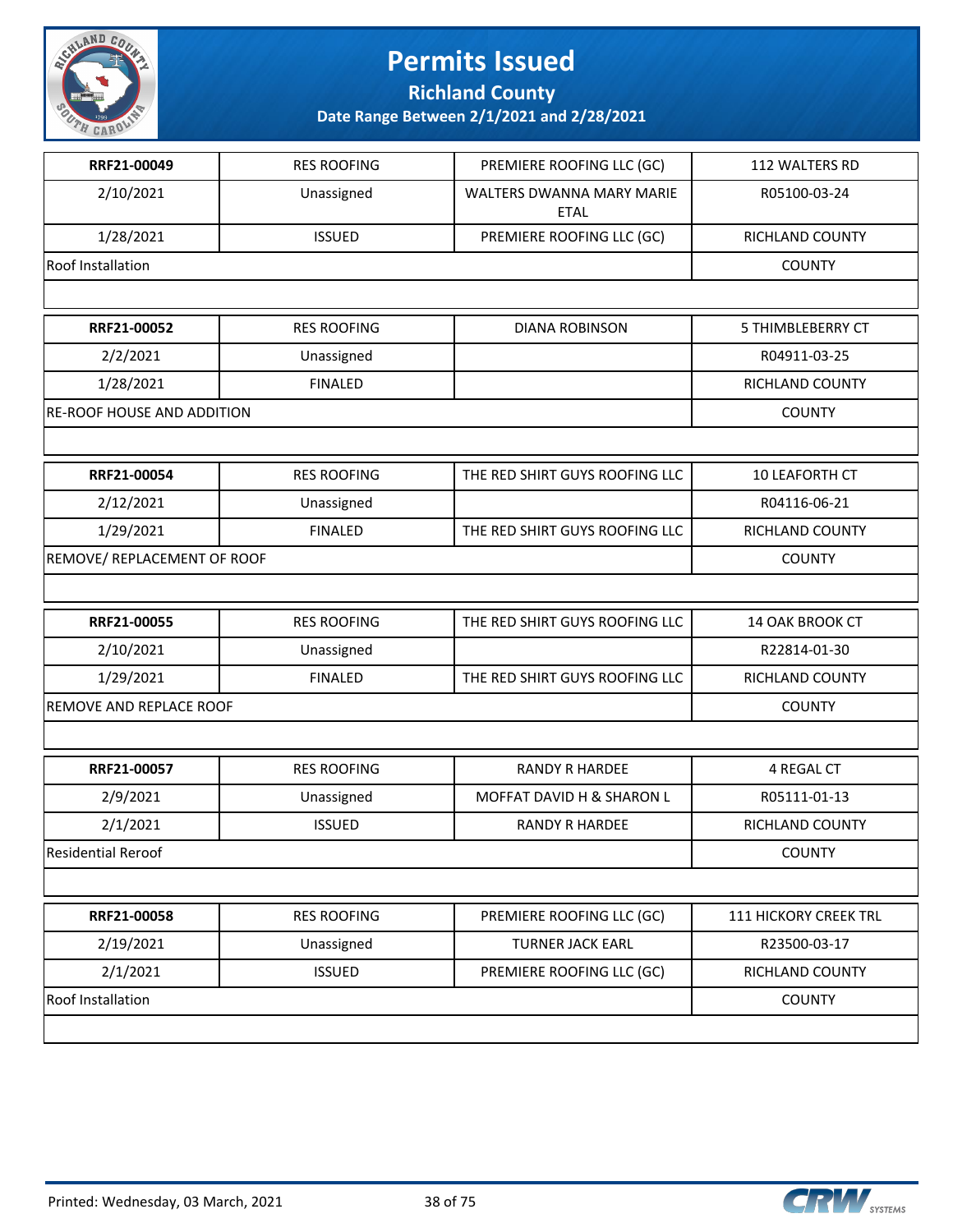

**Richland County**

| RRF21-00060                 | <b>RES ROOFING</b> | <b>GUY ROOFING INC</b>                                        | 6 TIGHT LIE CT         |
|-----------------------------|--------------------|---------------------------------------------------------------|------------------------|
| 2/4/2021                    | Unassigned         | STEPHENS DAVID R JR &                                         | R03411-01-31           |
| 2/1/2021                    | <b>FINALED</b>     | <b>GUY ROOFING INC</b>                                        | RICHLAND COUNTY        |
| Re-roof                     |                    |                                                               | <b>COUNTY</b>          |
|                             |                    |                                                               |                        |
| RRF21-00064                 | <b>RES ROOFING</b> | <b>BURGIN RESIDENTIAL &amp;</b><br><b>COMMERCIAL SVCS INC</b> | 1532 EISENHOWER DR     |
| 2/25/2021                   | Unassigned         | MCNEILL PERCY H                                               | R11805-07-01           |
| 2/2/2021                    | <b>ISSUED</b>      | <b>BURGIN RESIDENTIAL &amp;</b><br><b>COMMERCIAL SVCS INC</b> | RICHLAND COUNTY        |
| Full Roof Replacement       |                    |                                                               | <b>COUNTY</b>          |
|                             |                    |                                                               |                        |
| RRF21-00065                 | <b>RES ROOFING</b> | <b>BURGIN RESIDENTIAL &amp;</b><br><b>COMMERCIAL SVCS INC</b> | 1741 KENNERLY RD       |
| 2/25/2021                   | Unassigned         | <b>BECKHAM JOAN E</b>                                         | R04100-07-72           |
| 2/2/2021                    | <b>ISSUED</b>      | <b>BURGIN RESIDENTIAL &amp;</b><br><b>COMMERCIAL SVCS INC</b> | RICHLAND COUNTY        |
| Full Roof Replacement       |                    |                                                               | <b>COUNTY</b>          |
|                             |                    |                                                               |                        |
| RRF21-00066                 | <b>RES ROOFING</b> | <b>BURGIN RESIDENTIAL &amp;</b><br><b>COMMERCIAL SVCS INC</b> | 954 CAMP GROUND RD     |
| 2/25/2021                   | Unassigned         | REAGAN CHARLES A & CHRISTINE A                                | R09800-05-83           |
| 2/2/2021                    | <b>ISSUED</b>      | <b>BURGIN RESIDENTIAL &amp;</b><br><b>COMMERCIAL SVCS INC</b> | RICHLAND COUNTY        |
| Full Roof Replacement       |                    |                                                               | <b>COUNTY</b>          |
|                             |                    |                                                               |                        |
| RRF21-00068                 | <b>RES ROOFING</b> | DR ROOFS INC                                                  | 7627 EILEEN ST         |
| 2/4/2021                    | Unassigned         | <b>WALTERS HARRY DELBERT</b>                                  | R19107-11-11           |
| 2/3/2021                    | <b>ISSUED</b>      | DR ROOFS INC                                                  | <b>RICHLAND COUNTY</b> |
| Remove and replace shingles |                    |                                                               | <b>COUNTY</b>          |
|                             |                    |                                                               |                        |
| RRF21-00069                 | <b>RES ROOFING</b> | <b>BURGIN RESIDENTIAL &amp;</b><br><b>COMMERCIAL SVCS INC</b> | 3822 CAPERS AVE        |
| 2/25/2021                   | Unassigned         | <b>HOTCHKISS CAROL E</b>                                      | R13805-06-05           |
| 2/4/2021                    | <b>ISSUED</b>      | <b>BURGIN RESIDENTIAL &amp;</b><br><b>COMMERCIAL SVCS INC</b> | RICHLAND COUNTY        |
| Full Roof Replacement       |                    |                                                               | <b>COUNTY</b>          |
|                             |                    |                                                               |                        |

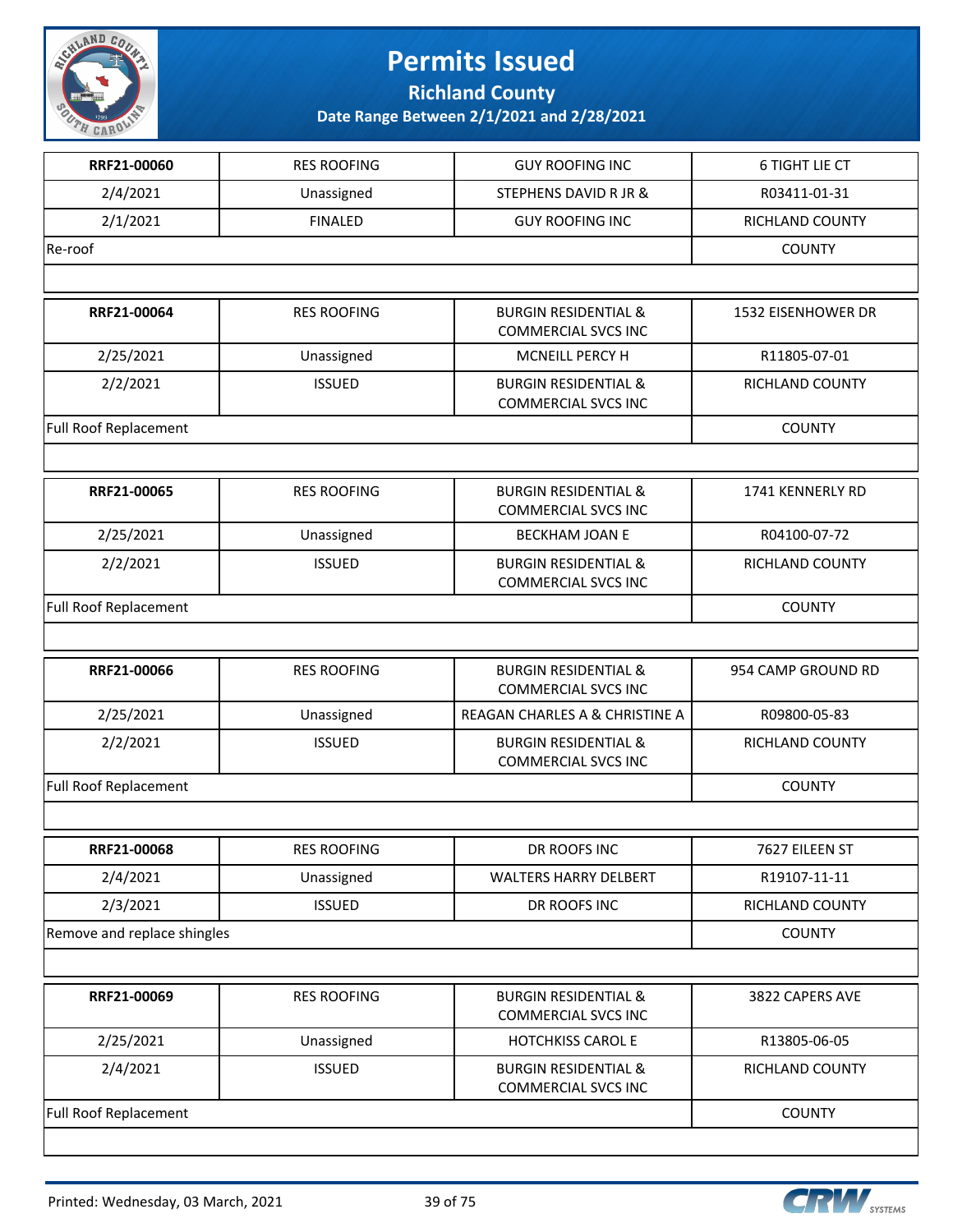

**Richland County**

| RRF21-00070           | <b>RES ROOFING</b> | <b>BURGIN RESIDENTIAL &amp;</b><br><b>COMMERCIAL SVCS INC</b> | <b>6607 EASTBROOK RD</b> |
|-----------------------|--------------------|---------------------------------------------------------------|--------------------------|
| 2/25/2021             | Unassigned         | JAMES E & FRANCES E WILSON                                    | R16808-05-03             |
| 2/4/2021              | <b>ISSUED</b>      | <b>BURGIN RESIDENTIAL &amp;</b><br><b>COMMERCIAL SVCS INC</b> | <b>RICHLAND COUNTY</b>   |
| Full Roof Replacement |                    |                                                               | <b>COUNTY</b>            |
|                       |                    |                                                               |                          |
| RRF21-00071           | <b>RES ROOFING</b> | <b>BURGIN RESIDENTIAL &amp;</b><br><b>COMMERCIAL SVCS INC</b> | 210 ARBOR DR             |
| 2/25/2021             | Unassigned         | <b>BRADSHAW BRIAN</b>                                         | R16711-04-08             |
| 2/4/2021              | <b>ISSUED</b>      | <b>BURGIN RESIDENTIAL &amp;</b><br><b>COMMERCIAL SVCS INC</b> | RICHLAND COUNTY          |
| Full Roof Replacement |                    |                                                               | <b>COUNTY</b>            |
|                       |                    |                                                               |                          |
| RRF21-00073           | <b>RES ROOFING</b> | THE RED SHIRT GUYS ROOFING LLC                                | 7 LEAFORTH CT            |
| 2/25/2021             | Unassigned         | MCCARTHY JOHN P & ROSANNE                                     | R04116-06-23             |
| 2/5/2021              | <b>FINALED</b>     | THE RED SHIRT GUYS ROOFING LLC                                | RICHLAND COUNTY          |
| Tear Off and Re-roof  |                    |                                                               | <b>COUNTY</b>            |
| Roofing               |                    |                                                               |                          |
| RRF21-00074           | <b>RES ROOFING</b> | PAUL RENNISON                                                 | 3701 OVERCREEK RD        |
| 2/11/2021             | Unassigned         | LOPEZ ROBERT A & AUDREY                                       | R16810-05-03             |
| 2/5/2021              | <b>FINALED</b>     | PAUL RENNISON                                                 | RICHLAND COUNTY          |
| Full Roof Replacement |                    |                                                               | <b>COUNTY</b>            |
|                       |                    |                                                               |                          |
| RRF21-00075           | <b>RES ROOFING</b> | THE RED SHIRT GUYS ROOFING LLC                                | 110 WALNUT GROVE CIR     |
| 2/25/2021             | Unassigned         |                                                               | R03408-07-06             |
| 2/5/2021              | <b>FINALED</b>     | THE RED SHIRT GUYS ROOFING LLC                                | <b>RICHLAND COUNTY</b>   |
| Tear Off and Re-roof  |                    |                                                               | <b>COUNTY</b>            |
| Roofing               |                    |                                                               |                          |
| RRF21-00077           | <b>RES ROOFING</b> | Joye Roofing                                                  | 5635 PINEBRANCH RD       |
| 2/12/2021             | Unassigned         | <b>KRANTZ WALTER &amp; KATHARINE</b>                          | R14016-07-11             |
| 2/8/2021              | <b>ISSUED</b>      | Derek Joye                                                    | RICHLAND COUNTY          |
| Re-Roof               |                    |                                                               | <b>COUNTY</b>            |
|                       |                    |                                                               |                          |

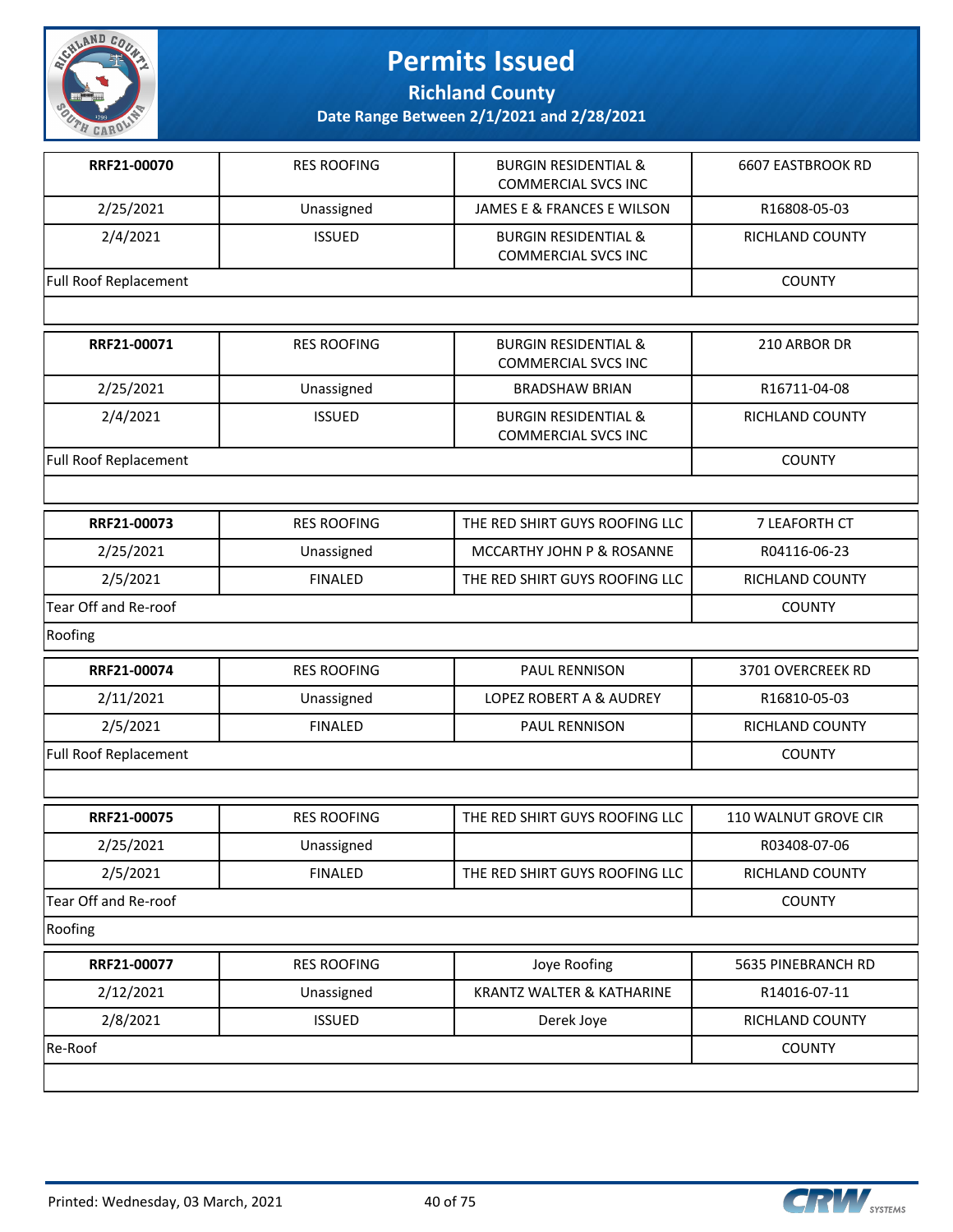

#### **Permits Issued Richland County**

| RRF21-00078              | <b>RES ROOFING</b> | Joye Roofing              | 122 CRANLEY RD         |
|--------------------------|--------------------|---------------------------|------------------------|
| 2/25/2021                | Unassigned         | DAVIS MAPLE C             | R20208-01-23           |
| 2/8/2021                 | <b>ISSUED</b>      | Derek Joye                | RICHLAND COUNTY        |
| Re-Roof                  |                    |                           | <b>COUNTY</b>          |
|                          |                    |                           |                        |
| RRF21-00080              | <b>RES ROOFING</b> | Joye Roofing              | 120 SE SEDGEWOOD RD    |
| 2/25/2021                | Unassigned         | <b>RADFORD LYNETTE S</b>  | R30901-05-10           |
| 2/9/2021                 | <b>ISSUED</b>      | Derek Joye                | RICHLAND COUNTY        |
| Re-Roof                  |                    |                           | <b>COUNTY</b>          |
|                          |                    |                           |                        |
| RRF21-00082              | <b>RES ROOFING</b> | PREMIERE ROOFING LLC (GC) | 343 FLORA DR           |
| 2/19/2021                | Unassigned         | LE LEIU THI               | R20002-04-03           |
| 2/9/2021                 | <b>ISSUED</b>      | PREMIERE ROOFING LLC (GC) | RICHLAND COUNTY        |
| <b>Roof Installation</b> |                    |                           | <b>COUNTY</b>          |
|                          |                    |                           |                        |
| RRF21-00083              | <b>RES ROOFING</b> | PREMIERE ROOFING LLC (GC) | 413 CONCORD PLACE RD   |
| 2/19/2021                | Unassigned         | SAMI SYED REZA AHMED &    | R05202-01-13           |
| 2/9/2021                 | <b>ISSUED</b>      | PREMIERE ROOFING LLC (GC) | RICHLAND COUNTY        |
| Roof Installation        |                    |                           | <b>COUNTY</b>          |
|                          |                    |                           |                        |
| RRF21-00086              | <b>RES ROOFING</b> | <b>BILLY STANICK JR</b>   | 313 GENESSEE RD        |
| 2/12/2021                | Unassigned         | POSMANTUR KIRK & VICTORIA | R04205-02-36           |
| 2/10/2021                | <b>ISSUED</b>      | <b>BILLY STANICK JR</b>   | <b>RICHLAND COUNTY</b> |
| shingle re-roof          |                    |                           | <b>COUNTY</b>          |
| re-roof shingle roof     |                    |                           |                        |
| RRF21-00087              | <b>RES ROOFING</b> | <b>BILLY STANICK JR</b>   | 1012 MANDEL DR         |
| 2/12/2021                | Unassigned         | SHEHEE WALTER H JR        | R06107-05-20           |
| 2/10/2021                | <b>ISSUED</b>      | <b>BILLY STANICK JR</b>   | RICHLAND COUNTY        |
| shingle re*roof          |                    |                           | <b>COUNTY</b>          |
|                          |                    |                           |                        |

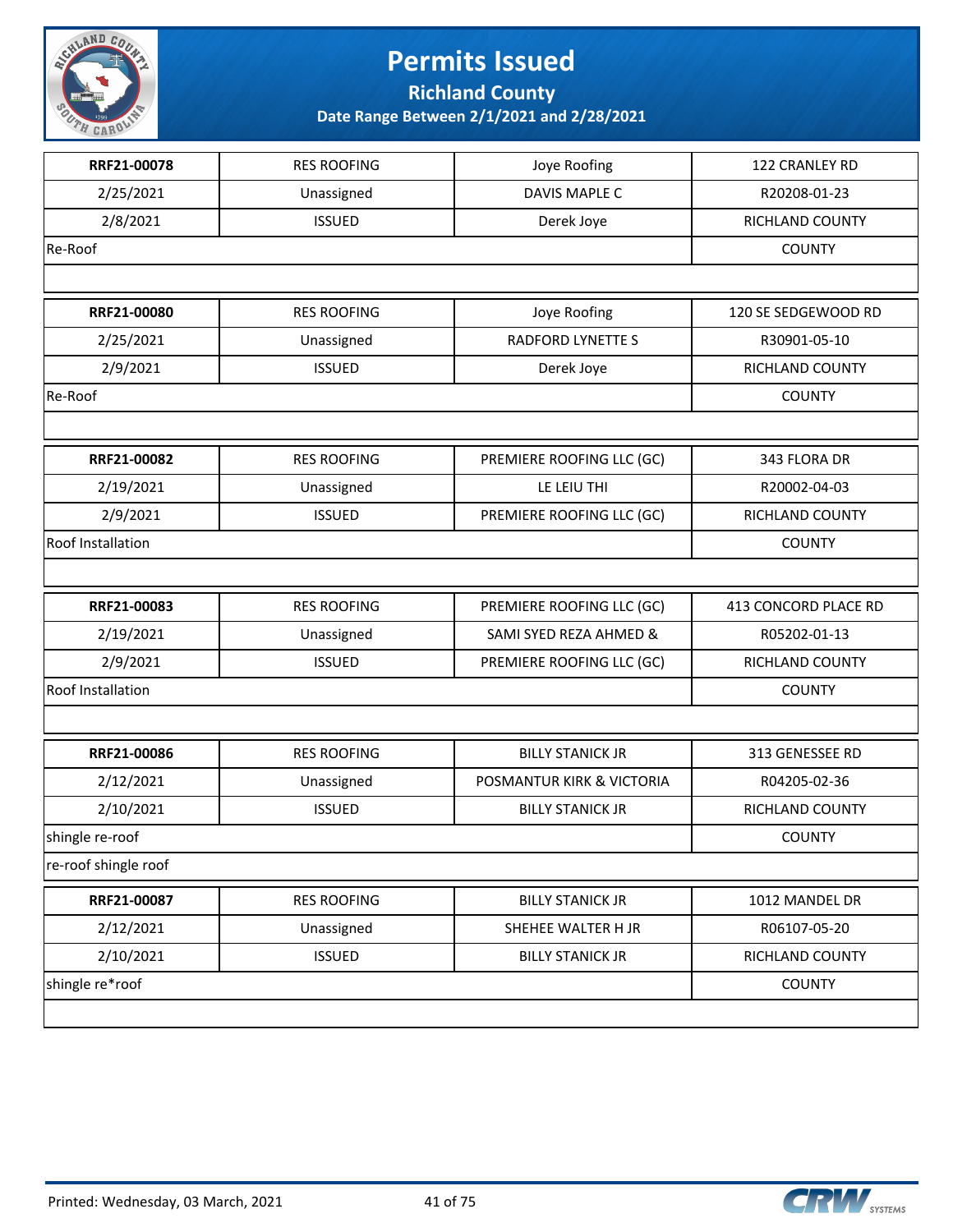

**Richland County**

| RRF21-00088          | <b>RES ROOFING</b> | L A ROOFING LLC                                         | 8205 FAIRGLEN LN       |
|----------------------|--------------------|---------------------------------------------------------|------------------------|
| 2/11/2021            | Unassigned         | <b>BROWN NATHANIEL &amp;</b>                            | R17106-01-14           |
| 2/11/2021            | <b>FINALED</b>     | L A ROOFING LLC                                         | RICHLAND COUNTY        |
|                      |                    |                                                         | <b>COUNTY</b>          |
|                      |                    |                                                         |                        |
| RRF21-00089          | <b>RES ROOFING</b> | PREMIERE ROOFING LLC (GC)                               | 513 BEECH BRANCH DR    |
| 2/12/2021            | Unassigned         | MOODY TELLY M                                           | R05306-03-33           |
| 2/11/2021            | <b>ISSUED</b>      | PREMIERE ROOFING LLC (GC)                               | RICHLAND COUNTY        |
| Roof Installation    |                    |                                                         | <b>COUNTY</b>          |
|                      |                    |                                                         |                        |
| RRF21-00097          | <b>RES ROOFING</b> | PREMIERE ROOFING LLC (GC)                               | 224 MATCH POINT DR     |
| 2/25/2021            | Unassigned         | PATTERSON ANNETTE M &                                   | R01402-01-80           |
| 2/15/2021            | <b>ISSUED</b>      | PREMIERE ROOFING LLC (GC)                               | RICHLAND COUNTY        |
| Roof Installation    |                    |                                                         | <b>COUNTY</b>          |
|                      |                    |                                                         |                        |
| RRF21-00098          | <b>RES ROOFING</b> | <b>CULLER ENTERPRISES INC DBA</b><br><b>CULLER ROOF</b> | <b>618 OAKLAND AVE</b> |
| 2/25/2021            | Unassigned         | JEFFCOAT VERONICA C                                     | R11707-02-36           |
| 2/15/2021            | <b>ISSUED</b>      | <b>CULLER ENTERPRISES INC DBA</b><br><b>CULLER ROOF</b> | RICHLAND COUNTY        |
| tear off and re roof |                    |                                                         | <b>COUNTY</b>          |
|                      |                    |                                                         |                        |
| RRF21-00118          | <b>RES ROOFING</b> | <b>EXTERIOR GENIE LLC</b>                               | 141 KINGSTON RIDGE DR  |
| 2/25/2021            | Unassigned         | JVA MS CF I LLC                                         | R19115-08-32           |
| 2/23/2021            | <b>ISSUED</b>      | <b>EXTERIOR GENIE LLC</b>                               | RICHLAND COUNTY        |
| Re-Roofing           |                    |                                                         | <b>COUNTY</b>          |
| Re-Roofing           |                    |                                                         |                        |
| RRF21-00119          | <b>RES ROOFING</b> | <b>EXTERIOR GENIE LLC</b>                               | 8 FAIRBRANCH CT        |
| 2/25/2021            | Unassigned         | FISHER JAMES E & BARBARA S                              | R04911-03-12           |
| 2/23/2021            | <b>ISSUED</b>      | <b>EXTERIOR GENIE LLC</b>                               | RICHLAND COUNTY        |
| Re-Roofing           |                    |                                                         | <b>COUNTY</b>          |
| Re-Roofing           |                    |                                                         |                        |

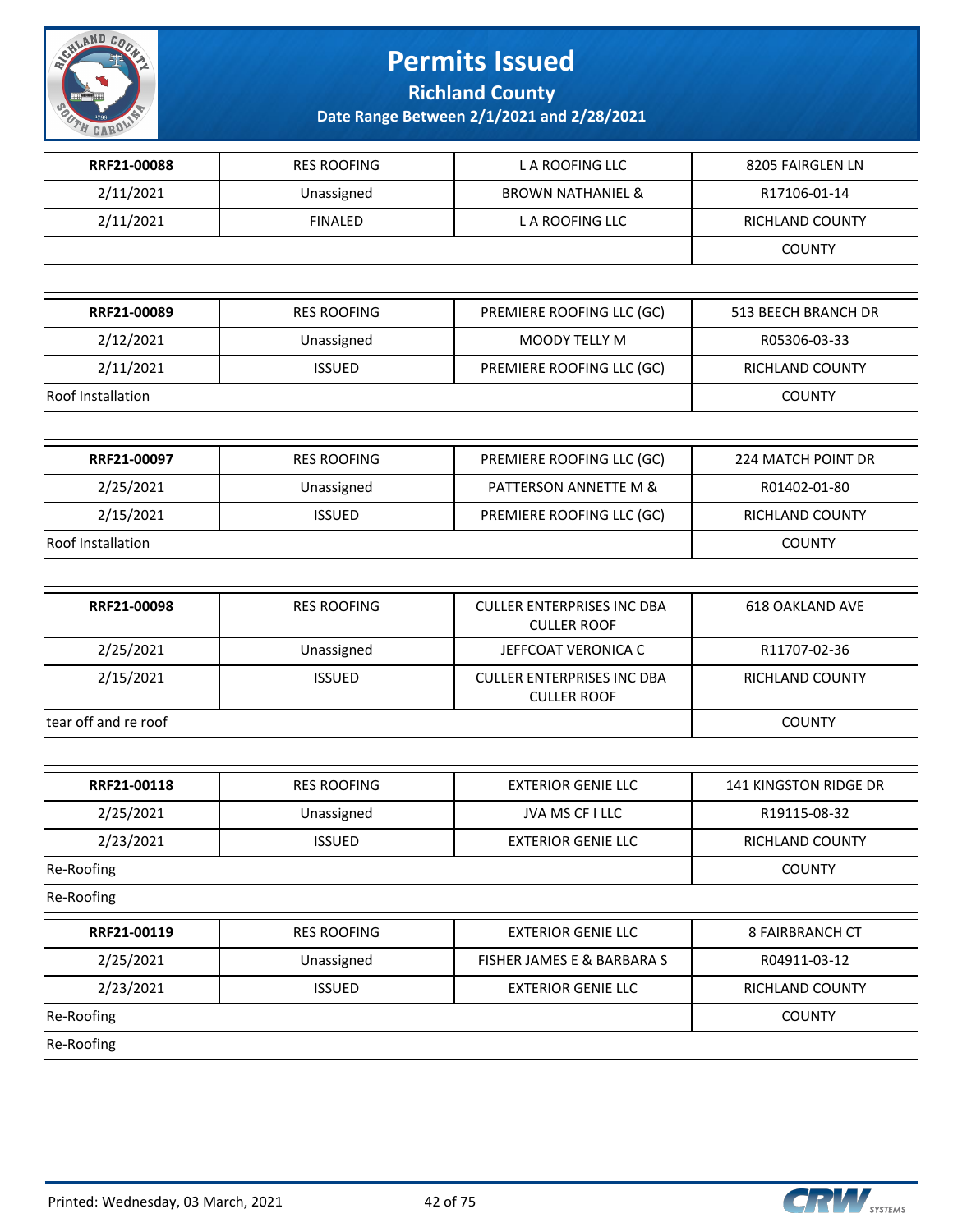

#### **Permits Issued Richland County**

**Date Range Between 2/1/2021 and 2/28/2021**

| RRF21-00123          | <b>RES ROOFING</b> | MARK A GRAHAM    | 739 PINEY WOODS RD |
|----------------------|--------------------|------------------|--------------------|
| 2/26/2021            | Unassigned         | NIXON MATTIE LEE | R04816-01-06       |
| 2/24/2021            | <b>FINALED</b>     | MARK A GRAHAM    | RICHLAND COUNTY    |
| Tear off and replace | <b>COUNTY</b>      |                  |                    |
|                      |                    |                  |                    |

#### **Number of RES ROOFING/Unassigned Permits: 46**

| RBD21-00235 | <b>IRESIDENTIAL ACCESSORY ADDITION</b><br>& ADD/ALT | TODD DISHAROON              | 104 COVE VIEW DR       |
|-------------|-----------------------------------------------------|-----------------------------|------------------------|
| 2/17/2021   | ACCESSORY ADD/ALT                                   | DIEHL JOHN BRYANT & BETTY A | R02413-04-03           |
| 2/2/2021    | <b>ISSUED</b>                                       | DAVID R NOSS                | <b>RICHLAND COUNTY</b> |
|             | BUILD 3 CAR GARAGE WITH STORAGE OVER 27 X 36 X 12   |                             | <b>COUNTY</b>          |
|             |                                                     |                             |                        |

#### **Number of RESIDENTIAL ACCESSORY ADDITION & ADD/ALT/ACCESSORY ADD/ALT Permits: 1**

| RBD21-00230 | <b>IRESIDENTIAL ACCESSORY ADDITION</b><br>& ADD/ALT | VIDRINE NICHOLAS C | 216 LANCEWOOD RD |
|-------------|-----------------------------------------------------|--------------------|------------------|
| 2/24/2021   | ACCESSORY ADDITION                                  | VIDRINE NICHOLAS C | R07303-03-05     |
| 2/2/2021    | <b>ISSUED</b>                                       |                    | RICHLAND COUNTY  |
| ICARPORT    |                                                     |                    | <b>COUNTY</b>    |
|             |                                                     |                    |                  |

#### **Number of RESIDENTIAL ACCESSORY ADDITION & ADD/ALT/ACCESSORY ADDITION Permits: 1**

| RBD21-00012                              | <b>RESIDENTIAL ADDITIONS &amp;</b><br>ADD/ALT   | <b>JOSHUA TRAVIS LOVE</b>      | <b>509 CARTGATE CIR</b> |  |  |
|------------------------------------------|-------------------------------------------------|--------------------------------|-------------------------|--|--|
| 2/2/2021                                 | <b>ADDITION</b>                                 | LORENZETTI BRADLEY D & HEIDI L | R20510-03-03            |  |  |
| 1/6/2021                                 | <b>ISSUED</b>                                   | <b>JOSHUA TRAVIS LOVE</b>      | <b>RICHLAND COUNTY</b>  |  |  |
|                                          | Build Addition, remodel kitchen and master bath |                                |                         |  |  |
| addition to replace deck footprint       |                                                 |                                |                         |  |  |
| RBD21-00021                              | <b>RESIDENTIAL ADDITIONS &amp;</b><br>ADD/ALT   | DANIEL OSTERHAUS               | 8661 MONTICELLO RD      |  |  |
| 2/11/2021                                | <b>ADDITION</b>                                 | <b>CURRIER WILLIAM F &amp;</b> | R07900-01-10            |  |  |
| 1/7/2021                                 | <b>ISSUED</b>                                   | <b>DANIEL OSTERHAUS</b>        | <b>RICHLAND COUNTY</b>  |  |  |
| Frame new master bedroom and master bath | <b>COUNTY</b>                                   |                                |                         |  |  |
| We are building option 1 on all drawings |                                                 |                                |                         |  |  |



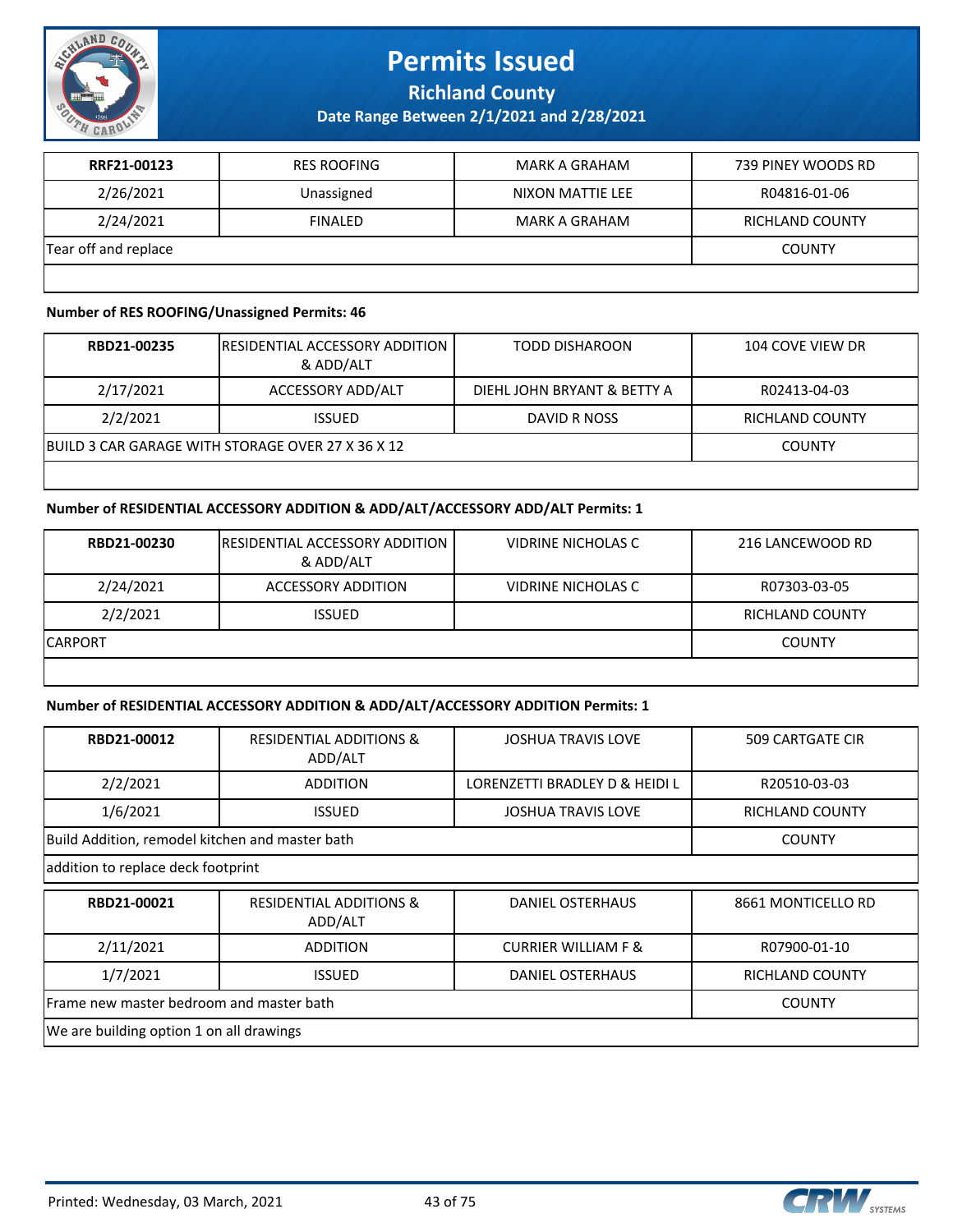

**Richland County**

| RBD21-00052                                               | <b>RESIDENTIAL ADDITIONS &amp;</b><br>ADD/ALT                | <b>PERKINS CONTRACTORS &amp;</b><br><b>ENGINEERS</b> | 100 ANGUS DR       |
|-----------------------------------------------------------|--------------------------------------------------------------|------------------------------------------------------|--------------------|
| 2/2/2021                                                  | <b>ADDITION</b>                                              | <b>HILL CURTIS L</b>                                 | R17315-01-11       |
| 1/10/2021                                                 | <b>ISSUED</b>                                                | PERKINS CONTRACTORS &<br><b>ENGINEERS</b>            | RICHLAND COUNTY    |
| Add Florida Room to existing house                        |                                                              |                                                      | <b>COUNTY</b>      |
|                                                           |                                                              |                                                      |                    |
| RBD21-00087                                               | <b>RESIDENTIAL ADDITIONS &amp;</b><br>ADD/ALT                | <b>MICHAEL BAKER</b>                                 | 17 WOTAN LN        |
| 2/3/2021                                                  | <b>ADDITION</b>                                              |                                                      | R25703-03-08       |
| 1/14/2021                                                 | <b>ISSUED</b>                                                | MICHAEL BAKER                                        | RICHLAND COUNTY    |
| ROOM/STORAGE OVER GARAGE                                  |                                                              |                                                      | <b>COUNTY</b>      |
|                                                           |                                                              |                                                      |                    |
| RBD21-00100                                               | <b>RESIDENTIAL ADDITIONS &amp;</b><br>ADD/ALT                | <b>DENNIS KENDRICK</b>                               | 3912 OVERCREEK RD  |
| 2/3/2021                                                  | <b>ADDITION</b>                                              | Denise Kendrick                                      | R16806-04-13       |
| 1/19/2021                                                 | <b>ISSUED</b>                                                | Denise Kendrick                                      | RICHLAND COUNTY    |
| Renovating and Enlarging Master Bath and Closet by 143 SF | <b>COUNTY</b>                                                |                                                      |                    |
|                                                           |                                                              |                                                      |                    |
| RBD21-00113                                               | <b>RESIDENTIAL ADDITIONS &amp;</b><br>ADD/ALT                | JOE MORRIS BUILDERS LLC                              | 109 ROOK BRANCH LN |
| 2/2/2021                                                  | <b>ADDITION</b>                                              | <b>FRANKE GREGORY C &amp; KATHLEEN B</b>             | R13709-03-42       |
| 1/20/2021                                                 | <b>ISSUED</b>                                                | JOE MORRIS BUILDERS LLC                              | RICHLAND COUNTY    |
| Garage addition with a finished room over                 |                                                              |                                                      | <b>COUNTY</b>      |
|                                                           |                                                              |                                                      |                    |
| RBD21-00150                                               | <b>RESIDENTIAL ADDITIONS &amp;</b><br>ADD/ALT                | <b>JMAC GENERAL CONTRACTOR LLC</b>                   | 1319 OLD RD        |
| 2/23/2021                                                 | <b>ADDITION</b>                                              | MCCASKILL GREGORY D & TINA W                         | R01414-03-02       |
| 1/25/2021                                                 | <b>ISSUED</b>                                                | <b>JMAC GENERAL CONTRACTOR LLC</b>                   | RICHLAND COUNTY    |
|                                                           | Removing exixting deck and construct new deck with bar-b-que |                                                      | <b>COUNTY</b>      |
|                                                           |                                                              |                                                      |                    |
| RBD21-00179                                               | <b>RESIDENTIAL ADDITIONS &amp;</b><br>ADD/ALT                | <b>JACKSON SANTRESE</b>                              | 7847 WESSEX LN     |
| 2/11/2021                                                 | <b>ADDITION</b>                                              | <b>JACKSON SANTRESE</b>                              | R16916-06-32       |
| 1/27/2021                                                 | <b>ISSUED</b>                                                | <b>JACKSON SANTRESE</b>                              | RICHLAND COUNTY    |
|                                                           | ADDING SCREEN PORCH ON EXISITING CONCRETE SLAB               |                                                      | <b>COUNTY</b>      |

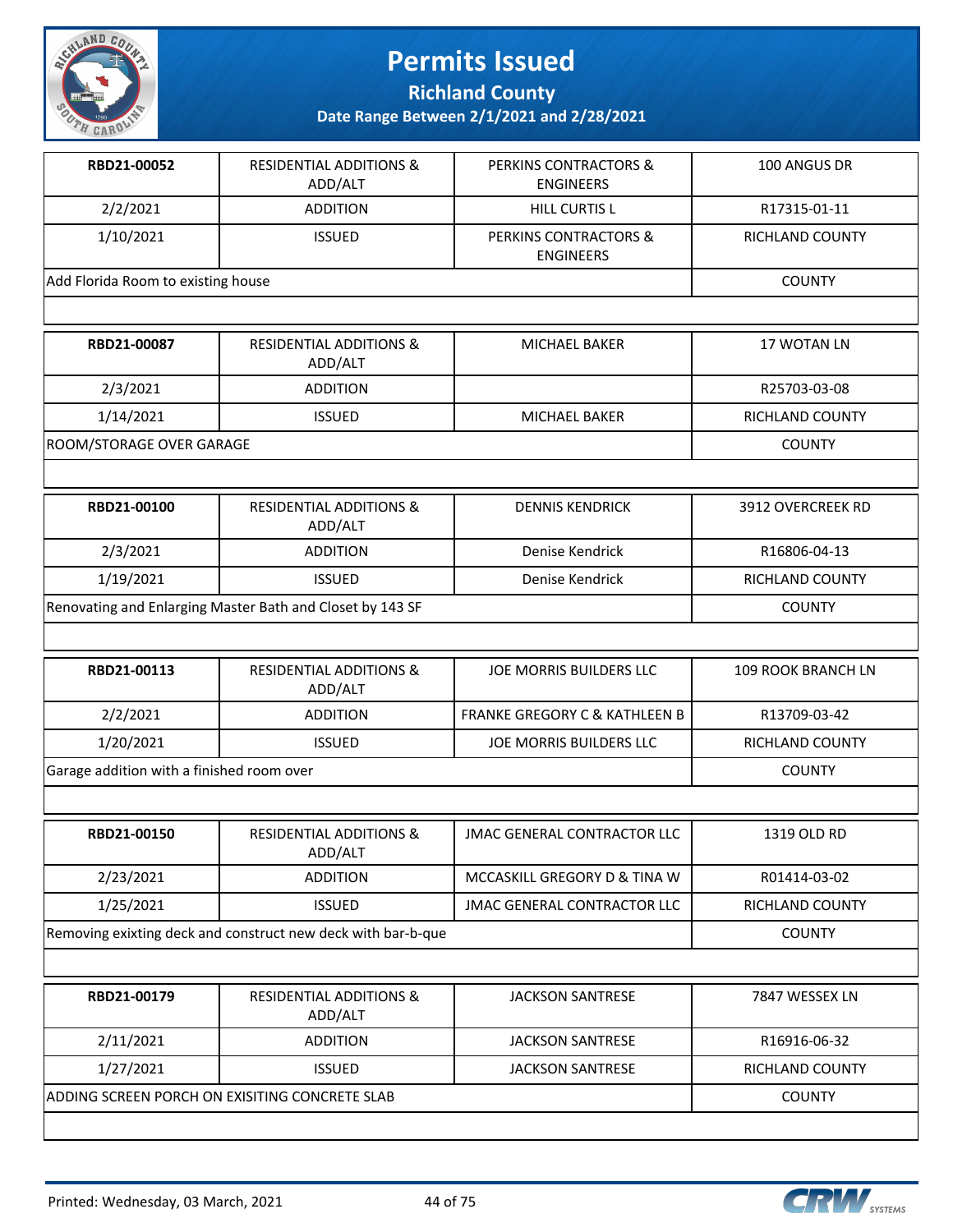

**Richland County**

**Date Range Between 2/1/2021 and 2/28/2021**

| RBD21-00249                                      | <b>RESIDENTIAL ADDITIONS &amp;</b><br>ADD/ALT | QUAN LAN T & | 224 BELLE RIDGE RD |
|--------------------------------------------------|-----------------------------------------------|--------------|--------------------|
| 2/25/2021                                        | <b>ADDITION</b>                               | QUAN LAN T & | R25816-06-02       |
| 2/4/2021                                         | <b>ISSUED</b>                                 |              | RICHLAND COUNTY    |
| TO BUILD SCREENED DECK ATTACH TO THE HOUSE(BACK) |                                               |              | <b>COUNTY</b>      |

| RBD21-00280                         | <b>RESIDENTIAL ADDITIONS &amp;</b><br>ADD/ALT | MIDDLETON ALTHREASA L | 309 ARBOR FALLS DR |
|-------------------------------------|-----------------------------------------------|-----------------------|--------------------|
| 2/23/2021                           | <b>ADDITION</b>                               | MIDDLETON ALTHREASA L | R17410-01-19       |
| 2/9/2021                            | <b>ISSUED</b>                                 |                       | RICHLAND COUNTY    |
| <b>ADDITION OF A SCREENED PORCH</b> |                                               |                       | <b>COUNTY</b>      |
|                                     |                                               |                       |                    |

#### **Number of RESIDENTIAL ADDITIONS & ADD/ALT/ADDITION Permits: 10**

| RBD20-00256                                         | RESIDENTIAL ALTERATIONS | WILLIAM MATTHEW GRAHAM  | 6 DOVE RIDGE CT |
|-----------------------------------------------------|-------------------------|-------------------------|-----------------|
| 2/5/2021                                            | <b>ALTERATIONS</b>      | LOCKARD JOHN R & MARY A | R22907-02-29    |
| 2/25/2020                                           | <b>ISSUED</b>           | WILLIAM MATTHEW GRAHAM  | RICHLAND COUNTY |
| Removing and replacing shower, toilet, and flooring |                         |                         | COUNTY          |

#### MISSING CONTRACT/AGREEMENT. MUST UPLOAD SIGNED CONTRACT WITH DETAILED SCOPE OF WORK AND ESTIMATED VALUE COST OF JOB

| RBD20-01937                    | RESIDENTIAL ALTERATIONS                                                  | AOS SPECIALTY CONTRACTORS INC               | 7212 COACHMAKER RD     |
|--------------------------------|--------------------------------------------------------------------------|---------------------------------------------|------------------------|
| 2/3/2021                       | <b>ALTERATIONS</b>                                                       | BROWNING KUM CHA                            | R16303-10-10           |
| 12/7/2020                      | <b>ISSUED</b>                                                            | AOS SPECIALTY CONTRACTORS INC               | <b>RICHLAND COUNTY</b> |
| Renovations to existing house. |                                                                          |                                             | <b>COUNTY</b>          |
|                                | To include electrical, plumbing, hvac, framing, drywall, paint, flooring |                                             |                        |
| RBD21-00014                    | RESIDENTIAL ALTERATIONS                                                  | MICHAEL C REU DBA ARCHADECK<br>OF CENTRALSC | 539 VILLAGE CHURCH DR  |
| 2/1/2021                       | <b>ALTERATIONS</b>                                                       |                                             | R00513-01-54           |
| 1/6/2021                       | <b>ISSUED</b>                                                            | MICHAEL C REU DBA ARCHADECK<br>OF CENTRALSC | <b>RICHLAND COUNTY</b> |
| CONVERT DECK TO SUNROOM        |                                                                          |                                             | <b>COUNTY</b>          |
|                                |                                                                          |                                             |                        |



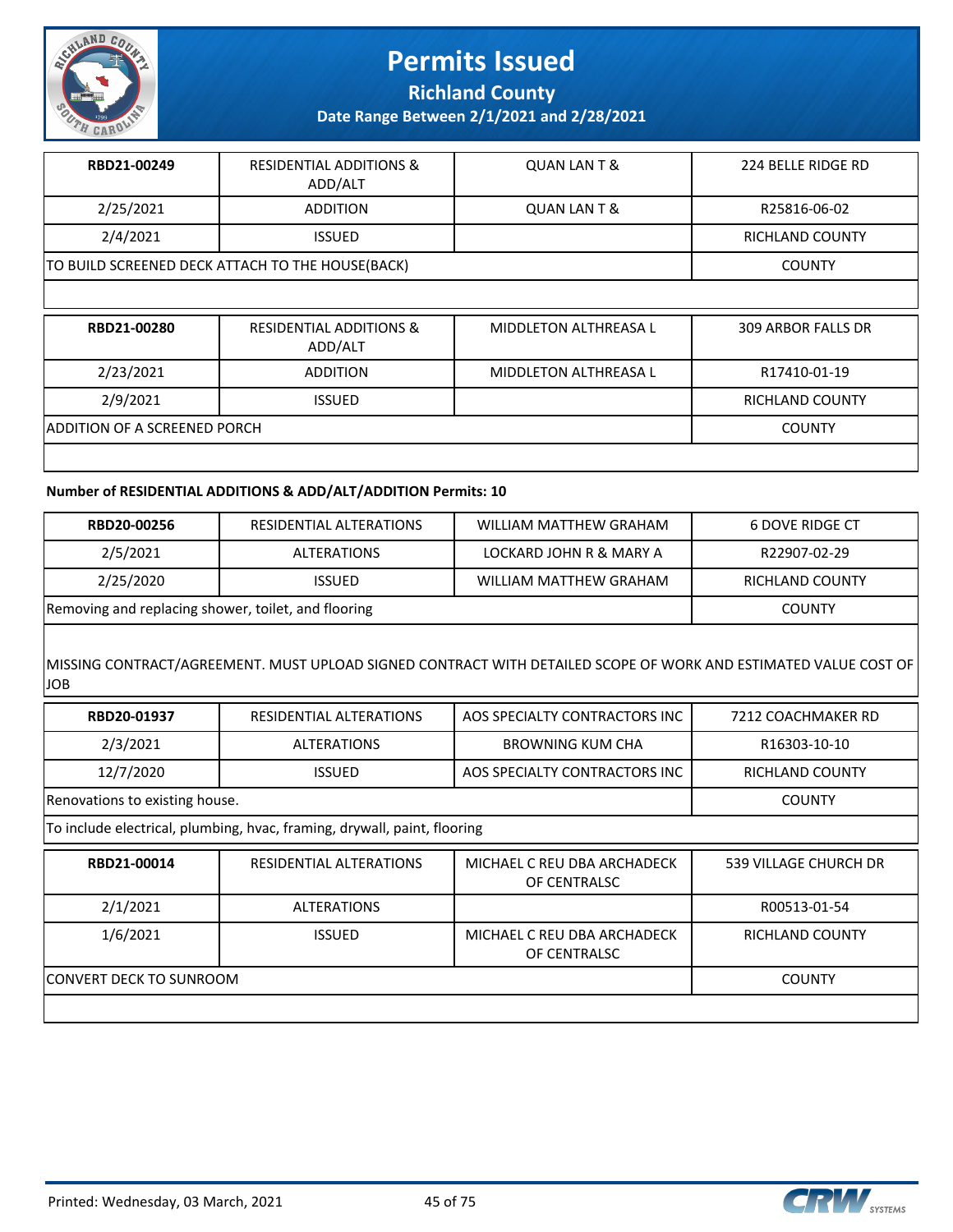

**Richland County**

**Date Range Between 2/1/2021 and 2/28/2021**

| RBD21-00204                 | RESIDENTIAL ALTERATIONS | LIBERTY BUILDERS INC            | 1037 CARL SHEALY RD |
|-----------------------------|-------------------------|---------------------------------|---------------------|
| 2/17/2021                   | ALTERATIONS             | <b>JORDAN ERICA &amp; BRENT</b> | R02407-01-35        |
| 1/28/2021                   | <b>ISSUED</b>           | LIBERTY BUILDERS INC            | RICHLAND COUNTY     |
| Renovation throughout house |                         |                                 | <b>COUNTY</b>       |

New hardwood floors, tile floor, kitchen cabinets, sheetrock work, lights, new tub, opening space between kitchen and living room, brick repairs, basement sheetrock and flooring.

#### **Number of RESIDENTIAL ALTERATIONS/ALTERATIONS Permits: 4**

| RBD20-00542                | RESIDENTIAL NEW ACCESSORY<br><b>STRUCTURE</b> | <b>SCOTT CHERREE &amp; LEVERN JR</b>    | 2172 HEYWARD BROCKINGTON<br><b>RD</b> |
|----------------------------|-----------------------------------------------|-----------------------------------------|---------------------------------------|
| 2/12/2021                  | Unassigned                                    | <b>SCOTT CHERREE &amp; LEVERN JR</b>    | R09700-02-38                          |
| 4/21/2020                  | <b>ISSUED</b>                                 |                                         | RICHLAND COUNTY                       |
| <b>TINY HOUSE/STORAGE</b>  |                                               |                                         | <b>COUNTY</b>                         |
|                            |                                               |                                         |                                       |
| RBD20-01730                | RESIDENTIAL NEW ACCESSORY<br><b>STRUCTURE</b> | <b>MCKETHAN GARRY H</b>                 | 7 CROOKED STICK CT                    |
| 2/1/2021                   | Unassigned                                    | <b>MCKETHAN GARRY H</b>                 | R20302-02-61                          |
| 10/29/2020                 | <b>ISSUED</b>                                 |                                         | RICHLAND COUNTY                       |
| <b>STORAGE</b>             |                                               |                                         | <b>COUNTY</b>                         |
|                            |                                               |                                         |                                       |
| RBD20-01993                | RESIDENTIAL NEW ACCESSORY<br><b>STRUCTURE</b> | <b>HUTCHINSON TRENT H &amp; MOLLY L</b> | <b>655 HARMON RD</b>                  |
| 2/1/2021                   | Unassigned                                    | HUTCHINSON TRENT H & MOLLY L            | R24800-03-12                          |
| 12/15/2020                 | <b>ISSUED</b>                                 | <b>HUTCHINSON TRENT H &amp; MOLLY L</b> | RICHLAND COUNTY                       |
| CARPORT-STORAGE            |                                               |                                         | <b>COUNTY</b>                         |
|                            |                                               |                                         |                                       |
| RBD21-00017                | RESIDENTIAL NEW ACCESSORY<br><b>STRUCTURE</b> | PITTS FLORENCE A & DAVID C              | 145 CREEKWOOD RD                      |
| 2/2/2021                   | Unassigned                                    | PITTS FLORENCE A & DAVID C              | R01413-02-07                          |
| 1/6/2021                   | <b>ISSUED</b>                                 |                                         | RICHLAND COUNTY                       |
| STORAGE SHED PRE FAB 12*20 |                                               |                                         | <b>COUNTY</b>                         |
|                            |                                               |                                         |                                       |
| RBD21-00109                | RESIDENTIAL NEW ACCESSORY<br><b>STRUCTURE</b> | <b>ANDERSON JAMAL</b>                   | <b>143 STEPHANEE LN</b>               |
| 2/23/2021                  | Unassigned                                    | ANDERSON JAMAL                          | R20812-01-02                          |
| 1/20/2021                  | <b>ISSUED</b>                                 | ANDERSON JAMAL                          | RICHLAND COUNTY                       |
| 24*35 SHED                 |                                               |                                         | <b>COUNTY</b>                         |
|                            |                                               |                                         |                                       |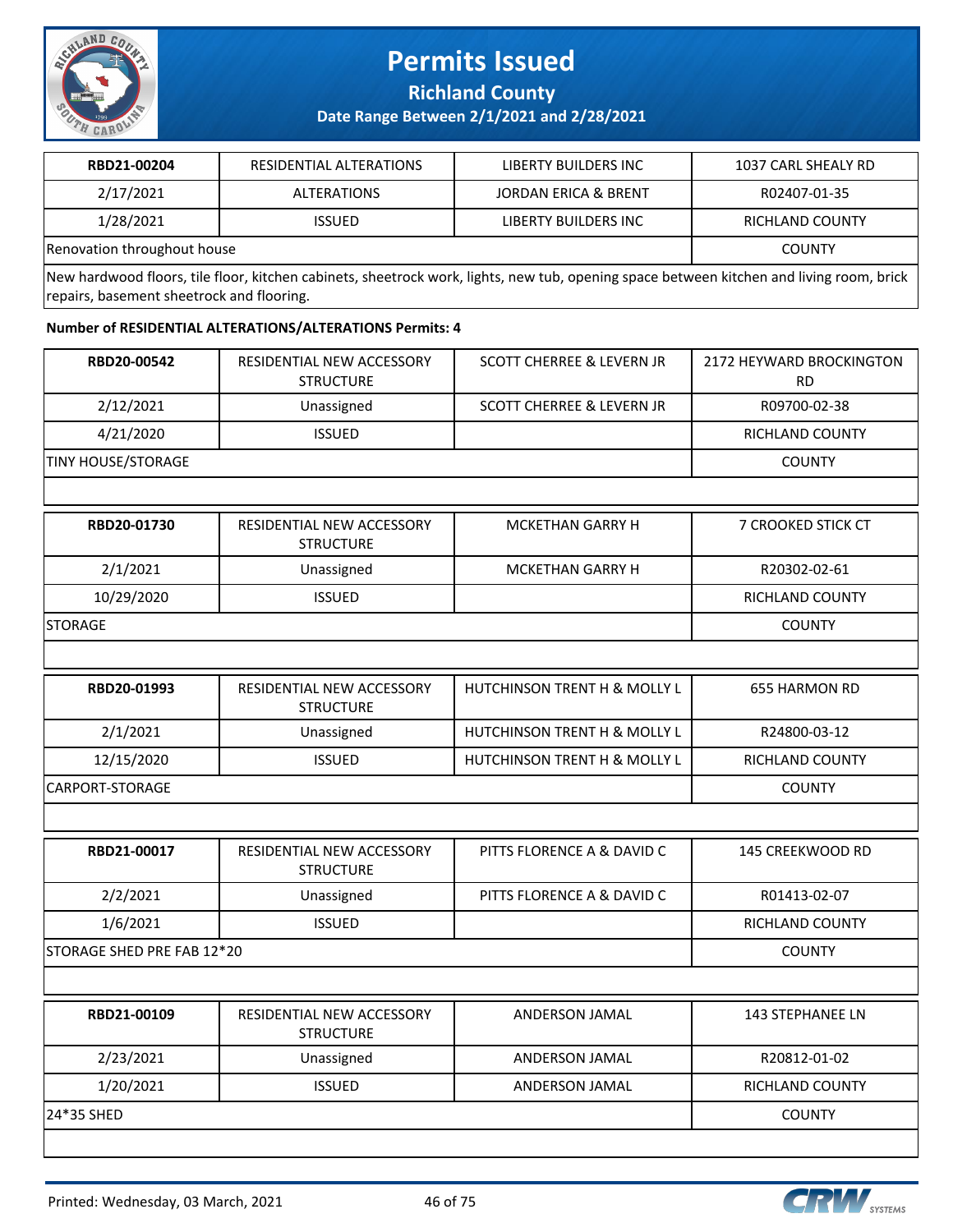

**Richland County**

**Date Range Between 2/1/2021 and 2/28/2021**

| RBD21-00149  | RESIDENTIAL NEW ACCESSORY<br><b>STRUCTURE</b> | JOHN C COVERT (COVERT HOMES) | 1420 FRICK RD   |
|--------------|-----------------------------------------------|------------------------------|-----------------|
| 2/11/2021    | Unassigned                                    | BROWN JEFFERY G & DEBORAH    | R10304-01-01    |
| 1/25/2021    | <b>ISSUED</b>                                 | JOHN C COVERT (COVERT HOMES) | RICHLAND COUNTY |
| <b>Ished</b> |                                               |                              | <b>COUNTY</b>   |
|              |                                               |                              |                 |

| RBD21-00208        | RESIDENTIAL NEW ACCESSORY<br><b>STRUCTURE</b>              | <b>GREEN GAVIN M &amp;</b>   | 102 BRODY RD             |
|--------------------|------------------------------------------------------------|------------------------------|--------------------------|
| 2/4/2021           | Unassigned                                                 |                              | R01409-03-17             |
| 1/29/2021          | <b>ISSUED</b>                                              |                              | <b>RICHLAND COUNTY</b>   |
| IDEATTACHED GARAGE |                                                            |                              | <b>COUNTY</b>            |
|                    |                                                            |                              |                          |
| RBD21-00238        | <b>RESIDENTIAL NEW ACCESSORY</b><br><b>STRUCTURE</b>       | <b>HEYWARD F HOLTON JR</b>   | <b>101 CRESTWATER DR</b> |
| 2/24/2021          | Unassigned                                                 | PRICE DOUGLAS R & MARGARET A | R23206-06-01             |
| 2/2/2021           | <b>ISSUED</b>                                              | <b>HEYWARD F HOLTON JR</b>   | <b>RICHLAND COUNTY</b>   |
|                    | Detached Covered Porch, 20' X 20' No Concrete Floor. No FP |                              | <b>COUNTY</b>            |

#### **Number of RESIDENTIAL NEW ACCESSORY STRUCTURE/Unassigned Permits: 8**

| RBD21-00008                    | RESIDENTIAL NEW CONSTRUCTION | <b>STEVEN L APPLEWHITE</b>    | <b>200 TAT RD</b>      |
|--------------------------------|------------------------------|-------------------------------|------------------------|
| 2/2/2021                       | <b>CMPL OF NEW CON</b>       | Keystone Custom Builders      | R20100-02-62           |
| 1/4/2021                       | <b>ISSUED</b>                | Steve Applewhite              | <b>RICHLAND COUNTY</b> |
|                                |                              |                               | <b>COUNTY</b>          |
|                                |                              |                               |                        |
| RBD21-00028                    | RESIDENTIAL NEW CONSTRUCTION | SCHUMACHER HOMES OF SC INC    | 1033 SID SITES RD      |
| 2/11/2021                      | CMPL OF NEW CON              | <b>HEISLER LARRY J &amp;</b>  | R02700-07-11           |
| 1/7/2021                       | <b>ISSUED</b>                | SCHUMACHER HOMES OF SC INC    | <b>RICHLAND COUNTY</b> |
| Build new single family home.  |                              |                               | <b>COUNTY</b>          |
|                                |                              |                               |                        |
| RBD21-00037                    | RESIDENTIAL NEW CONSTRUCTION | D R HORTON INC (COA)          | 571 PINE KNOT RD       |
| 2/17/2021                      | CMPL OF NEW CON              | RIMER POND LAND INVESTORS LLC | R20510-11-01           |
| 1/8/2021                       | <b>ISSUED</b>                |                               | <b>RICHLAND COUNTY</b> |
| Single Family New Construction |                              |                               | <b>COUNTY</b>          |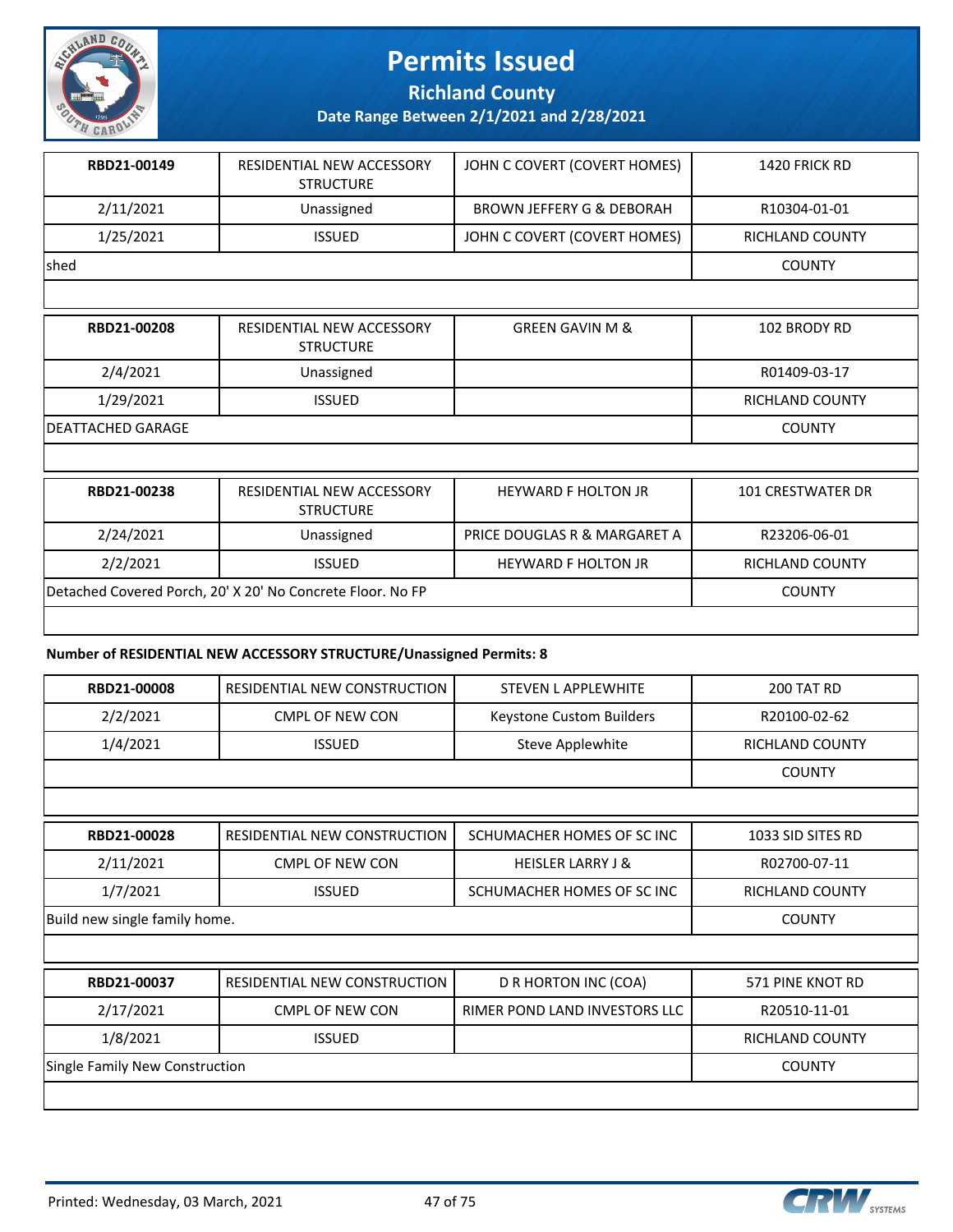

**Richland County**

**Date Range Between 2/1/2021 and 2/28/2021**

| RBD21-00038                    | RESIDENTIAL NEW CONSTRUCTION                             | D R HORTON INC (COA)          | 587 PINE KNOT RD           |
|--------------------------------|----------------------------------------------------------|-------------------------------|----------------------------|
| 2/2/2021                       | <b>CMPL OF NEW CON</b>                                   | RIMER POND LAND INVESTORS LLC | R20510-11-01               |
| 1/8/2021                       | <b>ISSUED</b>                                            | D R HORTON INC (COA)          | <b>RICHLAND COUNTY</b>     |
| Single Family New Construction |                                                          |                               | <b>COUNTY</b>              |
|                                |                                                          |                               |                            |
| RBD21-00256                    | RESIDENTIAL NEW CONSTRUCTION                             | ROBINSON JACQUELINE           | <b>14 FOUNDERS LAKE CT</b> |
| 2/5/2021                       | CMPL OF NEW CON                                          | ROBINSON JACQUELINE           | R23111-04-06               |
| 2/5/2021                       | <b>ISSUED</b>                                            |                               | <b>RICHLAND COUNTY</b>     |
| COMPLETING HOUSE               |                                                          |                               | <b>COUNTY</b>              |
|                                |                                                          |                               |                            |
| RBD21-00379                    | RESIDENTIAL NEW CONSTRUCTION                             | FISHER CUSTOM HOMES (RBB)     | 222 POLO HILL RD           |
| 2/19/2021                      | <b>CMPL OF NEW CON</b>                                   | LIONESS LEGACY SC LLC         | R20013-01-62               |
| 2/18/2021                      | <b>ISSUED</b>                                            | FISHER CUSTOM HOMES (RBB)     | <b>RICHLAND COUNTY</b>     |
|                                | Light fixtures, plumbing trim out, electrial corrections |                               | <b>COUNTY</b>              |
|                                | PERMIT FEE UPDATED TO REFLECT SQFT AMOUNT VS. COST       |                               |                            |

#### **Number of RESIDENTIAL NEW CONSTRUCTION/CMPL OF NEW CON Permits: 6**

| RBD20-01826                          | RESIDENTIAL NEW CONSTRUCTION | <b>CLARKS CONSTRUCTION</b>   | 1116 MARINA RD           |
|--------------------------------------|------------------------------|------------------------------|--------------------------|
| 2/12/2021                            | SINGLE FAMILY RES            | <b>CRUTCHFIELD BRANDON</b>   | R02410-01-05             |
| 11/12/2020                           | <b>UNDER REVIEW</b>          | <b>CLARKS CONSTRUCTION</b>   | <b>RICHLAND COUNTY</b>   |
| 1116 Marina Rd.                      |                              |                              | <b>COUNTY</b>            |
|                                      |                              |                              |                          |
| RBD20-01852                          | RESIDENTIAL NEW CONSTRUCTION | <b>GUILLEN SUSANA GARCIA</b> | 513 ROSE CREEK LN        |
| 2/12/2021                            | SINGLE FAMILY RES            | <b>GUILLEN SUSANA GARCIA</b> | R20214-01-45             |
| 11/18/2020                           | <b>ISSUED</b>                |                              | <b>RICHLAND COUNTY</b>   |
| SINGLE FAMILY RESIDENCE              |                              |                              | <b>COUNTY</b>            |
|                                      |                              |                              |                          |
| RBD20-01928                          | RESIDENTIAL NEW CONSTRUCTION | STANLEY MARTIN COMPANIES LLC | 783 DEERWOOD CROSSING DR |
| 2/3/2021                             | SINGLE FAMILY RES            | STANLEY MARTIN COMPANIES LLC | R17413-11-16             |
| 12/4/2020                            | <b>ISSUED</b>                | STANLEY MARTIN COMPANIES LLC | RICHLAND COUNTY          |
| <b>Build Single Family Residence</b> |                              |                              | <b>COUNTY</b>            |
|                                      |                              |                              |                          |

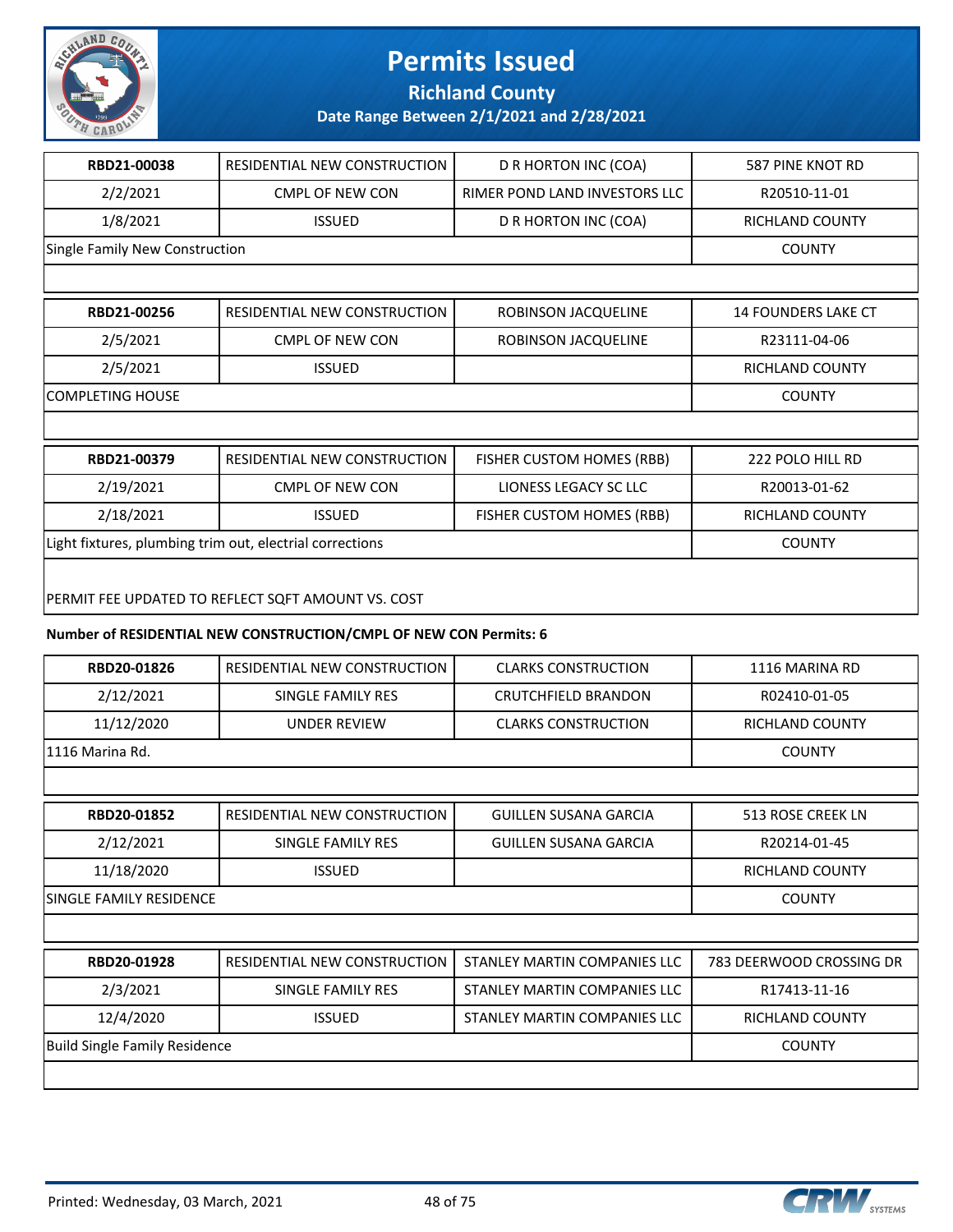

#### **Richland County**

| RBD20-01948                      | RESIDENTIAL NEW CONSTRUCTION | <b>GREAT SOUTHERN HOMES INC</b> | 14 FLINT WAY     |
|----------------------------------|------------------------------|---------------------------------|------------------|
| 2/2/2021                         | SINGLE FAMILY RES            | <b>GREAT SOUTHERN HOMES INC</b> | R23300-01-02     |
| 12/8/2020                        | <b>ISSUED</b>                | <b>GREAT SOUTHERN HOMES INC</b> | RICHLAND COUNTY  |
| Catalina A                       |                              |                                 | <b>COUNTY</b>    |
|                                  |                              |                                 |                  |
| RBD20-02013                      | RESIDENTIAL NEW CONSTRUCTION | ALL STAR HOMES SC LLC           | 1231 TOLLIVER ST |
| 2/23/2021                        | SINGLE FAMILY RES            | <b>REG SOLUTIONS LLC</b>        | R13701-04-54     |
| 12/22/2020                       | <b>ISSUED</b>                | ALL STAR HOMES SC LLC           | RICHLAND COUNTY  |
| 1430 Sq ft house                 |                              |                                 | <b>COUNTY</b>    |
|                                  |                              |                                 |                  |
| RBD20-02018                      | RESIDENTIAL NEW CONSTRUCTION | <b>ERNEST C ETHEREDGE</b>       | 116 HAROLD ST    |
| 2/26/2021                        | SINGLE FAMILY RES            |                                 | R17313-05-12     |
| 12/22/2020                       | <b>ISSUED</b>                | <b>ERNEST C ETHEREDGE</b>       | RICHLAND COUNTY  |
| <b>COMPLETION OF MOVED HOUSE</b> |                              |                                 | <b>COUNTY</b>    |
|                                  |                              |                                 |                  |
| RBD21-00050                      | RESIDENTIAL NEW CONSTRUCTION | STANLEY MARTIN COMPANIES LLC    | 251 SANDFARM TRL |
| 2/12/2021                        | SINGLE FAMILY RES            | SAND FARM LLC                   | R20416-01-07     |
| 1/8/2021                         | <b>ISSUED</b>                | STANLEY MARTIN COMPANIES LLC    | RICHLAND COUNTY  |
| Build single family residence    |                              |                                 | <b>COUNTY</b>    |
|                                  |                              |                                 |                  |
| RBD21-00058                      | RESIDENTIAL NEW CONSTRUCTION | MUNGO HOMES PROPERTIES LLC      | 129 ALMOFINI LN  |
| 2/2/2021                         | SINGLE FAMILY RES            | MUNGO HOMES PROPERTIES LLC      | R01700-04-56     |
| 1/11/2021                        | <b>ISSUED</b>                |                                 | RICHLAND COUNTY  |
| Single family dwelling           |                              |                                 | <b>COUNTY</b>    |
|                                  |                              |                                 |                  |
| RBD21-00060                      | RESIDENTIAL NEW CONSTRUCTION | MUNGO HOMES PROPERTIES LLC      | 135 ALMOFINI LN  |
|                                  |                              |                                 |                  |
| 2/2/2021                         | SINGLE FAMILY RES            | MUNGO HOMES PROPERTIES LLC      | R01700-04-56     |
| 1/12/2021                        | <b>ISSUED</b>                |                                 | RICHLAND COUNTY  |
| Single family dwelling           |                              |                                 | <b>COUNTY</b>    |

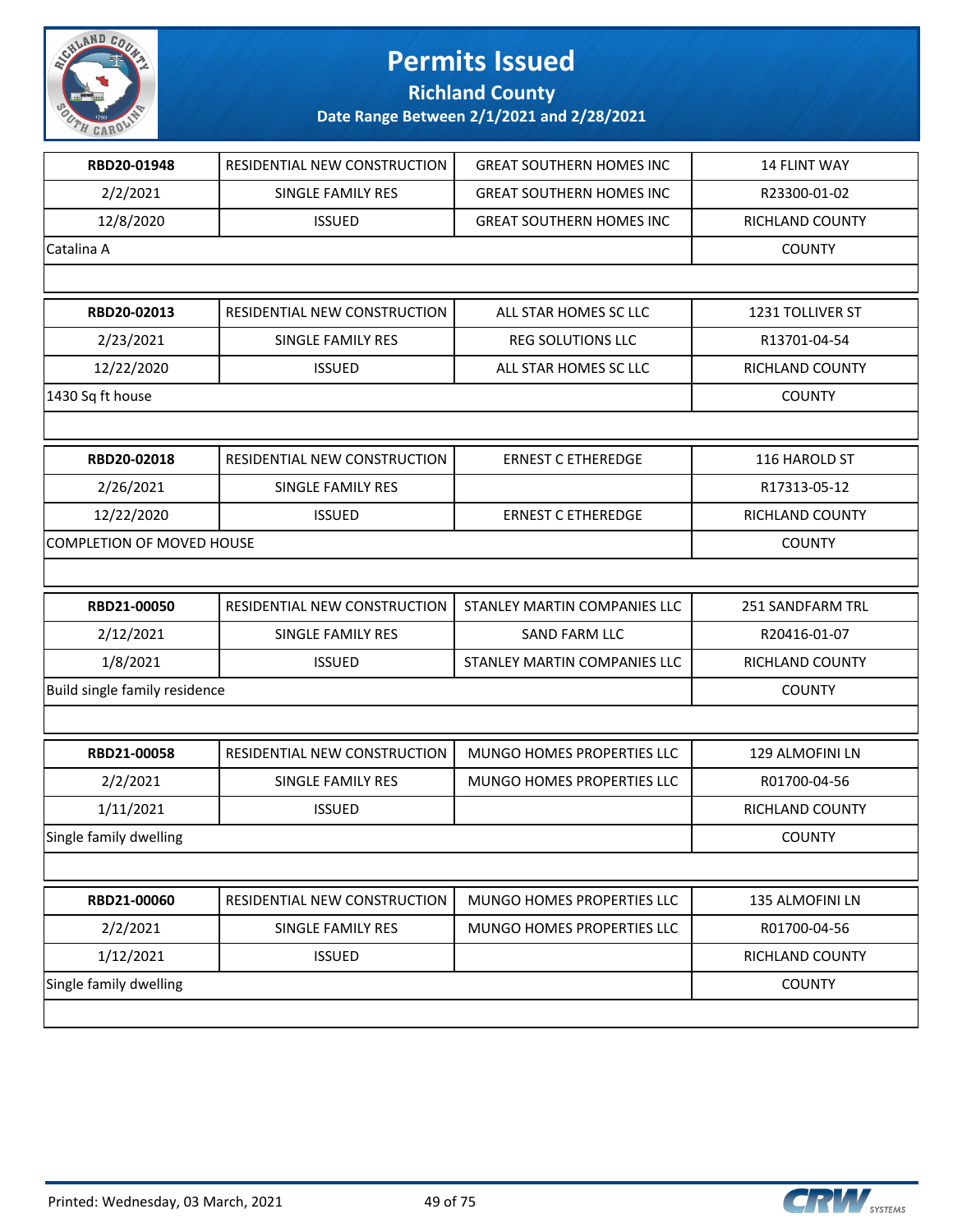

**Richland County**

| RESIDENTIAL NEW CONSTRUCTION                | D R HORTON INC (COA)              | 591 PINE KNOT RD       |
|---------------------------------------------|-----------------------------------|------------------------|
| SINGLE FAMILY RES                           | <b>COATBRIDGE DEVELOPMENT LLC</b> | R20510-11-01           |
| <b>ISSUED</b>                               | D R HORTON INC (COA)              | RICHLAND COUNTY        |
| Single Family New Construction              |                                   | <b>COUNTY</b>          |
|                                             |                                   |                        |
| RESIDENTIAL NEW CONSTRUCTION                | MUNGO HOMES PROPERTIES LLC        | 142 ALMOFINI LN        |
| SINGLE FAMILY RES                           | MUNGO HOMES PROPERTIES LLC        | R01700-04-56           |
| <b>ISSUED</b>                               |                                   | RICHLAND COUNTY        |
|                                             |                                   | <b>COUNTY</b>          |
|                                             |                                   |                        |
| RESIDENTIAL NEW CONSTRUCTION                | MUNGO HOMES PROPERTIES LLC        | 294 SANDFARM TRL       |
| SINGLE FAMILY RES                           | MUNGO HOMES PROPERTIES LLC        | R20416-05-07           |
| <b>ISSUED</b>                               |                                   | RICHLAND COUNTY        |
|                                             |                                   | <b>COUNTY</b>          |
|                                             |                                   |                        |
|                                             | MUNGO HOMES PROPERTIES LLC        |                        |
| RESIDENTIAL NEW CONSTRUCTION                |                                   | 739 SOUTH SAGE DROP RD |
| SINGLE FAMILY RES                           | MUNGO HOMES PROPERTIES LLC        | R20416-09-10           |
| <b>ISSUED</b>                               |                                   | RICHLAND COUNTY        |
|                                             |                                   | <b>COUNTY</b>          |
|                                             |                                   |                        |
| RESIDENTIAL NEW CONSTRUCTION                | MUNGO HOMES PROPERTIES LLC        | 309 NINA LEE DR        |
| SINGLE FAMILY RES                           | DIAZ CHRISTOPHER &                | R14605-02-25           |
| <b>ISSUED</b>                               | <b>MUNGO HOMES PROPERTIES LLC</b> | RICHLAND COUNTY        |
| <b>Construct New Single Family Dwelling</b> |                                   | <b>COUNTY</b>          |
|                                             |                                   |                        |
| RESIDENTIAL NEW CONSTRUCTION                | MUNGO HOMES PROPERTIES LLC        | 148 ALMOFINI LN        |
| SINGLE FAMILY RES                           | MUNGO HOMES PROPERTIES LLC        | R01700-04-56           |
| <b>ISSUED</b>                               |                                   | RICHLAND COUNTY        |
|                                             |                                   | <b>COUNTY</b>          |
|                                             |                                   |                        |

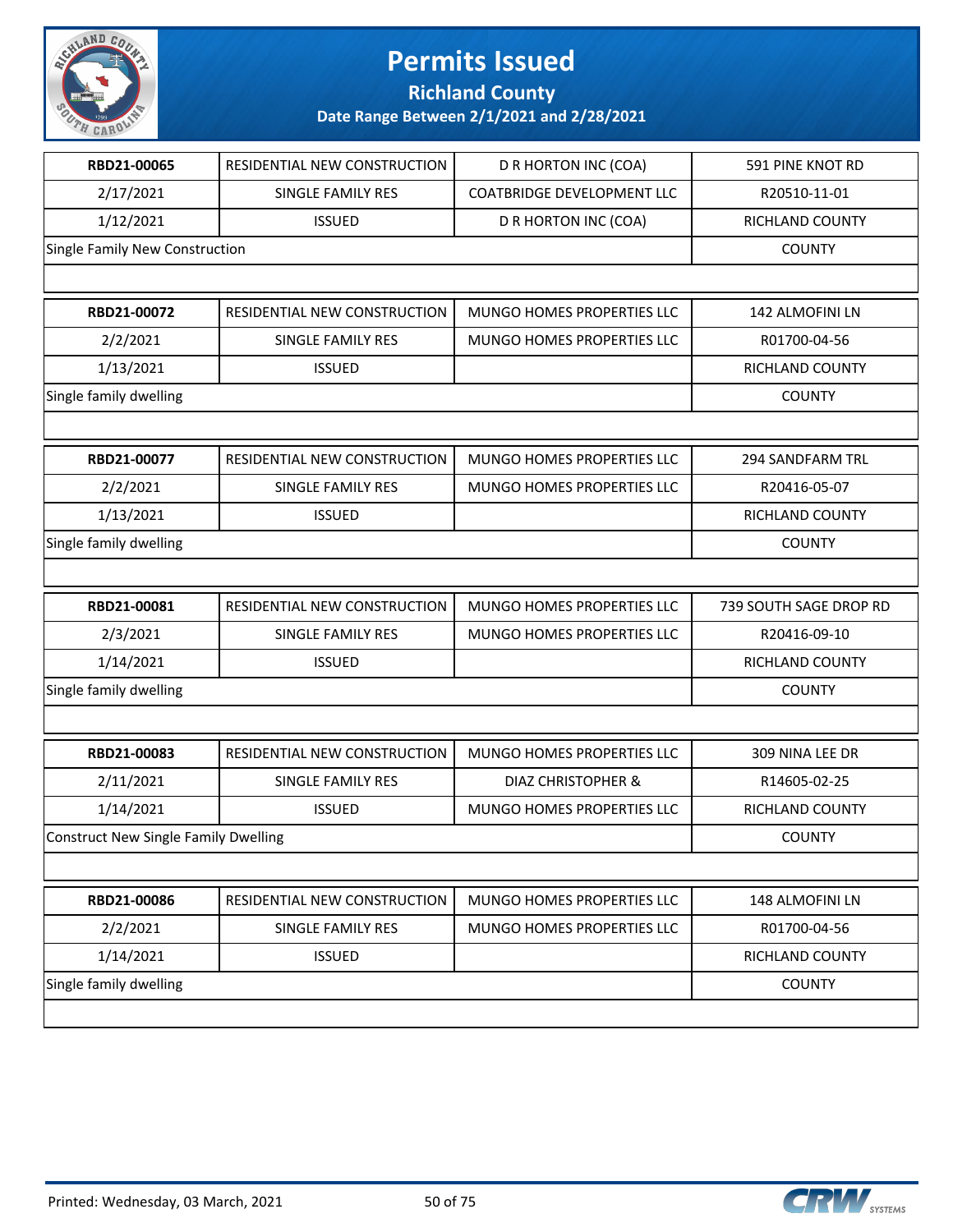

**Richland County**

| RBD21-00088                           | RESIDENTIAL NEW CONSTRUCTION | MUNGO HOMES PROPERTIES LLC        | 1030 TURTLE STONE RD   |
|---------------------------------------|------------------------------|-----------------------------------|------------------------|
| 2/2/2021                              | SINGLE FAMILY RES            | MUNGO HOMES PROPERTIES LLC        | R20416-01-24           |
| 1/14/2021                             | <b>ISSUED</b>                |                                   | RICHLAND COUNTY        |
| Single family dwelling                |                              |                                   | <b>COUNTY</b>          |
|                                       |                              |                                   |                        |
| RBD21-00092                           | RESIDENTIAL NEW CONSTRUCTION | MUNGO HOMES PROPERTIES LLC        | 752 SOUTH SAGE DROP RD |
| 2/5/2021                              | SINGLE FAMILY RES            | MUNGO HOMES PROPERTIES LLC        | R20416-01-30           |
| 1/18/2021                             | <b>ISSUED</b>                |                                   | <b>RICHLAND COUNTY</b> |
| Single family dwelling                |                              |                                   | <b>COUNTY</b>          |
|                                       |                              |                                   |                        |
| RBD21-00093                           | RESIDENTIAL NEW CONSTRUCTION | MUNGO HOMES PROPERTIES LLC        | 580 HARBOUR POINTE DR  |
| 2/5/2021                              | SINGLE FAMILY RES            | <b>MUNGO HOMES PROPERTIES LLC</b> | R23205-20-06           |
| 1/18/2021                             | <b>ISSUED</b>                |                                   | RICHLAND COUNTY        |
| Single family dwelling                |                              |                                   | <b>COUNTY</b>          |
|                                       |                              |                                   |                        |
| RBD21-00094                           | RESIDENTIAL NEW CONSTRUCTION | D R HORTON INC (COA)              | 597 PINE KNOT RD       |
| 2/17/2021                             | SINGLE FAMILY RES            | <b>COATBRIDGE DEVELOPMENT LLC</b> | R20510-11-01           |
| 1/18/2021                             | <b>ISSUED</b>                | D R HORTON INC (COA)              | RICHLAND COUNTY        |
| <b>Single Family New Construction</b> |                              |                                   | <b>COUNTY</b>          |
|                                       |                              |                                   |                        |
| RBD21-00095                           | RESIDENTIAL NEW CONSTRUCTION | D R HORTON INC (COA)              | 575 PINE KNOT RD       |
| 2/17/2021                             | SINGLE FAMILY RES            | <b>COATBRIDGE DEVELOPMENT LLC</b> | R20510-11-01           |
| 1/18/2021                             | <b>ISSUED</b>                | D R HORTON INC (COA)              | <b>RICHLAND COUNTY</b> |
| Single Family New Construction        |                              |                                   | <b>COUNTY</b>          |
|                                       |                              |                                   |                        |
| RBD21-00098                           | RESIDENTIAL NEW CONSTRUCTION | STANLEY MARTIN COMPANIES LLC      | 223 SANDFARM TRL       |
| 2/5/2021                              | SINGLE FAMILY RES            | STANLEY MARTIN COMPANIES LLC      | R20416-01-02           |
| 1/18/2021                             | <b>ISSUED</b>                | STANLEY MARTIN COMPANIES LLC      | RICHLAND COUNTY        |
| Build single family residence         |                              |                                   | <b>COUNTY</b>          |
|                                       |                              |                                   |                        |

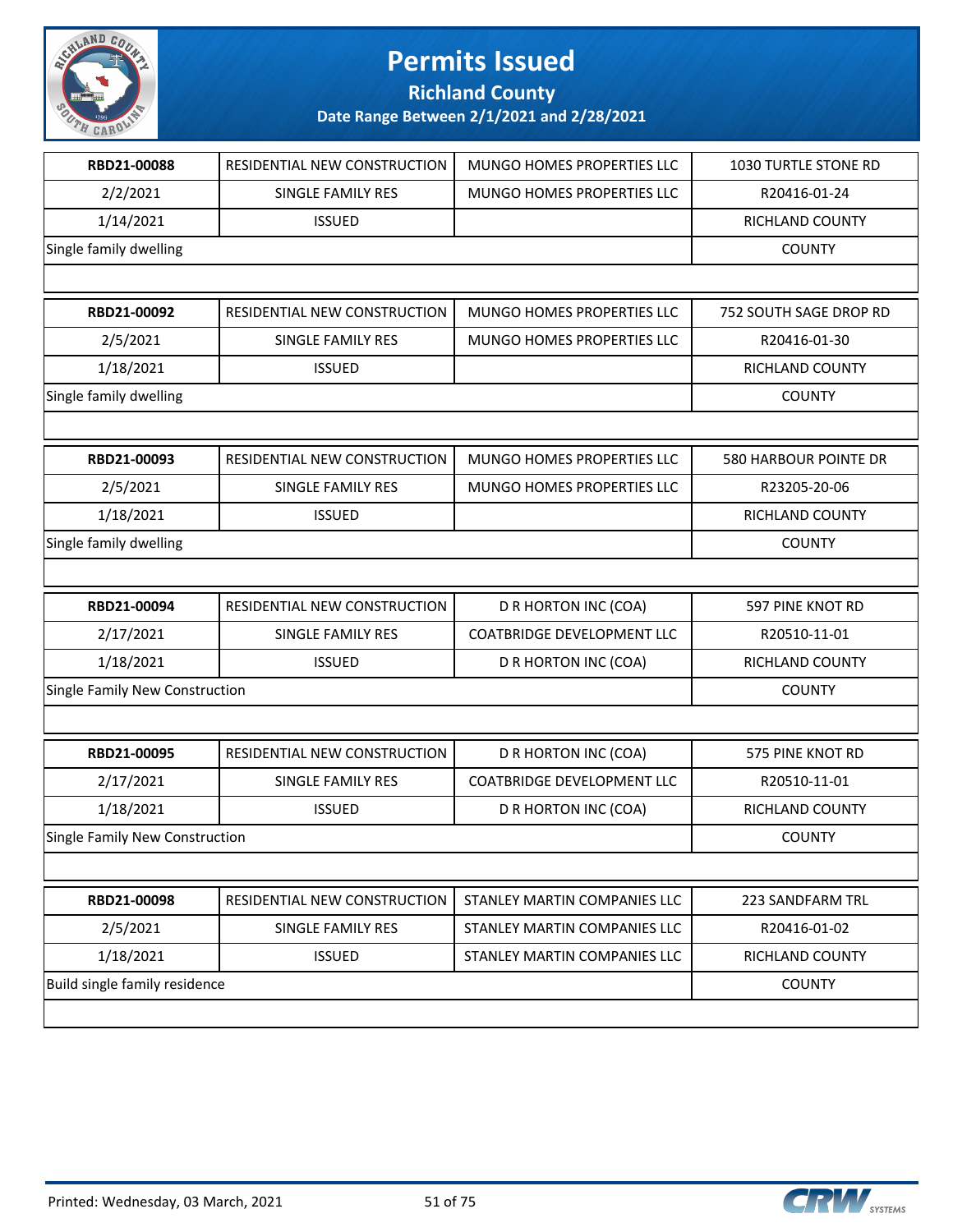

**Richland County**

| RESIDENTIAL NEW CONSTRUCTION  | MUNGO HOMES PROPERTIES LLC   | 216 WINDFALL RD          |
|-------------------------------|------------------------------|--------------------------|
| SINGLE FAMILY RES             | MUNGO HOMES PROPERTIES LLC   | R14813-14-24             |
| <b>ISSUED</b>                 |                              | <b>RICHLAND COUNTY</b>   |
|                               |                              | <b>COUNTY</b>            |
|                               |                              |                          |
| RESIDENTIAL NEW CONSTRUCTION  | MUNGO HOMES PROPERTIES LLC   | 748 SOUTH SAGE DROP RD   |
| SINGLE FAMILY RES             | MUNGO HOMES PROPERTIES LLC   | R20416-01-31             |
| <b>ISSUED</b>                 |                              | <b>RICHLAND COUNTY</b>   |
|                               |                              | <b>COUNTY</b>            |
|                               |                              |                          |
| RESIDENTIAL NEW CONSTRUCTION  | MUNGO HOMES PROPERTIES LLC   | 224 WINDFALL RD          |
| SINGLE FAMILY RES             | MUNGO HOMES PROPERTIES LLC   | R14813-14-22             |
| <b>ISSUED</b>                 |                              | <b>RICHLAND COUNTY</b>   |
|                               |                              | <b>COUNTY</b>            |
|                               |                              |                          |
| RESIDENTIAL NEW CONSTRUCTION  | MUNGO HOMES PROPERTIES LLC   | 331 COMPASS TRL          |
| SINGLE FAMILY RES             | MUNGO HOMES PROPERTIES LLC   | R20510-11-01             |
| <b>ISSUED</b>                 |                              | <b>RICHLAND COUNTY</b>   |
|                               |                              |                          |
|                               |                              | <b>COUNTY</b>            |
|                               |                              |                          |
| RESIDENTIAL NEW CONSTRUCTION  | MUNGO HOMES PROPERTIES LLC   | 139 ALMOFINI LN          |
| <b>SINGLE FAMILY RES</b>      | MUNGO HOMES PROPERTIES LLC   | R01700-04-56             |
| <b>ISSUED</b>                 |                              | <b>RICHLAND COUNTY</b>   |
|                               |                              | <b>COUNTY</b>            |
|                               |                              |                          |
| RESIDENTIAL NEW CONSTRUCTION  | STANLEY MARTIN COMPANIES LLC | 771 DEERWOOD CROSSING DR |
| SINGLE FAMILY RES             | LAKE SHORE VISION LLC        | R17413-11-13             |
| <b>ISSUED</b>                 | STANLEY MARTIN COMPANIES LLC | RICHLAND COUNTY          |
| Build single family residence |                              | <b>COUNTY</b>            |
|                               |                              |                          |

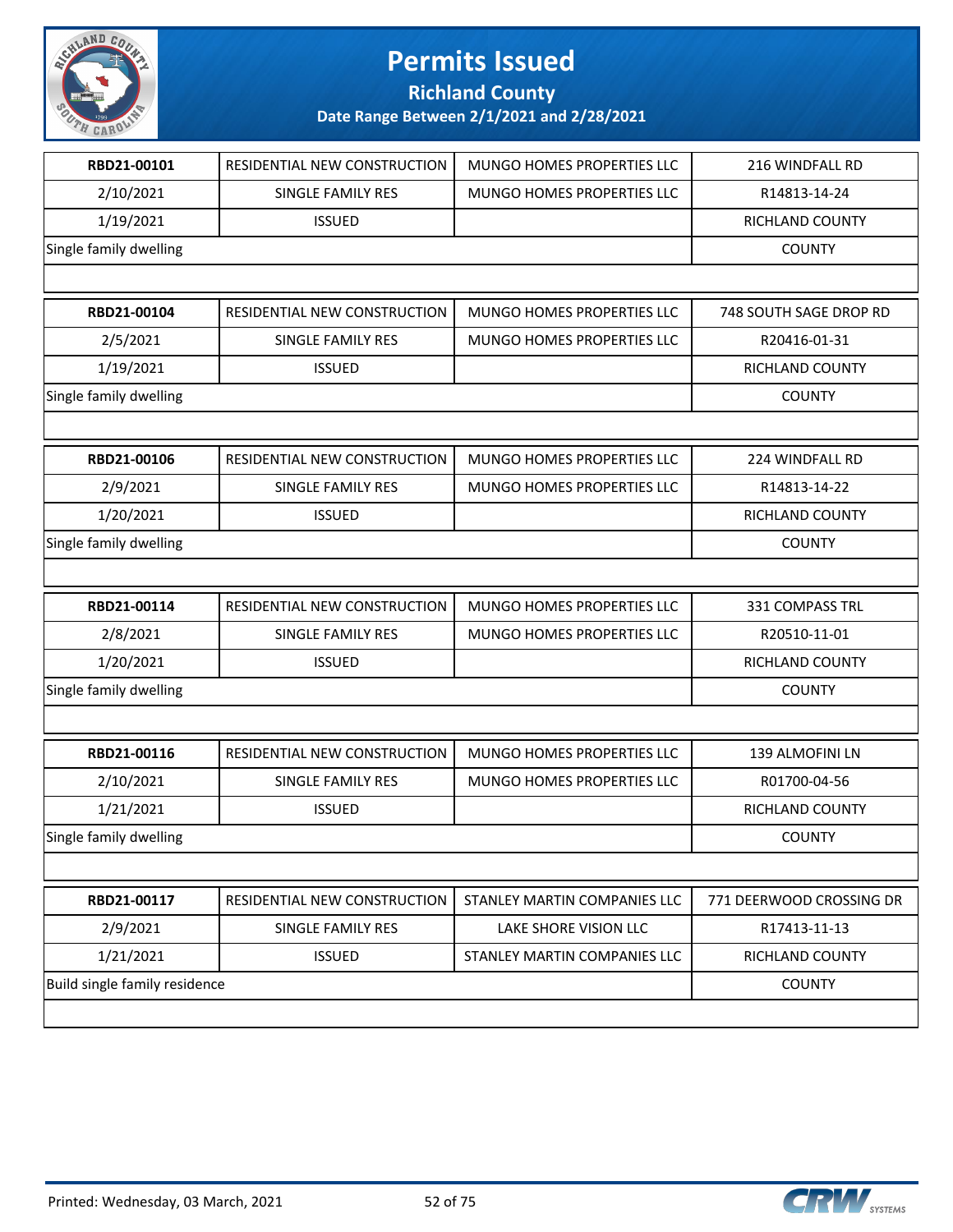

**Richland County**

| RBD21-00118                                 | RESIDENTIAL NEW CONSTRUCTION | D R HORTON INC (COA)              | 565 PINE KNOT RD         |
|---------------------------------------------|------------------------------|-----------------------------------|--------------------------|
| 2/2/2021                                    | SINGLE FAMILY RES            | <b>COATBRIDGE DEVELOPMENT LLC</b> | R20510-11-01             |
| 1/21/2021                                   | <b>ISSUED</b>                | D R HORTON INC (COA)              | RICHLAND COUNTY          |
| Single Family New Construction              |                              |                                   | <b>COUNTY</b>            |
|                                             |                              |                                   |                          |
| RBD21-00119                                 | RESIDENTIAL NEW CONSTRUCTION | D R HORTON INC (COA)              | 581 PINE KNOT RD         |
| 2/17/2021                                   | SINGLE FAMILY RES            | <b>COATBRIDGE DEVELOPMENT LLC</b> | R20510-11-01             |
| 1/21/2021                                   | <b>ISSUED</b>                | D R HORTON INC (COA)              | RICHLAND COUNTY          |
| Single Family New Construction              |                              |                                   | <b>COUNTY</b>            |
|                                             |                              |                                   |                          |
| RBD21-00120                                 | RESIDENTIAL NEW CONSTRUCTION | MUNGO HOMES PROPERTIES LLC        | <b>289 SANDFARM TRL</b>  |
| 2/10/2021                                   | SINGLE FAMILY RES            | MUNGO HOMES PROPERTIES LLC        | R20416-01-17             |
| 1/21/2021                                   | <b>ISSUED</b>                |                                   | RICHLAND COUNTY          |
| Single family dwelling                      |                              |                                   | <b>COUNTY</b>            |
|                                             |                              |                                   |                          |
| RBD21-00121                                 | RESIDENTIAL NEW CONSTRUCTION | STANLEY MARTIN COMPANIES LLC      | 787 DEERWOOD CROSSING DR |
| 2/11/2021                                   | SINGLE FAMILY RES            | LAKE SHORE VISION LLC             | R17413-11-17             |
| 1/21/2021                                   | <b>ISSUED</b>                | STANLEY MARTIN COMPANIES LLC      | RICHLAND COUNTY          |
| Build single family residence               |                              |                                   | <b>COUNTY</b>            |
|                                             |                              |                                   |                          |
| RBD21-00124                                 | RESIDENTIAL NEW CONSTRUCTION | STANLEY MARTIN COMPANIES LLC      | <b>267 SANDFARM TRL</b>  |
| 2/8/2021                                    | SINGLE FAMILY RES            | SAND FARM LLC                     | R20416-01-11             |
| 1/21/2021                                   | <b>ISSUED</b>                | STANLEY MARTIN COMPANIES LLC      | RICHLAND COUNTY          |
| Build single family residence               |                              |                                   | <b>COUNTY</b>            |
|                                             |                              |                                   |                          |
| RBD21-00129                                 | RESIDENTIAL NEW CONSTRUCTION | MUNGO HOMES PROPERTIES LLC        | 210 WILLIAM DUFFIE RD    |
| 2/11/2021                                   | SINGLE FAMILY RES            | HILL FULTON & CHARISSE            | R12100-02-05             |
|                                             |                              |                                   |                          |
| 1/21/2021                                   | <b>ISSUED</b>                | MUNGO HOMES PROPERTIES LLC        | RICHLAND COUNTY          |
| <b>Construct New Single Family Dwelling</b> |                              |                                   | <b>COUNTY</b>            |
|                                             |                              |                                   |                          |

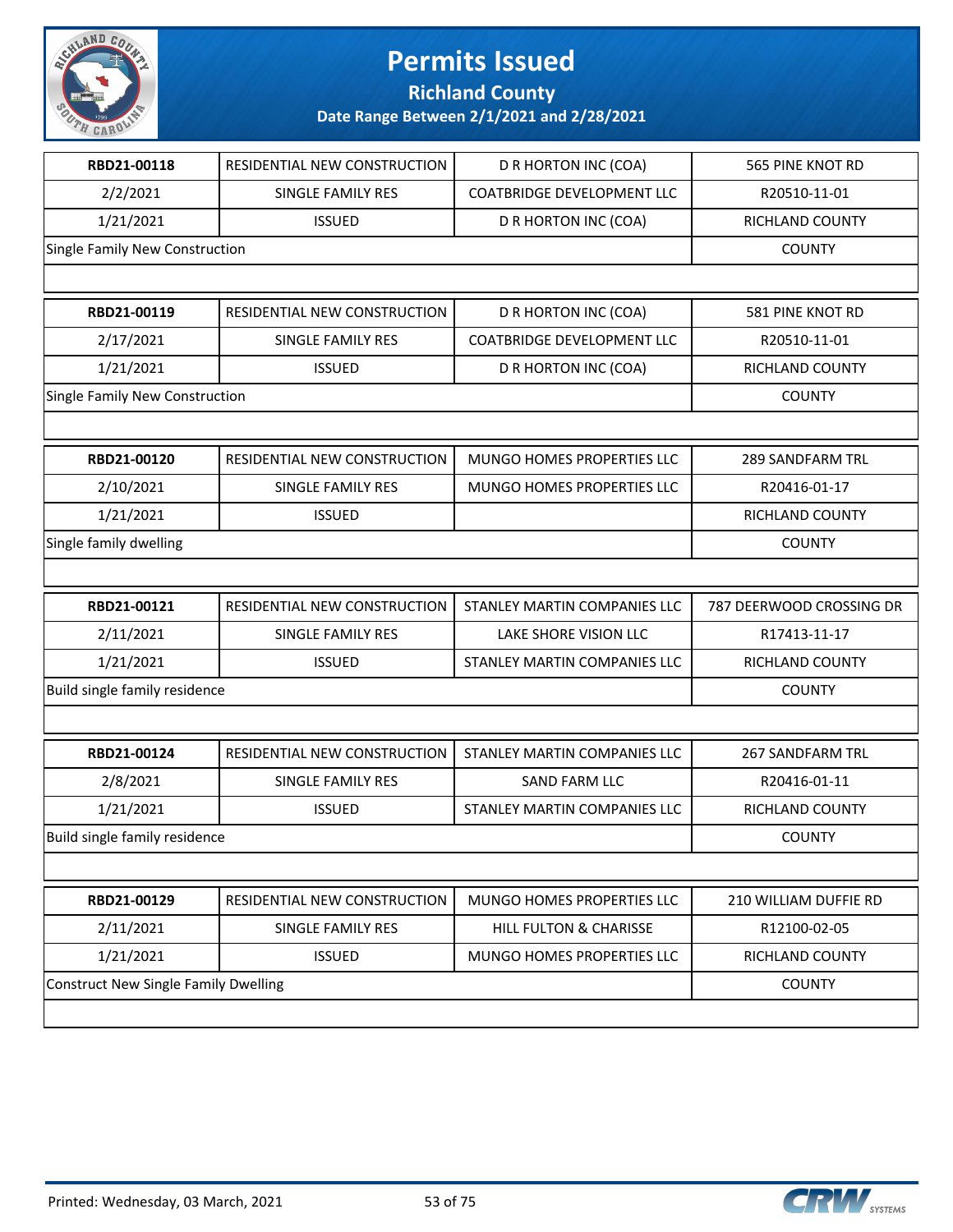

**Richland County**

| RESIDENTIAL NEW CONSTRUCTION        | STANLEY MARTIN COMPANIES LLC  | 917 NORTH SAGE DROP RD   |
|-------------------------------------|-------------------------------|--------------------------|
| SINGLE FAMILY RES                   | STANLEY MARTIN COMPANIES LLC  | R20513-03-46             |
| <b>ISSUED</b>                       | STANLEY MARTIN COMPANIES LLC  | RICHLAND COUNTY          |
|                                     |                               | <b>COUNTY</b>            |
|                                     |                               |                          |
| <b>RESIDENTIAL NEW CONSTRUCTION</b> | HURRICANE CONSTRUCTION INC    | 20 ORBAN CT              |
| <b>SINGLE FAMILY RES</b>            | HURRICANE CONSTRUCTION INC    | R14807-08-11             |
| <b>ISSUED</b>                       | HURRICANE CONSTRUCTION INC    | RICHLAND COUNTY          |
|                                     |                               | <b>COUNTY</b>            |
|                                     |                               |                          |
| RESIDENTIAL NEW CONSTRUCTION        | HURRICANE CONSTRUCTION INC    | 21 ORBAN CT              |
| SINGLE FAMILY RES                   | RAVENWOOD DEVELOPMENT LLC     | R14807-08-12             |
| <b>ISSUED</b>                       | HURRICANE CONSTRUCTION INC    | RICHLAND COUNTY          |
|                                     |                               |                          |
|                                     |                               | <b>COUNTY</b>            |
|                                     |                               |                          |
| RESIDENTIAL NEW CONSTRUCTION        | STANLEY MARTIN COMPANIES LLC  | 764 DEERWOOD CROSSING DR |
| SINGLE FAMILY RES                   | LAKE SHORE VISION LLC         | R17413-12-04             |
| <b>ISSUED</b>                       | STANLEY MARTIN COMPANIES LLC  | RICHLAND COUNTY          |
| Build single family residence       |                               | <b>COUNTY</b>            |
|                                     |                               |                          |
| RESIDENTIAL NEW CONSTRUCTION        | STANLEY MARTIN COMPANIES LLC  | 913 NORTH SAGE DROP RD   |
| SINGLE FAMILY RES                   | STANLEY MARTIN COMPANIES LLC  | R20513-03-47             |
| <b>ISSUED</b>                       | STANLEY MARTIN COMPANIES LLC  | <b>RICHLAND COUNTY</b>   |
| Build single family residence       |                               | <b>COUNTY</b>            |
|                                     |                               |                          |
| RESIDENTIAL NEW CONSTRUCTION        | MUNGO HOMES PROPERTIES LLC    | 757 SOUTH SAGE DROP RD   |
| SINGLE FAMILY RES                   | MUNGO HOMES PROPERTIES LLC    | R20416-09-15             |
| <b>ISSUED</b>                       |                               | RICHLAND COUNTY          |
|                                     |                               | <b>COUNTY</b>            |
|                                     | Build single family residence |                          |

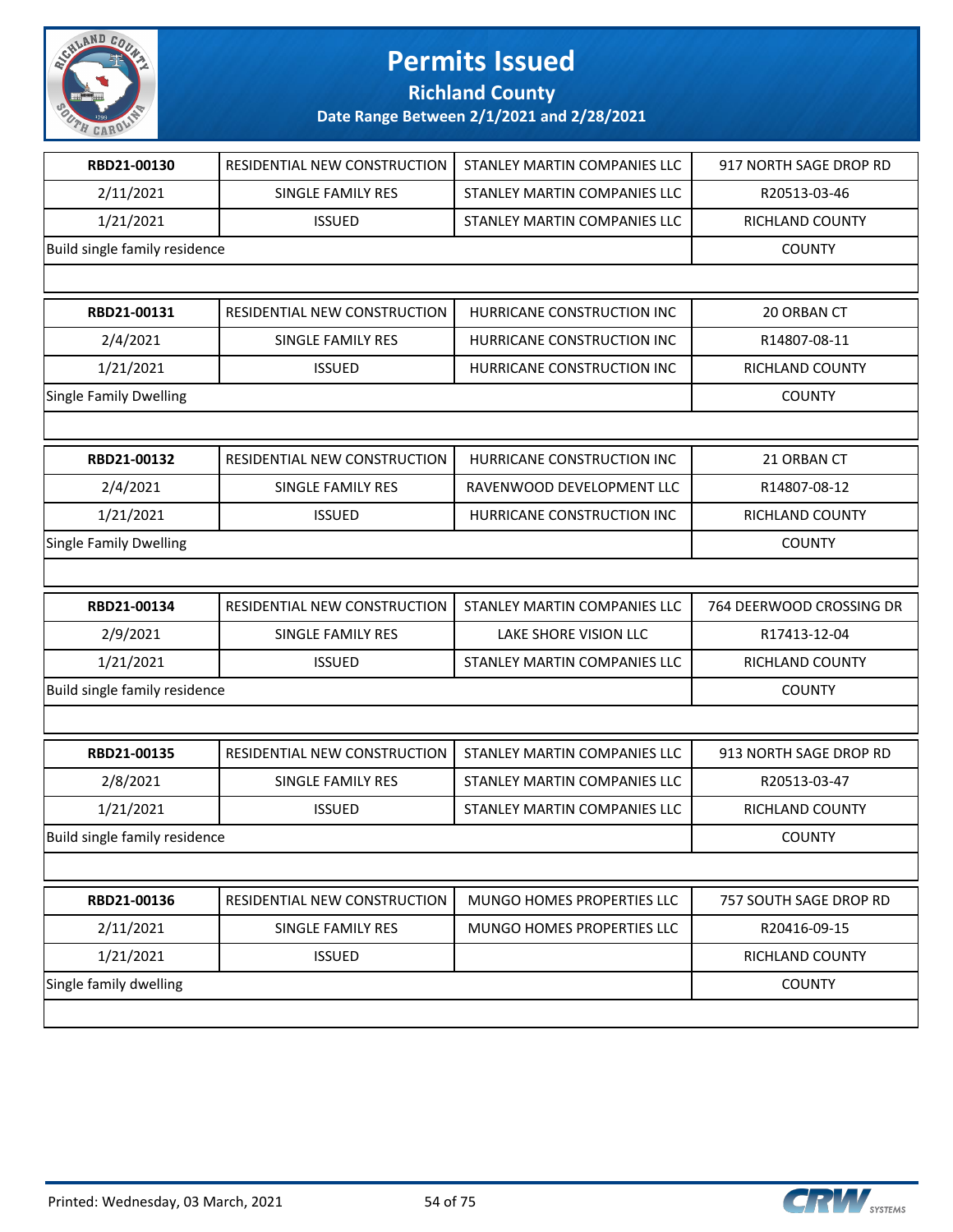

**Richland County**

| RBD21-00137                           | RESIDENTIAL NEW CONSTRUCTION | HURRICANE CONSTRUCTION INC | 13 ORBAN CT        |
|---------------------------------------|------------------------------|----------------------------|--------------------|
| 2/4/2021                              | SINGLE FAMILY RES            | HURRICANE CONSTRUCTION INC | R14807-08-14       |
| 1/21/2021                             | <b>ISSUED</b>                | HURRICANE CONSTRUCTION INC | RICHLAND COUNTY    |
| <b>Single Family Dwelling</b>         |                              |                            | <b>COUNTY</b>      |
|                                       |                              |                            |                    |
| RBD21-00138                           | RESIDENTIAL NEW CONSTRUCTION | MUNGO HOMES PROPERTIES LLC | 226 WINDFALL RD    |
| 2/10/2021                             | SINGLE FAMILY RES            | MUNGO HOMES PROPERTIES LLC | R14813-14-21       |
| 1/22/2021                             | <b>ISSUED</b>                |                            | RICHLAND COUNTY    |
| Single family dwelling                |                              |                            | <b>COUNTY</b>      |
|                                       |                              |                            |                    |
| RBD21-00141                           | RESIDENTIAL NEW CONSTRUCTION | MUNGO HOMES PROPERTIES LLC | 145 ALMOFINI LN    |
| 2/11/2021                             | SINGLE FAMILY RES            | MUNGO HOMES PROPERTIES LLC | R01700-04-56       |
| 1/22/2021                             | <b>ISSUED</b>                |                            | RICHLAND COUNTY    |
| Single family dwelling                |                              |                            | <b>COUNTY</b>      |
|                                       |                              |                            |                    |
| RBD21-00145                           | RESIDENTIAL NEW CONSTRUCTION | MUNGO HOMES PROPERTIES LLC | 820 DUTCHMASTER DR |
| 2/10/2021                             | SINGLE FAMILY RES            | MUNGO HOMES PROPERTIES LLC | R01700-04-12       |
| 1/25/2021                             | <b>ISSUED</b>                |                            | RICHLAND COUNTY    |
| Single family dwelling                |                              |                            | <b>COUNTY</b>      |
|                                       |                              |                            |                    |
| RBD21-00152                           | RESIDENTIAL NEW CONSTRUCTION | MUNGO HOMES PROPERTIES LLC | 325 COMPASS TRL    |
| 2/11/2021                             | <b>SINGLE FAMILY RES</b>     | MUNGO HOMES PROPERTIES LLC | R20510-11-01       |
| 1/26/2021                             | <b>ISSUED</b>                |                            | RICHLAND COUNTY    |
| Single family dwelling                |                              |                            | <b>COUNTY</b>      |
|                                       |                              |                            |                    |
| RBD21-00153                           | RESIDENTIAL NEW CONSTRUCTION | D R HORTON INC (COA)       | 603 PINE KNOT RD   |
| 2/17/2021                             | SINGLE FAMILY RES            | COATBRIDGE DEVELOPMENT LLC | R20510-11-01       |
| 1/26/2021                             | <b>ISSUED</b>                | D R HORTON INC (COA)       | RICHLAND COUNTY    |
| <b>Single Family New Construction</b> |                              |                            | <b>COUNTY</b>      |
|                                       |                              |                            |                    |

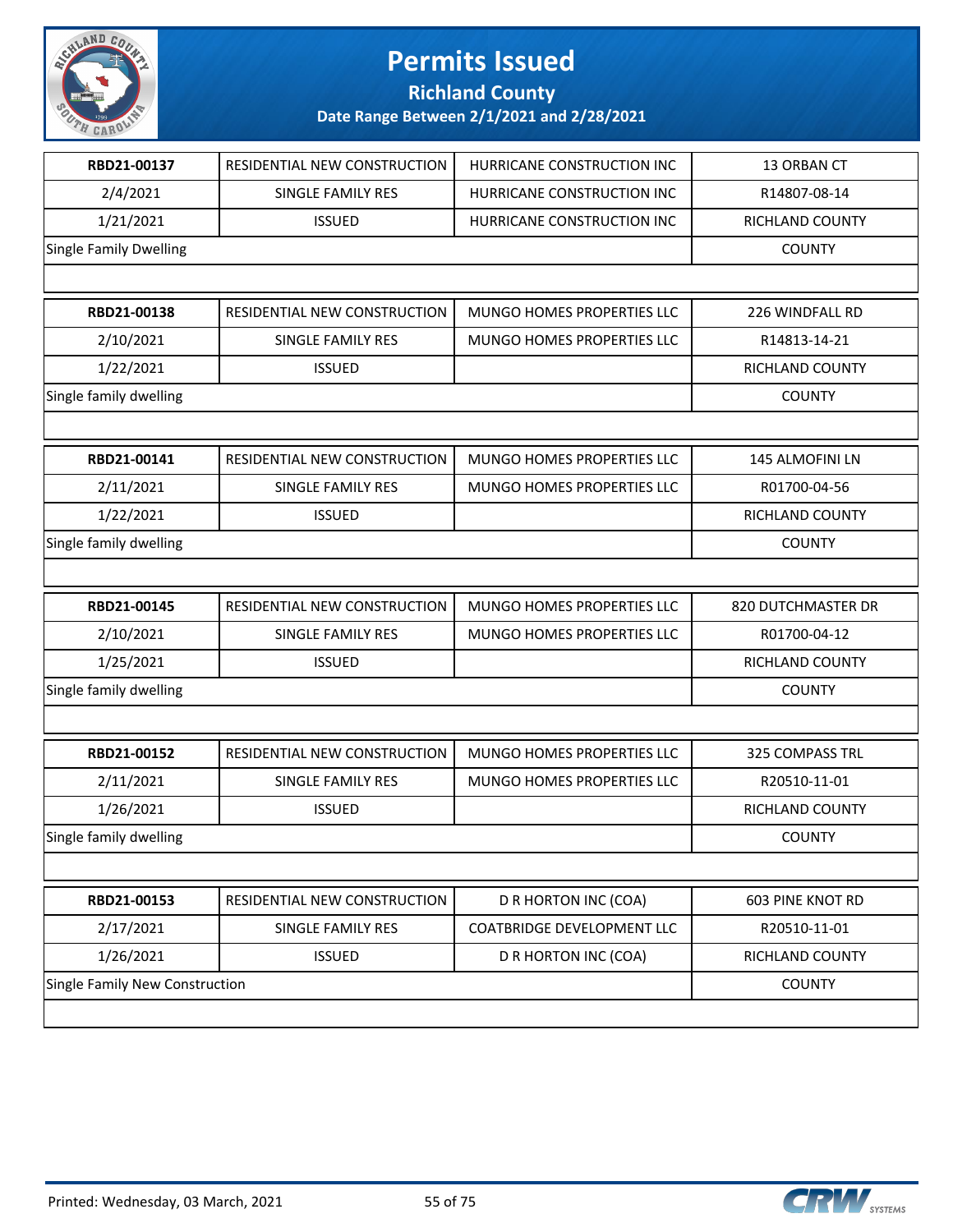

**Richland County**

| RBD21-00155                    | RESIDENTIAL NEW CONSTRUCTION | D R HORTON INC (COA)              | <b>607 PINE KNOT RD</b> |
|--------------------------------|------------------------------|-----------------------------------|-------------------------|
| 2/16/2021                      | SINGLE FAMILY RES            | <b>COATBRIDGE DEVELOPMENT LLC</b> | R20510-11-01            |
| 1/26/2021                      | <b>ISSUED</b>                | D R HORTON INC (COA)              | RICHLAND COUNTY         |
| Single Family New Construction |                              |                                   | <b>COUNTY</b>           |
|                                |                              |                                   |                         |
| RBD21-00156                    | RESIDENTIAL NEW CONSTRUCTION | D R HORTON INC (COA)              | <b>613 PINE KNOT RD</b> |
| 2/16/2021                      | <b>SINGLE FAMILY RES</b>     | <b>COATBRIDGE DEVELOPMENT LLC</b> | R20510-11-01            |
| 1/26/2021                      | <b>ISSUED</b>                | D R HORTON INC (COA)              | RICHLAND COUNTY         |
| Single Family New Construction |                              |                                   | <b>COUNTY</b>           |
|                                |                              |                                   |                         |
| RBD21-00157                    | RESIDENTIAL NEW CONSTRUCTION | D R HORTON INC (COA)              | 619 PINE KNOT RD        |
| 2/23/2021                      | SINGLE FAMILY RES            | <b>COATBRIDGE DEVELOPMENT LLC</b> | R20510-11-01            |
| 1/26/2021                      | <b>ISSUED</b>                | D R HORTON INC (COA)              | RICHLAND COUNTY         |
| Single Family New Construction |                              |                                   | <b>COUNTY</b>           |
|                                |                              |                                   |                         |
| RBD21-00158                    | RESIDENTIAL NEW CONSTRUCTION | HURRICANE CONSTRUCTION INC        | 582 ROSERIDGE DR        |
| 2/17/2021                      | SINGLE FAMILY RES            | RAVENWOOD DEVELOPMENT LLC         | R14807-08-07            |
| 1/26/2021                      | <b>ISSUED</b>                | HURRICANE CONSTRUCTION INC        | RICHLAND COUNTY         |
| <b>Single Family Dwelling</b>  |                              |                                   | <b>COUNTY</b>           |
|                                |                              |                                   |                         |
| RBD21-00159                    | RESIDENTIAL NEW CONSTRUCTION | MUNGO HOMES PROPERTIES LLC        | 745 SOUTH SAGE DROP RD  |
| 2/11/2021                      | SINGLE FAMILY RES            | MUNGO HOMES PROPERTIES LLC        | R20416-09-12            |
| 1/26/2021                      | <b>ISSUED</b>                |                                   | RICHLAND COUNTY         |
| Single family dwelling         |                              |                                   | <b>COUNTY</b>           |
|                                |                              |                                   |                         |
| RBD21-00160                    | RESIDENTIAL NEW CONSTRUCTION | HURRICANE CONSTRUCTION INC        | 588 ROSERIDGE DR        |
| 2/17/2021                      | SINGLE FAMILY RES            | RAVENWOOD DEVELOPMENT LLC         | R14807-08-08            |
| 1/26/2021                      | <b>ISSUED</b>                | HURRICANE CONSTRUCTION INC        | RICHLAND COUNTY         |
| <b>Single Family Dwelling</b>  |                              |                                   | <b>COUNTY</b>           |
|                                |                              |                                   |                         |
|                                |                              |                                   |                         |

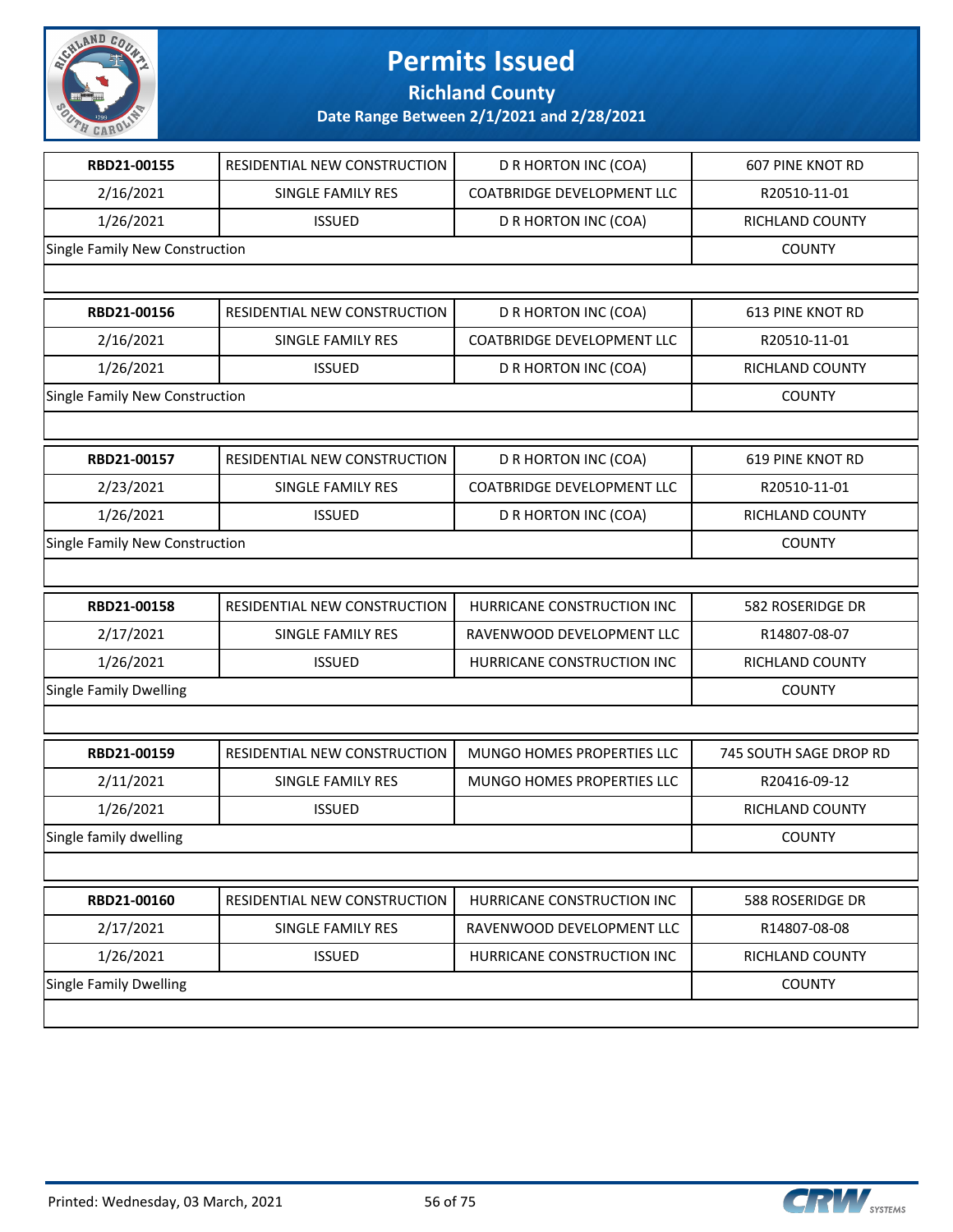

**Richland County**

| RBD21-00162                    | RESIDENTIAL NEW CONSTRUCTION | HURRICANE CONSTRUCTION INC        | 595 ROSERIDGE DR        |
|--------------------------------|------------------------------|-----------------------------------|-------------------------|
| 2/17/2021                      | SINGLE FAMILY RES            | RAVENWOOD DEVELOPMENT LLC         | R14807-05-61            |
| 1/26/2021                      | <b>ISSUED</b>                | HURRICANE CONSTRUCTION INC        | RICHLAND COUNTY         |
| Single Family Dwelling         |                              |                                   | <b>COUNTY</b>           |
|                                |                              |                                   |                         |
| RBD21-00163                    | RESIDENTIAL NEW CONSTRUCTION | D R HORTON INC (COA)              | <b>623 PINE KNOT RD</b> |
| 2/16/2021                      | SINGLE FAMILY RES            | <b>COATBRIDGE DEVELOPMENT LLC</b> | R20510-11-01            |
| 1/26/2021                      | <b>ISSUED</b>                | D R HORTON INC (COA)              | RICHLAND COUNTY         |
| Single Family New Construction |                              |                                   | <b>COUNTY</b>           |
|                                |                              |                                   |                         |
| RBD21-00164                    | RESIDENTIAL NEW CONSTRUCTION | D R HORTON INC (COA)              | <b>627 PINE KNOT RD</b> |
| 2/16/2021                      | SINGLE FAMILY RES            | <b>COATBRIDGE DEVELOPMENT LLC</b> | R20510-11-01            |
| 1/26/2021                      | <b>ISSUED</b>                | D R HORTON INC (COA)              | RICHLAND COUNTY         |
| Single Family New Construction |                              |                                   | <b>COUNTY</b>           |
|                                |                              |                                   |                         |
| RBD21-00165                    | RESIDENTIAL NEW CONSTRUCTION | D R HORTON INC (COA)              | <b>631 PINE KNOT RD</b> |
| 2/24/2021                      | SINGLE FAMILY RES            | <b>COATBRIDGE DEVELOPMENT LLC</b> | R20510-11-01            |
| 1/26/2021                      | <b>ISSUED</b>                | D R HORTON INC (COA)              | RICHLAND COUNTY         |
| Single Family New Construction |                              |                                   | <b>COUNTY</b>           |
|                                |                              |                                   |                         |
| RBD21-00168                    | RESIDENTIAL NEW CONSTRUCTION | D R HORTON INC (COA)              | <b>637 PINE KNOT RD</b> |
| 2/17/2021                      | SINGLE FAMILY RES            | COATBRIDGE DEVELOPMENT LLC        | R20510-11-01            |
| 1/26/2021                      | <b>ISSUED</b>                | D R HORTON INC (COA)              | RICHLAND COUNTY         |
| Single Family New Construction |                              |                                   | <b>COUNTY</b>           |
|                                |                              |                                   |                         |
| RBD21-00169                    | RESIDENTIAL NEW CONSTRUCTION | D R HORTON INC (COA)              | 641 PINE KNOT RD        |
| 2/16/2021                      | SINGLE FAMILY RES            | <b>COATBRIDGE DEVELOPMENT LLC</b> | R20510-11-01            |
| 1/26/2021                      | <b>ISSUED</b>                | D R HORTON INC (COA)              | RICHLAND COUNTY         |
| Single Family New Construction |                              |                                   | <b>COUNTY</b>           |
|                                |                              |                                   |                         |

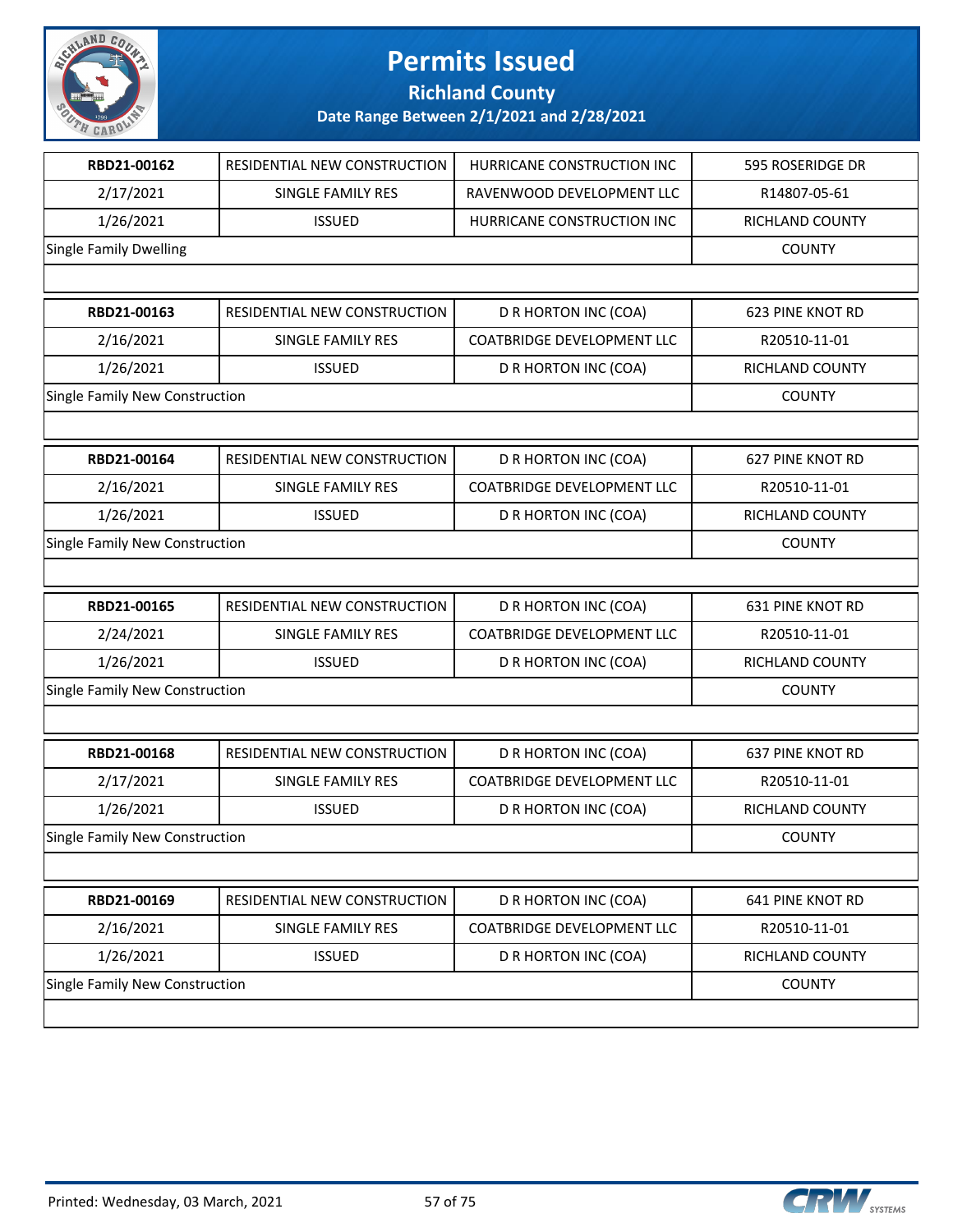

**Richland County**

| RBD21-00170                      | RESIDENTIAL NEW CONSTRUCTION | EVAN WILSON (RBB)          | 1501 JOINER RD  |
|----------------------------------|------------------------------|----------------------------|-----------------|
| 2/11/2021                        | <b>SINGLE FAMILY RES</b>     | JOINER ROAD HOLDINGS LLC   | R16415-04-53    |
| 1/26/2021                        | <b>ISSUED</b>                | EVAN WILSON (RBB)          | RICHLAND COUNTY |
| New 2 story 1939 heated SF house |                              |                            | <b>COUNTY</b>   |
|                                  |                              |                            |                 |
| RBD21-00171                      | RESIDENTIAL NEW CONSTRUCTION | EVAN WILSON (RBB)          | 6801 DELOACH DR |
| 2/11/2021                        | <b>SINGLE FAMILY RES</b>     | JOINER ROAD HOLDINGS LLC   | R16415-04-54    |
| 1/26/2021                        | <b>ISSUED</b>                | <b>EVAN WILSON (RBB)</b>   | RICHLAND COUNTY |
| New 2 story 1959 heated SF house |                              |                            | <b>COUNTY</b>   |
|                                  |                              |                            |                 |
| RBD21-00172                      | RESIDENTIAL NEW CONSTRUCTION | EVAN WILSON (RBB)          | 6805 DELOACH DR |
| 2/11/2021                        | SINGLE FAMILY RES            | JOINER ROAD HOLDINGS LLC   | R16415-04-55    |
| 1/26/2021                        | <b>ISSUED</b>                | EVAN WILSON (RBB)          | RICHLAND COUNTY |
| New 2 story 1984 heated SF house |                              |                            | <b>COUNTY</b>   |
|                                  |                              |                            |                 |
| RBD21-00173                      | RESIDENTIAL NEW CONSTRUCTION | EVAN WILSON (RBB)          | 6809 DELOACH DR |
| 2/24/2021                        | SINGLE FAMILY RES            | JOINER ROAD HOLDINGS LLC   | R16415-04-56    |
| 1/26/2021                        | <b>ISSUED</b>                | <b>EVAN WILSON (RBB)</b>   | RICHLAND COUNTY |
| New 2 story 1939 heated SF house |                              |                            | <b>COUNTY</b>   |
|                                  |                              |                            |                 |
| RBD21-00174                      | RESIDENTIAL NEW CONSTRUCTION | MUNGO HOMES PROPERTIES LLC | 220 WINDFALL RD |
| 2/11/2021                        | <b>SINGLE FAMILY RES</b>     | MUNGO HOMES PROPERTIES LLC | R14813-14-23    |
| 1/26/2021                        | <b>ISSUED</b>                |                            | RICHLAND COUNTY |
| Single family dwelling           |                              |                            | <b>COUNTY</b>   |
|                                  |                              |                            |                 |
| RBD21-00175                      | RESIDENTIAL NEW CONSTRUCTION | <b>EVAN WILSON (RBB)</b>   | 6813 DELOACH DR |
| 2/24/2021                        | SINGLE FAMILY RES            | JOINER ROAD HOLDINGS LLC   | R16415-04-57    |
| 1/26/2021                        | <b>ISSUED</b>                | EVAN WILSON (RBB)          | RICHLAND COUNTY |
| New 2 story 1959 heated SF house |                              |                            | <b>COUNTY</b>   |
|                                  |                              |                            |                 |

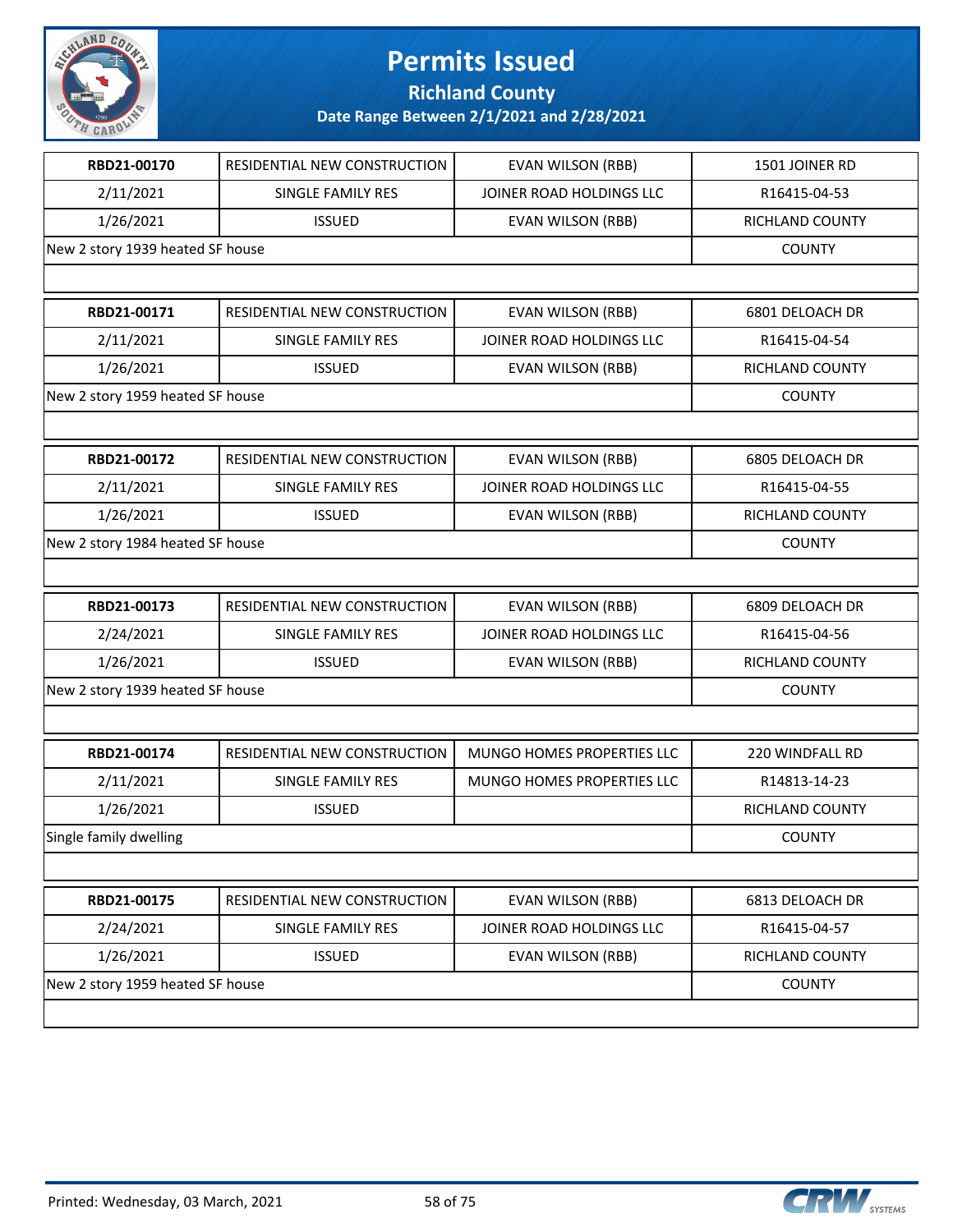

**Richland County**

| RBD21-00176                                 | RESIDENTIAL NEW CONSTRUCTION | <b>EVAN WILSON (RBB)</b>   | 6817 DELOACH DR        |
|---------------------------------------------|------------------------------|----------------------------|------------------------|
| 2/11/2021                                   | SINGLE FAMILY RES            | JOINER ROAD HOLDINGS LLC   | R16415-04-58           |
| 1/26/2021                                   | <b>ISSUED</b>                | EVAN WILSON (RBB)          | RICHLAND COUNTY        |
| New 2 story 1960 heated SF house            |                              |                            | <b>COUNTY</b>          |
|                                             |                              |                            |                        |
| RBD21-00177                                 | RESIDENTIAL NEW CONSTRUCTION | EVAN WILSON (RBB)          | 6821 DELOACH DR        |
| 2/11/2021                                   | SINGLE FAMILY RES            | JOINER ROAD HOLDINGS LLC   | R16415-04-59           |
| 1/26/2021                                   | <b>ISSUED</b>                | EVAN WILSON (RBB)          | <b>RICHLAND COUNTY</b> |
| New 2 story 1984 heated SF house            |                              |                            | <b>COUNTY</b>          |
|                                             |                              |                            |                        |
| RBD21-00180                                 | RESIDENTIAL NEW CONSTRUCTION | MUNGO HOMES PROPERTIES LLC | 122 ASCOT RIDGE RD     |
| 2/24/2021                                   | SINGLE FAMILY RES            | Keith & Kim Overbay        | R05203-01-04           |
| 1/27/2021                                   | <b>ISSUED</b>                | MUNGO HOMES PROPERTIES LLC | RICHLAND COUNTY        |
| <b>Construct New Single Family Dwelling</b> |                              |                            | <b>COUNTY</b>          |
|                                             |                              |                            |                        |
| RBD21-00181                                 | RESIDENTIAL NEW CONSTRUCTION | MUNGO HOMES PROPERTIES LLC | 587 HARBOUR POINTE DR  |
| 2/11/2021                                   | SINGLE FAMILY RES            | MUNGO HOMES PROPERTIES LLC | R23205-17-18           |
| 1/27/2021                                   | <b>ISSUED</b>                |                            | RICHLAND COUNTY        |
| Single family dwelling                      |                              |                            | <b>COUNTY</b>          |
|                                             |                              |                            |                        |
| RBD21-00182                                 | RESIDENTIAL NEW CONSTRUCTION | <b>EASTWOOD HOMES LLC</b>  | 1054 ALLENDALE RD      |
| 2/3/2021                                    | SINGLE FAMILY RES            | EASTWOOD HOMES LLC         | R14815-03-14           |
| 1/27/2021                                   | <b>ISSUED</b>                |                            | RICHLAND COUNTY        |
| Single Family residential                   |                              |                            | <b>COUNTY</b>          |
|                                             |                              |                            |                        |
| RBD21-00186                                 | RESIDENTIAL NEW CONSTRUCTION | <b>EASTWOOD HOMES LLC</b>  | 1044 ALLENDALE RD      |
| 2/3/2021                                    | SINGLE FAMILY RES            | EASTWOOD HOMES LLC         | R14815-03-17           |
| 1/27/2021                                   | <b>ISSUED</b>                |                            | <b>RICHLAND COUNTY</b> |
| Single Family residential                   |                              |                            | <b>COUNTY</b>          |
| Single Family Residential                   |                              |                            |                        |

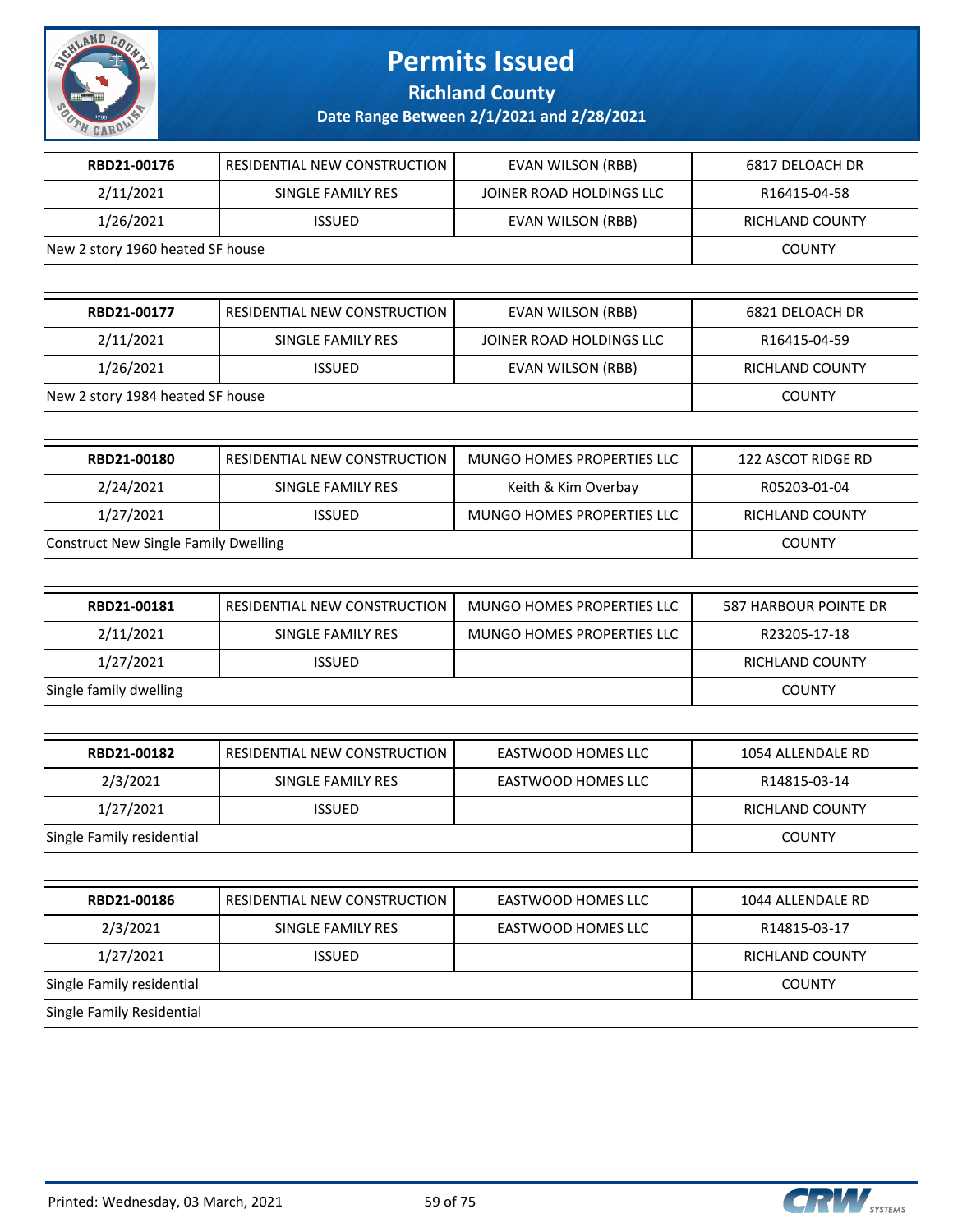

**Richland County**

| RBD21-00187               | RESIDENTIAL NEW CONSTRUCTION | <b>EASTWOOD HOMES LLC</b>         | 332 AUTUMN POND DR    |
|---------------------------|------------------------------|-----------------------------------|-----------------------|
| 2/11/2021                 | SINGLE FAMILY RES            | EASTWOOD HOMES LLC                | R20500-04-06          |
| 1/27/2021                 | <b>ISSUED</b>                |                                   | RICHLAND COUNTY       |
| Single Family residential |                              |                                   | <b>COUNTY</b>         |
|                           |                              |                                   |                       |
| RBD21-00188               | RESIDENTIAL NEW CONSTRUCTION | <b>GREAT SOUTHERN HOMES INC</b>   | 309 BAYMONT DR        |
| 2/12/2021                 | SINGLE FAMILY RES            | <b>GREAT SOUTHERN HOMES INC</b>   | R23304-06-18          |
| 1/27/2021                 | <b>ISSUED</b>                | <b>GREAT SOUTHERN HOMES INC</b>   | RICHLAND COUNTY       |
| <b>Bentcreek C</b>        |                              |                                   | <b>COUNTY</b>         |
|                           |                              |                                   |                       |
| RBD21-00189               | RESIDENTIAL NEW CONSTRUCTION | MUNGO HOMES PROPERTIES LLC        | 154 ALMOFINI LN       |
| 2/11/2021                 | SINGLE FAMILY RES            | <b>MUNGO HOMES PROPERTIES LLC</b> | R01700-04-56          |
| 1/27/2021                 | <b>ISSUED</b>                |                                   | RICHLAND COUNTY       |
| Single family dwelling    |                              |                                   | <b>COUNTY</b>         |
|                           |                              |                                   |                       |
| RBD21-00191               | RESIDENTIAL NEW CONSTRUCTION | <b>EASTWOOD HOMES LLC</b>         | 211 GLENN VILLAGE CIR |
|                           |                              |                                   |                       |
| 2/11/2021                 | <b>SINGLE FAMILY RES</b>     | EASTWOOD HOMES LLC                | R20510-09-01          |
| 1/27/2021                 | <b>ISSUED</b>                |                                   | RICHLAND COUNTY       |
| Single Family residential |                              |                                   | <b>COUNTY</b>         |
|                           |                              |                                   |                       |
| RBD21-00192               | RESIDENTIAL NEW CONSTRUCTION | <b>EASTWOOD HOMES LLC</b>         | 323 SUNNYCREST LN     |
| 2/16/2021                 | SINGLE FAMILY RES            | <b>EASTWOOD HOMES LLC</b>         | R23200-01-32          |
| 1/27/2021                 | <b>ISSUED</b>                |                                   | RICHLAND COUNTY       |
| Single Family residential |                              |                                   | <b>COUNTY</b>         |
|                           |                              |                                   |                       |
| RBD21-00193               | RESIDENTIAL NEW CONSTRUCTION | EASTWOOD HOMES LLC                | 327 SUNNYCREST LN     |
| 2/11/2021                 | SINGLE FAMILY RES            | <b>EASTWOOD HOMES LLC</b>         | R23200-01-32          |
| 1/27/2021                 | <b>ISSUED</b>                |                                   | RICHLAND COUNTY       |
| Single Family residential |                              |                                   | <b>COUNTY</b>         |

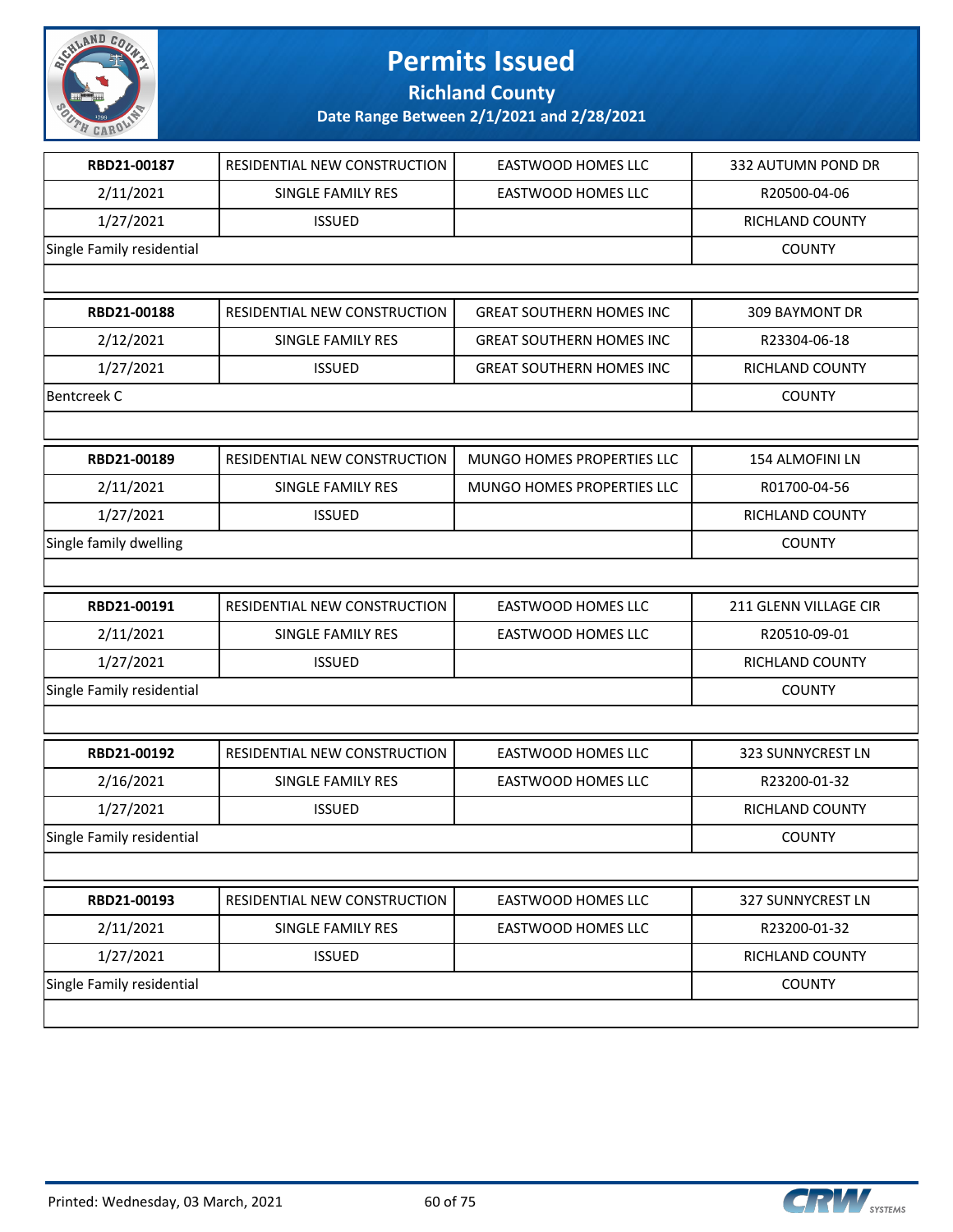

**Richland County**

| RBD21-00196                   | RESIDENTIAL NEW CONSTRUCTION | MUNGO HOMES PROPERTIES LLC   | 178 ALMOFINI LN         |
|-------------------------------|------------------------------|------------------------------|-------------------------|
| 2/11/2021                     | <b>SINGLE FAMILY RES</b>     | MUNGO HOMES PROPERTIES LLC   | R01700-04-56            |
| 1/28/2021                     | <b>ISSUED</b>                |                              | <b>RICHLAND COUNTY</b>  |
| Single family dwelling        |                              |                              | <b>COUNTY</b>           |
|                               |                              |                              |                         |
| RBD21-00197                   | RESIDENTIAL NEW CONSTRUCTION | STANLEY MARTIN COMPANIES LLC | 243 SANDFARM TRL        |
| 2/11/2021                     | <b>SINGLE FAMILY RES</b>     | STANLEY MARTIN COMPANIES LLC | R20416-01-05            |
| 1/28/2021                     | <b>ISSUED</b>                | STANLEY MARTIN COMPANIES LLC | <b>RICHLAND COUNTY</b>  |
| Build single family residence |                              |                              | <b>COUNTY</b>           |
|                               |                              |                              |                         |
| RBD21-00198                   | RESIDENTIAL NEW CONSTRUCTION | STANLEY MARTIN COMPANIES LLC | <b>263 SANDFARM TRL</b> |
| 2/12/2021                     | SINGLE FAMILY RES            | SAND FARM LLC                | R20416-01-10            |
| 1/28/2021                     | <b>ISSUED</b>                | STANLEY MARTIN COMPANIES LLC | RICHLAND COUNTY         |
| Build single family residence |                              |                              | <b>COUNTY</b>           |
|                               |                              |                              |                         |
| RBD21-00199                   | RESIDENTIAL NEW CONSTRUCTION | MUNGO HOMES PROPERTIES LLC   | 337 COMPASS TRL         |
| 2/12/2021                     | SINGLE FAMILY RES            | MUNGO HOMES PROPERTIES LLC   | R20510-11-01            |
| 1/28/2021                     | <b>ISSUED</b>                |                              | RICHLAND COUNTY         |
| Single family dwelling        |                              |                              | <b>COUNTY</b>           |
|                               |                              |                              |                         |
| RBD21-00201                   | RESIDENTIAL NEW CONSTRUCTION | MUNGO HOMES PROPERTIES LLC   | 1034 TURTLE STONE RD    |
| 2/11/2021                     | SINGLE FAMILY RES            | MUNGO HOMES PROPERTIES LLC   | R20416-01-23            |
| 1/28/2021                     | <b>ISSUED</b>                |                              | RICHLAND COUNTY         |
| Single family dwelling        |                              |                              | <b>COUNTY</b>           |
|                               |                              |                              |                         |
| RBD21-00205                   | RESIDENTIAL NEW CONSTRUCTION | STANLEY MARTIN COMPANIES LLC | 271 SANDFARM TRL        |
| 2/11/2021                     | SINGLE FAMILY RES            | <b>SAND FARM LLC</b>         | R20416-01-12            |
| 1/28/2021                     | <b>ISSUED</b>                | STANLEY MARTIN COMPANIES LLC | RICHLAND COUNTY         |
| Build single family residence |                              |                              | <b>COUNTY</b>           |
|                               |                              |                              |                         |

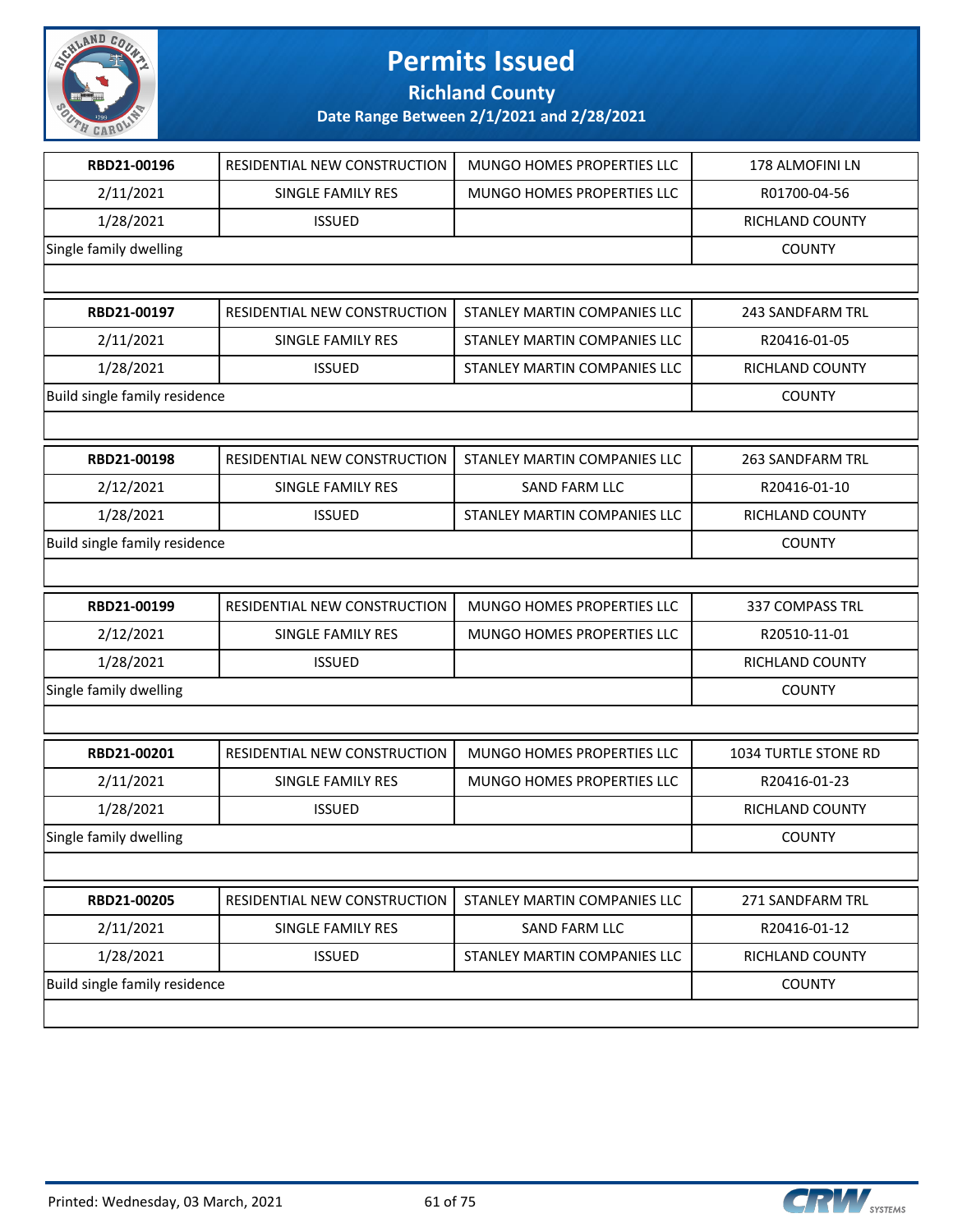

**Richland County**

| RBD21-00206                   | RESIDENTIAL NEW CONSTRUCTION | MUNGO HOMES PROPERTIES LLC   | 345 COMPASS TRL        |
|-------------------------------|------------------------------|------------------------------|------------------------|
| 2/12/2021                     | SINGLE FAMILY RES            | MUNGO HOMES PROPERTIES LLC   | R20510-11-01           |
| 1/29/2021                     | <b>ISSUED</b>                |                              | RICHLAND COUNTY        |
| Single family dwelling        |                              |                              | <b>COUNTY</b>          |
|                               |                              |                              |                        |
| RBD21-00209                   | RESIDENTIAL NEW CONSTRUCTION | MUNGO HOMES PROPERTIES LLC   | 158 ALMOFINI LN        |
| 2/16/2021                     | <b>SINGLE FAMILY RES</b>     | MUNGO HOMES PROPERTIES LLC   | R01700-04-56           |
| 1/29/2021                     | <b>ISSUED</b>                |                              | RICHLAND COUNTY        |
| Single family dwelling        |                              |                              | <b>COUNTY</b>          |
|                               |                              |                              |                        |
| RBD21-00216                   | RESIDENTIAL NEW CONSTRUCTION | STANLEY MARTIN COMPANIES LLC | 275 SANDFARM TRL       |
| 2/16/2021                     | SINGLE FAMILY RES            | <b>SAND FARM LLC</b>         | R20416-01-13           |
| 2/1/2021                      | <b>ISSUED</b>                | STANLEY MARTIN COMPANIES LLC | RICHLAND COUNTY        |
| Build single family residence |                              |                              | <b>COUNTY</b>          |
|                               |                              |                              |                        |
|                               |                              |                              |                        |
| RBD21-00217                   | RESIDENTIAL NEW CONSTRUCTION | STANLEY MARTIN COMPANIES LLC | 933 NORTH SAGE DROP RD |
| 2/16/2021                     | SINGLE FAMILY RES            | STANLEY MARTIN COMPANIES LLC | R20513-03-42           |
| 2/1/2021                      | <b>ISSUED</b>                | STANLEY MARTIN COMPANIES LLC | RICHLAND COUNTY        |
| Build single family residence |                              |                              | <b>COUNTY</b>          |
|                               |                              |                              |                        |
| RBD21-00221                   | RESIDENTIAL NEW CONSTRUCTION | STANLEY MARTIN COMPANIES LLC | 247 SANDFARM TRL       |
| 2/16/2021                     | SINGLE FAMILY RES            | SAND FARM LLC                | R20416-01-06           |
| 2/1/2021                      | <b>ISSUED</b>                | STANLEY MARTIN COMPANIES LLC | RICHLAND COUNTY        |
| Build single family residence |                              |                              | <b>COUNTY</b>          |
|                               |                              |                              |                        |
| RBD21-00222                   | RESIDENTIAL NEW CONSTRUCTION | MUNGO HOMES PROPERTIES LLC   | 1063 MATCHINGHAM DR    |
| 2/16/2021                     | SINGLE FAMILY RES            | MUNGO HOMES PROPERTIES LLC   | R17111-02-01           |
| 2/1/2021                      | <b>ISSUED</b>                |                              | RICHLAND COUNTY        |
| Single family dwelling        |                              |                              | <b>COUNTY</b>          |

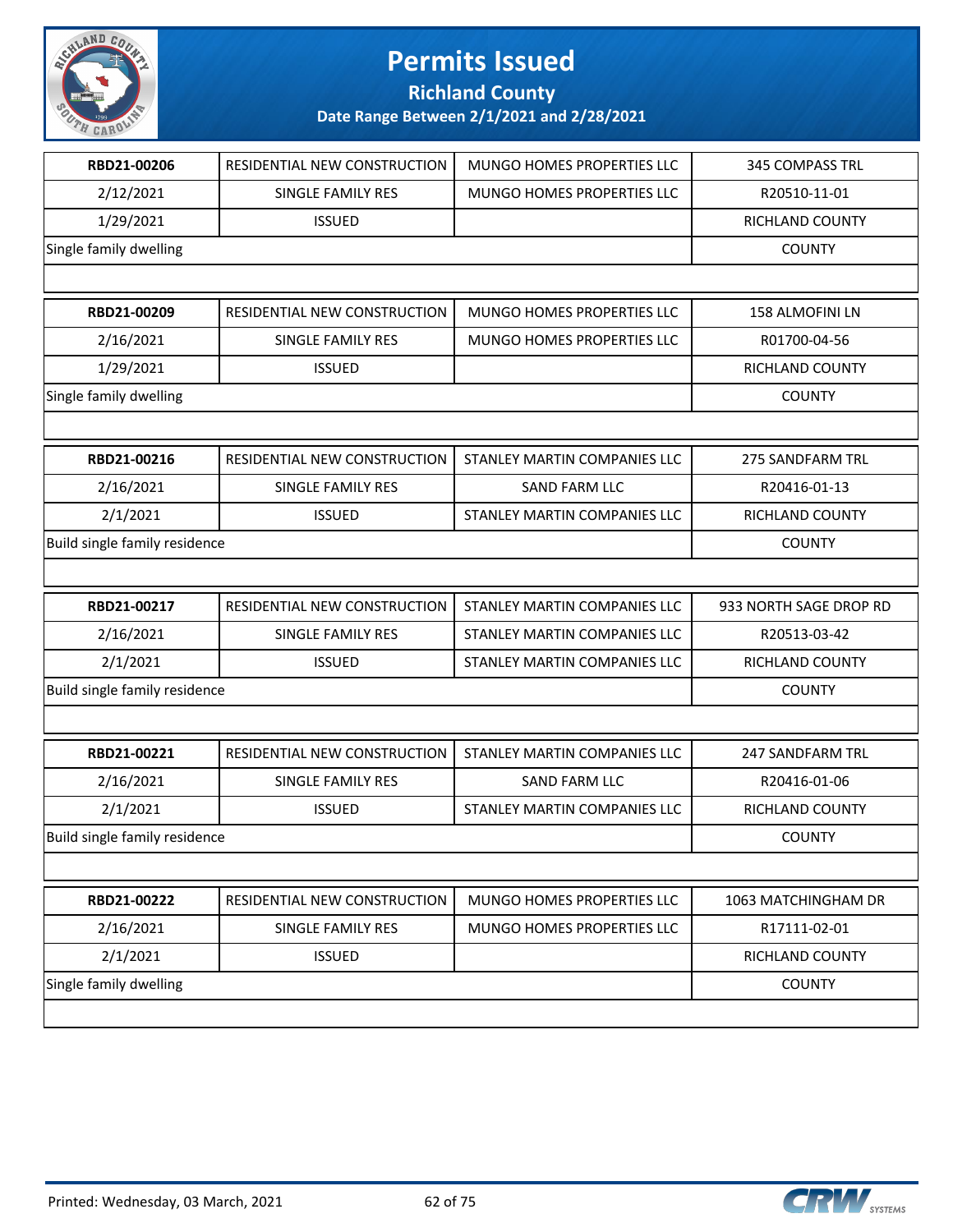

**Richland County**

| RBD21-00226                              | RESIDENTIAL NEW CONSTRUCTION | MUNGO HOMES PROPERTIES LLC     | <b>290 SANDFARM TRL</b>  |
|------------------------------------------|------------------------------|--------------------------------|--------------------------|
| 2/18/2021                                | SINGLE FAMILY RES            | MUNGO HOMES PROPERTIES LLC     | R20416-05-05             |
| 2/2/2021                                 | <b>ISSUED</b>                |                                | RICHLAND COUNTY          |
| Single family dwelling                   |                              |                                | <b>COUNTY</b>            |
|                                          |                              |                                |                          |
| RBD21-00228                              | RESIDENTIAL NEW CONSTRUCTION | STANLEY MARTIN COMPANIES LLC   | 799 DEERWOOD CROSSING DR |
| 2/18/2021                                | SINGLE FAMILY RES            | STANLEY MARTIN COMPANIES LLC   | R17413-11-20             |
| 2/2/2021                                 | <b>ISSUED</b>                | STANLEY MARTIN COMPANIES LLC   | RICHLAND COUNTY          |
| Build single family residence            |                              |                                | <b>COUNTY</b>            |
|                                          |                              |                                |                          |
| RBD21-00229                              | RESIDENTIAL NEW CONSTRUCTION | STANLEY MARTIN COMPANIES LLC   | 778 DEERWOOD CROSSING DR |
| 2/18/2021                                | <b>SINGLE FAMILY RES</b>     | LAKE SHORE VISION LLC          | R17413-12-07             |
| 2/2/2021                                 | <b>ISSUED</b>                | STANLEY MARTIN COMPANIES LLC   | RICHLAND COUNTY          |
| Build single family residence            |                              |                                | <b>COUNTY</b>            |
|                                          |                              |                                |                          |
| RBD21-00231                              | RESIDENTIAL NEW CONSTRUCTION | MUNGO HOMES PROPERTIES LLC     | 234 WINDFALL RD          |
| 2/17/2021                                | SINGLE FAMILY RES            | MUNGO HOMES PROPERTIES LLC     | R14813-14-19             |
| 2/2/2021                                 | <b>ISSUED</b>                |                                | RICHLAND COUNTY          |
| Single family dwelling                   |                              |                                | <b>COUNTY</b>            |
|                                          |                              |                                |                          |
| RBD21-00232                              | RESIDENTIAL NEW CONSTRUCTION | ERIC J ZIMMERMAN               | 1029 AMICK DR            |
| 2/24/2021                                | SINGLE FAMILY RES            | <b>CHITTENDEN SHERRY &amp;</b> | R02409-04-01             |
| 2/2/2021                                 | <b>ISSUED</b>                | ERIC J ZIMMERMAN               | RICHLAND COUNTY          |
| New Construction of a single family home |                              |                                | <b>COUNTY</b>            |
|                                          |                              |                                |                          |
| RBD21-00237                              | RESIDENTIAL NEW CONSTRUCTION | MUNGO HOMES PROPERTIES LLC     | 526 ESAW DR              |
| 2/17/2021                                | SINGLE FAMILY RES            | MUNGO HOMES PROPERTIES LLC     | R25812-08-07             |
| 2/2/2021                                 | <b>ISSUED</b>                |                                | RICHLAND COUNTY          |
| Single family dwelling                   |                              |                                | <b>COUNTY</b>            |
|                                          |                              |                                |                          |

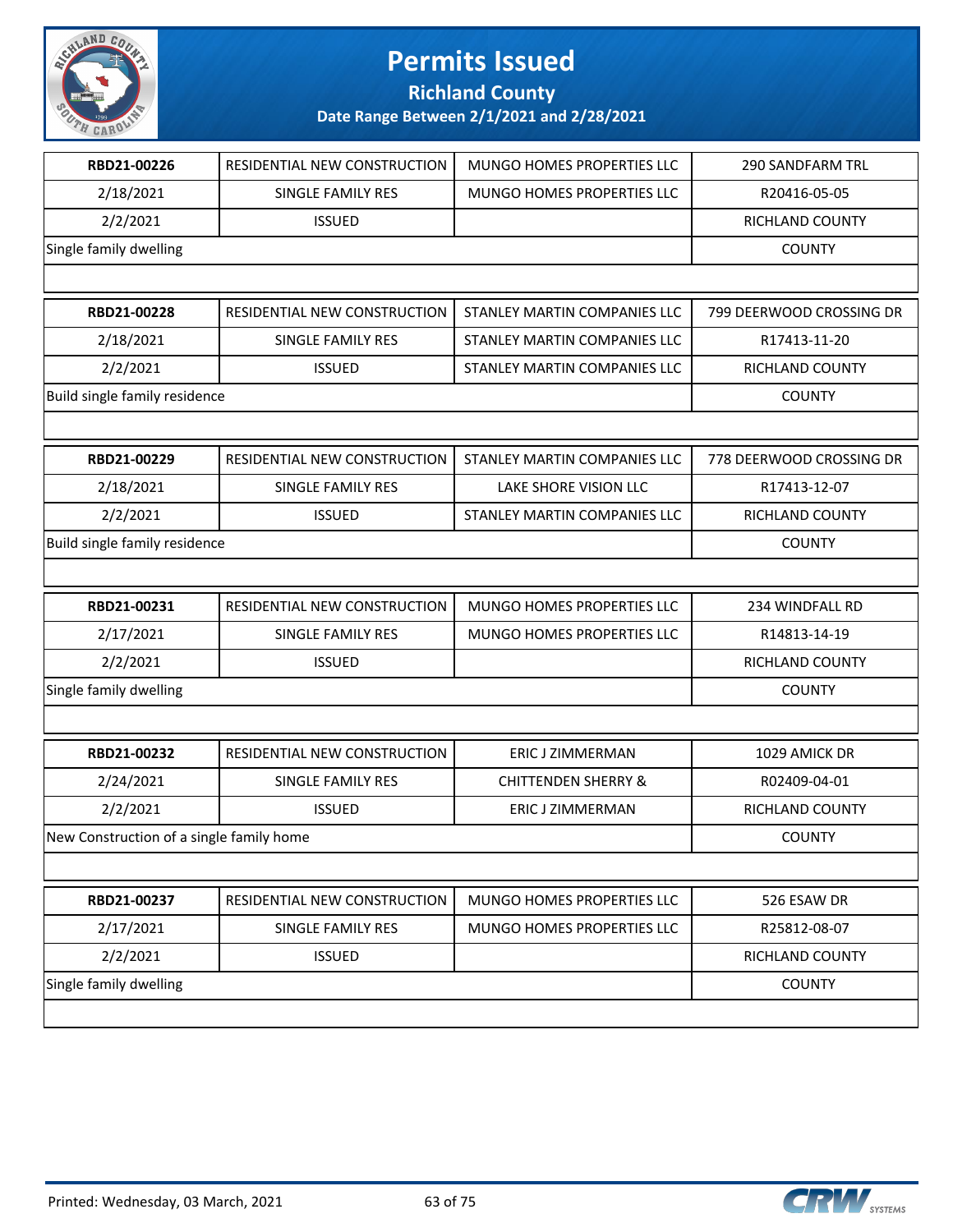

**Richland County**

| RBD21-00239                   | RESIDENTIAL NEW CONSTRUCTION | MUNGO HOMES PROPERTIES LLC      | 164 ALMOFINI LN     |
|-------------------------------|------------------------------|---------------------------------|---------------------|
| 2/18/2021                     | <b>SINGLE FAMILY RES</b>     | MUNGO HOMES PROPERTIES LLC      | R01700-04-56        |
| 2/3/2021                      | <b>ISSUED</b>                |                                 | RICHLAND COUNTY     |
| Single family dwelling        |                              |                                 | <b>COUNTY</b>       |
|                               |                              |                                 |                     |
| RBD21-00240                   | RESIDENTIAL NEW CONSTRUCTION | MUNGO HOMES PROPERTIES LLC      | 1087 MATCHINGHAM DR |
| 2/18/2021                     | SINGLE FAMILY RES            | MUNGO HOMES PROPERTIES LLC      | R17111-02-01        |
| 2/3/2021                      | <b>ISSUED</b>                |                                 | RICHLAND COUNTY     |
| Single family dwelling        |                              |                                 | <b>COUNTY</b>       |
|                               |                              |                                 |                     |
| RBD21-00243                   | RESIDENTIAL NEW CONSTRUCTION | MUNGO HOMES PROPERTIES LLC      | 171 ALMOFINI LN     |
| 2/18/2021                     | SINGLE FAMILY RES            | MUNGO HOMES PROPERTIES LLC      | R01700-04-56        |
| 2/3/2021                      | <b>ISSUED</b>                |                                 | RICHLAND COUNTY     |
| Single family dwelling        |                              |                                 | <b>COUNTY</b>       |
|                               |                              |                                 |                     |
| RBD21-00244                   | RESIDENTIAL NEW CONSTRUCTION | STANLEY MARTIN COMPANIES LLC    | 824 PLUNGE POOL LN  |
| 2/18/2021                     | SINGLE FAMILY RES            | SAND FARM LLC                   | R20513-03-08        |
| 2/3/2021                      | <b>ISSUED</b>                | STANLEY MARTIN COMPANIES LLC    | RICHLAND COUNTY     |
| Build single family residence |                              |                                 | <b>COUNTY</b>       |
|                               |                              |                                 |                     |
| RBD21-00247                   | RESIDENTIAL NEW CONSTRUCTION | HURRICANE CONSTRUCTION INC      | 585 ROSERIDGE DR    |
| 2/24/2021                     | SINGLE FAMILY RES            | RAVENWOOD DEVELOPMENT LLC       | R14807-05-59        |
| 2/4/2021                      | <b>ISSUED</b>                | HURRICANE CONSTRUCTION INC      | RICHLAND COUNTY     |
| Single                        |                              |                                 | <b>COUNTY</b>       |
|                               |                              |                                 |                     |
| RBD21-00278                   | RESIDENTIAL NEW CONSTRUCTION | <b>GREAT SOUTHERN HOMES INC</b> | 457 WILLOW WIND RD  |
| 2/25/2021                     | SINGLE FAMILY RES            | <b>GS WILLOW WIND LLC</b>       | R21700-04-11        |
| 2/9/2021                      | <b>ISSUED</b>                | <b>GREAT SOUTHERN HOMES INC</b> | RICHLAND COUNTY     |
| Bentgrass B                   |                              |                                 | <b>COUNTY</b>       |
|                               |                              |                                 |                     |

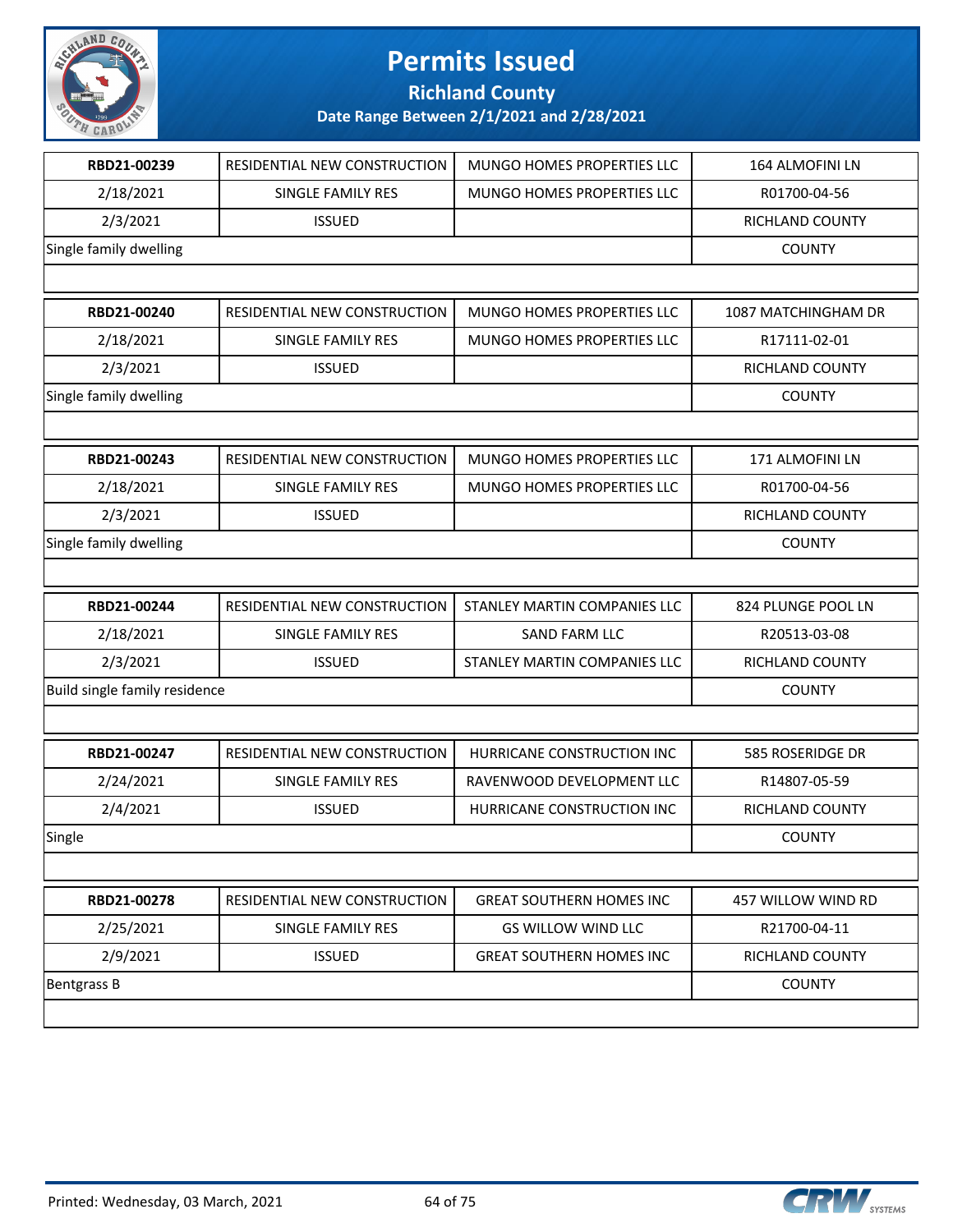

**Richland County**

**Date Range Between 2/1/2021 and 2/28/2021**

| RBD21-00284                   | RESIDENTIAL NEW CONSTRUCTION | STANLEY MARTIN COMPANIES LLC | 816 PLUNGE POOL LN |
|-------------------------------|------------------------------|------------------------------|--------------------|
| 2/24/2021                     | SINGLE FAMILY RES            | SAND FARM LLC                | R20513-03-06       |
| 2/9/2021                      | <b>ISSUED</b>                | STANLEY MARTIN COMPANIES LLC | RICHLAND COUNTY    |
| Build single family residence |                              |                              | <b>COUNTY</b>      |
|                               |                              |                              |                    |

#### **Number of RESIDENTIAL NEW CONSTRUCTION/SINGLE FAMILY RES Permits: 100**

| RBD20-02016                       | <b>RESIDENTIAL REPAIRS</b> | SOUTHERN SIDING & WINDOW<br><b>CORP</b> | <b>157 SID EARGLE RD</b>       |
|-----------------------------------|----------------------------|-----------------------------------------|--------------------------------|
| 2/11/2021                         | <b>ACCESSORY REPAIR</b>    | <b>GEIGER BARNEY CLAYTON &amp;</b>      | R02806-01-02                   |
| 12/22/2020                        | <b>ISSUED</b>              | SOUTHERN SIDING & WINDOW<br><b>CORP</b> | RICHLAND COUNTY                |
| <b>REPLACE 13 WINDOWS</b>         |                            |                                         | <b>COUNTY</b>                  |
|                                   |                            |                                         |                                |
| RBD20-02017                       | <b>RESIDENTIAL REPAIRS</b> | SOUTHERN SIDING & WINDOW<br>CORP        | <b>104 LEXINGTON POINTE DR</b> |
| 2/11/2021                         | <b>ACCESSORY REPAIR</b>    | MONTES-CRAWFORD BRANDON &               | R23113-01-08                   |
| 12/22/2020                        | <b>ISSUED</b>              | SOUTHERN SIDING & WINDOW<br><b>CORP</b> | <b>RICHLAND COUNTY</b>         |
| <b>REPLACE 2 WINDOWS</b>          |                            |                                         | <b>COUNTY</b>                  |
|                                   |                            |                                         |                                |
| RBD21-00125                       | <b>RESIDENTIAL REPAIRS</b> | SOUTHERN SIDING & WINDOW<br><b>CORP</b> | 123 OLD HALL RD                |
| 2/11/2021                         | <b>ACCESSORY REPAIR</b>    | <b>BURTON SHERRELL AUTREACE</b>         | R04109-02-16                   |
| 1/21/2021                         | <b>ISSUED</b>              | SOUTHERN SIDING & WINDOW<br><b>CORP</b> | <b>RICHLAND COUNTY</b>         |
| replace 10 windows and patio door |                            |                                         | <b>COUNTY</b>                  |
|                                   |                            |                                         |                                |
| RBD21-00126                       | <b>RESIDENTIAL REPAIRS</b> | SOUTHERN SIDING & WINDOW<br><b>CORP</b> | 110 TODD BRANCH DR             |
| 2/11/2021                         | <b>ACCESSORY REPAIR</b>    | <b>RAY WILLIAM HENRY IV</b>             | R19902-06-03                   |
| 1/21/2021                         | <b>ISSUED</b>              | SOUTHERN SIDING & WINDOW<br><b>CORP</b> | RICHLAND COUNTY                |
| <b>REPLACE 8 WINDOWS</b>          |                            |                                         | <b>COUNTY</b>                  |
|                                   |                            |                                         |                                |

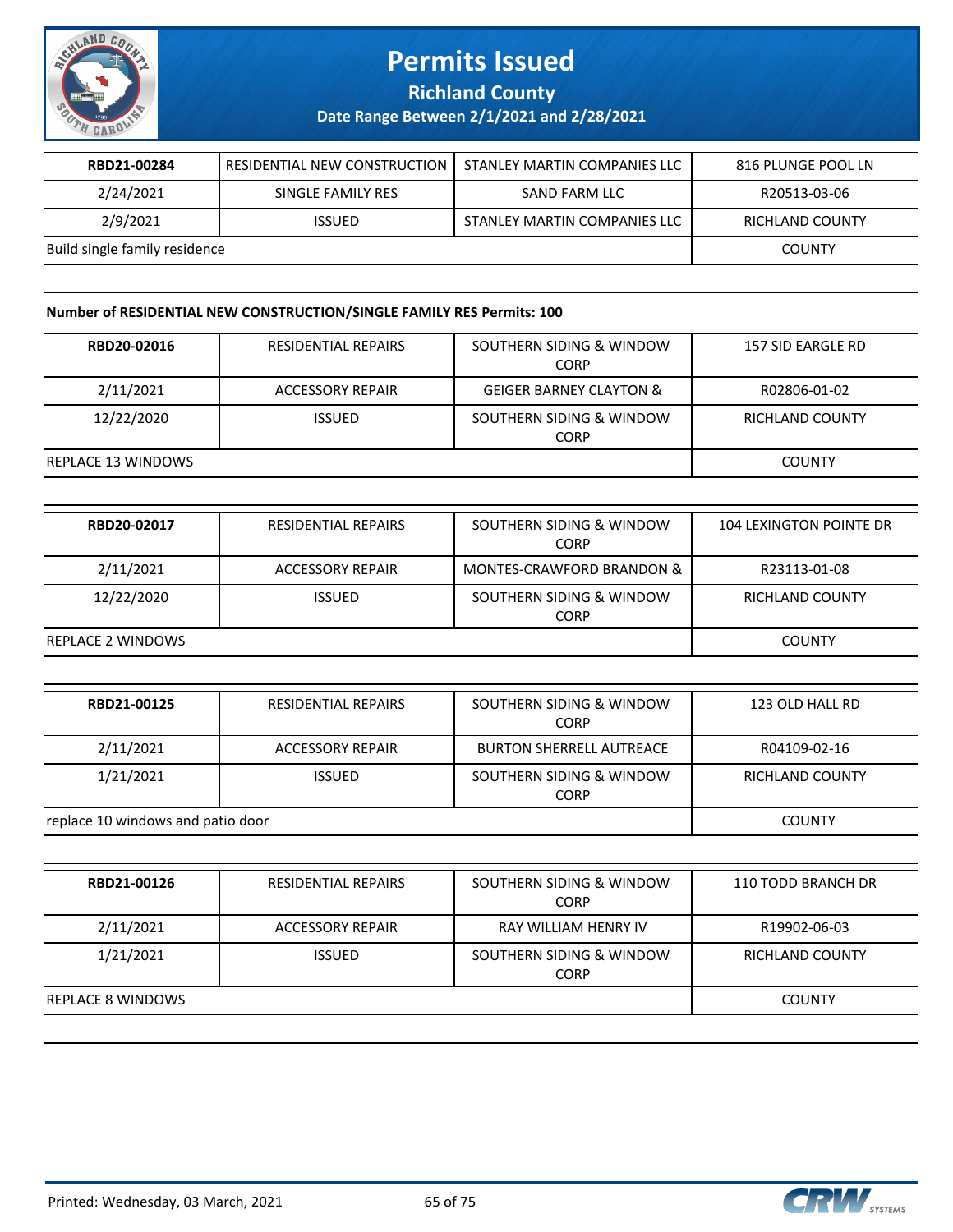

**Richland County**

| RBD21-00127                        | <b>RESIDENTIAL REPAIRS</b> | SOUTHERN SIDING & WINDOW<br><b>CORP</b> | 1201 S CEDAR CREEK RD |
|------------------------------------|----------------------------|-----------------------------------------|-----------------------|
| 2/11/2021                          | <b>ACCESSORY REPAIR</b>    | ELEAZER CATHERINE BUSH                  | R30000-03-20          |
| 1/21/2021                          | <b>ISSUED</b>              | SOUTHERN SIDING & WINDOW<br><b>CORP</b> | RICHLAND COUNTY       |
| REPLACE 15 WINDOWS & 2 patio doors |                            |                                         | <b>COUNTY</b>         |
|                                    |                            |                                         |                       |
| RBD21-00142                        | RESIDENTIAL REPAIRS        | RAM JACK OF SOUTH CAROLINA INC          | 908 PINEY BRANCH RD   |
| 2/3/2021                           | <b>ACCESSORY REPAIR</b>    | MCCALL DONALD E SR & YETIEVE R          | R33000-02-14          |
| 1/22/2021                          | <b>ISSUED</b>              | RAM JACK OF SOUTH CAROLINA INC          | RICHLAND COUNTY       |
| <b>Foundation Repair</b>           |                            |                                         | <b>COUNTY</b>         |
|                                    |                            |                                         |                       |
| RBD21-00143                        | RESIDENTIAL REPAIRS        | RAM JACK OF SOUTH CAROLINA INC          | 155 WOODSHORE CIR     |
| 2/2/2021                           | <b>ACCESSORY REPAIR</b>    | SAMUEL MCBRIDE PIERSON III              | R22908-01-24          |
| 1/22/2021                          | <b>ISSUED</b>              | RAM JACK OF SOUTH CAROLINA INC          | RICHLAND COUNTY       |
| <b>Foundation Repair</b>           |                            |                                         | <b>COUNTY</b>         |
|                                    |                            |                                         |                       |
| RBD21-00212                        | RESIDENTIAL REPAIRS        | RAM JACK OF SOUTH CAROLINA INC          | 2110 DUPONT DR        |
| 2/10/2021                          | <b>ACCESSORY REPAIR</b>    | <b>BALANGUE FORTUNATO P</b>             | R16909-06-22          |
| 1/29/2021                          | <b>ISSUED</b>              | RAM JACK OF SOUTH CAROLINA INC          | RICHLAND COUNTY       |
| <b>Foundation Repair</b>           |                            |                                         | <b>COUNTY</b>         |
|                                    |                            |                                         |                       |
| RBD21-00225                        | <b>RESIDENTIAL REPAIRS</b> | RAM JACK OF SOUTH CAROLINA INC          | 200 IRONGATE DR       |
| 2/11/2021                          | <b>ACCESSORY REPAIR</b>    | RUGGIERO ANIELLO F                      | R19908-04-08          |
| 2/1/2021                           | <b>ISSUED</b>              | RAM JACK OF SOUTH CAROLINA INC          | RICHLAND COUNTY       |
| Foundation Repair                  |                            |                                         | <b>COUNTY</b>         |
|                                    |                            |                                         |                       |
| RBD21-00245                        | <b>RESIDENTIAL REPAIRS</b> | RAM JACK OF SOUTH CAROLINA INC          | 9 OLDE SPRINGS RD     |
| 2/10/2021                          | <b>ACCESSORY REPAIR</b>    | <b>JAMES ANTHONY LORENZO &amp;</b>      | R20007-04-25          |
| 2/3/2021                           | <b>ISSUED</b>              | RAM JACK OF SOUTH CAROLINA INC          | RICHLAND COUNTY       |
| Foundation Repair                  |                            |                                         | <b>COUNTY</b>         |
|                                    |                            |                                         |                       |

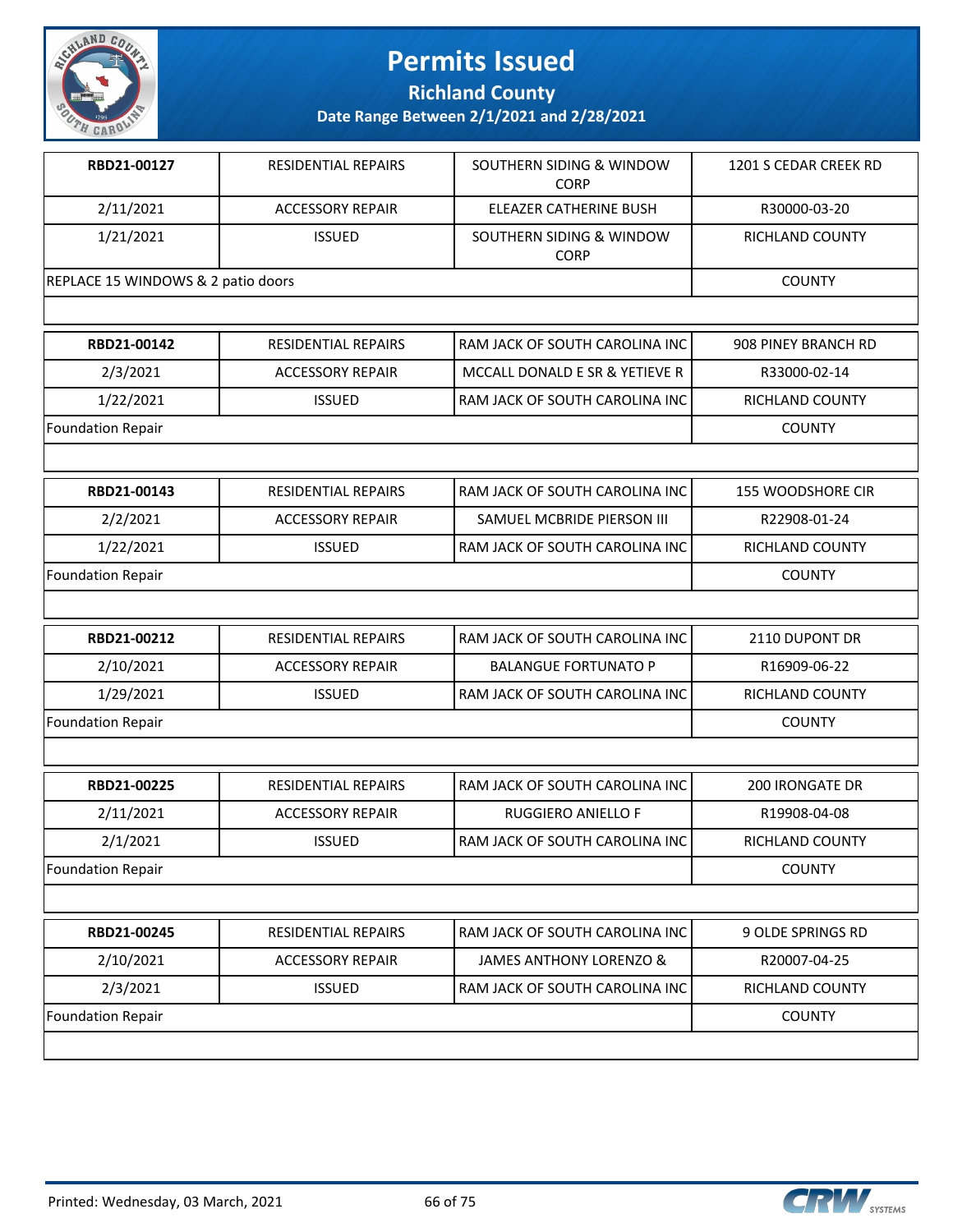

**Richland County**

**Date Range Between 2/1/2021 and 2/28/2021**

| RBD21-00288                                             | <b>RESIDENTIAL REPAIRS</b>                                      | PREMIER HOME BUILDERS                  | 5310 PINESTRAW RD       |
|---------------------------------------------------------|-----------------------------------------------------------------|----------------------------------------|-------------------------|
| 2/25/2021                                               | <b>ACCESSORY REPAIR</b>                                         | <b>GABLE AGNES DALE MOORE</b>          | R14111-02-18            |
| 2/9/2021                                                | <b>ISSUED</b>                                                   | PREMIER HOME BUILDERS                  | RICHLAND COUNTY         |
| remove and replacing 9 windows                          |                                                                 |                                        | <b>COUNTY</b>           |
|                                                         |                                                                 |                                        |                         |
| RBD21-00386                                             | <b>RESIDENTIAL REPAIRS</b>                                      | RAM JACK OF SOUTH CAROLINA INC         | 120 JAMES BALLENTINE RD |
| 2/25/2021                                               | <b>ACCESSORY REPAIR</b>                                         | <b>BOUKNIGHT SARA B &amp; JOHNNY L</b> | R03300-05-02            |
| 2/18/2021                                               | <b>ISSUED</b>                                                   | RAM JACK OF SOUTH CAROLINA INC         | <b>RICHLAND COUNTY</b>  |
| <b>Foundation Repair</b>                                |                                                                 |                                        | <b>COUNTY</b>           |
|                                                         |                                                                 |                                        |                         |
|                                                         |                                                                 |                                        |                         |
| RBD21-00415                                             | <b>RESIDENTIAL REPAIRS</b>                                      | <b>BRANDON JOEL CULVER</b>             | 120 TEAL WAY            |
| 2/23/2021                                               | <b>ACCESSORY REPAIR</b>                                         | <b>SUNSETTER PROPERTIES LLC</b>        | R23010-06-07            |
| 2/22/2021                                               | <b>VOID</b>                                                     | <b>BRANDON JOEL CULVER</b>             | <b>RICHLAND COUNTY</b>  |
| replacing siding, replacing deck, replacing ext. doors, |                                                                 |                                        | <b>COUNTY</b>           |
|                                                         |                                                                 |                                        |                         |
| RBD21-00426                                             | <b>RESIDENTIAL REPAIRS</b>                                      | <b>CLARENCE ALSTON</b>                 | <b>524 HOGANS RUN</b>   |
| 2/24/2021                                               | <b>ACCESSORY REPAIR</b>                                         | RTS DEVELOPMENT LLC                    | R22816-05-01            |
| 2/23/2021                                               | <b>ISSUED</b>                                                   | <b>CLARENCE ALSTON</b>                 | <b>RICHLAND COUNTY</b>  |
|                                                         | Renovations and Exterior repairs, plumbing, HVAC, FRAMING, ELEC |                                        | <b>COUNTY</b>           |

#### **Number of RESIDENTIAL REPAIRS/ACCESSORY REPAIR Permits: 14**

| RBD21-00128              | <b>RESIDENTIAL REPAIRS</b> | SOUTHERN SIDING & WINDOW<br><b>CORP</b> | 3109 DOWNES GROVE RD   |
|--------------------------|----------------------------|-----------------------------------------|------------------------|
| 2/11/2021                | <b>REPAIRS</b>             | CAMPBELL DALE W & SUSANNA E             | R19213-02-11           |
| 1/21/2021                | <b>ISSUED</b>              | SOUTHERN SIDING & WINDOW<br><b>CORP</b> | <b>RICHLAND COUNTY</b> |
| <b>REPLACE 6 WINDOWS</b> |                            |                                         | <b>COUNTY</b>          |
|                          |                            |                                         |                        |
| RBD21-00146              | <b>RESIDENTIAL REPAIRS</b> | SOUTHERN SIDING & WINDOW<br><b>CORP</b> | 120 GLENSHANNON DR     |
| 2/25/2021                | <b>REPAIRS</b>             | <b>BROWN PAULINE J</b>                  | R20116-02-36           |
| 1/25/2021                | <b>ISSUED</b>              | SOUTHERN SIDING & WINDOW<br><b>CORP</b> | RICHLAND COUNTY        |
| <b>REPLACE 4 WINDOWS</b> |                            |                                         | <b>COUNTY</b>          |
|                          |                            |                                         |                        |

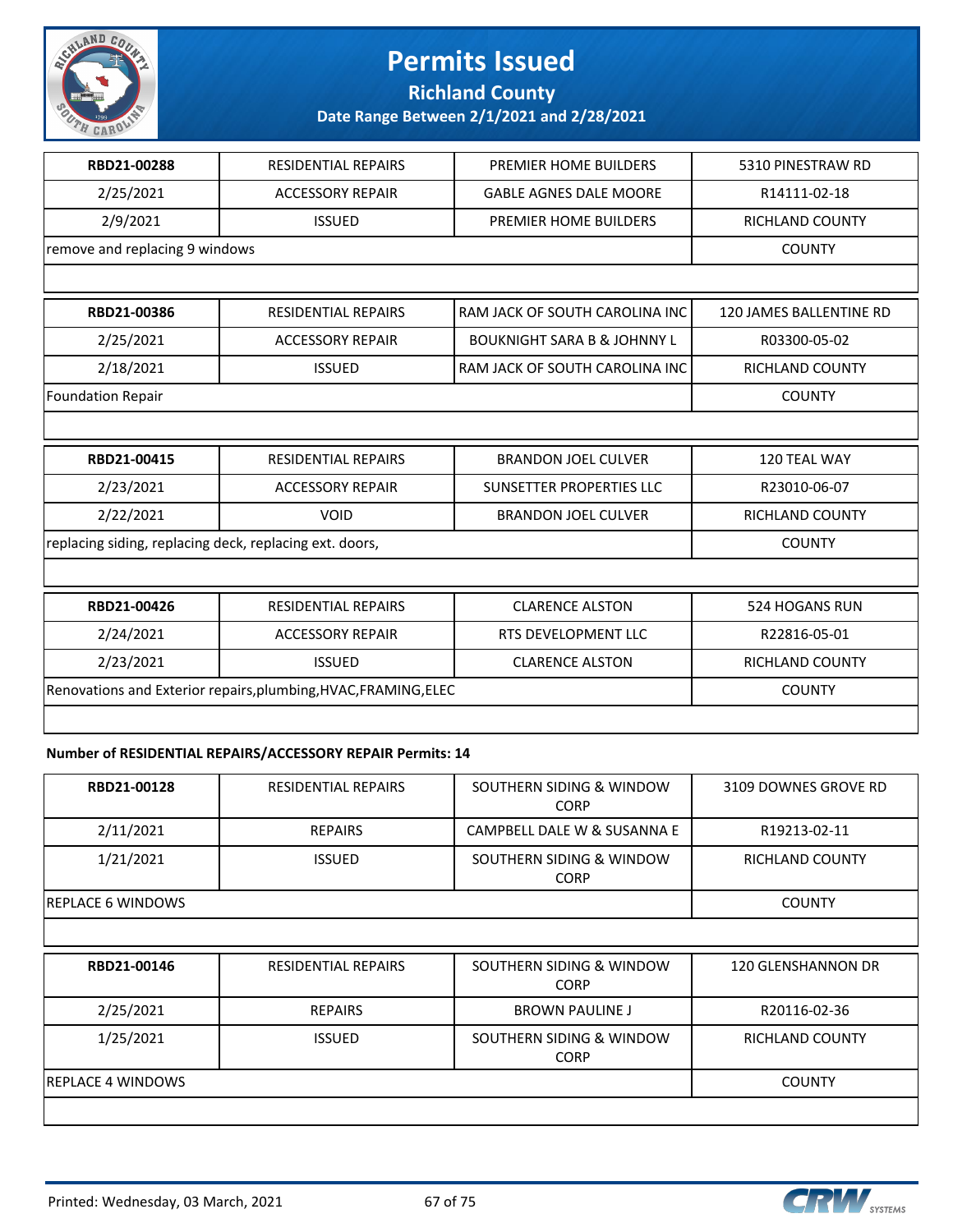

**Richland County**

| RBD21-00147              | RESIDENTIAL REPAIRS        | SOUTHERN SIDING & WINDOW<br><b>CORP</b>           | <b>132 HUNTING AVE</b> |
|--------------------------|----------------------------|---------------------------------------------------|------------------------|
| 2/25/2021                | <b>REPAIRS</b>             | RANDOLPH LENORA                                   | R22014-09-10           |
| 1/25/2021                | <b>ISSUED</b>              | SOUTHERN SIDING & WINDOW<br><b>CORP</b>           | RICHLAND COUNTY        |
| <b>REPLACE 9 WINDOWS</b> |                            |                                                   | <b>COUNTY</b>          |
|                          |                            |                                                   |                        |
| RBD21-00148              | <b>RESIDENTIAL REPAIRS</b> | SOUTHERN SIDING & WINDOW<br><b>CORP</b>           | 4509 BRIARFIELD RD     |
| 2/25/2021                | <b>REPAIRS</b>             | <b>ESKRIDGE ASHLEY E ETAL</b>                     | R16802-11-08           |
| 1/25/2021                | <b>ISSUED</b>              | SOUTHERN SIDING & WINDOW<br><b>CORP</b>           | RICHLAND COUNTY        |
| <b>REPLACE 8 WINDOWS</b> |                            |                                                   | <b>COUNTY</b>          |
|                          |                            |                                                   |                        |
| RBD21-00167              | <b>RESIDENTIAL REPAIRS</b> | JES COLUMBIA LLC DBA MOUNT<br><b>VALLEY FOUND</b> | 8713 GNADENHUNT RD     |
| 2/2/2021                 | <b>REPAIRS</b>             |                                                   | R19214-03-08           |
| 1/26/2021                | <b>ISSUED</b>              | JES COLUMBIA LLC DBA MOUNT<br><b>VALLEY FOUND</b> | RICHLAND COUNTY        |
| <b>FOUNDATION REPAIR</b> |                            |                                                   | <b>COUNTY</b>          |
|                          |                            |                                                   |                        |
| RBD21-00183              | RESIDENTIAL REPAIRS        | SOUTHERN SIDING & WINDOW<br><b>CORP</b>           | 405 CLUB RD            |
| 2/25/2021                | <b>REPAIRS</b>             | ELLIS PEARL A                                     | R09309-01-15           |
| 1/27/2021                | <b>ISSUED</b>              | SOUTHERN SIDING & WINDOW<br><b>CORP</b>           | RICHLAND COUNTY        |
| <b>REPLACE 2 WINDOWS</b> |                            |                                                   | <b>COUNTY</b>          |
|                          |                            |                                                   |                        |
| RBD21-00184              | RESIDENTIAL REPAIRS        | SOUTHERN SIDING & WINDOW<br><b>CORP</b>           | 8001 TRAILWOOD LN      |
| 2/25/2021                | <b>REPAIRS</b>             | FISHER JANET L                                    | R19205-04-18           |
| 1/27/2021                | <b>ISSUED</b>              | SOUTHERN SIDING & WINDOW<br><b>CORP</b>           | RICHLAND COUNTY        |
| REPLACE 13 WINDOWS       |                            |                                                   | <b>COUNTY</b>          |
|                          |                            |                                                   |                        |

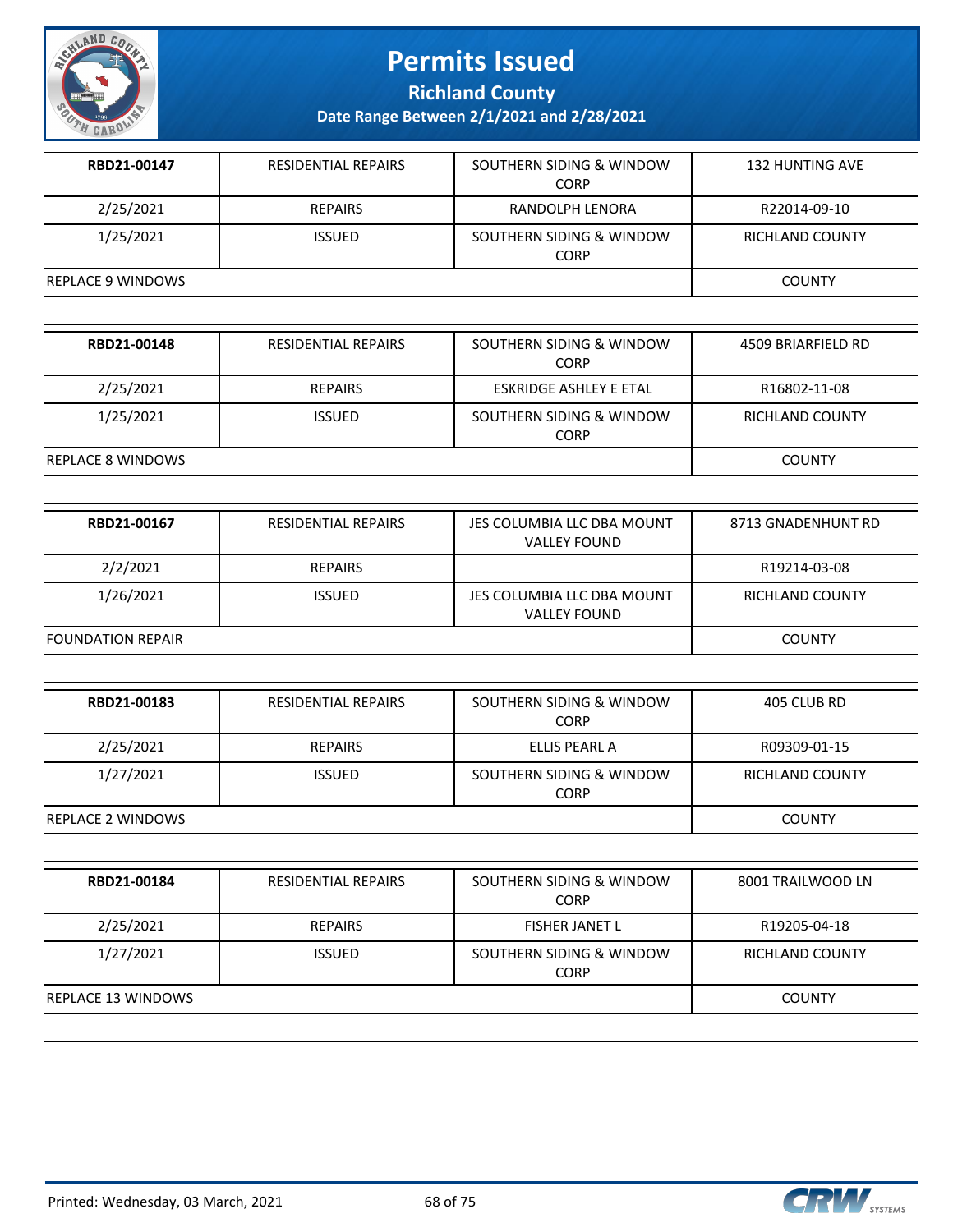

**Richland County**

| RBD21-00185                                          | <b>RESIDENTIAL REPAIRS</b> | SOUTHERN SIDING & WINDOW<br><b>CORP</b>           | 1721 RIPPLEROCK RD     |
|------------------------------------------------------|----------------------------|---------------------------------------------------|------------------------|
| 2/25/2021                                            | <b>REPAIRS</b>             | <b>STEWART SHIRLEY</b>                            | R07407-02-23           |
| 1/27/2021                                            | <b>ISSUED</b>              | SOUTHERN SIDING & WINDOW<br><b>CORP</b>           | <b>RICHLAND COUNTY</b> |
| <b>REPLACE 6 WINDOWS</b>                             |                            |                                                   | <b>COUNTY</b>          |
|                                                      |                            |                                                   |                        |
| RBD21-00202                                          | RESIDENTIAL REPAIRS        | HOME DEPOT USA INC                                | 3520 JUDY ST           |
| 2/8/2021                                             | <b>REPAIRS</b>             | SAMUELS MELVIN L JR                               | R14215-05-10           |
| 1/28/2021                                            | <b>ISSUED</b>              | HOME DEPOT USA INC                                | <b>RICHLAND COUNTY</b> |
| replace 1 window size for size                       |                            |                                                   | <b>COUNTY</b>          |
| 3 part window                                        |                            |                                                   |                        |
| RBD21-00219                                          | <b>RESIDENTIAL REPAIRS</b> | <b>TIMOTHY WALKER</b>                             | 1741 OMAREST DR        |
| 2/1/2021                                             | <b>REPAIRS</b>             | Janice Bowman                                     | R07410-03-27           |
| 2/1/2021                                             | <b>ISSUED</b>              | <b>TIMOTHY WALKER</b>                             | <b>RICHLAND COUNTY</b> |
| Replace: garage ceiling, freeze board, wall paneling |                            |                                                   | <b>COUNTY</b>          |
|                                                      |                            |                                                   |                        |
| RBD21-00224                                          | <b>RESIDENTIAL REPAIRS</b> | RAM JACK OF SOUTH CAROLINA INC                    | <b>7 FAIRWAY LN</b>    |
| 2/19/2021                                            | <b>REPAIRS</b>             | <b>BROWN TERRY W</b>                              | R20432-01-05           |
| 2/1/2021                                             | <b>ISSUED</b>              | RAM JACK OF SOUTH CAROLINA INC                    | <b>RICHLAND COUNTY</b> |
| <b>Foundation Repair</b>                             |                            |                                                   | <b>COUNTY</b>          |
|                                                      |                            |                                                   |                        |
| RBD21-00236                                          | RESIDENTIAL REPAIRS        | JES COLUMBIA LLC DBA MOUNT<br><b>VALLEY FOUND</b> | 721 FORMBY DR          |
| 2/11/2021                                            | <b>REPAIRS</b>             | SIMS JOHN L JR & MARIE COLLIER                    | R20015-02-03           |
| 2/2/2021                                             | <b>ISSUED</b>              | JES COLUMBIA LLC DBA MOUNT<br><b>VALLEY FOUND</b> | RICHLAND COUNTY        |
| Foundation repair                                    |                            |                                                   | <b>COUNTY</b>          |
|                                                      |                            |                                                   |                        |
| RBD21-00251                                          | <b>RESIDENTIAL REPAIRS</b> | HOME DEPOT USA INC                                | 19 GRISTMILL CT        |
| 2/8/2021                                             | <b>REPAIRS</b>             | <b>BRENNAN EDWARD JAMES &amp;</b>                 | R20103-04-36           |
| 2/4/2021                                             | <b>ISSUED</b>              | HOME DEPOT USA INC                                | <b>RICHLAND COUNTY</b> |
| replace 5 windows size for size                      |                            |                                                   | <b>COUNTY</b>          |
|                                                      |                            |                                                   |                        |

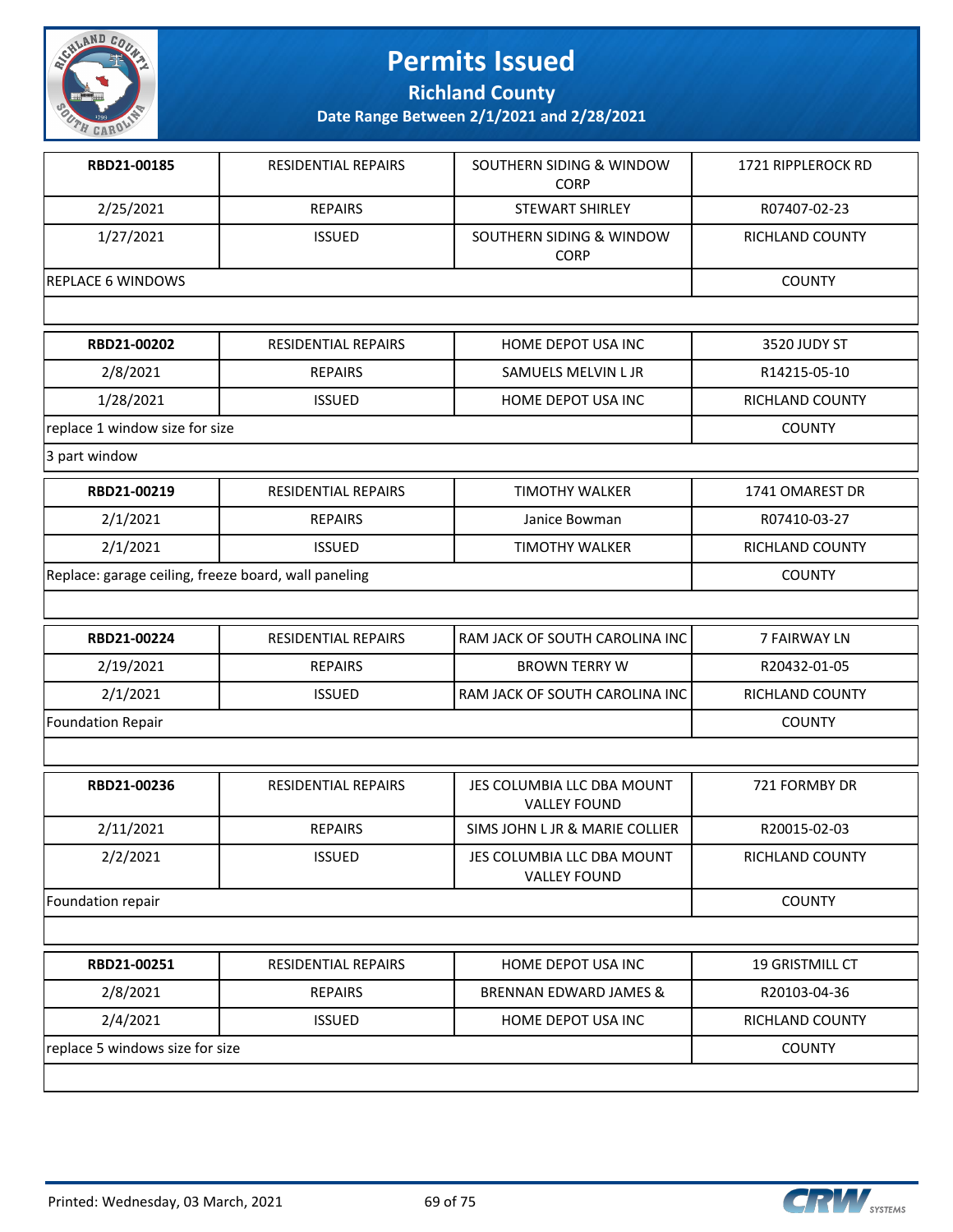

**Richland County**

| RBD21-00252                      | RESIDENTIAL REPAIRS                                                 | HOME DEPOT USA INC                                        | <b>305 PARK SPRINGS RD</b> |
|----------------------------------|---------------------------------------------------------------------|-----------------------------------------------------------|----------------------------|
| 2/8/2021                         | <b>REPAIRS</b>                                                      | DICK STEPHEN W                                            | R23009-04-03               |
| 2/4/2021                         | <b>ISSUED</b>                                                       | HOME DEPOT USA INC                                        | RICHLAND COUNTY            |
| replace 2 windows size for size  |                                                                     |                                                           | <b>COUNTY</b>              |
|                                  |                                                                     |                                                           |                            |
| RBD21-00253                      | RESIDENTIAL REPAIRS                                                 | HOME DEPOT USA INC                                        | 813 WINSLOW WAY            |
| 2/8/2021                         | <b>REPAIRS</b>                                                      | <b>COOPER HARLOD &amp; CLARA B</b>                        | R20305-01-06               |
| 2/4/2021                         | <b>ISSUED</b>                                                       | HOME DEPOT USA INC                                        | <b>RICHLAND COUNTY</b>     |
| replace 4 windows size for size  |                                                                     |                                                           | <b>COUNTY</b>              |
|                                  |                                                                     |                                                           |                            |
| RBD21-00255                      | <b>RESIDENTIAL REPAIRS</b>                                          | <b>STACEY PUGH</b>                                        | <b>1630 MORNINGHILL DR</b> |
| 2/17/2021                        | <b>REPAIRS</b>                                                      | <b>HUTTO CHRISTOPHER BLAIR</b>                            | R06013-06-17               |
| 2/4/2021                         | <b>ISSUED</b>                                                       | <b>STACEY PUGH</b>                                        | RICHLAND COUNTY            |
| floor repairs and wood work      |                                                                     |                                                           | <b>COUNTY</b>              |
|                                  |                                                                     |                                                           |                            |
| RBD21-00269                      | RESIDENTIAL REPAIRS                                                 | <b>RUMSEY CONSTRUCTION &amp;</b><br><b>RENOVATION LLC</b> | <b>209 FOX GROVE CIR</b>   |
| 2/9/2021                         | <b>REPAIRS</b>                                                      |                                                           | R23116-09-28               |
| 2/8/2021                         | <b>ISSUED</b>                                                       | <b>RUMSEY CONSTRUCTION &amp;</b><br><b>RENOVATION LLC</b> | RICHLAND COUNTY            |
|                                  | Mitigation repairs, electrical, plumbing, HVAC, Structural.         |                                                           | <b>COUNTY</b>              |
|                                  |                                                                     |                                                           |                            |
| RBD21-00332                      | RESIDENTIAL REPAIRS                                                 | HOME DEPOT USA INC                                        | 121 SEVEN SPRINGS RD       |
| 2/11/2021                        | <b>REPAIRS</b>                                                      | <b>IVEY NORMAN W &amp; THERESA M</b>                      | R23005-07-08               |
| 2/11/2021                        | <b>ISSUED</b>                                                       | HOME DEPOT USA INC                                        | RICHLAND COUNTY            |
| replace 6 windows size for sizw  |                                                                     |                                                           | <b>COUNTY</b>              |
|                                  |                                                                     |                                                           |                            |
| RBD21-00345                      | RESIDENTIAL REPAIRS                                                 | DURACLEAN PROFESSIONAL<br><b>SERVICES</b>                 | 4912 CIRCLE DR             |
| 2/25/2021                        | <b>REPAIRS</b>                                                      | TEAGUE MICHAEL ONEIL JR                                   | R14110-04-10               |
| 2/15/2021                        | <b>ISSUED</b>                                                       | DURACLEAN PROFESSIONAL<br><b>SERVICES</b>                 | RICHLAND COUNTY            |
| Kitchen rebuild after water loss |                                                                     |                                                           | <b>COUNTY</b>              |
|                                  | Electrical and insulation only items requiring permits/inspections. |                                                           |                            |

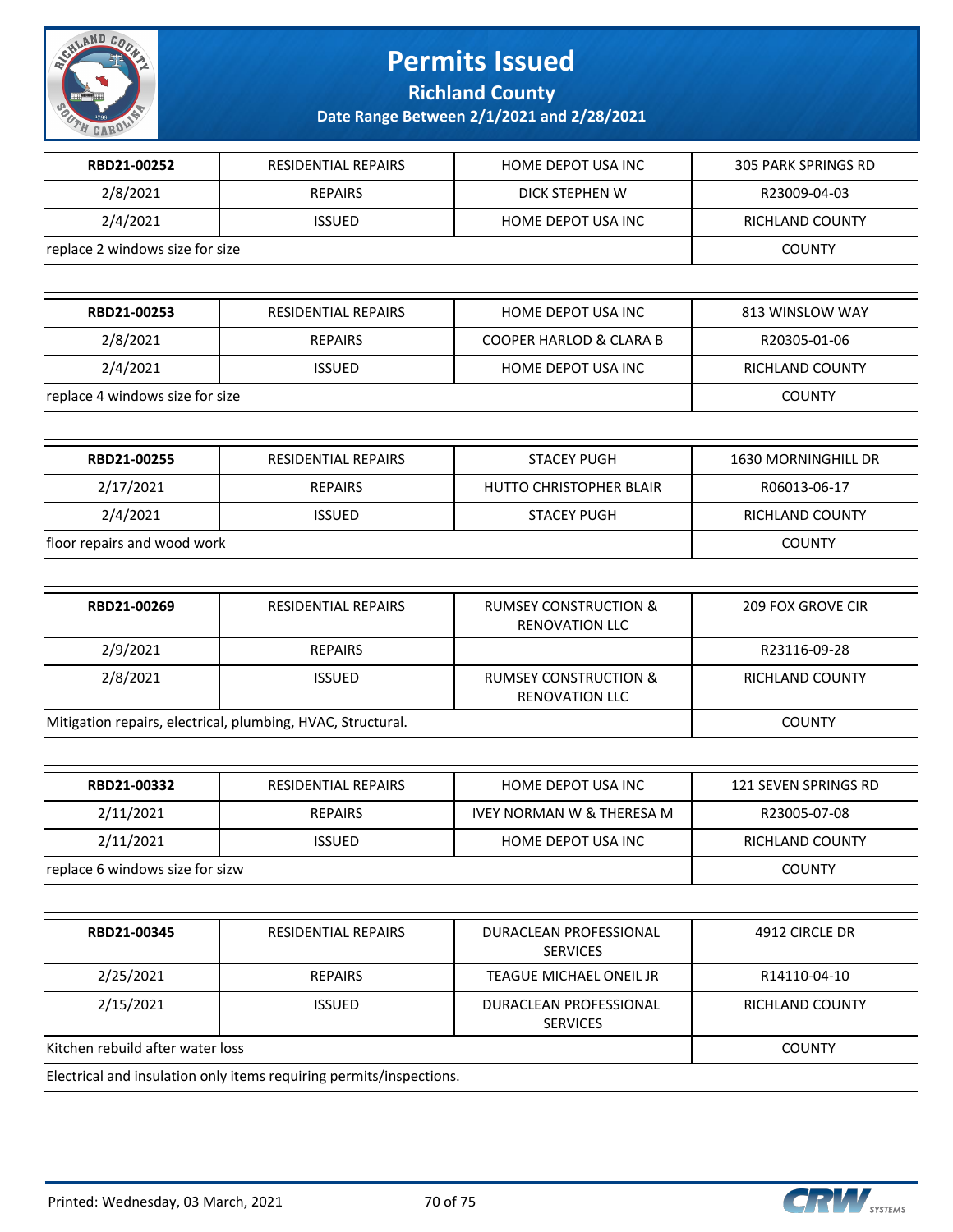

**Richland County**

| RBD21-00356                                       | <b>RESIDENTIAL REPAIRS</b>                                            | HOME DEPOT USA INC                             | 116 WELLS GARDEN CT     |
|---------------------------------------------------|-----------------------------------------------------------------------|------------------------------------------------|-------------------------|
| 2/22/2021                                         | <b>REPAIRS</b>                                                        | <b>GIBSON TARNAISA H</b>                       | R03209-01-50            |
| 2/16/2021                                         | <b>ISSUED</b>                                                         | HOME DEPOT USA INC                             | RICHLAND COUNTY         |
| replace 4 windows size for size                   |                                                                       |                                                | <b>IRMO</b>             |
|                                                   |                                                                       |                                                |                         |
| RBD21-00363                                       | <b>RESIDENTIAL REPAIRS</b>                                            | <b>ECONO BUG OF GREATER</b><br><b>COLUMBIA</b> | <b>14 SOUTHPINE CT</b>  |
| 2/17/2021                                         | <b>REPAIRS</b>                                                        | SWAIN VERONICA L                               | R04916-04-04            |
| 2/17/2021                                         | <b>ISSUED</b>                                                         | <b>ECONO BUG OF GREATER</b><br>COLUMBIA        | RICHLAND COUNTY         |
| Foundation repairs, plumbing, tile and painting   |                                                                       |                                                | <b>COUNTY</b>           |
|                                                   |                                                                       |                                                |                         |
| RBD21-00370                                       | <b>RESIDENTIAL REPAIRS</b>                                            | ASAP RESPONSE LLC                              | 1375 LANGFORD RD        |
| 2/24/2021                                         | <b>REPAIRS</b>                                                        | <b>HINSON ALACIA</b>                           | R23400-01-11            |
| 2/17/2021                                         | <b>ISSUED</b>                                                         | ASAP RESPONSE LLC                              | RICHLAND COUNTY         |
| Repairs do to a house fire                        |                                                                       |                                                | <b>COUNTY</b>           |
| No structural damage to roof                      |                                                                       |                                                |                         |
| RBD21-00372                                       | <b>RESIDENTIAL REPAIRS</b>                                            | <b>UMESHKUMAR MAISURIA</b>                     | 4716 BONNIE FOREST BLVD |
| 2/25/2021                                         | <b>REPAIRS</b>                                                        | UMESHKUMAR MAISURIA                            | R06201-04-10            |
| 2/17/2021                                         | <b>ISSUED</b>                                                         | UMESHKUMAR MAISURIA                            | RICHLAND COUNTY         |
| carpentry repair, dry wall repair, painting,      |                                                                       |                                                | <b>COUNTY</b>           |
|                                                   |                                                                       |                                                |                         |
| RBD21-00382                                       | RESIDENTIAL REPAIRS                                                   | HOME DEPOT USA INC                             | 216 BONUCK RD           |
| 2/22/2021                                         | <b>REPAIRS</b>                                                        | LANCASTER FRED K JR &                          | R02315-01-03            |
| 2/18/2021                                         | <b>ISSUED</b>                                                         | HOME DEPOT USA INC                             | RICHLAND COUNTY         |
| replace 6 windows and 2 patio doors size for size |                                                                       |                                                | <b>COUNTY</b>           |
|                                                   |                                                                       |                                                |                         |
| RBD21-00389                                       | RESIDENTIAL REPAIRS                                                   | CELTIC WORKS INC (GC)                          | 3 DEN HAGUE CT          |
| 2/24/2021                                         | <b>REPAIRS</b>                                                        | Carrie Spry                                    | R22716-02-02            |
| 2/19/2021                                         | <b>ISSUED</b>                                                         | CELTIC WORKS INC (GC)                          | RICHLAND COUNTY         |
| Kitchen and master bathroom remodel               |                                                                       |                                                | <b>COUNTY</b>           |
|                                                   | Replacing kitchen cabinets, appliances and remodeling master bathroom |                                                |                         |

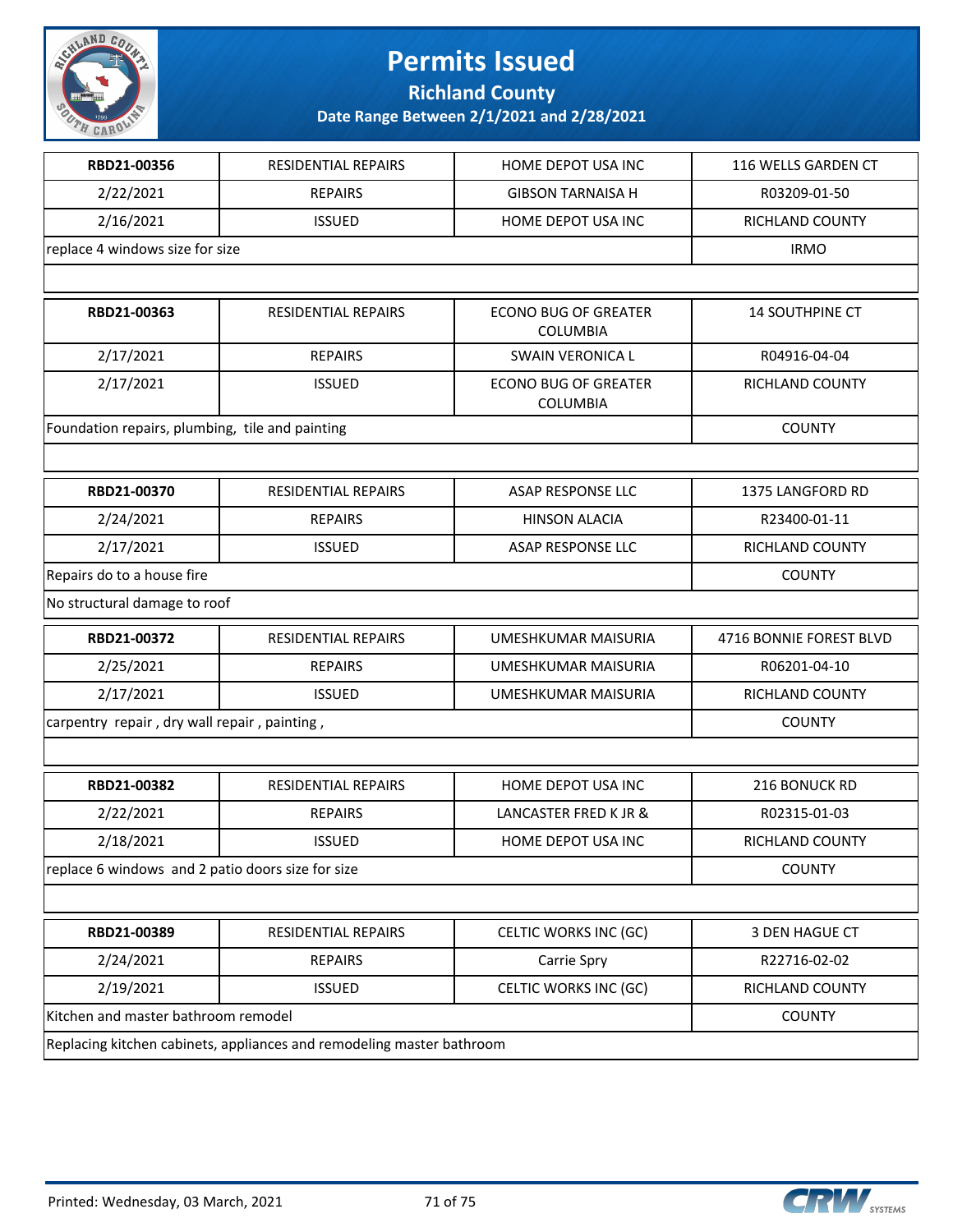

**Richland County**

**Date Range Between 2/1/2021 and 2/28/2021**

| 2/24/2021<br>2/19/2021<br>replace 13 windows size for size<br>RBD21-00394<br>2/22/2021<br>2/19/2021<br><b>Foundation Repair</b><br>RBD21-00411 | <b>REPAIRS</b><br><b>ISSUED</b><br>RESIDENTIAL REPAIRS<br><b>REPAIRS</b><br><b>ISSUED</b><br><b>RESIDENTIAL REPAIRS</b><br><b>REPAIRS</b> | TILLMAN ROY A & SHEILA L<br>HOME DEPOT USA INC<br>RAM JACK OF SOUTH CAROLINA INC<br>STEVENSON JAMES L & FLORIA L<br>RAM JACK OF SOUTH CAROLINA INC<br><b>INTECH MAINTENANCE SOLUTIONS</b><br><b>LLC</b> | R05007-02-20<br>RICHLAND COUNTY<br><b>COUNTY</b><br>800 BELLEHAVEN DR<br>R11711-04-07<br>RICHLAND COUNTY<br><b>COUNTY</b><br>413 GREEN ROSE RD |
|------------------------------------------------------------------------------------------------------------------------------------------------|-------------------------------------------------------------------------------------------------------------------------------------------|---------------------------------------------------------------------------------------------------------------------------------------------------------------------------------------------------------|------------------------------------------------------------------------------------------------------------------------------------------------|
|                                                                                                                                                |                                                                                                                                           |                                                                                                                                                                                                         |                                                                                                                                                |
|                                                                                                                                                |                                                                                                                                           |                                                                                                                                                                                                         |                                                                                                                                                |
|                                                                                                                                                |                                                                                                                                           |                                                                                                                                                                                                         |                                                                                                                                                |
|                                                                                                                                                |                                                                                                                                           |                                                                                                                                                                                                         |                                                                                                                                                |
|                                                                                                                                                |                                                                                                                                           |                                                                                                                                                                                                         |                                                                                                                                                |
|                                                                                                                                                |                                                                                                                                           |                                                                                                                                                                                                         |                                                                                                                                                |
|                                                                                                                                                |                                                                                                                                           |                                                                                                                                                                                                         |                                                                                                                                                |
|                                                                                                                                                |                                                                                                                                           |                                                                                                                                                                                                         |                                                                                                                                                |
|                                                                                                                                                |                                                                                                                                           |                                                                                                                                                                                                         |                                                                                                                                                |
|                                                                                                                                                |                                                                                                                                           |                                                                                                                                                                                                         |                                                                                                                                                |
| 2/23/2021                                                                                                                                      |                                                                                                                                           | Kenneth & Molette Sligh                                                                                                                                                                                 | R20305-04-03                                                                                                                                   |
| 2/22/2021                                                                                                                                      | <b>ISSUED</b>                                                                                                                             | INTECH MAINTENANCE SOLUTIONS<br><b>LLC</b>                                                                                                                                                              | RICHLAND COUNTY                                                                                                                                |
| Structure Repair after fire damage                                                                                                             |                                                                                                                                           |                                                                                                                                                                                                         | <b>COUNTY</b>                                                                                                                                  |
|                                                                                                                                                |                                                                                                                                           |                                                                                                                                                                                                         |                                                                                                                                                |
| RBD21-00432                                                                                                                                    | RESIDENTIAL REPAIRS                                                                                                                       | <b>CHRISTOPHER R HALE</b>                                                                                                                                                                               | 1000 PARAMOUNT DR                                                                                                                              |
| 2/24/2021                                                                                                                                      | <b>REPAIRS</b>                                                                                                                            | WILLIAMS ANDREW JR                                                                                                                                                                                      | R19106-07-14                                                                                                                                   |
| 2/24/2021                                                                                                                                      | <b>ISSUED</b>                                                                                                                             | <b>CHRISTOPHER R HALE</b>                                                                                                                                                                               | RICHLAND COUNTY                                                                                                                                |
| window repairs                                                                                                                                 |                                                                                                                                           |                                                                                                                                                                                                         | <b>COUNTY</b>                                                                                                                                  |
|                                                                                                                                                |                                                                                                                                           |                                                                                                                                                                                                         |                                                                                                                                                |
| RBD21-00451                                                                                                                                    | RESIDENTIAL REPAIRS                                                                                                                       | <b>JOE WRIGHT</b>                                                                                                                                                                                       | 109 HARTWOOD CIR                                                                                                                               |
| 2/26/2021                                                                                                                                      | <b>REPAIRS</b>                                                                                                                            | Barbara White                                                                                                                                                                                           | R04915-05-12                                                                                                                                   |
| 2/25/2021                                                                                                                                      | <b>ISSUED</b>                                                                                                                             | <b>JOE WRIGHT</b>                                                                                                                                                                                       | RICHLAND COUNTY                                                                                                                                |
| Repair water damaged subfloor and floor joists                                                                                                 |                                                                                                                                           |                                                                                                                                                                                                         | <b>COUNTY</b>                                                                                                                                  |
|                                                                                                                                                |                                                                                                                                           |                                                                                                                                                                                                         |                                                                                                                                                |
| RBD21-00467                                                                                                                                    | RESIDENTIAL REPAIRS                                                                                                                       | <b>BRANDON JOEL CULVER</b>                                                                                                                                                                              | 120 TEAL WAY                                                                                                                                   |
| 2/26/2021                                                                                                                                      | <b>REPAIRS</b>                                                                                                                            |                                                                                                                                                                                                         | R23010-06-07                                                                                                                                   |
| 2/26/2021                                                                                                                                      | <b>ISSUED</b>                                                                                                                             | <b>BRANDON JOEL CULVER</b>                                                                                                                                                                              | RICHLAND COUNTY                                                                                                                                |
| REPLACING SIDING, REPLACING DECK, REPLACING EXT. DOORS                                                                                         |                                                                                                                                           |                                                                                                                                                                                                         | <b>COUNTY</b>                                                                                                                                  |

**Number of RESIDENTIAL REPAIRS/REPAIRS Permits: 31**

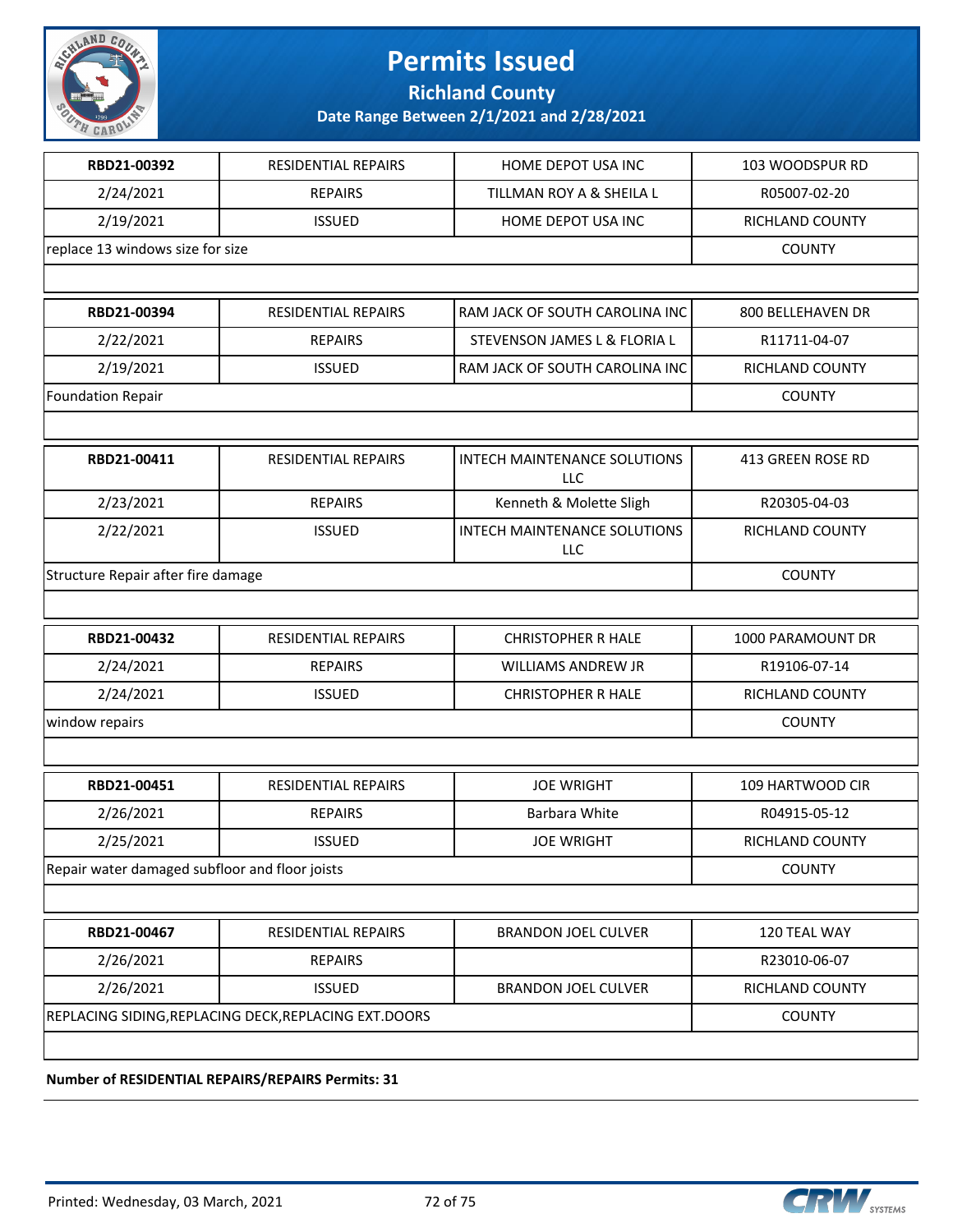

## **Permits Issued**

**Richland County**

**Date Range Between 2/1/2021 and 2/28/2021**

| SP20-00200                           | <b>SWIMMING POOL</b> | HUNT BRYAN N & LEE HEMMRICH                  | 1285 BEECHFERN CIR      |
|--------------------------------------|----------------------|----------------------------------------------|-------------------------|
| 2/4/2021                             | <b>BARRIER</b>       | HUNT BRYAN N & LEE HEMMRICH                  | R25815-02-35            |
| 11/16/2020                           | <b>FINALED</b>       | <b>NEW WAVE POOLS</b>                        | RICHLAND COUNTY         |
| <b>SWIMMING POOL BARRIER</b>         |                      |                                              | <b>COUNTY</b>           |
|                                      |                      |                                              |                         |
| SP21-00011                           | <b>SWIMMING POOL</b> | <b>CANNONBALL POOLS</b>                      | 129 SONATA CT           |
| 2/3/2021                             | <b>BARRIER</b>       |                                              | R09604-01-38            |
| 1/26/2021                            | <b>ISSUED</b>        | <b>CANNONBALL POOLS</b>                      | RICHLAND COUNTY         |
| <b>SWIMMING POOL BARRIER</b>         |                      |                                              | <b>COUNTY</b>           |
|                                      |                      |                                              |                         |
| SP21-00016                           | <b>SWIMMING POOL</b> | JM ENTERPRISES OF THE PALMETTO<br><b>LLC</b> | 106 BRODY RD            |
| 2/1/2021                             | <b>BARRIER</b>       | MUCKENFUSS SCOTT A                           | R01409-03-01            |
| 1/28/2021                            | <b>ISSUED</b>        | JM ENTERPRISES OF THE PALMETTO<br>LLC        | RICHLAND COUNTY         |
| 16' 32' gunite swimming pool         |                      | <b>COUNTY</b>                                |                         |
|                                      |                      |                                              |                         |
| SP21-00029                           | <b>SWIMMING POOL</b> | PALMETTO OUTDOOR LIVING                      | 96 ROUNDTREE RD         |
| 2/9/2021                             | <b>BARRIER</b>       | LAWRENCE GEORGE L & ANNETTE<br>M             | R14805-03-21            |
| 2/5/2021                             | <b>ISSUED</b>        | PALMETTO OUTDOOR LIVING                      | RICHLAND COUNTY         |
|                                      |                      |                                              | <b>COUNTY</b>           |
|                                      |                      |                                              |                         |
| SP21-00031                           | <b>SWIMMING POOL</b> | PALMETTO OUTDOOR LIVING                      | <b>462 PINE KNOT RD</b> |
| 2/12/2021                            | <b>BARRIER</b>       | HALL MARK A SR & CHERYL M                    | R20503-13-05            |
| 2/9/2021                             | <b>ISSUED</b>        | PALMETTO OUTDOOR LIVING                      | RICHLAND COUNTY         |
| installation 11'x23' fiberglass pool |                      | <b>COUNTY</b>                                |                         |
|                                      |                      |                                              |                         |
|                                      | <b>SWIMMING POOL</b> | <b>BURGESS DEREK &amp; JENNIFER</b>          | 1223 MUDDY FORD RD      |
| SP21-00036                           |                      |                                              |                         |
| 2/22/2021                            | <b>BARRIER</b>       | <b>BURGESS DEREK &amp; JENNIFER</b>          | R01815-01-11            |
| 2/12/2021                            | <b>ISSUED</b>        |                                              | RICHLAND COUNTY         |
| <b>POOL BARRIER</b>                  |                      |                                              | <b>COUNTY</b>           |

**Number of SWIMMING POOL/BARRIER Permits: 6**

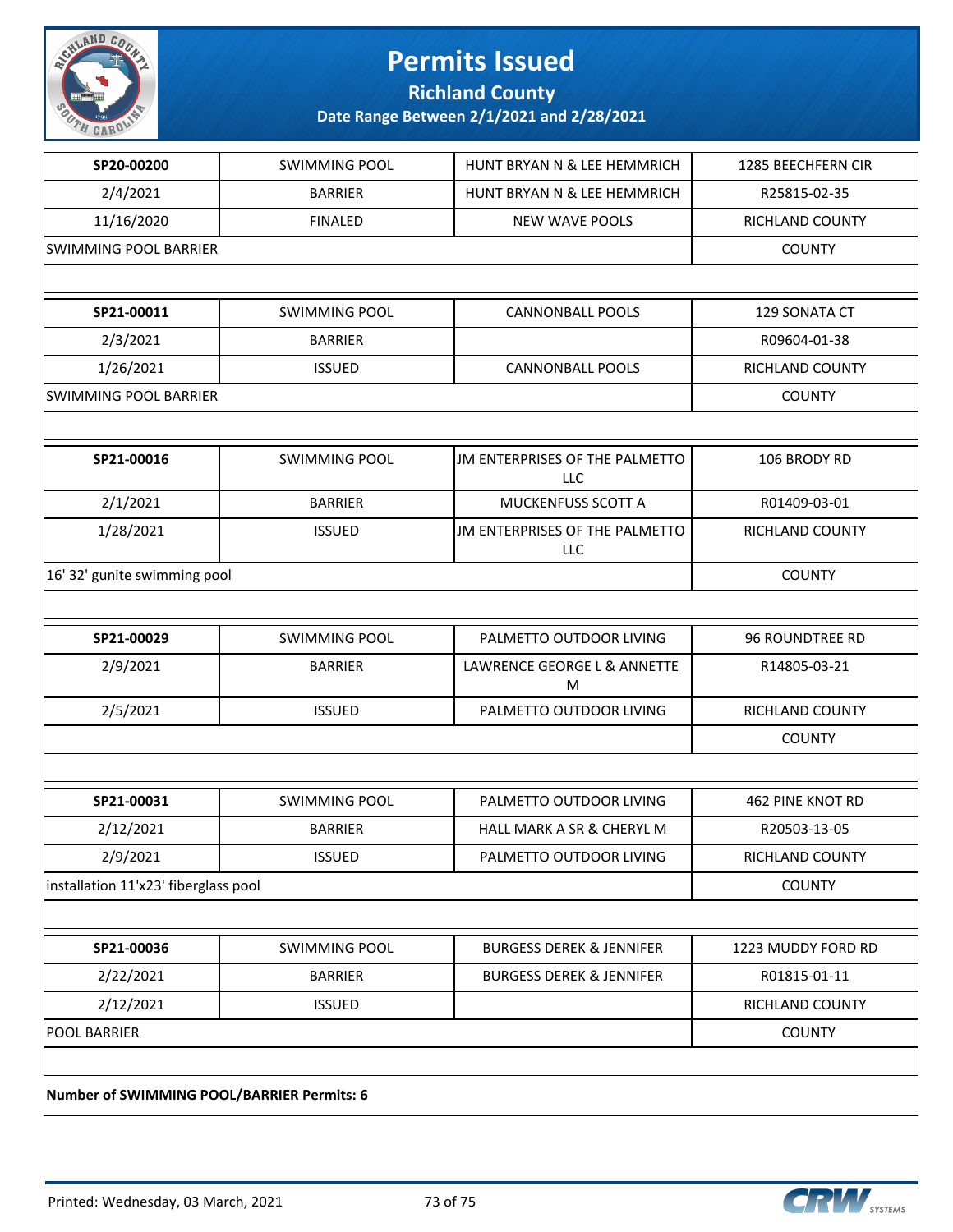

## **Permits Issued**

**Richland County**

**Date Range Between 2/1/2021 and 2/28/2021**

| SP21-00005                        | <b>SWIMMING POOL</b> | THE CLEARWATER COMPANY                       | 108 OVERLOOK DR           |
|-----------------------------------|----------------------|----------------------------------------------|---------------------------|
| 2/1/2021                          | RESIDENTIAL          | DEFEE JONATHAN B & LISA M                    | R17700-04-03              |
| 1/14/2021                         | <b>ISSUED</b>        | THE CLEARWATER COMPANY                       | RICHLAND COUNTY           |
| Gunite Swimming Pool Installation |                      |                                              |                           |
|                                   |                      |                                              |                           |
| SP21-00012                        | <b>SWIMMING POOL</b> | <b>CANNONBALL POOLS</b>                      | 129 SONATA CT             |
| 2/3/2021                          | RESIDENTIAL          |                                              | R09604-01-38              |
| 1/26/2021                         | <b>ISSUED</b>        | <b>CANNONBALL POOLS</b>                      | RICHLAND COUNTY           |
| <b>INSTALL INGROUND POOL</b>      |                      |                                              | <b>COUNTY</b>             |
|                                   |                      |                                              |                           |
| SP21-00018                        | <b>SWIMMING POOL</b> | JM ENTERPRISES OF THE PALMETTO<br><b>LLC</b> | 106 BRODY RD              |
| 2/1/2021                          | RESIDENTIAL          | MUCKENFUSS SCOTT A                           | R01409-03-01              |
| 2/1/2021                          | <b>ISSUED</b>        | JM ENTERPRISES OF THE PALMETTO<br>LLC        | RICHLAND COUNTY           |
| 16' 32' gunite swimming pool      | <b>COUNTY</b>        |                                              |                           |
|                                   |                      |                                              |                           |
| SP21-00019                        | <b>SWIMMING POOL</b> | <b>GRIFFIN POOLS &amp; SPAS</b>              | 3601 OLD LAMPLIGHTER RD   |
| 2/10/2021                         | RESIDENTIAL          | MCCULLOUGH MEGAN R & AARON<br>M              | R16812-14-02              |
| 2/1/2021                          | <b>ISSUED</b>        | <b>GRIFFIN POOLS &amp; SPAS</b>              | RICHLAND COUNTY           |
| in ground pool                    | <b>COUNTY</b>        |                                              |                           |
| Tru L                             |                      |                                              |                           |
| SP21-00023                        | <b>SWIMMING POOL</b> | <b>GRIFFIN POOLS &amp; SPAS</b>              | <b>4 COLEMAN RIDGE CT</b> |
| 2/24/2021                         | RESIDENTIAL          | SOONG ERIC J & MEGAN B                       | R17614-06-03              |
| 2/1/2021                          | <b>ISSUED</b>        | <b>GRIFFIN POOLS &amp; SPAS</b>              | RICHLAND COUNTY           |
| in ground pool                    | <b>COUNTY</b>        |                                              |                           |
| liner pool                        |                      |                                              |                           |
|                                   |                      |                                              |                           |
| SP21-00024                        | <b>SWIMMING POOL</b> | <b>GRIFFIN POOLS &amp; SPAS</b>              | 824 LONGTOWN RD W         |
| 2/11/2021                         | RESIDENTIAL          | HUNT JEFFREY BRIAN & MELINDA W               | R17613-02-05              |
| 2/1/2021                          | <b>ISSUED</b>        | <b>GRIFFIN POOLS &amp; SPAS</b>              | RICHLAND COUNTY           |
| in ground pool                    |                      |                                              | <b>COUNTY</b>             |